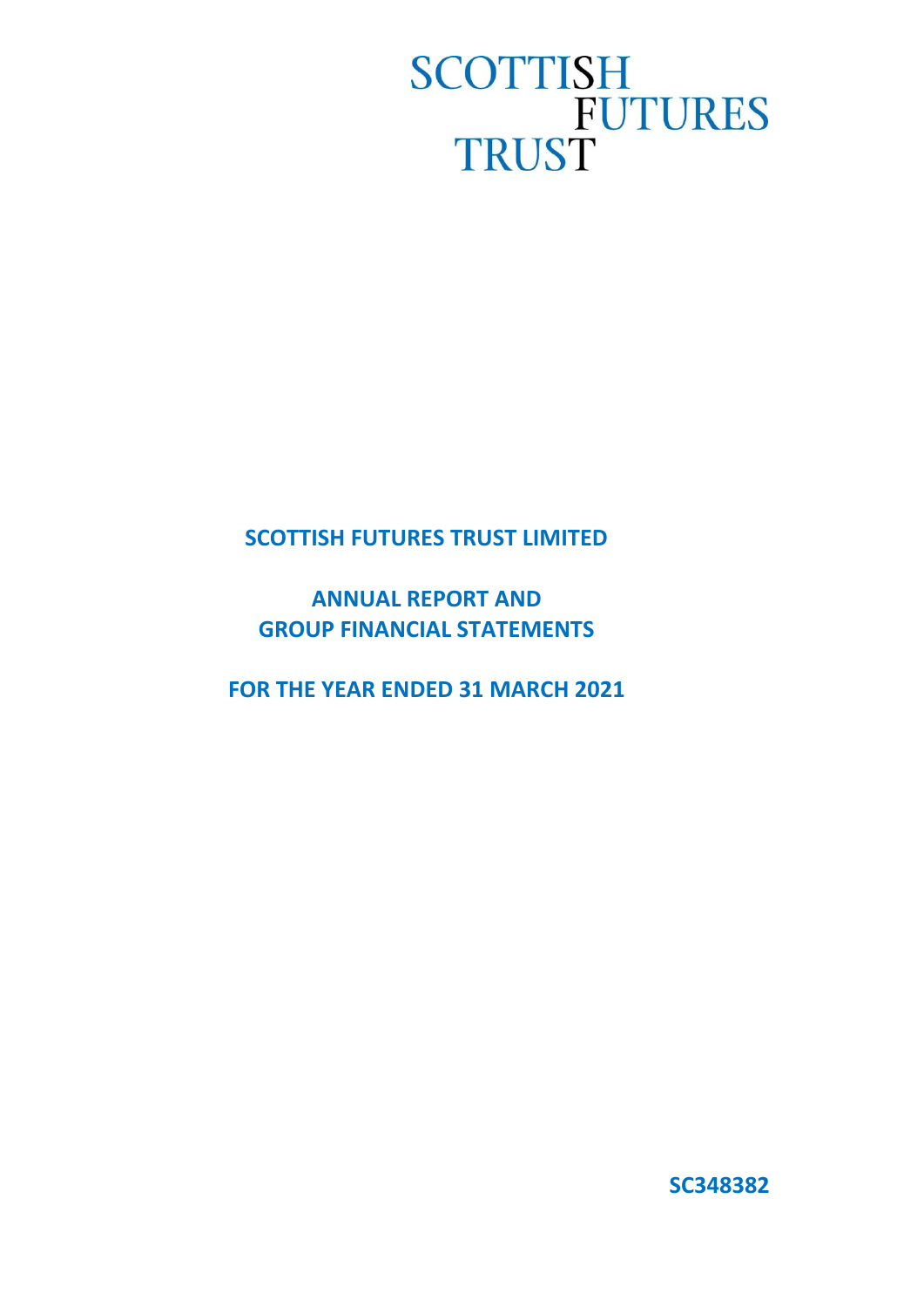# **Contents**

| INDEPENDENT AUDITOR'S REPORT TO THE MEMBER OF SCOTTISH FUTURES TRUST LIMITED22 |
|--------------------------------------------------------------------------------|
| GROUP STATEMENT OF COMPREHENSIVE INCOME FOR YEAR ENDED 31 MARCH 2021 30        |
| COMPANY STATEMENT OF COMPREHENSIVE INCOME FOR YEAR ENDED 31 MARCH 2021 31      |
|                                                                                |
|                                                                                |
|                                                                                |
|                                                                                |
|                                                                                |
|                                                                                |
| NOTES TO THE GROUP FINANCIAL STATEMENTS FOR THE YEAR ENDED 31 MARCH 202137     |
|                                                                                |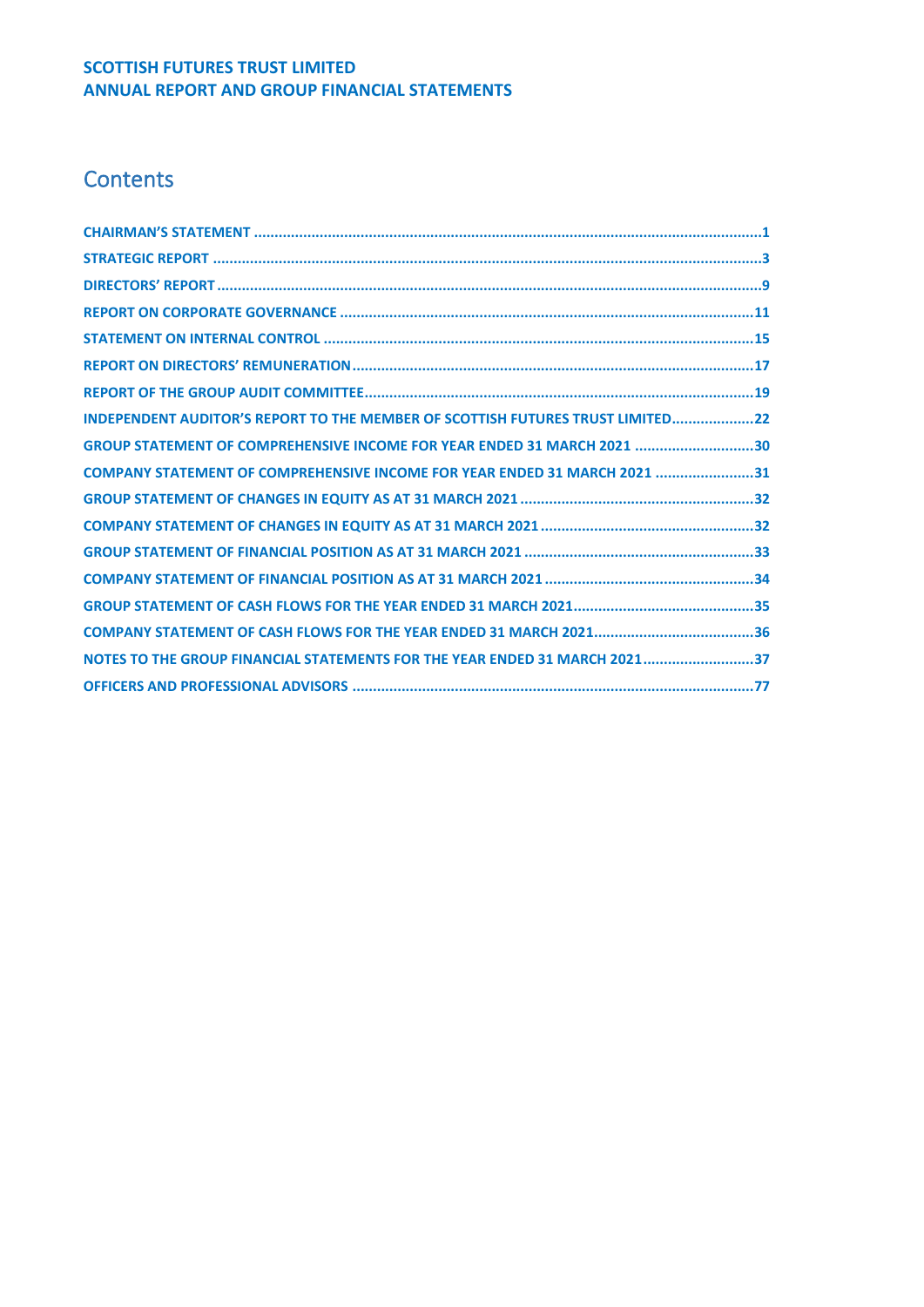## <span id="page-2-0"></span>**CHAIRMAN'S STATEMENT**

As chairman of the Scottish Futures Trust, it is my pleasure to present the Company's Annual Report and Group Financial Statements for the year ending 31 March 2021.

Established by Scottish Government in 2008 as a centre of infrastructure expertise, the Scottish Futures Trust (SFT) continues to perform an active leadership role across Scotland. We collaborate with partners across the public and private sector and bring our unique mix of skills, experience, resource and knowledge to maximise the social, economic and environmental impact of infrastructure in Scotland.

The construction sector like many, was heavily impacted by the pandemic. But it is widely acknowledged that the sector has a pivotal role to play in Scotland's economic recovery. As a key participant in the Scottish Construction Leadership Forum, I was proud that together with numerous public sector organisations, trade bodies, unions and business leaders from across sector, SFT took a lead role to develop, publish and implement the actions in the Scottish Construction Industry Recovery Plan. This vital work continues.

But despite the pandemic and thanks to the constant support of our many partners, substantial progress continued to be made with some notable achievements being:

- The success of the SFT-managed hub community infrastructure programme was recognised in an independent evaluation report, confirming that the programme has performed well against its original aims and objectives, having delivered substantial social impacts and community benefits, and with strong support for it to continue
- hub South East completed the largest project by value in the national Programme the £69m East Lothian Community Hospital in Haddington
- The  $117<sup>th</sup>$  and last school in the SFT-managed Scotland's Schools for the Future programme (Lossiemouth High School) was completed and handed over to Moray Council by hub North
- Helping accelerate investment into Scotland's datacentre sector, Host in Scotland, (SFT's datacentre workstream), published industry reports identifying key locations that could quickly and easily become large-scale datacentre facilities
- We published guidance aimed at helping the public sector manage the impact of COVID-19 on the performance of operational PPP contracts
- We launched the Infralink programme, aimed at breaking down complex barriers that can negatively impact on the rollout of 4G and 5G infrastructure across Scotland
- In collaboration with a number of public bodies, we published the Net Zero Public Sector Buildings Standard, aimed at supporting public bodies meet their net zero commitments for their new build and major refurbished projects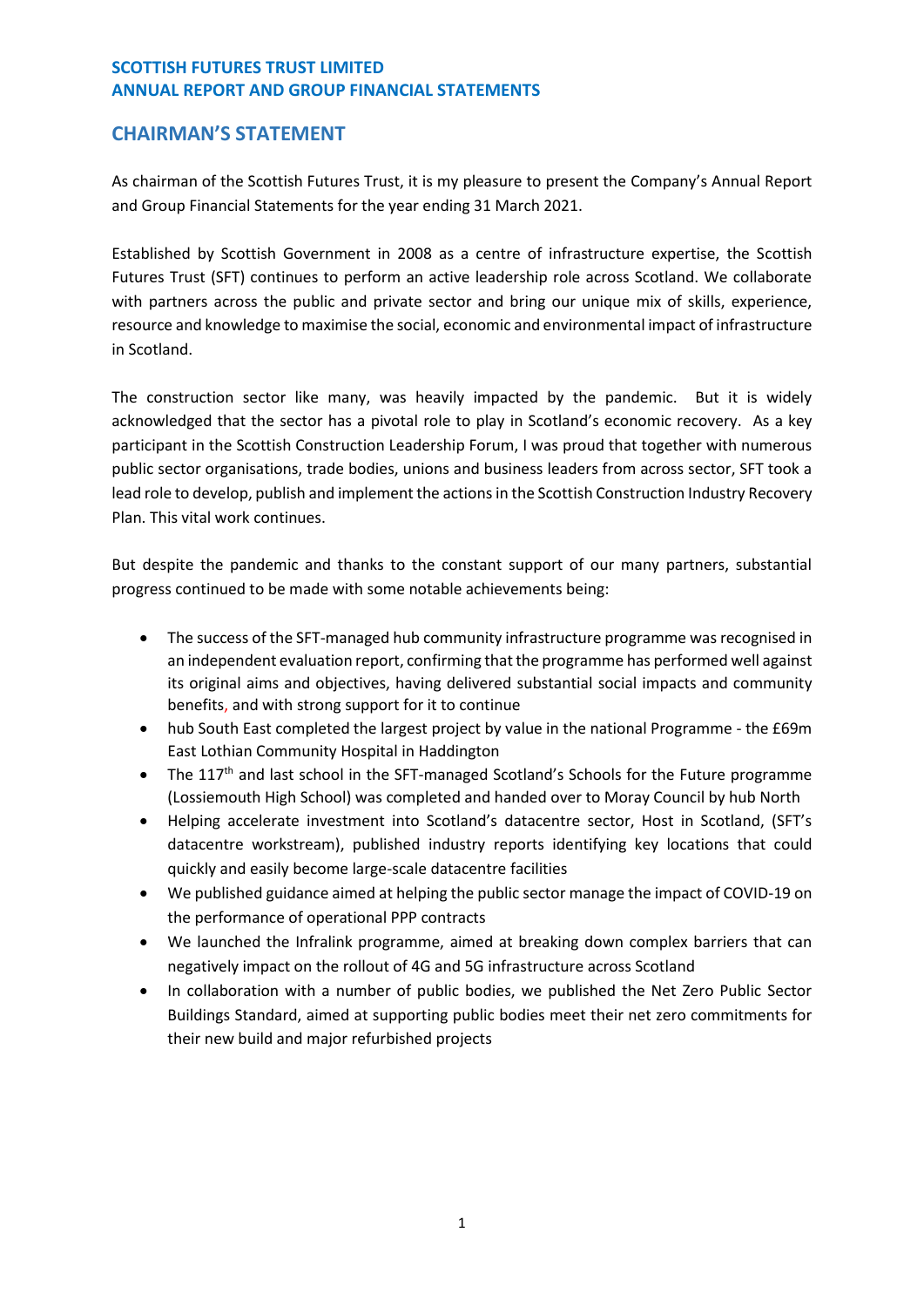## **CHAIRMAN'S STATEMENT (continued)**

In addition, working closely with many organisations across the public and private sectors, during 2020/21 the total value of public infrastructure projects under construction made possible through our innovative funding and financing approaches exceeded £250m; investment in private infrastructure continued to be unlocked with projects valued at over £2.4bn on site, and over the past 12 months our work continued to contribute towards a net-zero carbon economy, saving 12,000 tonnes of infrastructure-related CO2 emissions during 2020/21.

The Coronavirus pandemic has proved to be a challenge for everyone, but as an organisation we were well prepared for the extraordinary demands that were placed upon us, and we remain so. The Board is enormously grateful to our employees for their work during the past 12 months. We will continue to adopt hybrid working practices, recognising that for many of us, much of our work can be delivered just as effectively working from home. We will review the role of the office and to understand how we can use it best to support our culture, collaboration and innovation.

I, along with my fellow Board members very much value the benefits from creating and building strong, long-lasting relationships across the public and private sectors where we share a common goal. We look forward to seeing those relationships flourish further, working towards our purpose of maximising the economic, social, and environmental benefits from Scotland's infrastructure.

 $4\pi\Omega U$ .

**Ian Russell Chairman** 

Date: 13<sup>th</sup> September 2021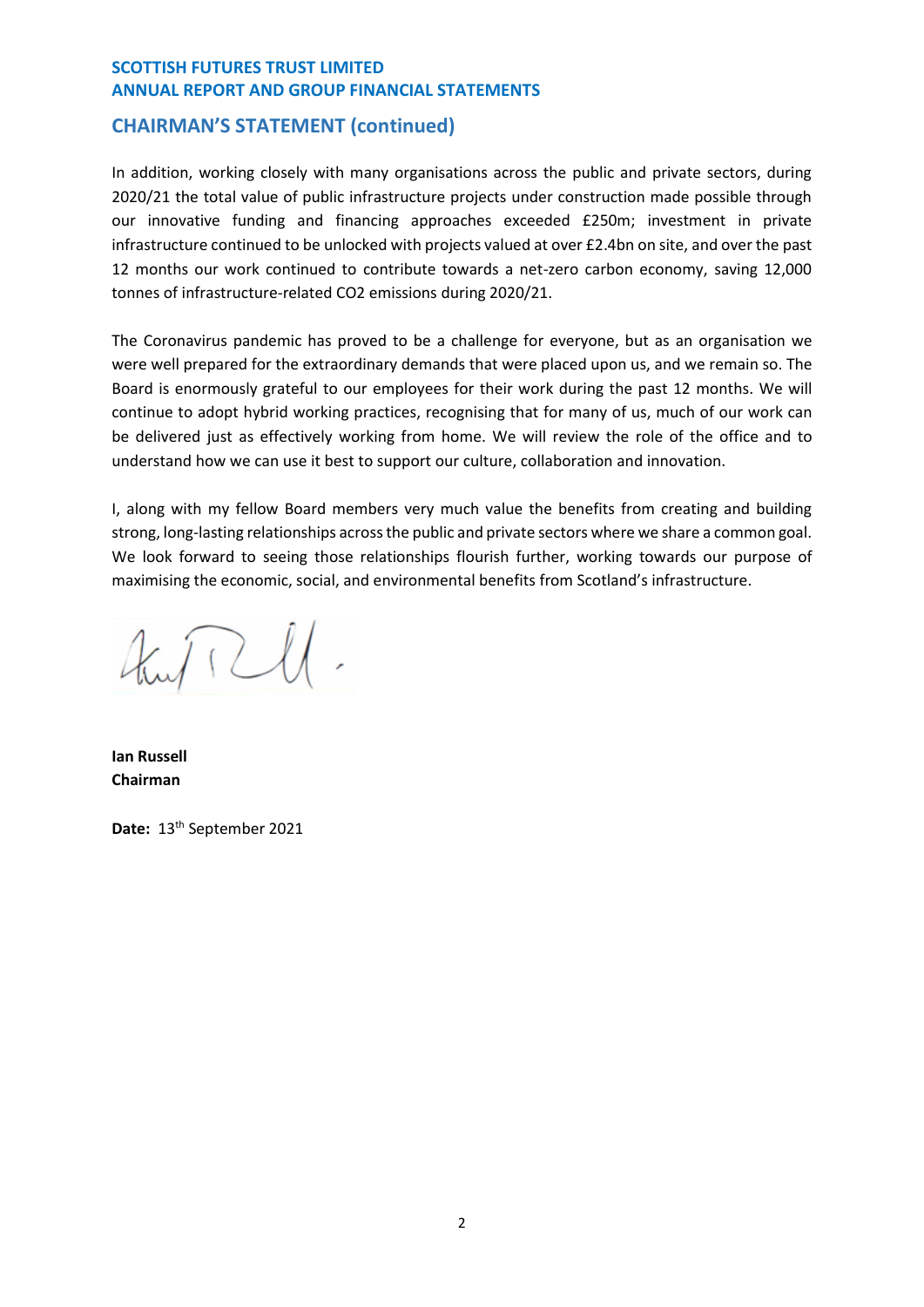## <span id="page-4-0"></span>**STRATEGIC REPORT**

The directors present their Annual Report and the Consolidated Financial Statements for the year ended 31 March 2021 of the Scottish Futures Trust Limited Group (incorporating the wholly owned subsidiary, Scottish Futures Trust Investments Limited "SFTi" and the Company, Scottish Futures Trust Limited "SFT").

The directors consider the Annual Report and Financial Statements taken as a whole, to be fair, balanced, understandable and to provide the information necessary to assess the Group and Company's performance, business model and strategy.

During the whole of the 2020/21 financial year, SFT staff have been working remotely due to the global pandemic. During this time, the organisation has been able to maintain productivity and enhance its well embedded flexible working arrangements and focus on staff wellbeing. The Directors expect the business to be able to continue to operate remotely in the short-term whilst putting in place arrangements for testing out future ways of working. We look forward to taking steps towards a speedy and ambitious infrastructure recovery in collaboration with our partners across the public sector and private industry.

## **PRINCIPAL ACTIVITY**

As an arm's length Company owned by Scottish Government, our aim is:

*'to improve the efficiency and effectiveness of infrastructure investment and use in Scotland by working collaboratively with public bodies and industry, leading to better value for money and providing the opportunity to maximise the investment in the fabric of Scotland, and hence contribute to the Scottish Government's long term ambitions for inclusive economic growth, net zero carbon emissions and building sustainable places.'*

In working towards that aim, employing and developing the right teams of people is crucial and SFT has built a 70+ strong professional team who have the specific skills and expertise to deliver, support and improve public sector infrastructure investment, right across Scotland.

Our teams contribute significantly to creating award-winning buildings and other infrastructure investments, delivered through innovative programmes which secure additional investment and support economic growth.

#### **SFT OUTCOMES**

Improving infrastructure planning, development, delivery and use brings many societal, environmental and economic benefits for Scotland. SFT has developed ten infrastructure outcomes linked to the National Performance Framework (NPF) which we monitor progress against. The information on these outcomes and monitoring is available on SFT's outcomes website.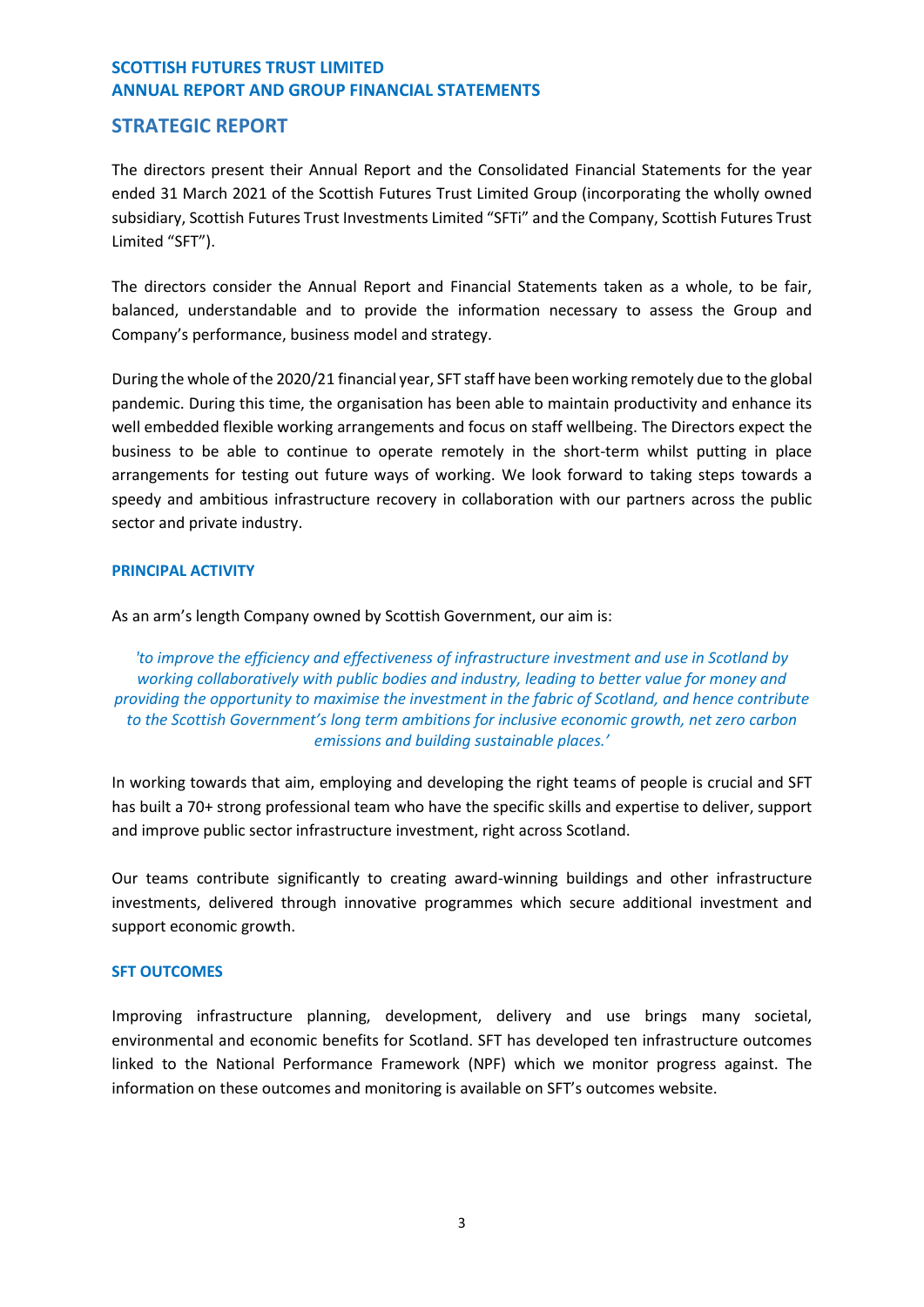# **STRATEGIC REPORT (continued)**

## **SFT OUTCOMES (continued)**

As an example, capital investment into Scotland is important for the economy and we have worked with partners to deliver additional investment into public and private infrastructure. During 2020/21, the total value of public infrastructure projects under construction exceeded £1 billion (2019/20 £1.4bn), with over £250m (2019/20 £500m) of this made possible through SFT's funding and financing approaches. Investment in private infrastructure also continued to be unlocked, with projects valued at over £2.4bn (2019/20 £2bn) on site in 2020/21. Progress towards net zero is vital for the global environment. The current expected impact of SFT's work with partners in this area is for a reduction in infrastructure related CO2 emissions exceeding 500,000 (2019/20 400,000) tonnes by the end of the corporate plan period, with the new annual savings of over 12,000 (2019/20 5,000) tonnes recorded this year, contributing cumulatively to this. Effective public asset portfolio is key to enabling efficient service delivery.

## **FINANCIAL REVIEW & RESULTS**

SFT follows International Financial Reporting Standards (IFRS) and applies the best practice in Corporate Governance required by the Financial Reporting Council's "UK Corporate Governance Code." The financial information provided within these Financial Statements is consistent with these standards and provides transparency over where and how public money is invested and expended.

SFT has recorded the following funding within the Group Financial Statements:

| <b>Source of Funds</b>                                                     | 2020/21 | 2019/20 |
|----------------------------------------------------------------------------|---------|---------|
|                                                                            | f'm     | f'm     |
| Scottish Government revenue funding received to meet operating expenses    | 8.9     | 8.9     |
| <b>SFTi Investment Returns</b>                                             | 1.9     | 1.9     |
| Miscellaneous income from secondments and director fees                    | 0.4     | 0.3     |
| Income used to fund Operating Expenses and support SFT projects and        | 11.2    | 11.1    |
| programmes                                                                 |         |         |
| Accrued Income (2020: deferred income) relating to SFT's pension scheme    | 4.1     | (0.5)   |
| (Note: this is a non-cash accounting entry recognising the fact Scottish   |         |         |
| Government underwrite SFT's membership in their pension scheme. It covers  |         |         |
| the IAS19 pension costs charged to Operating expenses (wages and salaries) |         |         |
| and those charged directly to Other Comprehensive Income).                 |         |         |
| Total Income recognised within the Group Statement of Comprehensive        | 15.3    | 10.6    |
| <b>Income</b>                                                              |         |         |
| <b>Total Funds Recognised</b>                                              | 15.3    | 10.6    |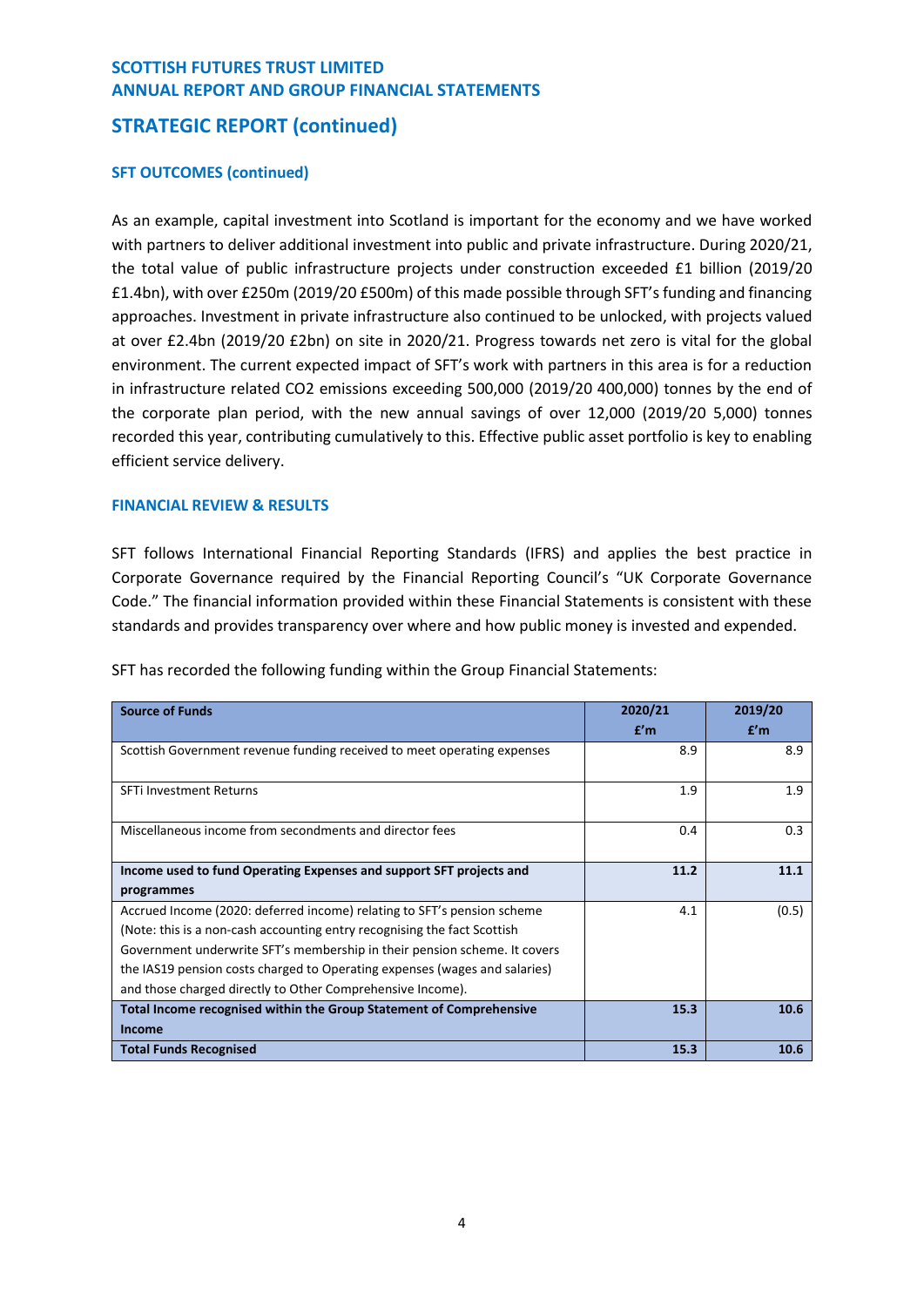# **STRATEGIC REPORT (continued)**

## **FINANCIAL REVIEW & RESULTS (continued)**

During 2020/21, SFT applied its funding to the following expenditure:

| <b>Application of Funds</b>                                                                                              | 2020/21 | 2019/20 |
|--------------------------------------------------------------------------------------------------------------------------|---------|---------|
|                                                                                                                          | f'm     | f'm     |
| Operating costs                                                                                                          | 10.6    | 10.9    |
| Corporation Tax payable                                                                                                  | 0.2     | 0.2     |
| Total operating costs including taxation                                                                                 | 10.8    | 11.1    |
| Movement in pension fund funding position:                                                                               |         |         |
| Included in staff costs (IAS 19 current service cost charge)                                                             | 0.7     | 0.9     |
| (Credited)/Charged to the Statement of Comprehensive Income – actuarial<br>(gain)/loss                                   | 3.4     | (1.4)   |
| Total Pension Scheme (credit) / costs arising from the application of accounting<br>standards to SFT's Pension Scheme    | 4.1     | (0.5)   |
| <b>Total operating costs and pension charges</b>                                                                         | 14.9    | 10.6    |
| SFTi profits retained for future infrastructure investment and development (SFTi<br>profit less dividend to SFT in year) | 0.4     |         |
| <b>Total Funds Applied</b>                                                                                               | 15.3    | 10.6    |

Within operating expenditure above, there is advisory fees within SFT of £1.7m (2020: £1.2m) an increase of c£500k. This increase is mainly due to expenditure related to additional funding, including: £225k for Electric vehicles work, £70k in relation to the 5G Centre and £22k in relation to costs funded by Construction Scotland Innovation Centre. In addition, the hub impact assessment costs of £56k were deferred from 2019/2020.

Within the operating expenditure above there is corporate and professional fees of £468k (2020: £52k) an increase of £416k with £373k of this increase due to costs associated with the Hospitals Inquiry.

SFT, the Company, had a profit of £nil (19/20: £nil) in the financial year with SFTi generating a profit of £1,113,105 (19/20: £842,908).

SFTi now generates a healthy return from its investment portfolio. Part of these profits is now transferred over to SFT via a dividend with these funds used by SFT to help fund its activities. In the current year a dividend of £770K (19/20: £872k) was distributed by SFTi to SFT. This reduces the level of funding required from Scottish Government as the SFT group now self-funds part of its operations.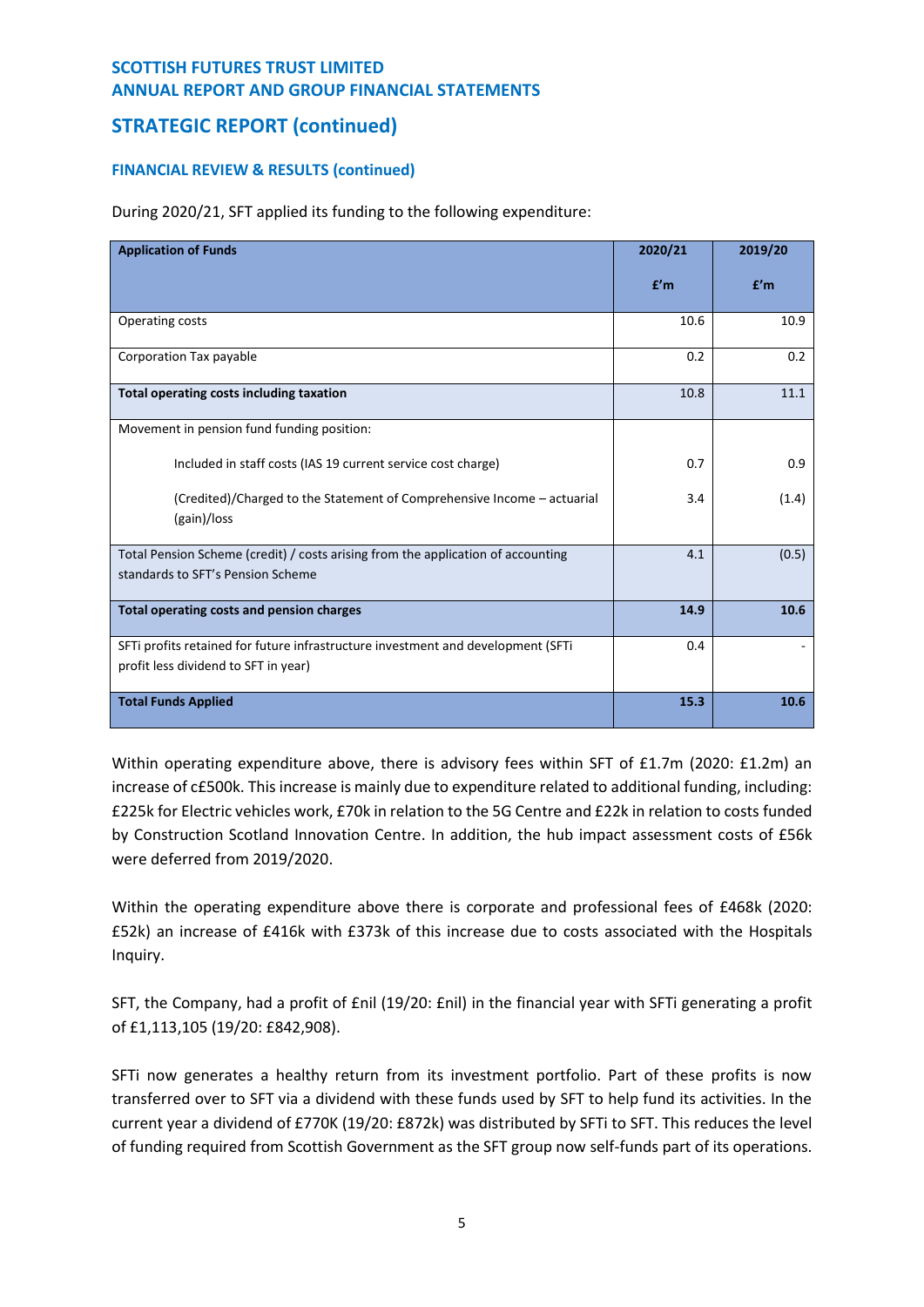# **STRATEGIC REPORT (continued)**

## **FINANCIAL REVIEW & RESULTS (continued)**

As part of the preparation of the group financial statements, intergroup transactions, including this dividend are removed, thus the £770,000 (19/20: £872,000) was deducted from the cumulative individual profit of £1,113,105 (2019/20: £842,908) to give an overall group profit of £343,105 (19/20: £29,092 loss). The decision regarding the amount of dividend to be paid out from SFTi to SFT in 2020/21 was taken in March, after considering the amount of distributable reserves as at 1 April 2020.

The Group Statement of Financial Position (Balance Sheet) shows a movement in net assets from £8.2m as at 31 March 2020 to £8.5m as at 31 March 2021. However, within that overall position there were a number of increases and decreases including:

- **An increase in non-current assets of £4.4m**: reflecting a:
	- o £0.2m decrease in investments in subordinated debt of hub projects due to repayment of principal;
	- $\circ$  a £4.1m increase in the deferred grant which would be payable by Scottish Government if the pension scheme liability crystallised;
	- o £0.1m increase in investments due to the requirement for a fair value accounting adjustment under IFRS 9. This was as a result of returns crystallised as project dividends during the year; and
	- o £0.4m increase in the right of use asset
- **A £0.8m increase in current assets**: largely due to an increased cash balance
- **A £0.8m increase in current liabilities** due to an increase in trade creditors
- **A £4.1m increase in long term liabilities**: representing a:
	- o £4.1m increase in the forecast pension deficit

Under the terms of its Memorandum and Articles of Association, the Company cannot distribute profits to its shareholders. Investments will make a return over time and these revenues will be used to offset costs in the Company and/or make further investments in infrastructure.

## **RISKS AND MITIGATION**

The Group maintains a strategic risk register which is derived from the high-level risks of the projects and programmes in which SFT is involved, along with corporate risks within the Group. Risks are evaluated by considering their probability of occurring along with their potential to impact on the outcomes expected of SFT, the Group's operations and its stakeholders. The risks and management's mitigating actions are reviewed by the Group Audit Committee at every meeting (3 times a year) and by the Leadership Team monthly.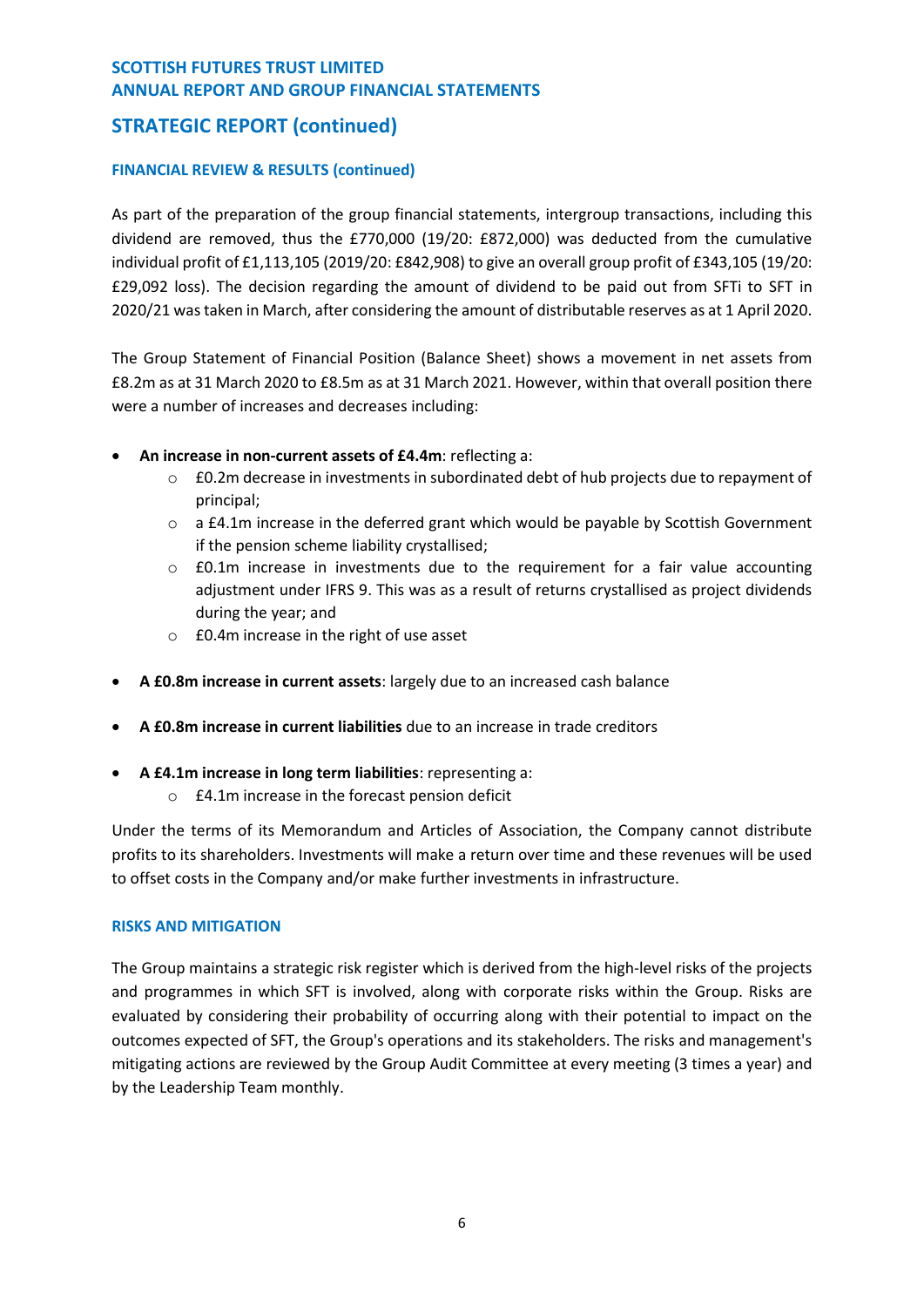# **STRATEGIC REPORT (continued)**

## **RISKS AND MITIGATION (continued)**

The table below details the significant Group operational risks and the Group's approach to managing and mitigating these. SFT is working with stakeholders to mitigate these risks but does not have complete control over them.

| <b>Significant Operational Risks</b>                                                                                                                                  | <b>Approach to Management and Mitigation of Risks</b>                                                                                                                                                                                                 |
|-----------------------------------------------------------------------------------------------------------------------------------------------------------------------|-------------------------------------------------------------------------------------------------------------------------------------------------------------------------------------------------------------------------------------------------------|
| Hospitals Public Inquiry. There is a<br>risk that the inquiry will affect SFT<br>in any/all of three ways: staff<br>resource, reputation and/or cost<br>of legal fees | SFT can mitigate the impact but not the probability which is<br>outwith our control. The impact is being mitigated by advance<br>preparation and document management and ensuring there is<br>budget and additional funding set aside for legal fees. |
| Limited resource levels in central<br>Government and procuring<br>authorities to take forward<br>priority projects in a timely<br>manner.                             | SFT supports authorities by aiming to understand resource<br>needs and where appropriate trying to make sure resource<br>needs are incorporated into funding agreements for future<br>projects.                                                       |
| The financial and economic<br>standing of key delivery partners<br>deteriorates, impacting project<br>delivery                                                        | SFT works with a wide range of delivery partners. On many<br>major projects, SFT has board level representation which<br>would provide early warning of any such issues. However, the<br>risk cannot be fully mitigated.                              |
| A project which SFT has been<br>involved with in the past, has an<br>issue over the course of its life<br>which could adversely affect SFT's<br>reputation.           | SFT ensures reporting lines and responsibilities are clear<br>between all parties involved in projects. SFT deploys resources<br>into the areas needed when any problems arise. SFT<br>proactively ensures key stakeholders are kept up to date.      |

## **RISK MANAGEMENT AND INTERNAL CONTROL**

The directors monitor SFT's risk management and internal control systems as detailed within the Statement of Internal Control. During the financial year 2020/21, one external review was undertaken of SFT's internal controls in the following area: "Remote Working - Risk of working from home during lockdown", with no major issues being identified.

## **GOING CONCERN AND VIABILITY STATEMENT**

The directors believe it is appropriate for the SFT Financial Statements to adopt the going concern basis of accounting. This is based on confirmation of SFT's funding from its sole Shareholder, the Scottish Government, for the financial year 2021/22; SFT's role in delivering long-term programmes of investment with associated investment income forecast for a period in excess of 20 years; and, the regular discussion between the Board and the Scottish Government regarding SFT's future activities.

As such, the directors believe SFT will be able to continue in operation and meet its liabilities taking account of its current position and principal risks and issues, as detailed above, and within the Report of the Group Audit Committee.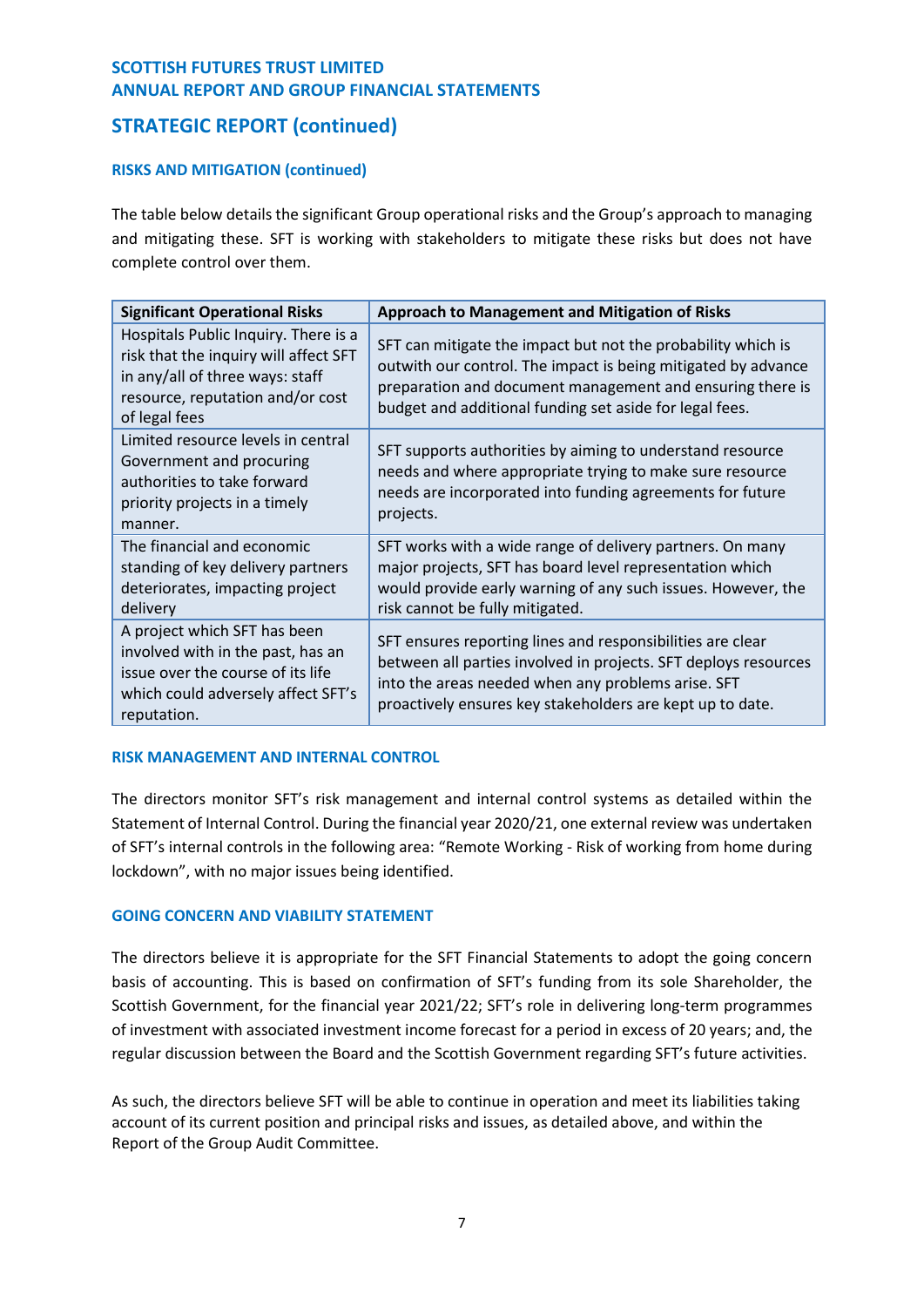# **STRATEGIC REPORT (continued)**

## **FUTURE PLANS**

The Group's long-term plans are described in its [2019-2024 Corporate Plan](https://www.scottishfuturestrust.org.uk/storage/uploads/corporateplan20192024a.pdf) which can be found on [SFT's Website.](https://www.scottishfuturestrust.org.uk/) The Group's priorities and detailed objectives are set out in its [21/22 Business Plan](https://content.yudu.com/web/1uxzj/0A444bk/SFTBusPlan202122/html/index.html?origin=reader) which can be found on SFT's website. Outcomes achieved against these objectives are published on the associated microsite [SFT Outcomes.](https://outcomes.scottishfuturestrust.org.uk/)

The 2021/22 operating budget has been set at £10.5m, reflecting £1.7m of third party income and £8.8m of Scottish Government grant. It is anticipated by the directors that the budget will be fully utilised in the forthcoming year.

The Strategic Report is approved by the Board of Directors and signed on its behalf by:

Pto Reche

**Peter Reekie Chief Executive**

**Date:** 13th September 2021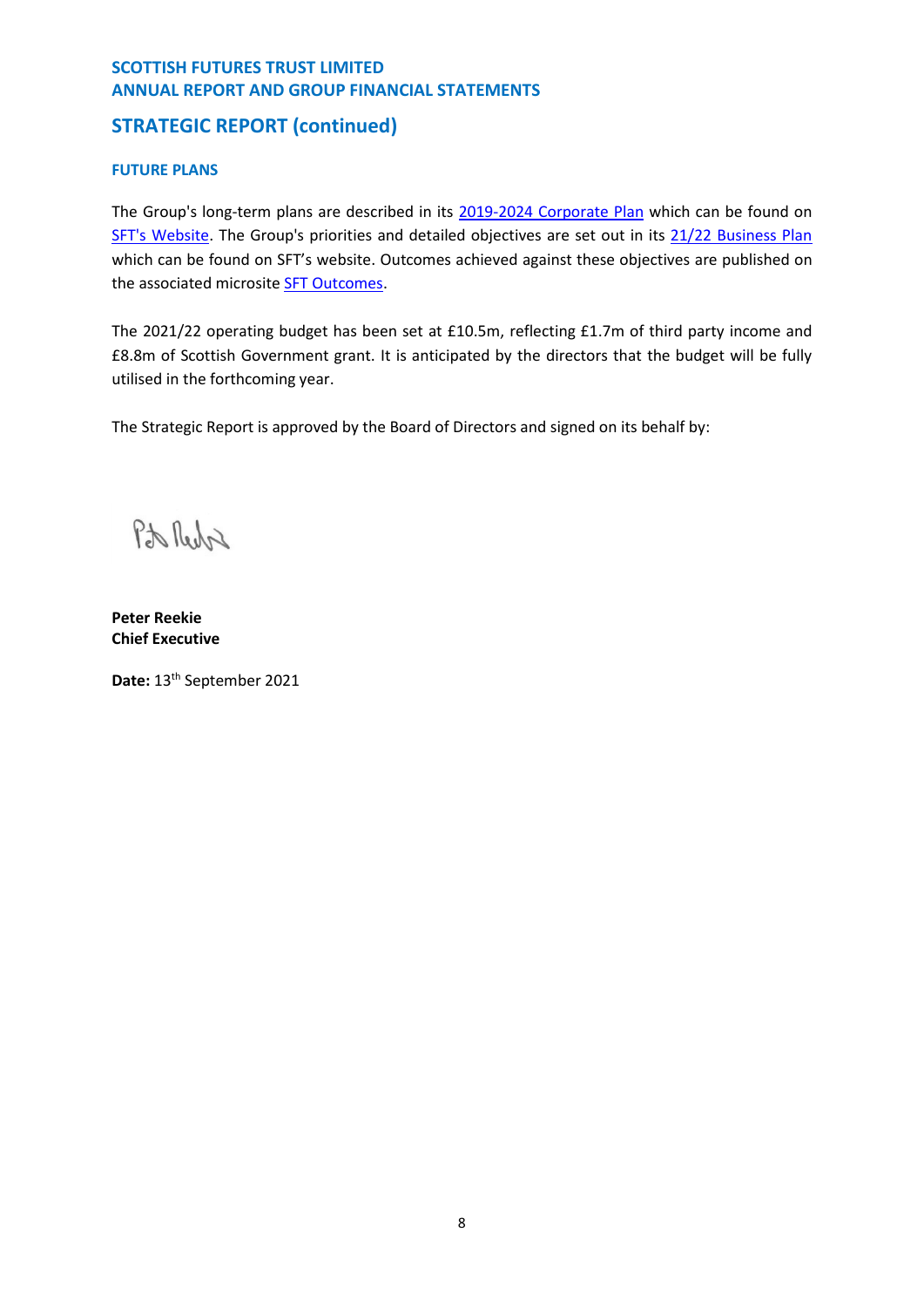## <span id="page-10-0"></span>**DIRECTORS' REPORT**

#### **Directors**

The business review of the Group is included in the Strategic Report in accordance with the Companies Act 2006 s.414 (C11).

The Directors who held office during the year and up to the signing of these financial statements are as follows:

| lan Russell          | Chairman                      |
|----------------------|-------------------------------|
| Peter Reekie         | <b>Executive Director</b>     |
| Ann Allen            | Non-Executive Director        |
| Ann Faulds           | Non-Executive Director        |
| <b>Bill Matthews</b> | Non-Executive Director        |
| <b>Pauline Mills</b> | Non-Executive Director        |
| Graham Watson        | <b>Non-Executive Director</b> |

The Company is wholly owned by the Scottish Ministers. Under section 251 of the Companies Act 2006, the Scottish Ministers are considered to be a Shadow Director of the Company.

#### **Disclosure of Information to the Auditor**

The directors confirm that, so far as they are aware, there is no relevant audit information of which the auditor is unaware and each director has taken all the steps that they ought reasonably to have taken as a director to make themselves aware of any relevant audit information and to establish that the Group's auditor is aware of that information.

#### **Auditor and AGM**

In June 2020, Azets Audit Services were appointed for a further 2 years (after the completion of an initial 3 year contract), to carry out the 2021 and 2022 external audits.

The SFT Group has elected to dispense with the holding of the AGM, the laying of financial statements in a general meeting and the annual appointment of the auditor, as meetings between the sole shareholder, the Scottish Ministers and the Group occur on a regular basis.

## **STATEMENT OF THE DIRECTORS' RESPONSIBILITIES IN RESPECT OF THE ANNUAL REPORT AND FINANCIAL STATEMENTS**

The directors are responsible for preparing the Annual Report and the Financial Statements in accordance with applicable law and regulations.

Company law requires the directors to prepare Financial Statements for each financial period. Under that law they have elected to prepare the Group and Company's Financial Statements in accordance with International Financial Reporting Standards (IFRSs) and International Financial Reporting Interpretations Committee (IFRIC) interpretations endorsed by the European Union. For the financial year ended 31 March 2022, the Group will prepare its financial statements in accordance with IFRS as adopted by the UK.

The Financial Statements are required by law to give a true and fair view of the state of affairs of the Group and Parent Company and of the Group's and Parent Company's results for that period.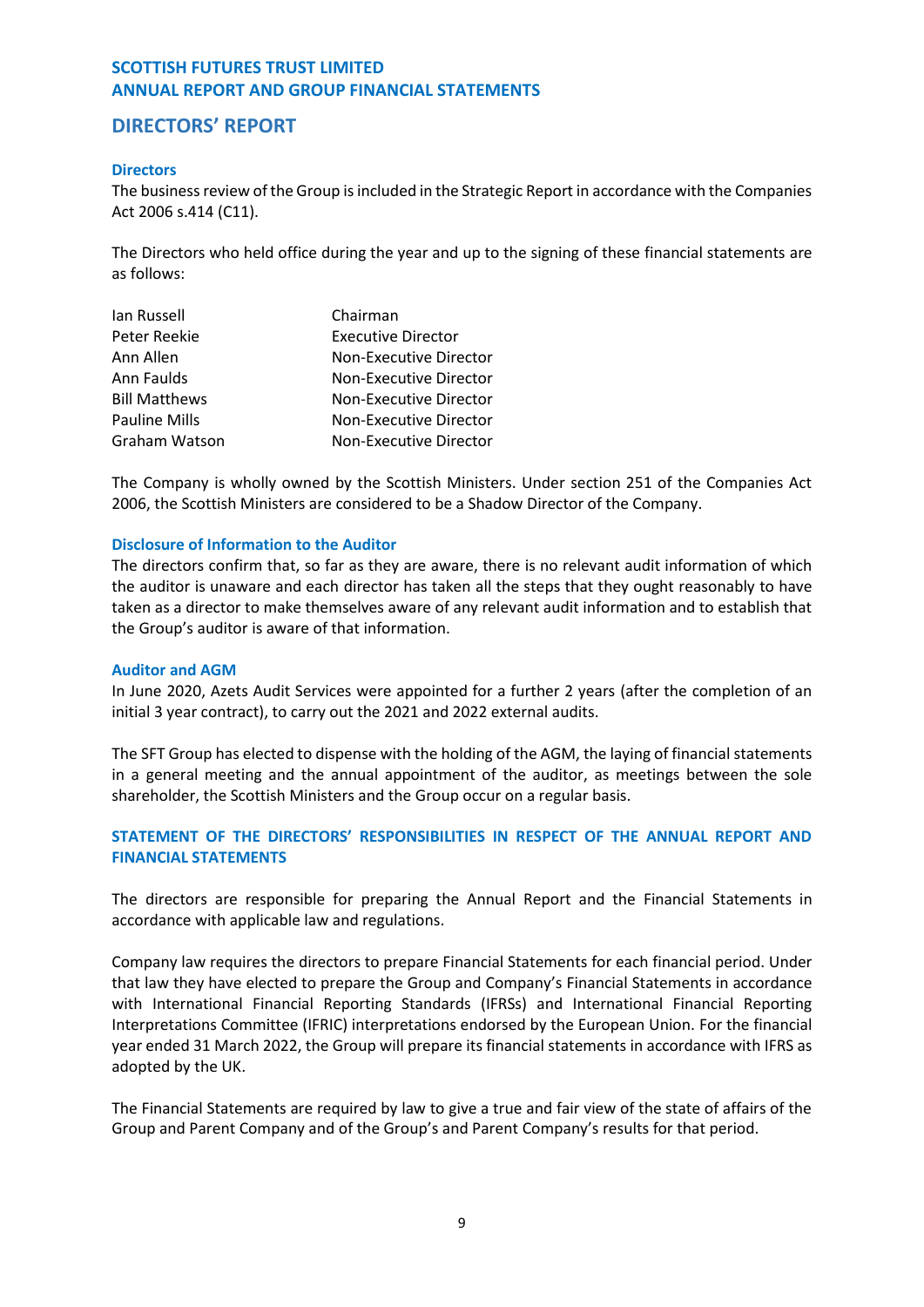# **DIRECTORS' REPORT (continued)**

## **STATEMENT OF THE DIRECTORS' RESPONSIBILITIES IN RESPECT OF THE ANNUAL REPORT AND FINANCIAL STATEMENTS (continued)**

In preparing these Financial Statements, the directors are required to:

- select suitable accounting policies and then apply them consistently;
- make judgements and estimates that are reasonable and prudent; and
- prepare the Financial Statements on the going concern basis unless it is inappropriate to presume that the Parent Company will continue in business.

The directors are responsible for keeping adequate accounting records that disclose with reasonable accuracy at any time the financial position of the Parent Company and enable them to ensure that its Financial Statements comply with the Companies Act 2006. They have general responsibility for taking such steps as are reasonably open to them to safeguard the assets of the Parent Company and to prevent and detect fraud and other irregularities.

The directors have decided to prepare voluntarily a Report on Corporate Governance as if the Group were required to comply with the Listing Rules of the Financial Conduct Authority in relation to those matters.

The directors are responsible for the maintenance and integrity of the corporate and financial information included on SFT's website. Legislation in the UK governing the preparation and dissemination of financial statements may differ from legislation in other jurisdictions.

On behalf of the Board:

ProlledA

**Peter Reekie Chief Executive**

Date: 13<sup>th</sup> September 2021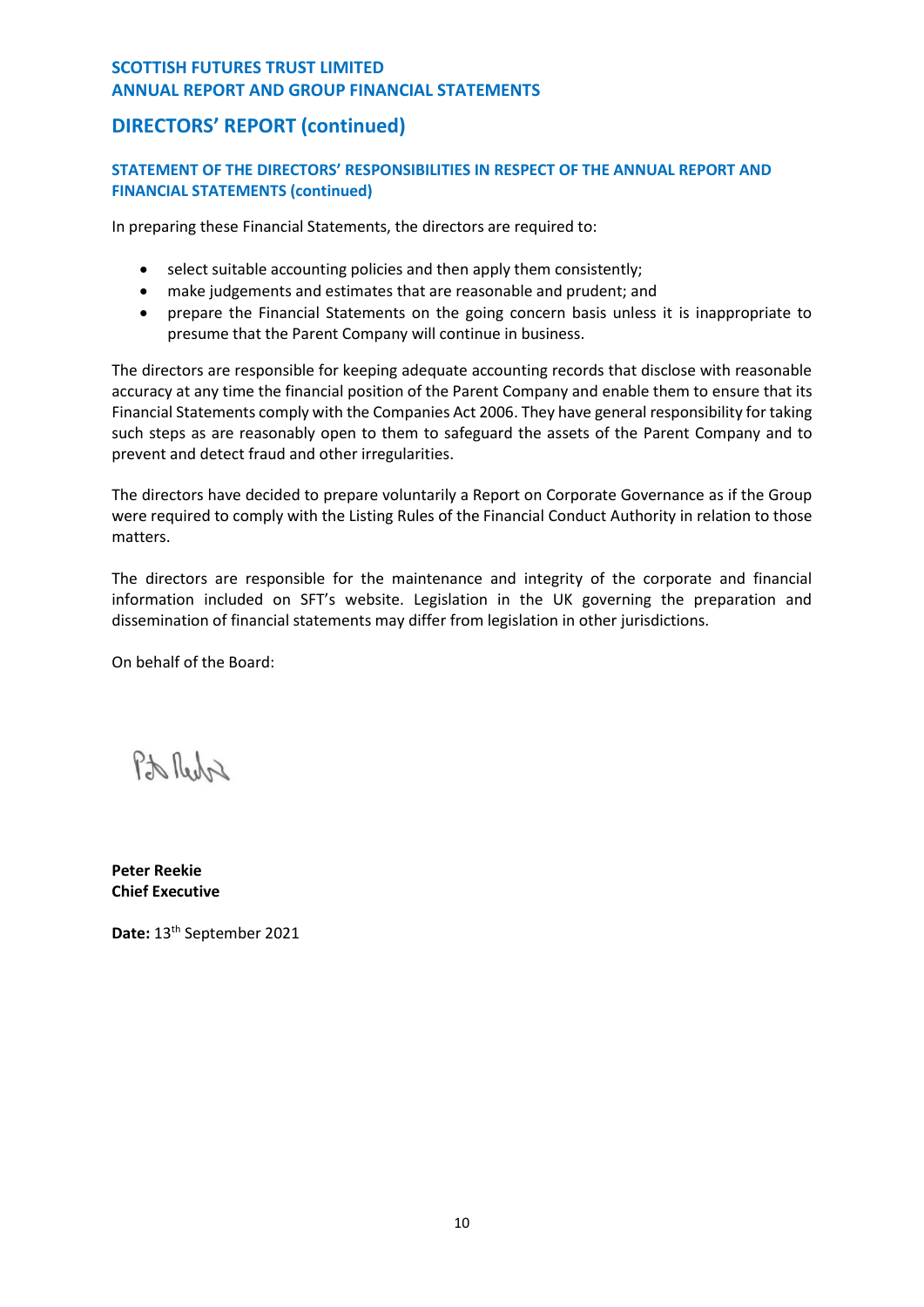## <span id="page-12-0"></span>**REPORT ON CORPORATE GOVERNANCE**

The Group is committed to high standards of corporate governance, business integrity and professionalism in all its activities. Throughout the accounting year ending 31 March 2021, the Group has complied with all the relevant provisions of the UK Corporate Governance Code issued by the Financial Reporting Council as best practice guidance, except as explained below, notwithstanding that the Group is not a listed group to which the provisions are directed. The following exceptions are noted:

- there is no Nominations Committee as non-executive Board appointments, including their terms and conditions of employment, are determined by the Group's sole shareholder, the Scottish Ministers. However Executive director appointments to the Board are decided by the Board;
- directors are not subject to election or re-election at General Meetings as required by the Code. Non-executive directors are appointed to the Board by the Scottish Ministers - these appointments are made under a system regulated and monitored by the Commissioner for Ethical Standards in Public Life in Scotland whose policies on term of office and diversity are available on its website;
- In view of the Group's responsibilities to take account of the provisions set out in the Management Statement and Financial Memorandum (MSFM) agreed with the Scottish Government, compliance is not appropriate with the provision in the UK Corporate Governance Code that performance-related elements of remuneration be transparent, stretching and rigorously applied. The Board carries out the role of a Remuneration Committee as remuneration of non-executive directors is set by Scottish Government;
- The Board has not identified a Senior Independent Director, as the shareholder appoints and appraises the performance of the Chairman, and the Chairman is considered independent and has no financial interest in the performance of the Company;
- The Board has requested the Group Audit Committee (GAC) to regularly review the need for an internal audit function. At its June 2021 meeting the GAC agreed that it would continue with a programme of internal control reviews rather than a formal internal audit function for the period 2021/22 to 2022/23. RSM were appointed in September 2020 to carry out the internal control reviews over the 3 year period 2020/21-2022/23. Prior to this, the internal audit division of Azets, SFT's external auditors, carried out this role.

## **Board of Directors**

The Board is the principal decision-making forum. It has overall responsibility for leading and controlling the Group and is accountable to the Group's sole shareholder, the Scottish Ministers, for financial and operational performance. The Board approves Group strategy and monitors performance. The Board has adopted a formal schedule of matters specifically reserved for its decision, which is reviewed on an annual basis.

The roles of the Chairman and the Chief Executive are distinct and separate, with a clear division of responsibilities. The Chairman leads the Board and ensures the effective engagement and contribution of all the directors. The Chief Executive has responsibility for all operational business and acts in accordance with the authority delegated from the Board. Responsibility for the implementation of policy, strategy and operational management is delegated to the Chief Executive.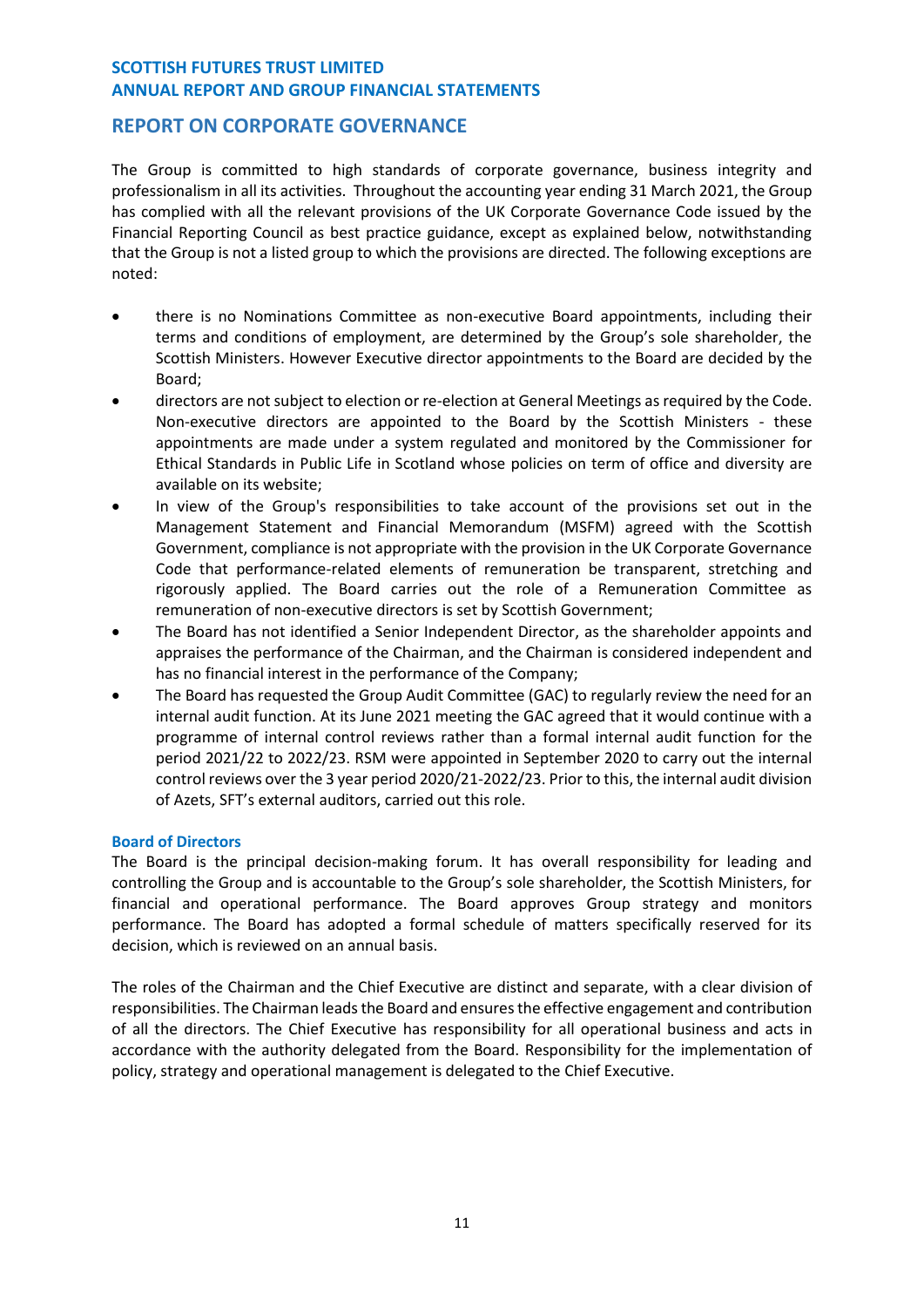# **REPORT ON CORPORATE GOVERNANCE (continued)**

#### **Board of Directors (continued)**

The Chairman's other significant commitments are: chairman of HICL Infrastructure plc and chairman of National Museums of Scotland.

Board meetings take place regularly throughout each period. Board meetings are structured to allow open discussion and all directors participate in discussing the Group's strategic aims and performance and financial and risk management. The Board is supplied with comprehensive information in advance of each Board Meeting, including financial and operational reports covering the Group's business activities. Six Board meetings were held during the year plus one Board Strategy day.

#### **Board Balance and Independence**

As at 31 March 2021, the Board included six non-executive directors (including the Chairman). The Board considers that, based on the criteria set out in the provisions of the UK Corporate Governance Code, all non-executive directors are independent. The non-executive directors combine broad business and commercial experience with independent and objective judgement and constructively challenge and assist development of strategic matters. The Board functions effectively and efficiently and is considered to be of an appropriate size in relation to the Group's level of business and associated responsibilities.

The Board aims to achieve a balance between non-executive and executive directors so as to promote clear and effective leadership and maintain the highest standards of integrity and professionalism across the Group's business activities.

#### **Election of Directors**

The non-executive directors have been appointed by Scottish Ministers in accordance with the Office for the Commissioner for Ethical Standards in Public Life in Scotland's 2013 Code of Practice for Ministerial Appointments to Public Bodies in Scotland, and related guidance on its application.

#### **Secretary and Meeting Minutes**

As permitted by the Companies Act 2006, the Board has dispensed with the appointment of a Company Secretary. The Chairman is responsible for advising the directors on all governance matters and for ensuring that Board procedures are followed. All directors are entitled to obtain independent professional advice at the Group's expense. Minutes of Board and Group Audit Committee meetings are available on the SFT website following their approval.

#### **Performance Evaluation**

The performance of non-executive directors is assessed by the Chairman and the performance of the Chief Executive is assessed by the Chairman and the non-executive directors. The Chairman's performance is assessed by the Scottish Government.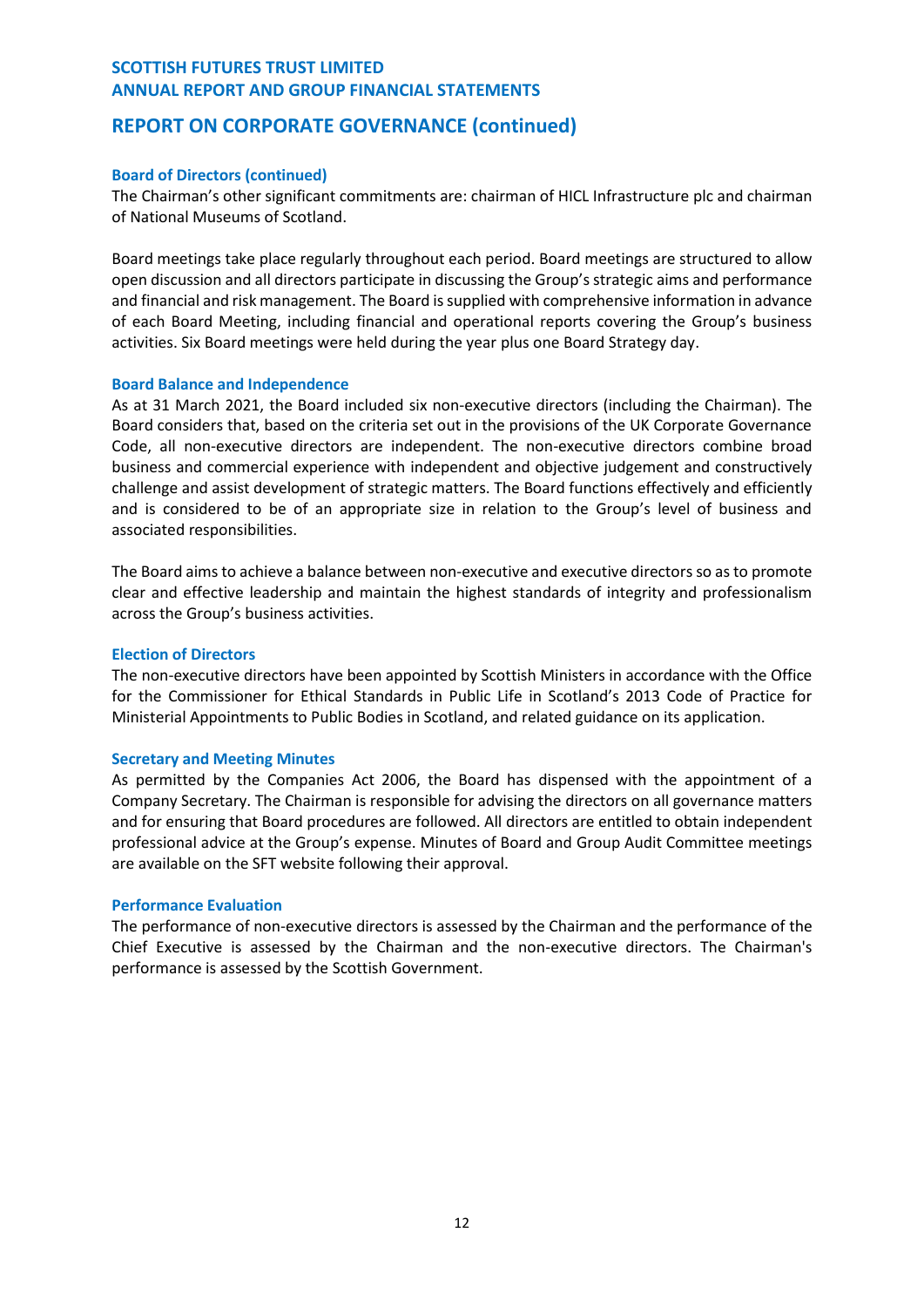# **REPORT ON CORPORATE GOVERNANCE (continued)**

#### **Board Committees**

To provide effective overview and leadership, the Board can establish Committees composed of nonexecutive directors with specific governance responsibilities. The Committees' Chairmanship and Membership will be refreshed on a regular basis. Executive directors and senior managers are invited to attend Board and Committee Meetings as appropriate. During 2020/21 the only Board Committee was the Group Audit Committee.

#### **Attendance at Board and Committee Meetings**

Attendance by Board Members at Board and Committee meetings held during the year was as follows:

|                           | <b>SFT</b>   | Group                  | <b>SFTi</b>  |
|---------------------------|--------------|------------------------|--------------|
|                           | <b>Board</b> | <b>Audit Committee</b> | <b>Board</b> |
| <b>Number of meetings</b> | 6            | 3                      | 3            |
| Ian Russell               | 6            | N/A                    | 3            |
| Ann Faulds                | 6            | 3                      | 3            |
| Graham Watson             | 6            | 3                      |              |
| <b>Bill Matthews</b>      | 6            | 3                      | 3            |
| Ann Allen                 | 6            | 3                      | 3            |
| <b>Pauline Mills</b>      |              | 3                      |              |
| Peter Reekie              | 6            | 3*                     |              |

\*In attendance, not members of the Committee

## **Relations with Sole Shareholder**

As disclosed in the Directors' Report, the Group's sole shareholder, the Scottish Ministers, is considered to be a Shadow Director of the Group. The Chairman and Chief Executive, on behalf of the directors have met with Scottish Ministers and officials during the year and post year end to understand their views and have reported these to the Board.

#### **Gender Balance**

The Table below discloses the gender balance of SFT's Board, Leadership Team and their Direct Reports. SFT believes there is an appropriate balance as demonstrated within the table below:

| Gender split as at 31<br><b>March 2021</b> | <b>Number and</b><br>Percentage of<br><b>Females</b> | <b>Number and</b><br>Percentage of<br><b>Males</b> | <b>Number and</b><br>Percentage of<br>"Preferred not to<br>say" |
|--------------------------------------------|------------------------------------------------------|----------------------------------------------------|-----------------------------------------------------------------|
| <b>Board</b>                               |                                                      |                                                    |                                                                 |
|                                            | 43%                                                  | 57%                                                | 0%                                                              |
| Leadership Team                            | 4                                                    | 3                                                  |                                                                 |
|                                            | 57%                                                  | 43%                                                | 0%                                                              |
| <b>Direct Reports</b>                      | 13                                                   | 18                                                 | 0                                                               |
|                                            | 42%                                                  | 58%                                                | 0%                                                              |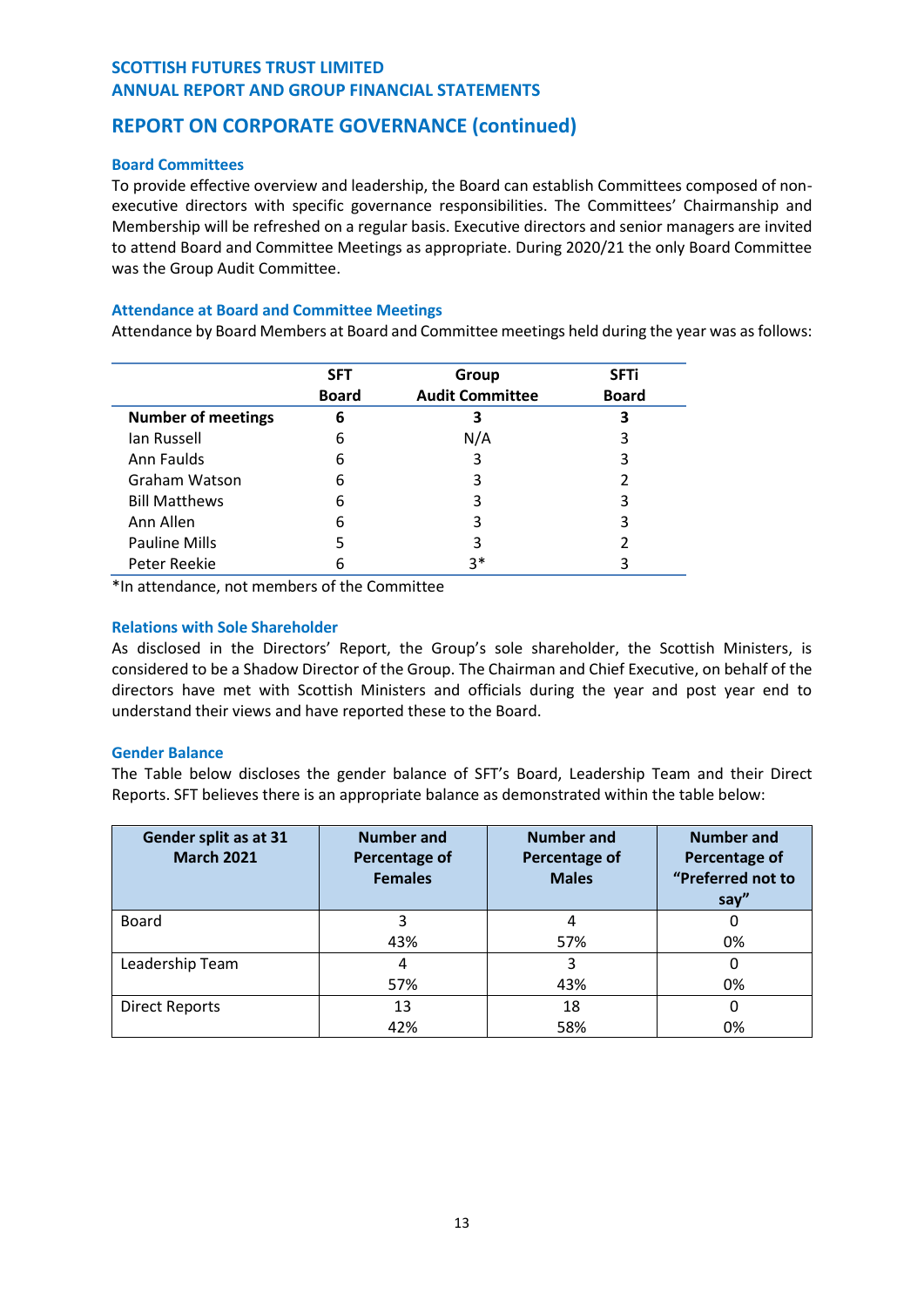# **REPORT ON CORPORATE GOVERNANCE (continued)**

On behalf of the Board:

Pto Redos

**Peter Reekie Chief Executive**

Date: 13<sup>th</sup> September 2021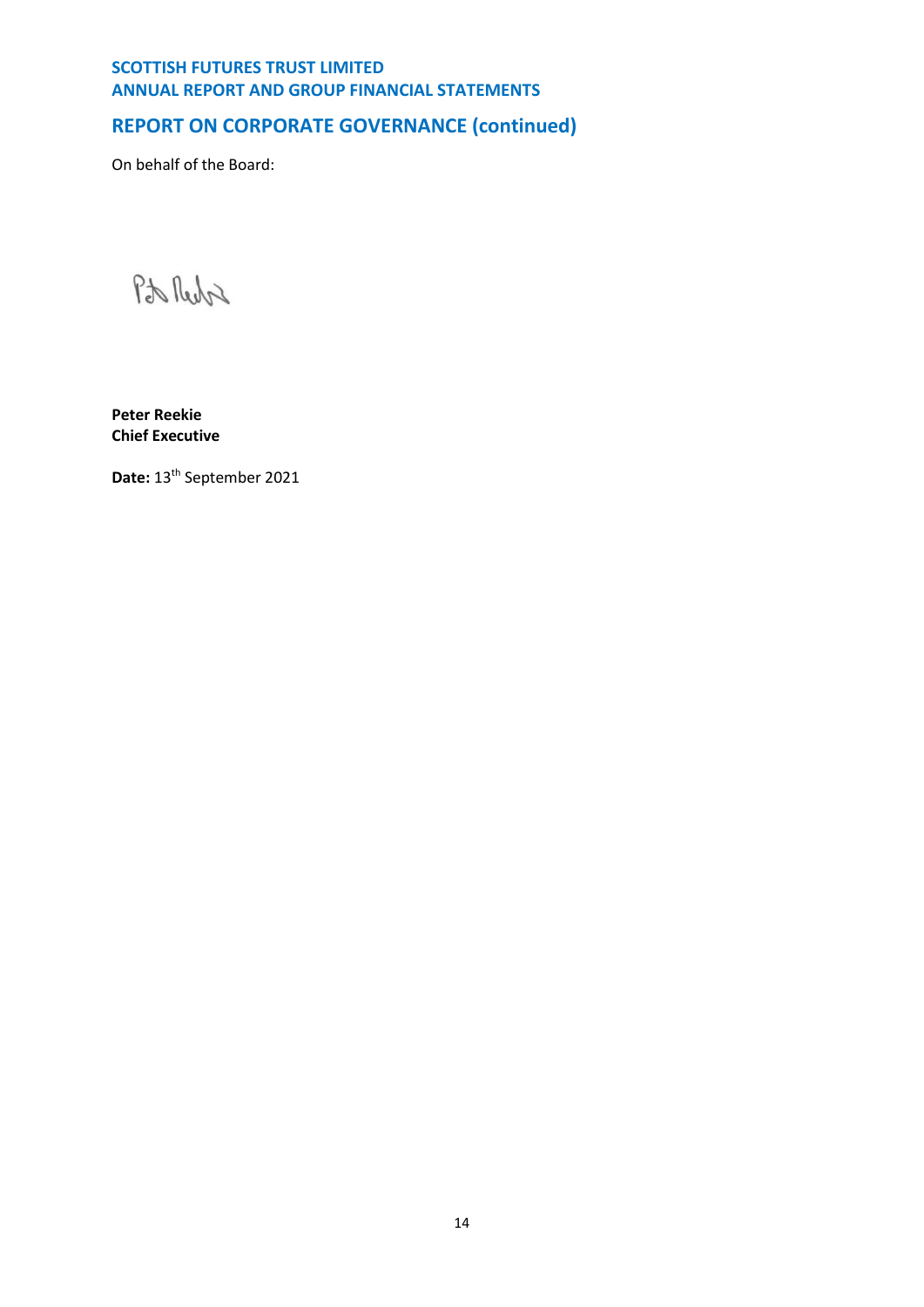## <span id="page-16-0"></span>**STATEMENT ON INTERNAL CONTROL**

The key elements of the system of internal control are as follows:

#### **Control Structure**

Given the nature and size of the Group, SFT's control structure is the responsibility of directors and managers at all levels and there is no current need for a separate internal audit function although this will be kept under review. RSM were appointed in September 2020 to carry out a series of internal control reviews over the 3 year period 2020/21-2022/23. Prior to this, the internal audit division of Azets, SFT's external auditors, carried out this role.

The organisation has clear lines of responsibility and effective communication channels which ensures that best practice in managing risks and controls is consistently applied.

Separate controls and governance structures are in place across SFT's programmes. The Audit Committee receives an update on these at each of its meetings (three times a year).

## **Identification and Monitoring of Business Risks**

The Group has adopted a risk-based approach to internal control by evaluating the probability and impact of risks and putting in place appropriate levels of control to mitigate each risk. Procedures include an ongoing process of identifying, evaluating and managing key risks and, where appropriate, enhancing the systems which manage these risks. A formal risk register is kept and regularly reviewed by the Leadership Team, the Group Audit Committee and ultimately the Board.

In addition, the Board has developed a formal Risk Policy which describes SFT's risk appetite and the formal responsibilities across the organisation for risk management. It also describes how workstream level risks should be managed and, if appropriate, escalated to the leadership team for possible inclusion in the corporate risk register.

#### **Corporate Information Systems**

The Group operates a budgeting and financial reporting system, which includes the preparation of a business plan and detailed annual budgets. The system provides monthly comparisons of actual results against budget and regularly revised year-end forecasts, all of which are reviewed by the Board. Financial control procedures are in place which provide assurance on the integrity of the Group's finances.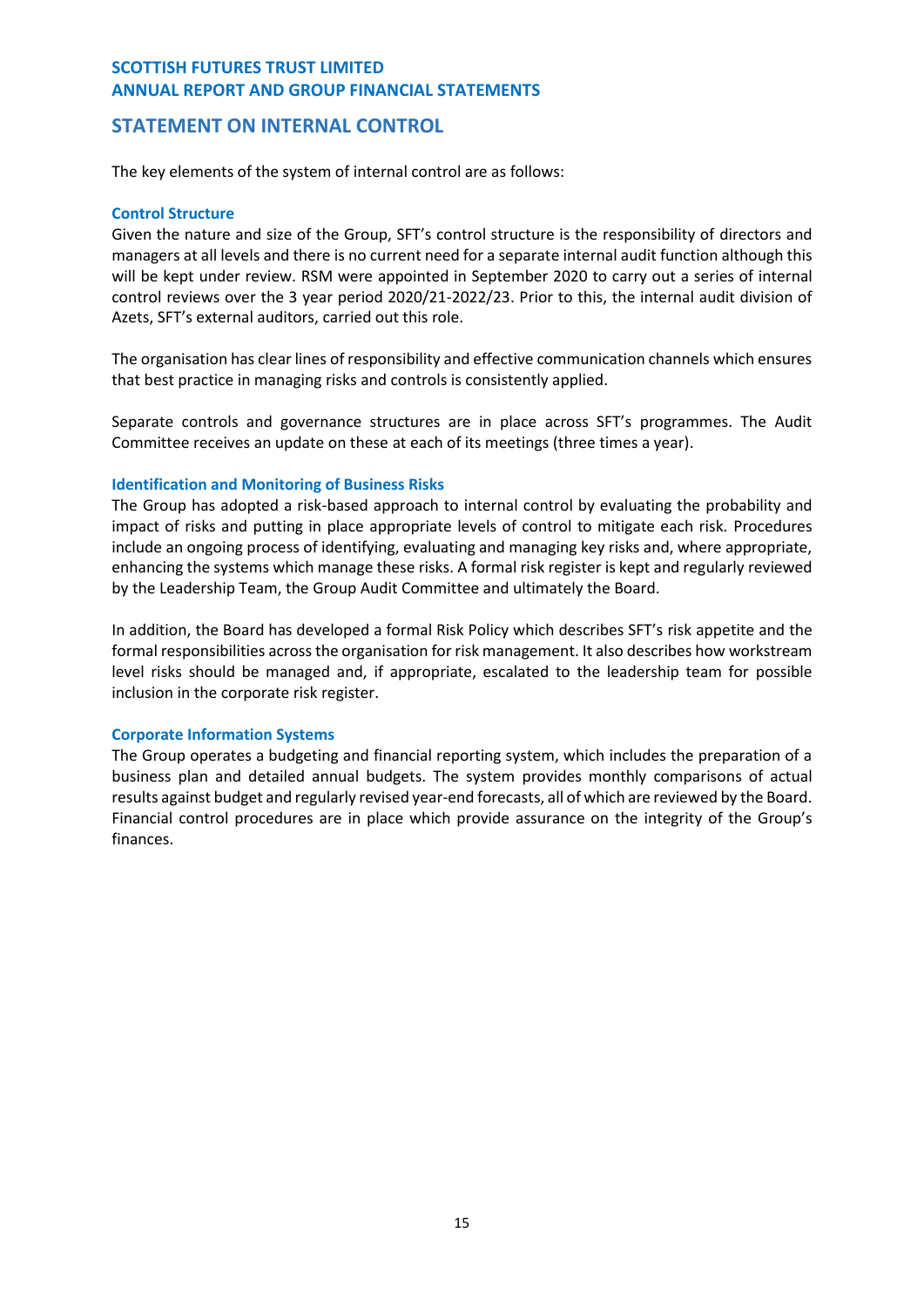# **STATEMENT ON INTERNAL CONTROL (continued)**

## **Effectiveness of Internal Controls**

The directors are responsible for reviewing the effectiveness of the Group's system of internal control, including internal financial control, which is designed to provide reasonable, but not absolute assurance regarding the safeguarding of assets against unauthorised use or disposition and the maintenance of proper accounting records and the reliability of financial information used within the business or for publication. The directors do this through a range of internal control reviews currently conducted by RSM Risk Assurance Services LLP. In 2020/21, this included a review of: Remote Working, with no significant issues noted. These controls are designed to manage rather than eliminate the risk of failure to achieve business objectives due to circumstances which may reasonably be foreseen and can only provide reasonable and not absolute assurance against material misstatement or loss.

On behalf of the Board:

Pr Redre

**Peter Reekie Chief Executive**

**Date:** 13th September 2021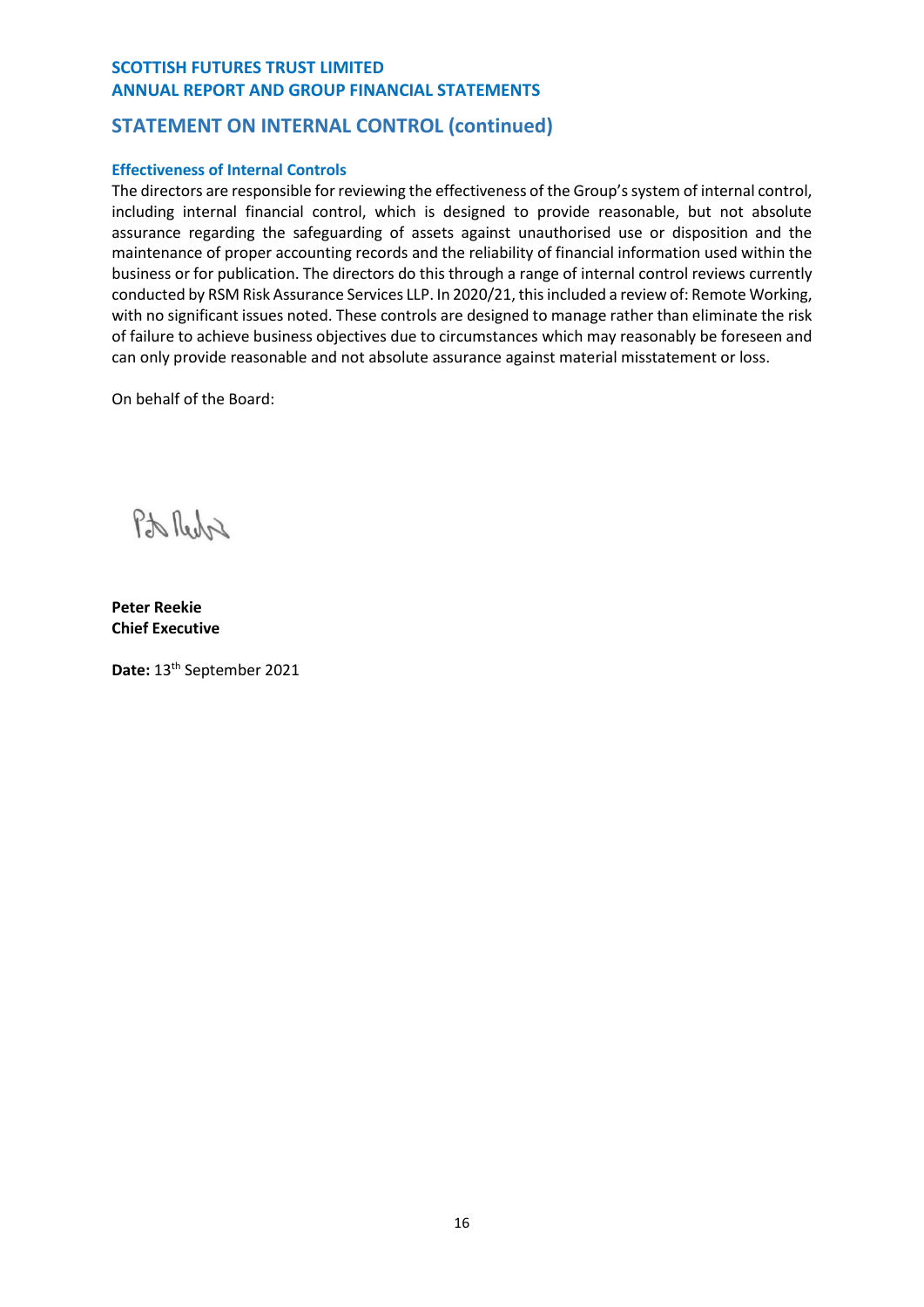## <span id="page-18-0"></span>**REPORT ON DIRECTORS' REMUNERATION**

Details of the Board's responsibilities for remuneration are set out within the Report on Corporate Governance. Details of directors' remuneration are as follows:

#### **Directors' Remuneration**

In the year to 31 March 2021, the Company's non-executive directors were paid fees for their services to the Group. Each non-executive director has a letter of appointment outlining their expected time commitment and details of the per diem rate set by Scottish Government for non-executive directors of £325. Ian Russell has waived his remuneration for the role of Chairman of SFT and SFTi.

The fees received by the other directors in the years to 31 March 2021 and 31 March 2020 for duties provided to the Group are as follows:

|                      | 2021  | 2020  |
|----------------------|-------|-------|
|                      | £     | £     |
| Ann Faulds           | 7,800 | 7,800 |
| Graham Watson        | 7,800 | 7,800 |
| <b>Bill Matthews</b> | 7,800 | 7,800 |
| Ann Allen            | 7,800 | 7,800 |
| Pauline Mills        | 7,800 | 7,800 |

The total expenses reimbursed during the year were £nil (2019/20: £651).

Peter Reekie was appointed as Executive Director on 29 June 2010 and became Chief Executive on 10 January 2018. His remuneration for the year was:

|               | 2021    | 2020    |
|---------------|---------|---------|
|               |         |         |
| Salary        | 177,460 | 177,460 |
| Pension       | 31,588  | 31,588  |
| Car Allowance | 12,600  | 12,600  |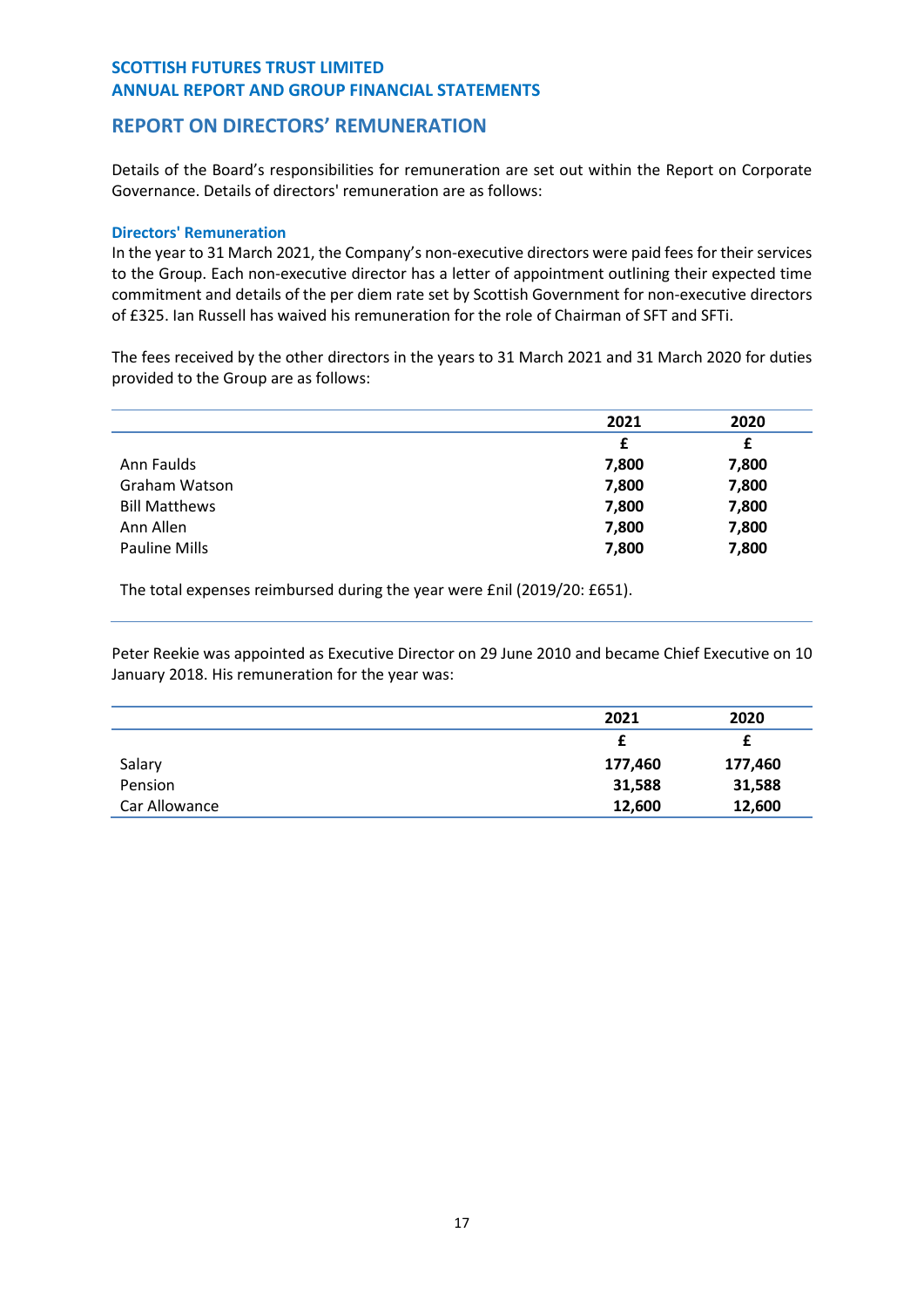## **REPORT ON DIRECTORS' REMUNERATION (continued)**

#### **Directors' Remuneration (continued)**

|                                            | 2021            | 2020            |
|--------------------------------------------|-----------------|-----------------|
|                                            |                 |                 |
| Highest paid director's total remuneration | 190,000-195,000 | 190,000-195,000 |
| Median total remuneration                  | 77.363          | 77,868          |
| Ratio                                      | 2.49            | 2.44            |

The ratio has increased slightly due to the reduction in staff at a certain level, the impact of which was to decrease the median pay in the year. The median pay is assessed with reference to total remuneration which includes gross salary and car allowance but excludes employer pension contributions. There were no bonuses or benefits in kind in financial years 2020/21 or 2019/20.

#### **Pensions**

SFT has established a pension scheme with Lothian Pension Fund which is administered by the City of Edinburgh Council. The Company's pension scheme is a contributory defined benefit scheme where contributions paid by the employee and the Company operate on a sliding scale.

In the year ended 31 March 2021, 62 of the Company's employees including one director were members of the pension fund.

The highest paid director's pension has a transfer value of £371,389 (2019/20: £343,394).

On behalf of the Board:

Pto Reche

**Peter Reekie Chief Executive**

**Date:** 13th September 2021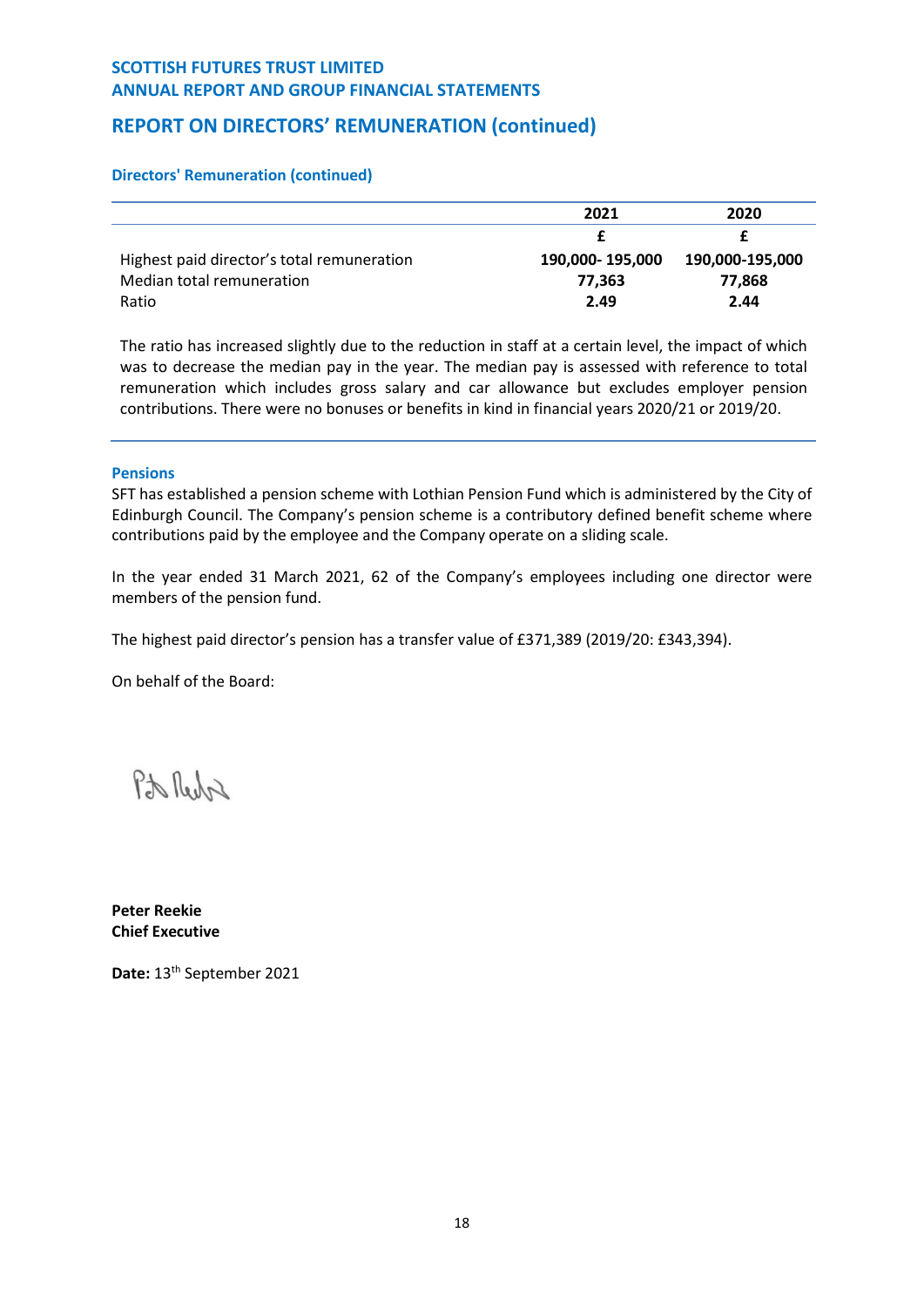## <span id="page-20-0"></span>**REPORT OF THE GROUP AUDIT COMMITTEE**

## **Role and Responsibilities**

The Group Audit Committee is responsible for assisting the Board in discharging its responsibilities in relation to the financial affairs of the Group, the arrangements for accounting, financial reporting and regulatory compliance, the standards and effectiveness of internal control, the arrangements for identifying, evaluating and managing the significant risks faced by the Group and the arrangements for external audit. The Group Audit Committee meets regularly throughout the accounting year and, in addition, it meets the external auditor privately.

## **Composition**

Members of the Group Audit Committee for the financial year were:

- Graham Watson is a Chartered Accountant and experienced investment banker bringing extensive strategic leadership and financial expertise to the board. Graham was appointed chair of the Group Audit Committee from 1 September 2017.
- Ann Allen MBE is a chartered surveyor with over 35 years' experience. She is CEO of the Chartered Institution of Civil Engineering Surveyors (CICES) and Chair of Architecture and Design Scotland.
- Ann Faulds was a partner in the law firm, CMS and has 30 years' experience in consenting processes for developments and infrastructure projects.
- Bill Matthews a Chartered Engineer with governance knowledge across a variety of policy areas and organisations. He was the founding Chair of hub West Scotland and has significant infrastructure development experience.
- Pauline Mills is a chartered town planner and member of the Royal Town Planning Institute. She is currently Land and Planning Director at Taylor Wimpey, responsible for managing the firm's land assets across the regional Board of which she is a member.

In the year ended 31 March 2021, there were three meetings of the Audit Committee. The Board is satisfied that the Committee membership has relevant financial and business experience.

## **Responsibilities**

During the year the principal activities of the Audit Committee included:

- considering and recommending to the Board for approval the Annual Financial Statements and reviewing the external auditor's report thereon;
- reviewing the scope, execution, results, cost effectiveness, independence and objectivity of the external auditor;
- selecting and appointing the external auditor;
- reviewing and monitoring the independence of the external auditor in relation to non-audit assignments, taking into account relevant ethical guidance;
- reviewing and approving the external auditor's plan for the financial year, with a focus on the identification of areas of audit risk, and consideration of the appropriateness of the level of audit materiality adopted;
- reviewing the efficiency of the external audit process and the independence and quality of the audit engagement partner and the audit team;
- reviewing the appropriateness of the Group's accounting policies; and
- ensuring the adequacy of the internal control systems and standards.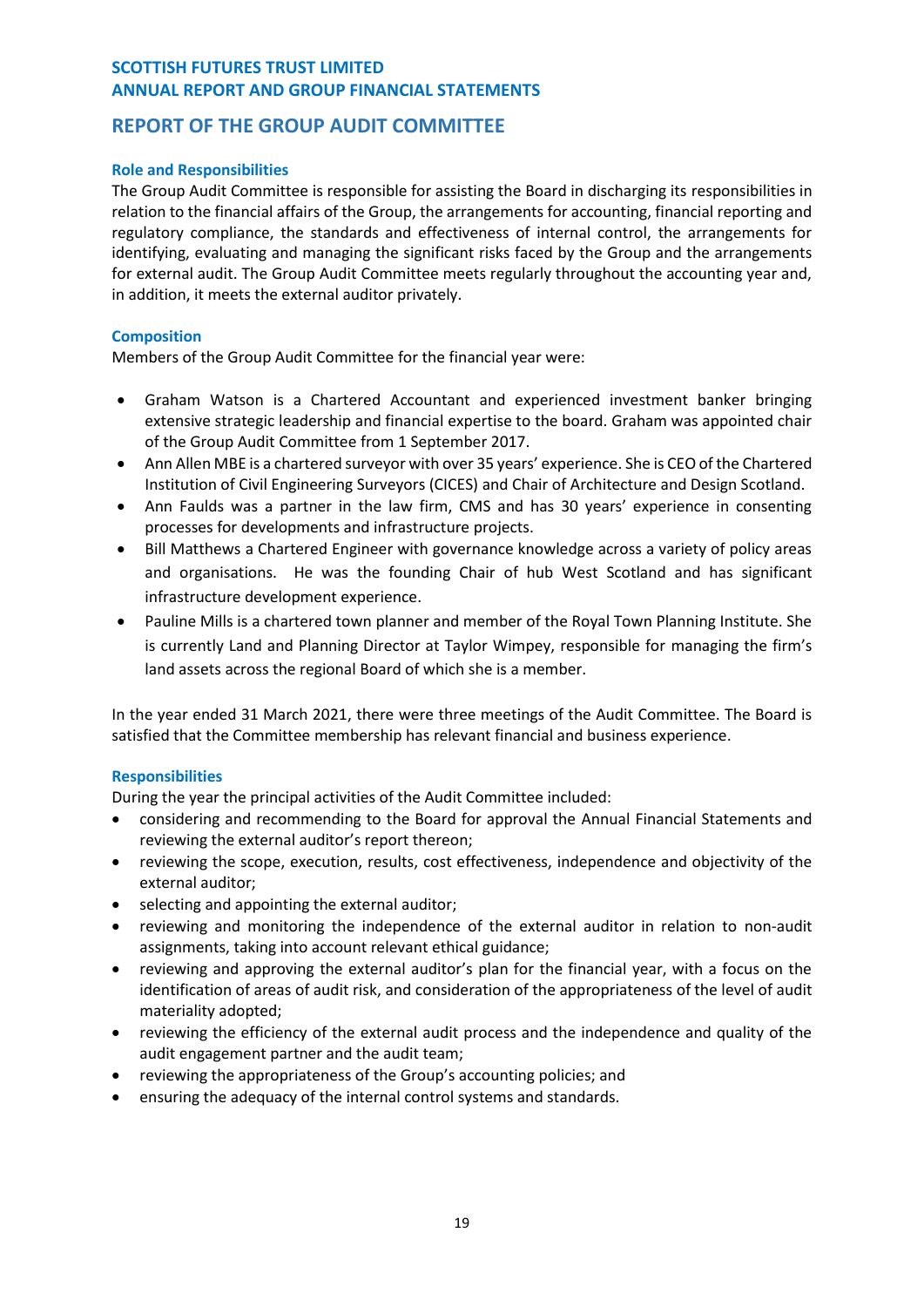# **REPORT OF THE GROUP AUDIT COMMITTEE (continued)**

#### **Auditor and Audit Tenure**

In June 2020, Azets Audit Services were appointed for a further 2 years (after the completion of an initial 3 year contract), to carry out the 2021 and 2022 external audits.

#### **Safeguarding the Auditor's Objectivity and Independence**

The Group has a policy in place whereby their Auditor can provide non-audit services to a value not exceeding 50% of the agreed external audit fee if authorised by the Director of Corporate Services & Investments. The Audit Committee can authorise non-audit services up to 100% of the audit fee. The Auditor cannot provide non-audit services to a value exceeding 100% of the external audit fee. This is intended to ensure the auditor's objectivity and independence.

There were non-audit services provided to the Company by Baldwins Holdings Limited, a company in the same group as the Auditor in the year. These related to corporation tax compliance work, iXBRL tagging of the financial statements for submission to HMRC and VAT advice. These services were performed by staff from Azets Holdings Limited, who had no involvement with the external audit, thus the objectivity and independence of the external auditor was not compromised. The total fees paid to the auditor can be found in note 7 to the Financial Statements. The audit and corporation tax fees for SFTi were paid by SFT and recharged via the management charge.

## **Significant Issues Considered Regarding the Annual Report and the Financial Statements**

During the year, the Audit Committee considered the significant issues and areas of key audit risk in respect of the Annual Report and Financial Statements. The Audit Committee reviewed the external audit plan and concluded that the appropriate areas of audit risk relevant to the Group had been identified and that suitable audit procedures had been put in place to obtain reasonable assurance that the Financial Statements as a whole would be free of material misstatements.

| <b>Significant issue</b>                                         | How the issue was addressed                                                                                                                                                                                                                                                                                                                                                                                                                                                                                                                                                                                                                                                                                                                                                                                                                                                                                                                                         |
|------------------------------------------------------------------|---------------------------------------------------------------------------------------------------------------------------------------------------------------------------------------------------------------------------------------------------------------------------------------------------------------------------------------------------------------------------------------------------------------------------------------------------------------------------------------------------------------------------------------------------------------------------------------------------------------------------------------------------------------------------------------------------------------------------------------------------------------------------------------------------------------------------------------------------------------------------------------------------------------------------------------------------------------------|
| Income being over or understated<br>in the Financial Statements. | The group has two main sources of income:<br>1) The funding provided by the Scottish Government; and<br>2) The interest it receives on the working capital loans and subordinated<br>debt invested in the hub Companies and the Design Build Finance Maintain<br>(DBFM) Special Purpose Vehicles (SPV) companies.<br>The Audit Committee reviews, through the Internal Control and Financial<br>Procedures Manual, the process of the monthly drawdown from the<br>Scottish Government and confirms that it has been accounted for correctly<br>via oversight of the quarterly management accounts process and the<br>annual Financial Statements.<br>The Audit Committee members as members of the SFTi Board review each<br>investment made and monitor their performance. In addition, confirmation<br>of all interest income due is received from external third parties verifying<br>the completeness of the amounts recorded within the financial statements. |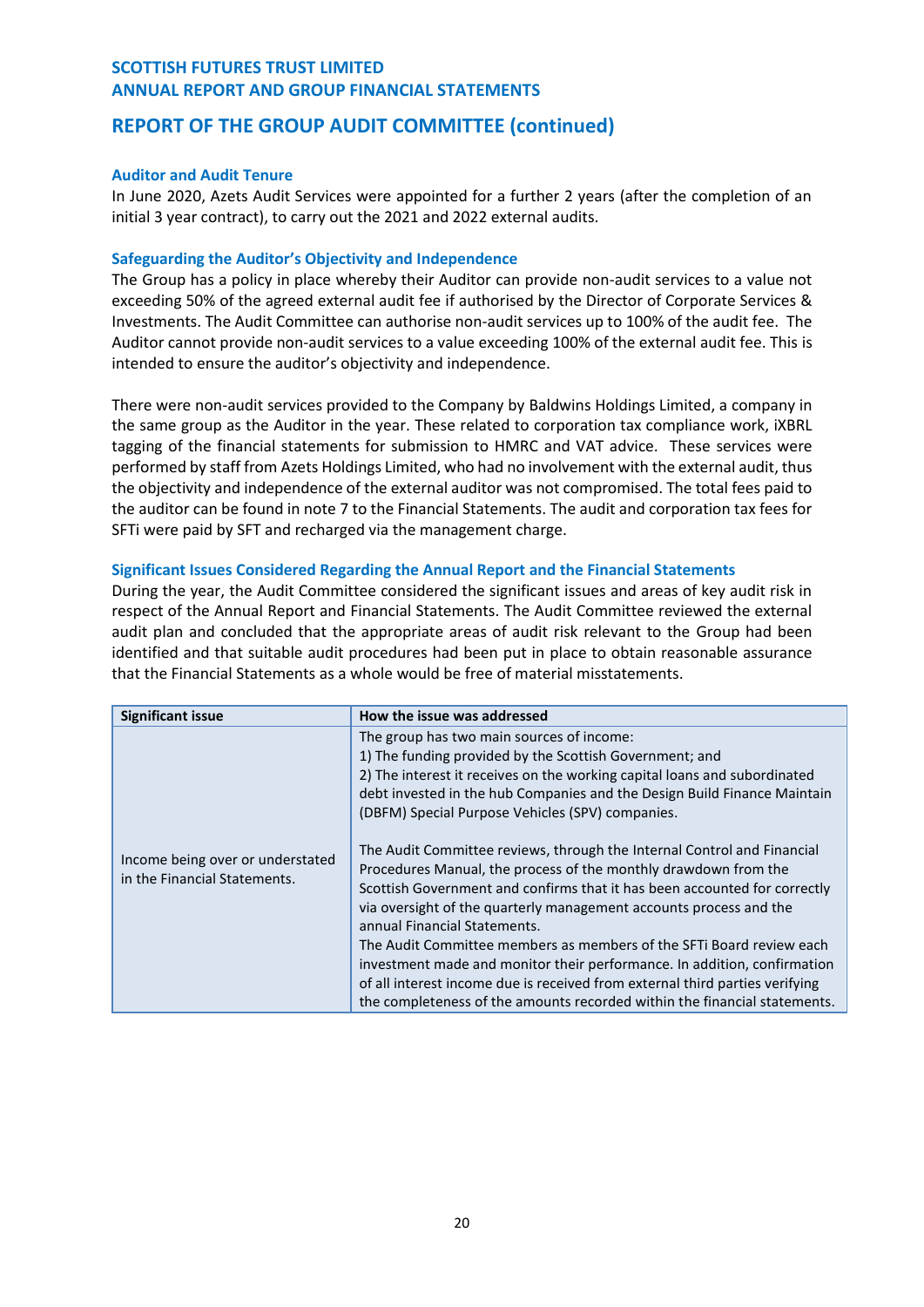# **REPORT OF THE GROUP AUDIT COMMITTEE (continued)**

**Significant Issues Considered Regarding the Annual Report and the Financial Statements (continued)**

| <b>Significant issue</b>                                                                                                      | How the issue was addressed                                                                                                                                                                                                                                                                                                                                                                                                                                                                                                                                                                                                                                                    |
|-------------------------------------------------------------------------------------------------------------------------------|--------------------------------------------------------------------------------------------------------------------------------------------------------------------------------------------------------------------------------------------------------------------------------------------------------------------------------------------------------------------------------------------------------------------------------------------------------------------------------------------------------------------------------------------------------------------------------------------------------------------------------------------------------------------------------|
| Accounting for the defined benefit<br>pension scheme.                                                                         | The assumptions used in the IAS 19 pension valuation are provided by the<br>actuary to the scheme and reviewed each year by the Audit Committee to<br>ensure that the assumptions used are appropriate. The Audit Committee<br>through discussions with the finance team and the external auditor ensure that<br>the pension is accounted for and disclosed in accordance with IAS 19.                                                                                                                                                                                                                                                                                         |
| Funding from the Scottish<br>Government.                                                                                      | The Audit Committee members as members of the SFT board are involved in<br>year round communication with the Scottish Government including in relation<br>to future funding and consider the funding levels agreed when assessing the<br>Group's and the Company's going concern status.                                                                                                                                                                                                                                                                                                                                                                                       |
| The risk that investments are not<br>consolidated in SFT group accounts<br>when they should be.                               | Through discussions with the auditor, the Audit Committee reviews the criteria<br>regarding consolidation and the relationship the Group has with the companies<br>the Group has invested in, in order to establish if consolidation is required.                                                                                                                                                                                                                                                                                                                                                                                                                              |
| Risk of the recoverability of<br>investments in terms of repayment<br>of loans and interest receivable.                       | The SFTi Board reviews investment performance. SFT also has board<br>representation on all hubCos and DBFM SPV companies which provides<br>additional reassurance regarding the performance of the companies to whom<br>SFTi provides working capital loans or subordinated debt to.                                                                                                                                                                                                                                                                                                                                                                                           |
| The risk that the fair value of<br>investments is over or under<br>stated in the financial statements                         | The Group implemented IFRS 9 Financial Instruments last year which required<br>the equity investments, in companies delivering infrastructure as part of wider<br>SFT programmes, to be held at fair value. The fair value calculations are based<br>on the discounted value of future cashflows. The future cashflows are based on<br>operational models provided bi-annually by the companies in which SFTi holds<br>the equity. These companies have a SFT nominated Director on their Boards<br>who confirms the reasonableness of the operating models. The directors gain<br>reassurance that the fair value calculations are reasonable based on the above<br>controls. |
| Risk of incorrect accounting of<br>repayable grants from the Scottish<br>Government to SFT which are then<br>on-lent to SFTi. | In previous years, SFT has drawn down repayable grants from the Scottish<br>Government which are then granted on to SFTi to make investments in the<br>subordinated debt and share capital of DBFM SPV companies. The SFTi Board<br>approves each investment made by SFTi and the funding that is drawn down<br>from the Scottish Government and then granted on to SFTi to fund these<br>investments. Through the review of the management accounts and the<br>statutory financial statements, the Board ensure that all repayable grants from<br>the Scottish Government by SFT which are granted to SFTi, are recorded and<br>disclosed correctly.                          |

On behalf of the Group Audit Committee:

**Graham Watson Chairman Group Audit Committee**

**Date:** 13th September 2021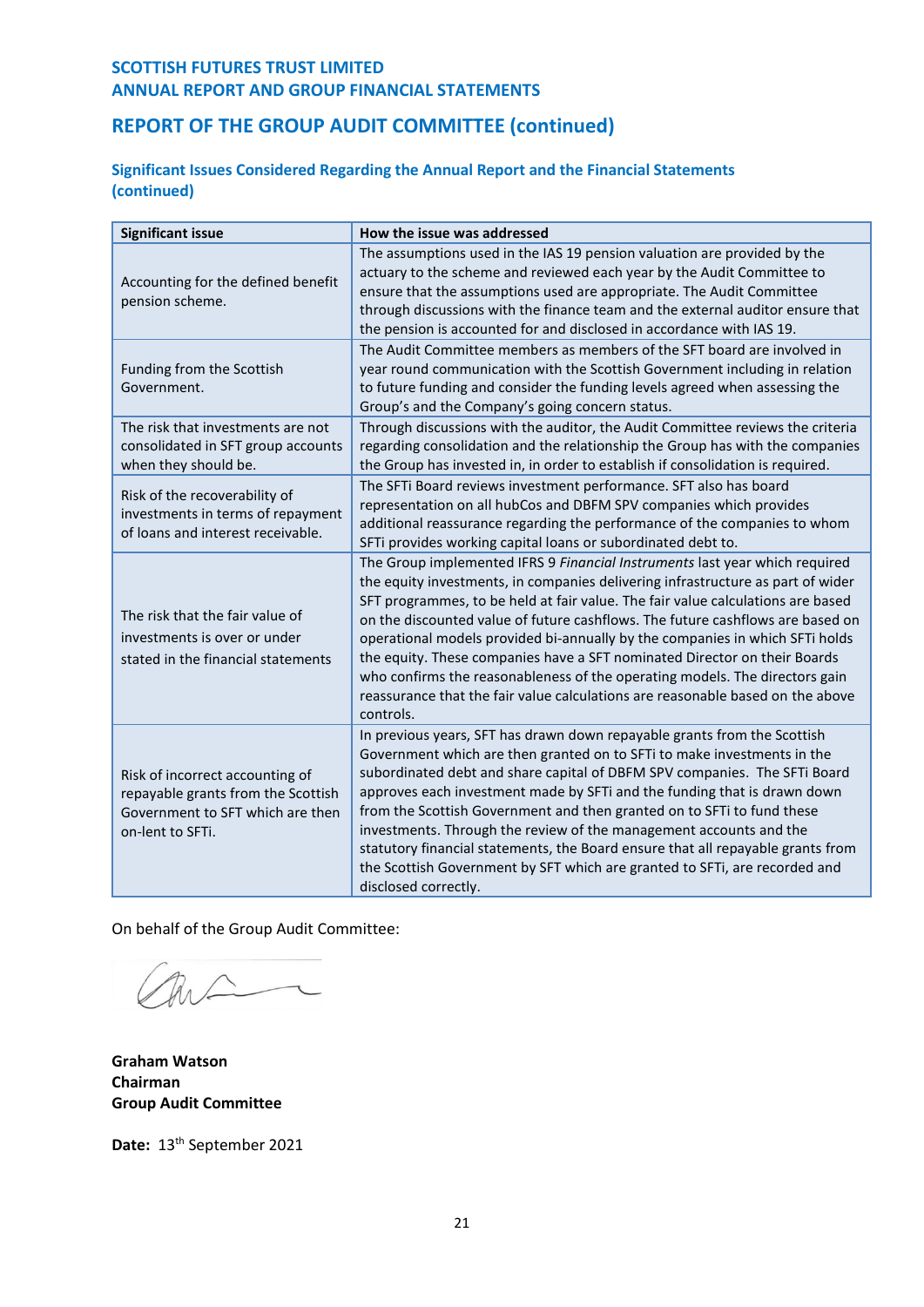## <span id="page-23-0"></span>**INDEPENDENT AUDITOR'S REPORT TO THE MEMBER OF SCOTTISH FUTURES TRUST LIMITED**

#### **Opinion**

We have audited the Financial Statements of Scottish Futures Trust Limited (the 'Parent Company') and its subsidiary (the 'Group') for the year ended 31 March 2021 which comprise the Group and the Company Statements of Comprehensive Income, the Group and the Company Statements of Changes in Equity, the Group and the Company Statements of Financial Position, the Group and the Company Statements of Cash Flows and the notes to the financial statements including significant accounting policies. The financial reporting framework that has been applied in the preparation of the financial statements is applicable law and International Financial Reporting Standards (IFRSs) as adopted by the European Union.

In our opinion, the financial statements:

- give a true and fair view of the state of the Group's and of the Parent Company's affairs as at 31 March 2021 and of the Group's and the Parent Company's results for the year then ended;
- have been properly prepared in accordance with International Accounting Standards in conformity with the requirements of the Companies Act 2006 and International Financial Reporting Standards adopted in the European Union; and
- have been prepared in accordance with the requirements of the Companies Act 2006.

#### **Basis for opinion**

We conducted our audit in accordance with International Standards on Auditing (UK) (ISAs (UK)) and applicable law. Our responsibilities under those standards are further described in the Auditor's responsibilities for the audit of the financial statements section of our report. We are independent of the Group and the Parent Company in accordance with the ethical requirements that are relevant to our audit of the financial statements in the UK, including the FRC's Ethical Standard, and we have fulfilled our other ethical responsibilities in accordance with these requirements. We believe that the audit evidence we have obtained is sufficient and appropriate to provide a basis for our opinion.

#### **Conclusions relating to going concern**

In auditing the financial statements, we have concluded that the director's use of the going concern basis of accounting in the preparation of the financial statements is appropriate. Our evaluation of the directors' assessment of the Group's and the Parent Company's ability to continue to adopt the going concern basis of accounting included our review of the funding letter provided by the Scottish Government which confirms that the Group will receive sufficient funds to operate in 2021/22. Although, at this time, no funding letter is in place for 2022/23, the Board anticipates continued support from the Scottish Government in 2022/23 and beyond and thus the Board has prepared the Financial Statements on a going concern basis. Given the relationship that SFT has with the Scottish Government, the important role SFT plays in public sector investment and given there is no evidence to the contrary we are satisfied that the financial statements should be prepared on a going concern basis.

Based on the work we have performed, we have not identified any material uncertainties relating to events or conditions that, individually or collectively, may cast significant doubt on the Group's or the Parent Company's ability to continue as a going concern for a period of at least twelve months from when the financial statements are authorised for issue.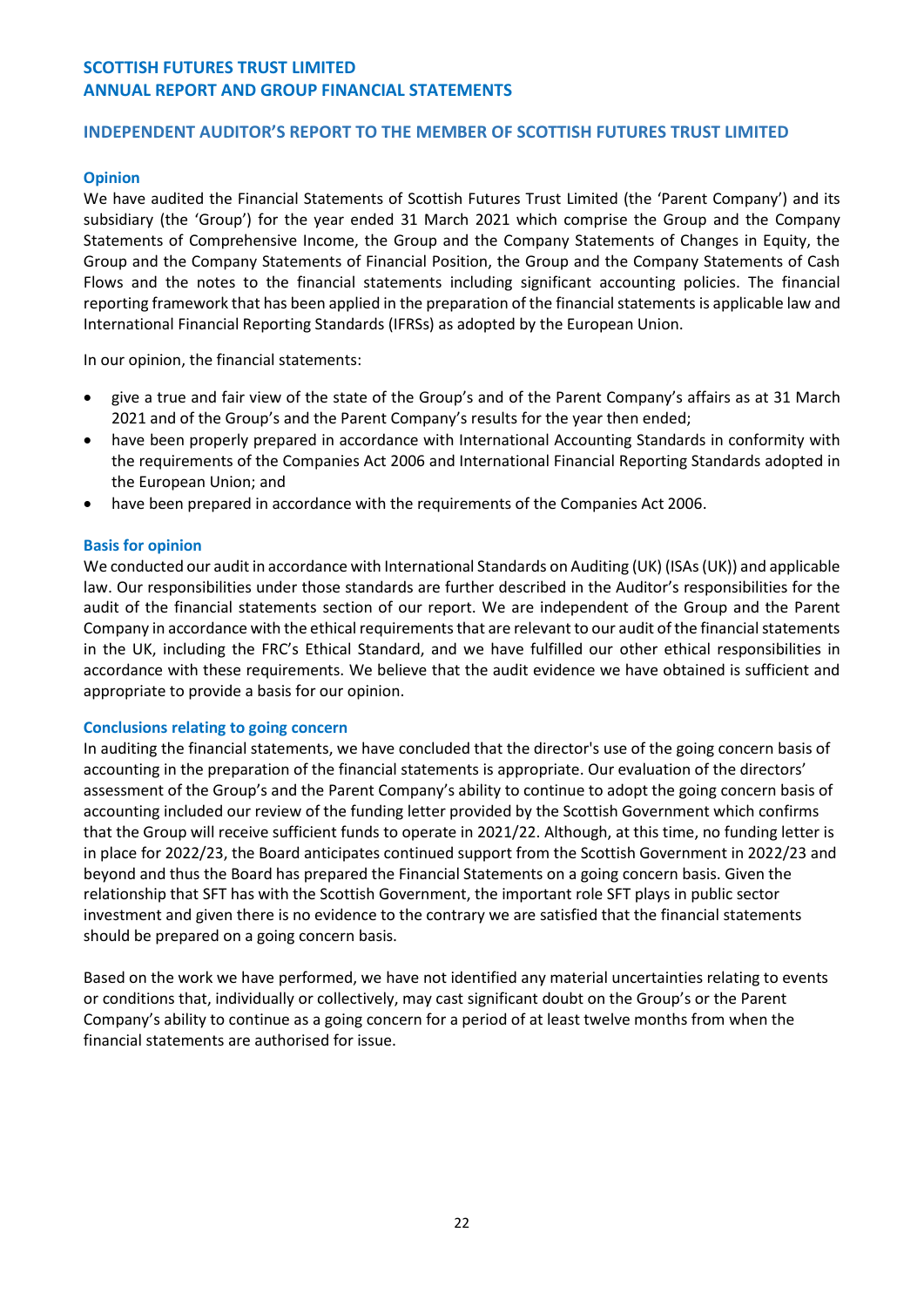## **INDEPENDENT AUDITOR'S REPORT TO THE MEMBER OF SCOTTISH FUTURES TRUST LIMITED (continued)**

In relation to the Group and Parent Company reporting on how they have applied the UK Corporate Governance Code, we have nothing material to add or draw attention to in relation to the directors' statement in the financial statements about whether the directors' considered it appropriate to adopt the going concern basis of accounting.

Our responsibilities and the responsibilities of the directors with respect to going concern are described in the relevant sections of this report.

#### **Our approach to the audit**

Each of the key audit matters noted below were identified at the planning stage of the audit and as such procedures designed to mitigate the risk of material misstatement were selected at planning. In our audit, we tested and examined information using sampling and other audit techniques, to the extent we considered necessary to provide a reasonable basis for us to draw conclusions. We obtained evidence through performing a review of the significant accounting systems, substantive procedures and detailed analytical procedures.

#### **Key audit matters**

Key audit matters are those matters that, in our professional judgment, were of most significance in our audit of the financial statements of the current period and include the most significant assessed risks of material misstatement (whether or not due to fraud) we identified, including those which had the greatest effect on: the overall audit strategy, the allocation of resources in the audit; and directing the efforts of the engagement team. These matters were addressed in the context of our audit of the financial statements as a whole, and in forming our opinion thereon, and we do not provide a separate opinion on these matters.

#### **Income Recognition**

- **The risk:** There is a risk that income is misstated as a result of the accounting policies adopted or as a result of the Group or Parent Company recognising income transactions in such a way as to lead to a material misstatement in the reported income.
- **Our response:** We performed a reconciliation of income recognised as being received from the Scottish Government in the financial statements to confirmation from the Scottish Government. The Group also receives interest and dividend income in respect of investments, working capital loans and subordinated debt invested in the hub companies and DBFM SPV companies and through reviewing the underlying agreements and the sums invested we confirmed the interest and dividend income recognised in the year was accurate.
- **Our findings:** From the work performed we gained assurance in respect of the recognition of income in the year.

#### **Defined Benefit Pension Scheme**

- **The risk:** There is a risk that the movement in the defined benefit pension scheme and the closing pension liability is not recorded and disclosed in the Financial Statements accurately. There is also a risk that the actuarial assumptions used to determine the pension valuation are not appropriate.
- **Our response:** We reviewed the actuarial assumptions used in the IAS 19 valuation and considered their appropriateness and ensured that the pension liability was accounted for and disclosed within the financial statements in accordance with IAS 19.
- **Our findings:** The actuarial assumptions are appropriate, and the pension liability has been recorded and disclosed in the financial statements in accordance with IAS 19.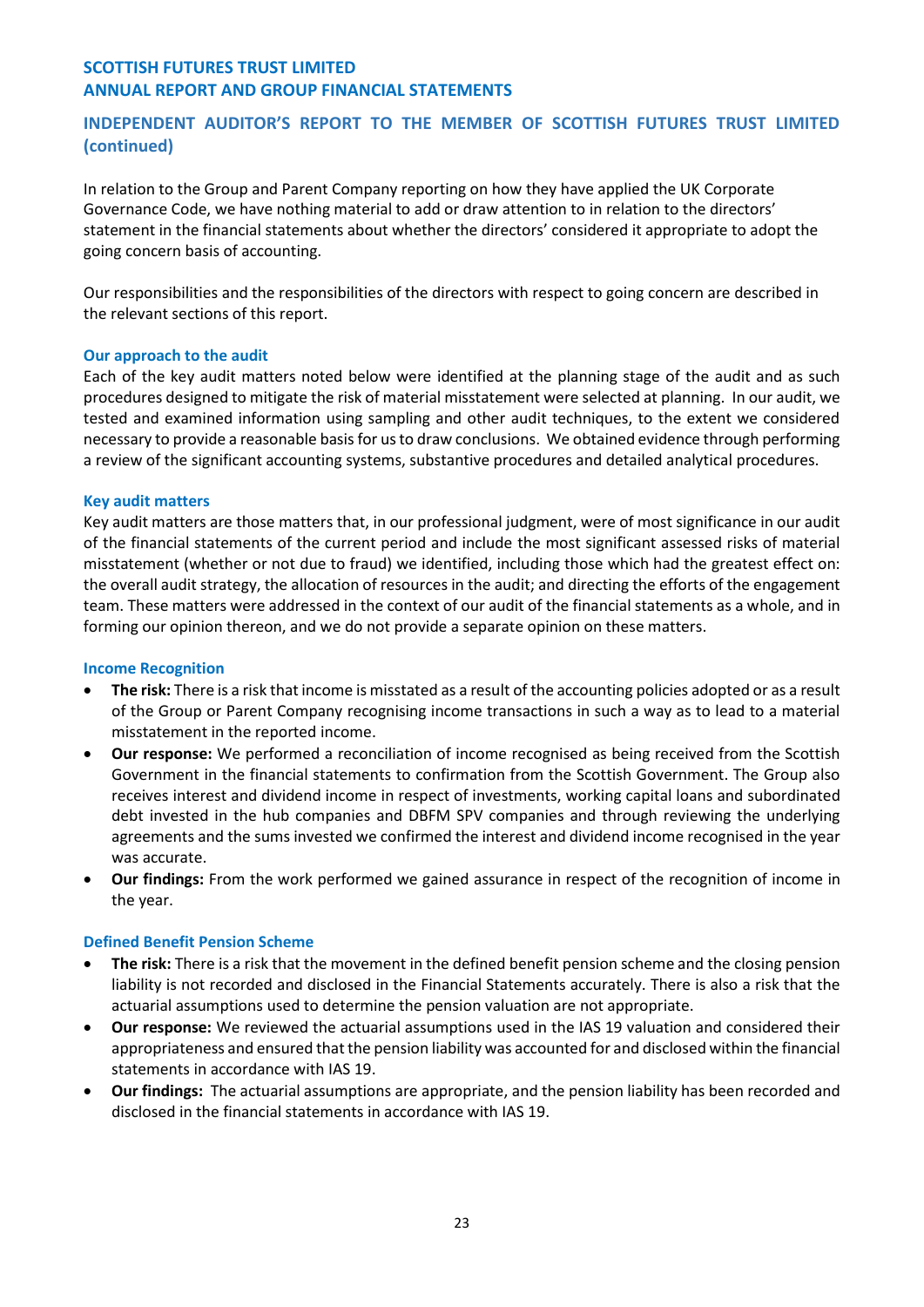## **INDEPENDENT AUDITOR'S REPORT TO THE MEMBER OF SCOTTISH FUTURES TRUST LIMITED (continued)**

## **Future funding**

- **The risk:** SFT requires funding from the Scottish Government to operate. Without this funding, SFT would not be able to continue to operate in its current form and may not be deemed a going concern.
- **Our response**: We reviewed the funding letter provided by the Scottish Government which confirms that the Group will receive sufficient funds to operate in 2021/22. Although, at this time, no funding letter is in place for 2022/23, the Board anticipates continued support from the Scottish Government in 2022/23 and beyond and thus the Board has prepared the Financial Statements on a going concern basis. Given the relationship that SFT has with the Scottish Government, the important role SFT plays in public sector investment and given there is no evidence to the contrary we are satisfied that the financial statements should be prepared on a going concern basis.
- **Our findings:** The Scottish Government has confirmed that resources will be provided to SFT to allow the Group to continue in 2021/22. The expectation at the date of signing the Financial Statements is that this funding from the Scottish Government will continue into 2022/23 and beyond and thus the financial statements have been correctly prepared on a going concern basis.

## **Treatment of investments made by Scottish Futures Trust Investments Limited**

- **The risk:** There is a risk that the Group accounts of Scottish Futures Trust Limited (consisting of SFT and SFTi) are incomplete as they may not include all entities that SFTi has invested in, which may be deemed subsidiaries or associates of SFTi.
- **Our response:** We performed a detailed review of the investments held in order to establish to what extent, if any, SFTi exerts significant influence or control over the financial and operational decisions of the investee. This included detailed discussions with the Audit Committee and Leadership Team and a review of underlying agreements.
- **Our findings:** The investments held were reviewed and we concluded that no significant influence or control existed and therefore consolidation was not required for any of the investments held.

#### **Recoverability of investments in terms of the repayment of the loans and interest receivable**

- **The risk:** Capital investments and working capital loans in hub companies and special purpose investment vehicles in terms of both share capital and subordinated debt are impaired.
- **Our response:** We discussed the risk of impairment with the senior management team and the directors. We also performed a detailed review of Board and Audit Committee minutes where the performance of investments is reported to identify any impairment indicators which would suggest an unrecorded impairment.
- **Our findings:** No unrecorded impairment has been identified in respect of any of the Group's investments.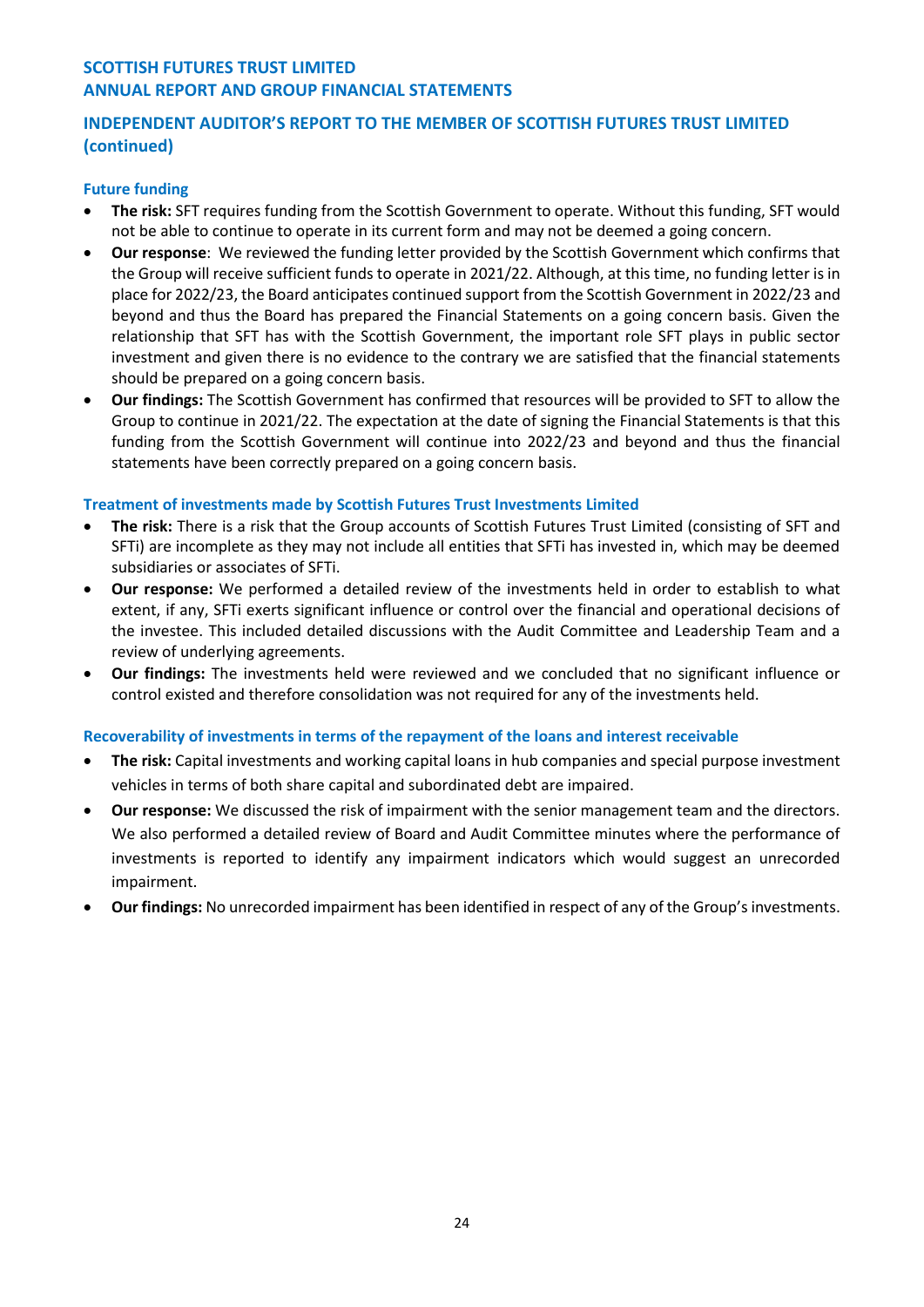## **INDEPENDENT AUDITOR'S REPORT TO THE MEMBER OF SCOTTISH FUTURES TRUST LIMITED (continued)**

## **The recognition of the equity investments at fair value in accordance with IFRS 9** *Financial Instruments*

- **The risk:** Equity investments are not recorded at their fair value.
- **Our response:** We reviewed the fair valuation calculations and are satisfied that the equity investments are held at fair value and that the movement in the fair value in the year has been accounted for correctly.
- **Our findings:** The equity investments are held at fair value in line with the requirements of IFRS 9 *Financial Instruments* and the movement in the fair value in the year has been accounted for correctly.

## **Repayable grants from the Scottish Government to SFT which are then granted on to SFTi**

- The risk: There is a risk that repayable grants received by SFT from the Scottish Government which are then granted on to SFTi to fund the investment in sub-ordinated debt and the share capital of DBFM SPV companies are not correctly recorded in the financial statements of SFT or SFTi.
- **Our response:** There was no further drawdown from the Scottish Government in the year.
- **Our findings:** From the work performed, we have gained assurance over the repayable grants received in the year from SFT and the closing balance at the year end.

#### **Our Application of Materiality**

The materiality for the Group Financial Statements as a whole was set at £150,000. This has been assessed with reference to a benchmark of 1% of other income which we consider to be the principal consideration for the Member of the Group in assessing the financial performance of the Group.

The materiality for the Parent Company Financial Statements as a whole was set at £106,000. This has been assessed with reference to a benchmark of 1% of the Parent Company's other income less the dividend income of £770,000 from SFTi and the management charge to SFTi of £578,514, with materiality capped at £106,000.

We set a performance (testing) materiality for high risk areas, which we assessed as being 75% of the overall materiality. All balances and transactions above 75% of overall materiality were audited. We tested smaller balances and transactions as we deemed necessary.

We agreed with the Audit Committee to report to it the following misstatements that we identified through our audit: (i) all material corrected misstatements; (ii) uncorrected misstatements with a value in excess of 5% of materiality so £7,500 for the Group and £5,300 for the Parent Company; and (iii) other misstatements below that threshold that we believe warranted reporting on qualitative grounds.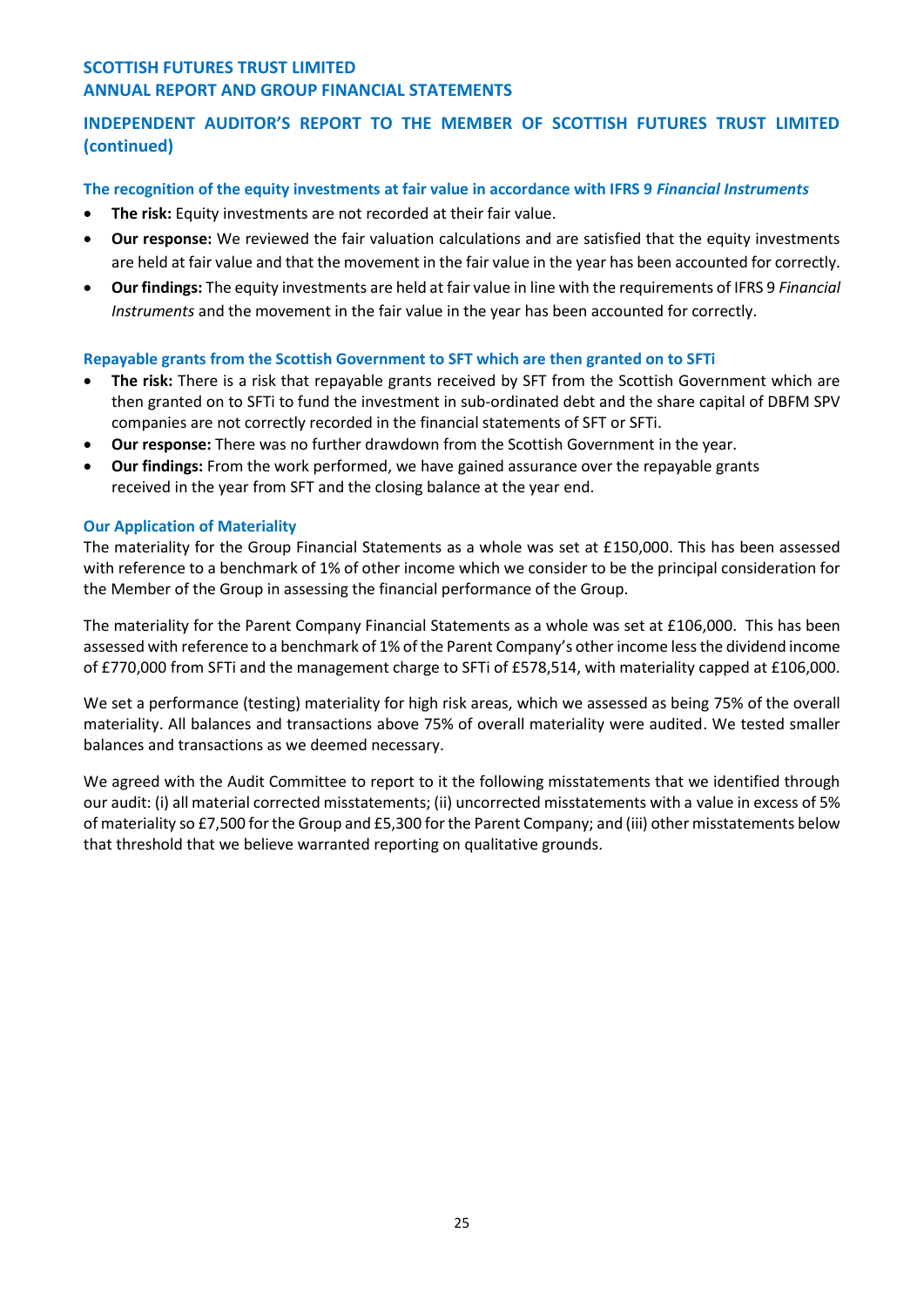## **INDEPENDENT AUDITOR'S REPORT TO THE MEMBER OF SCOTTISH FUTURES TRUST LIMITED (continued)**

#### **Other information**

The other information comprises the information included in the annual report other than the financial statements and our Auditor's Report thereon. The directors are responsible for the other information contained within the audit report. Our opinion on the financial statements does not cover the other information and, except to the extent otherwise explicitly stated in our report, we do not express any form of assurance conclusion thereon. Our responsibility is to read the other information and, in doing so, consider whether the other information is materially inconsistent with the financial statements or our knowledge obtained in the course of the audit, or otherwise appears to be materially misstated. If we identify such material inconsistencies or apparent material misstatements, we are required to determine whether this gives rise to a material misstatement in the financial statements themselves. If, based on the work we have performed, we conclude that there is a material misstatement of this other information, we are required to report that fact.

We have nothing to report in this regard.

## **Opinion on other matters prescribed by the Companies Act 2006**

In our opinion the part of the Directors' Remuneration Report to be audited has been properly prepared in accordance with the Companies Act 2006.

In our opinion, based on the work undertaken in the course of the audit:

• the information given in the Strategic Report and the Directors' Report for the financial year for which the Financial Statements are prepared is consistent with the Financial Statements and these reports have been prepared in accordance with applicable legal requirements.

#### **Matters on which we are required to report by exception**

In the light of the knowledge and understanding of the Group and Parent Company and their environment obtained in the course of the audit, we have not identified material misstatements in the Strategic Report or the Directors' Report.

We have nothing to report in respect of the following matters in relation to which the Companies Act 2006 requires us to report to you if, in our opinion:

- adequate accounting records have not been kept by the Parent Company, or returns adequate for our audit have not been received from branches not visited by us; or
- the Parent Company financial statements and the part of the Report on Directors' Remuneration to be audited are not in agreement with the accounting records and returns; or
- certain disclosures of directors' remuneration specified by law are not made; or
- we have not received all the information and explanations we require for our audit.

#### **Corporate governance statement**

We are required to review the directors' statement in relation to going concern, longer-term viability and that part of the Corporate Governance Statement relating to the Group's and the Parent Company's compliance with the provisions of the UK Corporate Governance Statement specified for our review.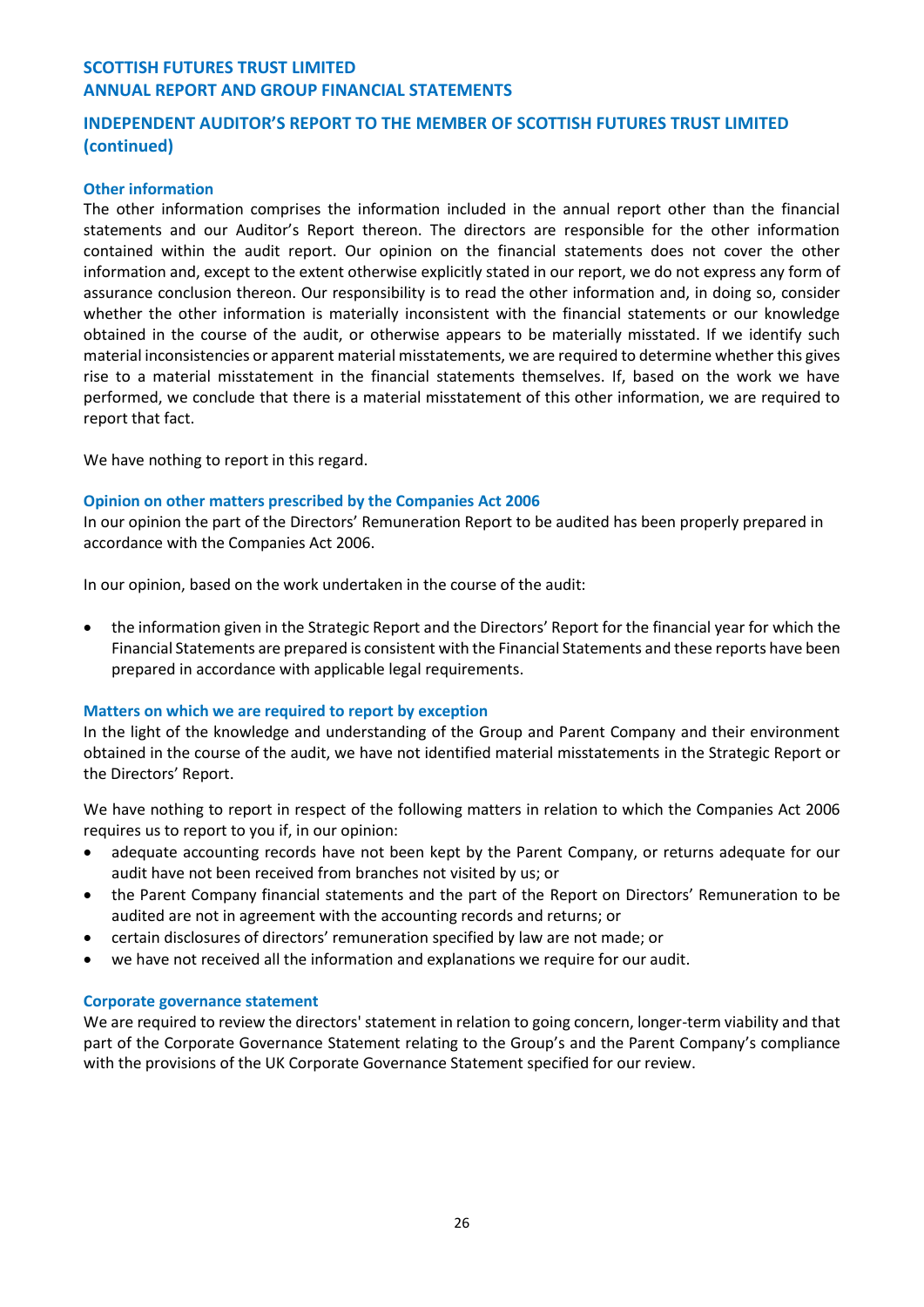## **INDEPENDENT AUDITOR'S REPORT TO THE MEMBER OF SCOTTISH FUTURES TRUST LIMITED (continued)**

Based on the work undertaken as part of our audit, we have concluded that each of the following elements of the Corporate Governance Statement is materially consistent with the financial statements or our knowledge obtained during the audit:

- The Directors' statement with regards the appropriateness of adopting the going concern basis of accounting and any material uncertainties identified (set out on page 7);
- The Directors' explanation as to the assessment of the Group's and the Parent Company's prospects, the period this assessment covers and why the period is appropriate (set out on page 8);
- The Directors' statement on the Annual Report and financial statements as a whole being fair, balanced and understandable (set out on page 3);
- The Board's confirmation that it has carried out a robust assessment of the emerging and principal risks (set out on pages 6 and 7);
- The section of the annual report that describes the review of effectiveness of risk management and internal financial controls (set out on page 7);
- The section describing the work of the Audit Committee (set out on pages 19 to 21).

## **Responsibilities of the directors**

As explained more fully in the directors' responsibilities statement set out on pages 9 and 10, the directors are responsible for the preparation of the financial statements and for being satisfied that they give a true and fair view, and for such internal control as the directors determine is necessary to enable the preparation of financial statements that are free from material misstatement, whether due to fraud or error. In preparing the financial statements, the directors are responsible for assessing the Group's and the Parent Company's ability to continue as a going concern, disclosing, as applicable, matters related to going concern and using the going concern basis of accounting unless the directors either intend to liquidate the Group or the Parent Company or to cease operations, or have no realistic alternative but to do so.

#### **Auditor's responsibilities for the audit of the financial statements**

Our objectives are to obtain reasonable assurance about whether the financial statements as a whole are free from material misstatement, whether due to fraud or error, and to issue an Auditor's Report that includes our opinion. Reasonable assurance is a high level of assurance but is not a guarantee that an audit conducted in accordance with ISAs (UK) will always detect a material misstatement when it exists. Misstatements can arise from fraud or error and are considered material if, individually or in the aggregate, they could reasonably be expected to influence the economic decisions of users taken on the basis of these financial statements.

A further description of our responsibilities for the audit of the financial statements is located on the Financial Reporting Council's [website](http://website/) at: www.frc.org.uk/auditorsresponsibilities. This description forms part of our Auditor's Report.

#### **The extent to which the audit was considered capable of detecting irregularities, including fraud**

Irregularities, including fraud, are instances of non-compliance with laws and regulations. We design procedures in line with our responsibilities, outlined above and on the FRC's website, to detect material misstatements in respect of irregularities, including fraud.

We obtain and update our understanding of the Group and Parent Company, their activities, their control environment, and likely future developments, including in relation to the legal and regulatory framework applicable and how the Group and Parent Company is complying with that framework. Based on this understanding, we identify and assess the risks of material misstatement of the financial statements, whether due to fraud or error, design and perform audit procedures responsive to those risks, and obtain audit evidence that is sufficient and appropriate to provide a basis for our opinion. This includes consideration of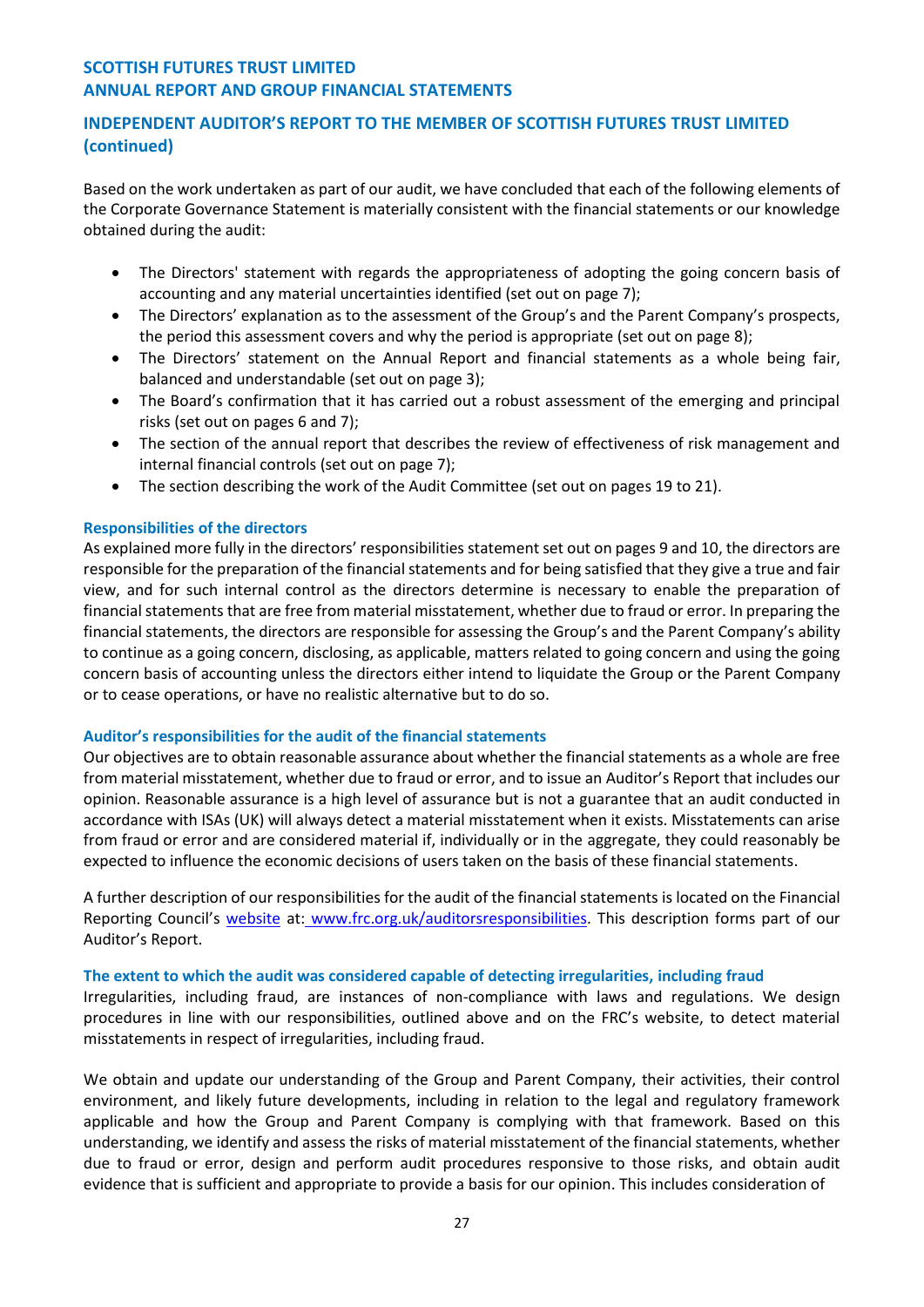## **INDEPENDENT AUDITOR'S REPORT TO THE MEMBER OF SCOTTISH FUTURES TRUST LIMITED (continued)**

## **Auditor's responsibilities for the audit of the financial statements**

the risk of acts by the Group and Parent Company that were contrary to applicable laws and regulations, including fraud.

Our approach to identifying and assessing the risks of material misstatement in respect of irregularities, including non-compliance with laws and regulations, was as follows:

- the engagement partner ensured that the engagement team collectively had the appropriate competence, capabilities and skills to identify or recognise non-compliance with applicable laws and regulations;
- we identified the laws and regulations applicable to the Group and Parent Company through discussions with directors and other management, and from our commercial knowledge and experience;
- we focused on specific laws and regulations which we considered may have a direct material effect on the financial statements or the operations of the Group and Parent Company, including the Companies Act 2006, the UK Corporate Governance code, IFRS, taxation legislation and data protection, antibribery, environmental and health and safety legislation;
- we assessed the extent of compliance with the laws and regulations identified above through making enquiries of management and inspecting legal correspondence; and
- identified laws and regulations were communicated within the audit team regularly and the team remained alert to instances of non-compliance throughout the audit.

In response to the risk of irregularities and non-compliance with laws and regulations, we designed procedures which included, but were not limited to:

- agreeing financial statement disclosures to underlying supporting documentation;
- reading the minutes of meetings of those charged with governance;
- enquiring of management as to actual and potential litigation and claims; and
- reviewing correspondence with HMRC and the Group's and Parent Company's legal advisors.

We assessed the susceptibility of the financial statements to material misstatement, including obtaining an understanding of how fraud might occur, by:

- making enquiries of management as to where they considered there was susceptibility to fraud, their knowledge of actual, suspected and alleged fraud; and
- considering the internal controls in place to mitigate risks of fraud and non-compliance with laws and regulations.

To address the risk of fraud through management bias and override of controls, we:

- performed analytical procedures to identify any unusual or unexpected relationships;
- tested journal entries to identify unusual transactions;
- assessed whether judgements and assumptions made in determining the accounting estimates were indicative of potential bias; and
- investigated the rationale behind significant or unusual transactions.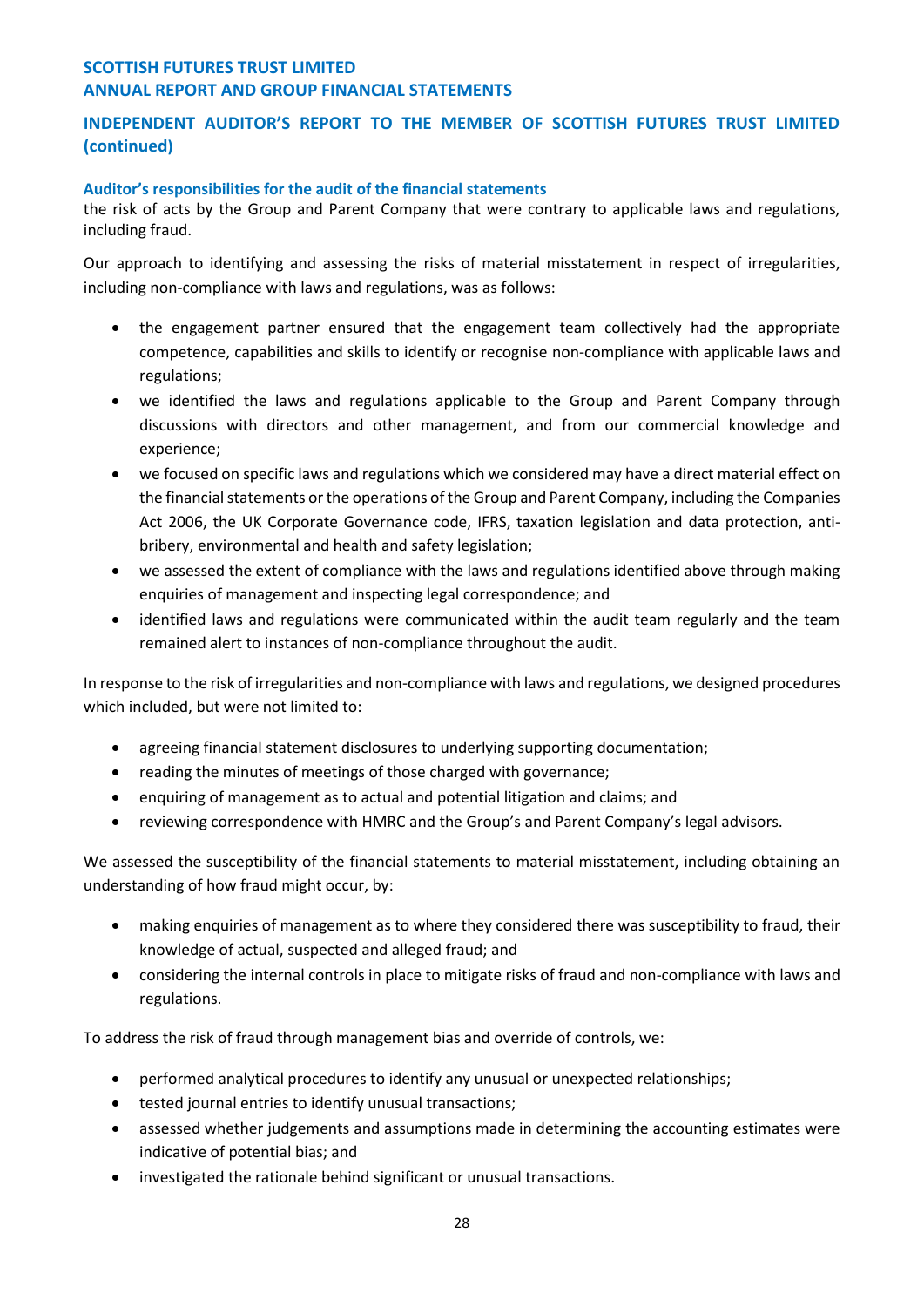## **INDEPENDENT AUDITOR'S REPORT TO THE MEMBER OF SCOTTISH FUTURES TRUST LIMITED (continued)**

#### **Auditor's responsibilities for the audit of the financial statements**

Because of the inherent limitations of an audit, there is a risk that we will not detect all irregularities, including those leading to a material misstatement in the financial statements or non-compliance with regulation. This risk increases the more that compliance with a law or regulation is removed from the events and transactions reflected in the financial statements, as we will be less likely to become aware of instances of non-compliance. The risk of not detecting a material misstatement resulting from fraud is higher than for one resulting from error, as fraud may involve collusion, forgery, intentional omissions, misrepresentations, or the override of internal control.

In addition to our audit of the Financial Statements, the directors have engaged us to review their Report on Corporate Governance as if the Group was required to comply with the Listing Rules of the Financial Conduct Authority in relation to those matters. We review whether the Report on Corporate Governance reflects the Group's compliance with the UK Corporate Governance Code specified for our review by those rules, and we report if it does not. We are not required by the terms of our engagement to consider whether the Board's Statement on Internal Control covers all risks and controls, or to form an opinion on the effectiveness of the Group's corporate governance procedures or its risk and control procedures.

#### **Use of our report**

This report is made solely to the Parent Company's sole Member, as a body, in accordance with Chapter 3 of Part 16 of the Companies Act 2006. Our audit work has been undertaken so that we might state to the Parent Company's Member, as a body, those matters we are required to state to them in an Auditor's Report and for no other purpose. To the fullest extent permitted by law, we do not accept or assume responsibility to anyone other than the Parent Company and the Parent Company's Member, as a body, for our audit work, for this report, or for the opinions we have formed.

Azets Audit Services

**James McBride (Senior Statutory Auditor) For and on behalf of Azets Audit Services, Statutory Auditor Exchange Place 3, Semple Street Edinburgh, EH3 8BL**

**Date: 30 September 2021**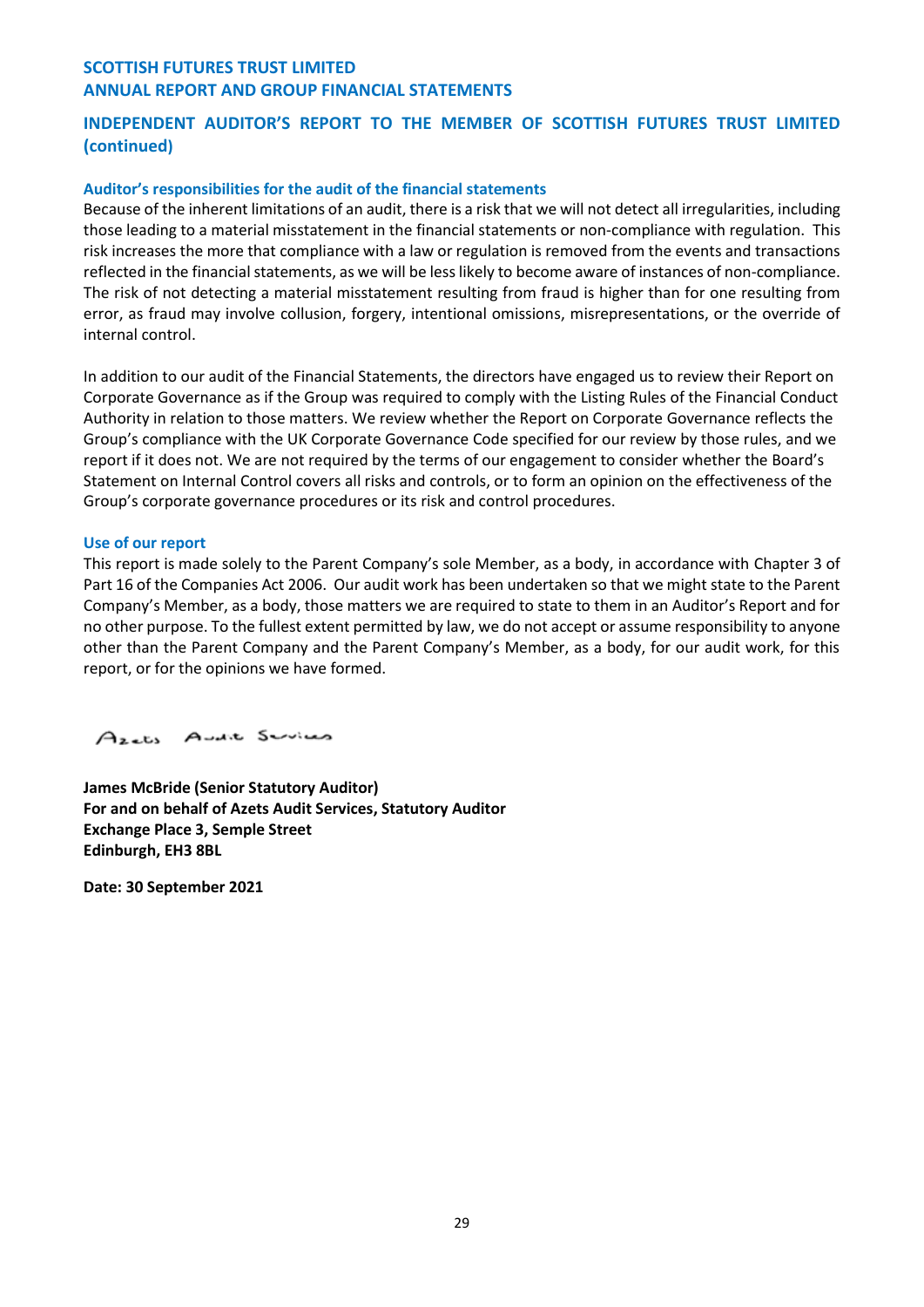## <span id="page-31-0"></span>**GROUP STATEMENT OF COMPREHENSIVE INCOME FOR YEAR ENDED 31 MARCH 2021**

|                                                      | <b>Note</b> | 2021           | 2020          |
|------------------------------------------------------|-------------|----------------|---------------|
|                                                      |             | £              | £             |
| <b>Continuing operations</b>                         |             |                |               |
| Revenue                                              |             |                |               |
| Cost of sales                                        |             |                |               |
| <b>Gross profit</b>                                  |             |                |               |
| Other income                                         | 5           | 15,261,868     | 10,661,530    |
| Capital grant income                                 | 6           |                | 1             |
| Operating expenditure                                | 7           | (11, 319, 937) | (11,743,208)  |
| Capital grant expenditure                            | 8           |                |               |
| Profit/(loss) on ordinary activities before taxation |             | 3,941,931      | (1,081,677)   |
| Taxation on ordinary activities                      | 9           | (234, 874)     | (202,040)     |
| Net profit/(loss) for the year                       |             | 3,707,057      | (1, 283, 717) |
| Other comprehensive income:                          |             |                |               |
| Those that are not recyclable net of tax:            |             |                |               |
| Actuarial (losses)/gains on post-employment benefit  |             |                |               |
| obligations                                          | 17          | (3,443,000)    | 1,417,000     |
| Gain/(loss) on fair value on SPV investments         | 11          | 79,048         | (162, 375)    |
| Other comprehensive income for the year after tax    |             | (3,363,952)    | 1,254,625     |
| Total comprehensive income for the year              |             | 343,105        | (29,092)      |
|                                                      |             |                |               |
| <b>Attributable to:</b>                              |             |                |               |
| Equity holder of the company                         |             | 343,105        | (29,092)      |
| Distributed as follow:                               |             |                |               |
| Transferred to retained earnings                     |             | 343,105        | (29,092)      |
| <b>Profits available for distribution</b>            |             |                |               |

The accompanying notes are an integral part of these financial statements.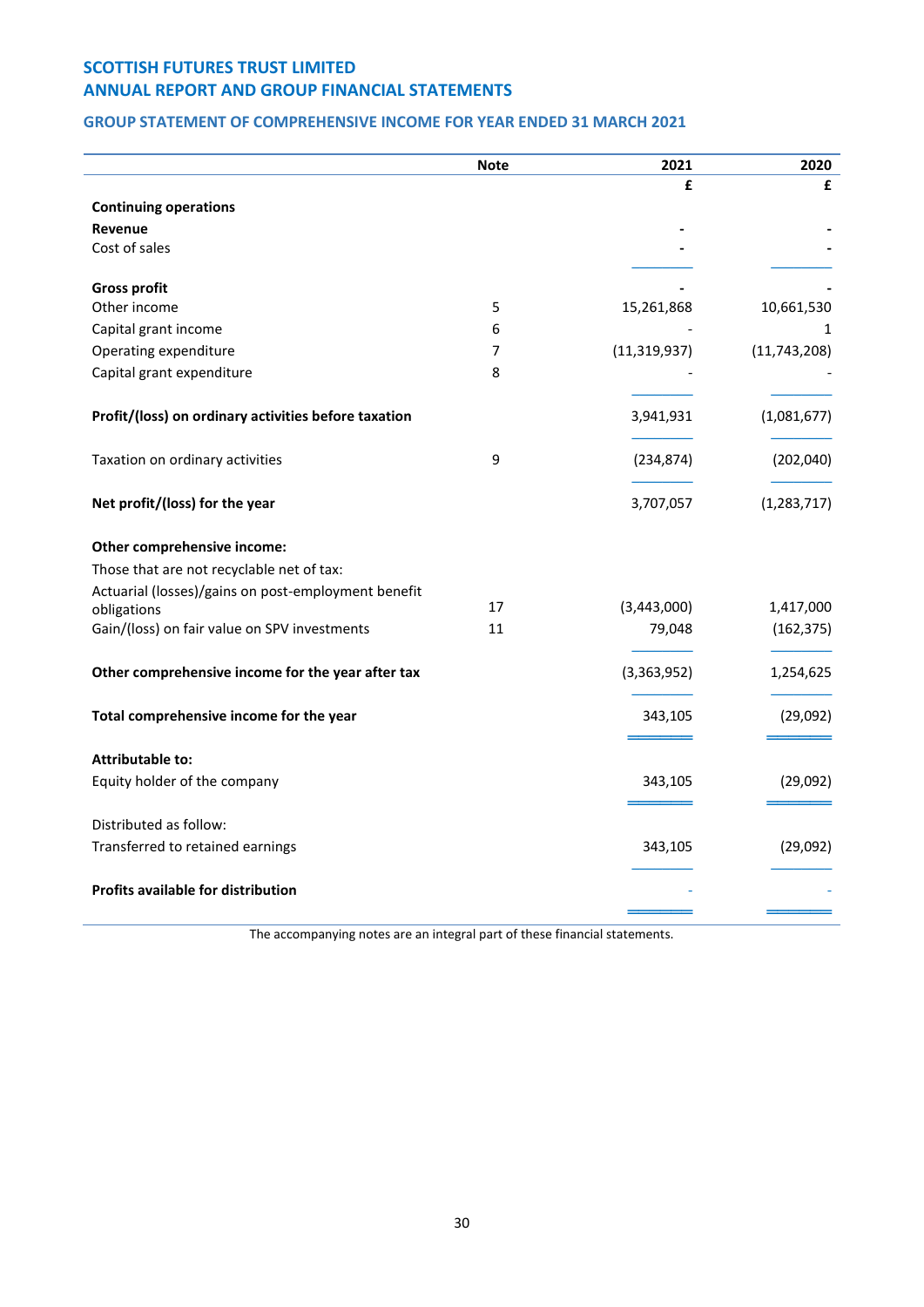## <span id="page-32-0"></span>**COMPANY STATEMENT OF COMPREHENSIVE INCOME FOR YEAR ENDED 31 MARCH 2021**

|                                                                                                                                 | <b>Note</b> | 2021           | 2020         |
|---------------------------------------------------------------------------------------------------------------------------------|-------------|----------------|--------------|
|                                                                                                                                 |             | £              | £            |
| <b>Continuing operations</b>                                                                                                    |             |                |              |
| Revenue                                                                                                                         |             |                |              |
| Cost of sales                                                                                                                   |             |                |              |
| <b>Gross profit</b>                                                                                                             |             |                |              |
| Other income                                                                                                                    | 5           | 14,762,897     | 10,290,180   |
| Capital grant income                                                                                                            | 6           |                |              |
| Operating expenditure                                                                                                           | 7           | (11, 319, 897) | (11,707,180) |
| Capital grant expenditure                                                                                                       | 8           |                | (1)          |
| Profit/(loss) on ordinary activities before taxation                                                                            |             | 3,443,000      | (1,417,000)  |
| Taxation on ordinary activities                                                                                                 | 9           |                |              |
| Net profit/(loss) for the year                                                                                                  |             | 3,443,000      | (1,417,000)  |
| Other comprehensive income:<br>Those that are not recyclable net of tax:<br>Actuarial (losses)/gains on post-employment benefit |             |                |              |
| obligations                                                                                                                     | 17          | (3,443,000)    | 1,417,000    |
| Other comprehensive income for the year after tax                                                                               |             | (3,443,000)    | 1,417,000    |
| Total comprehensive income for the year                                                                                         |             |                |              |
| <b>Attributable to:</b>                                                                                                         |             |                |              |
| Equity holder of the company                                                                                                    |             |                |              |
|                                                                                                                                 |             |                |              |
| Distributed as follow:                                                                                                          |             |                |              |
| Transferred to retained earnings                                                                                                |             |                |              |
|                                                                                                                                 |             |                |              |
| <b>Profits available for distribution</b>                                                                                       |             |                |              |
|                                                                                                                                 |             |                |              |

The accompanying notes are an integral part of these financial statements.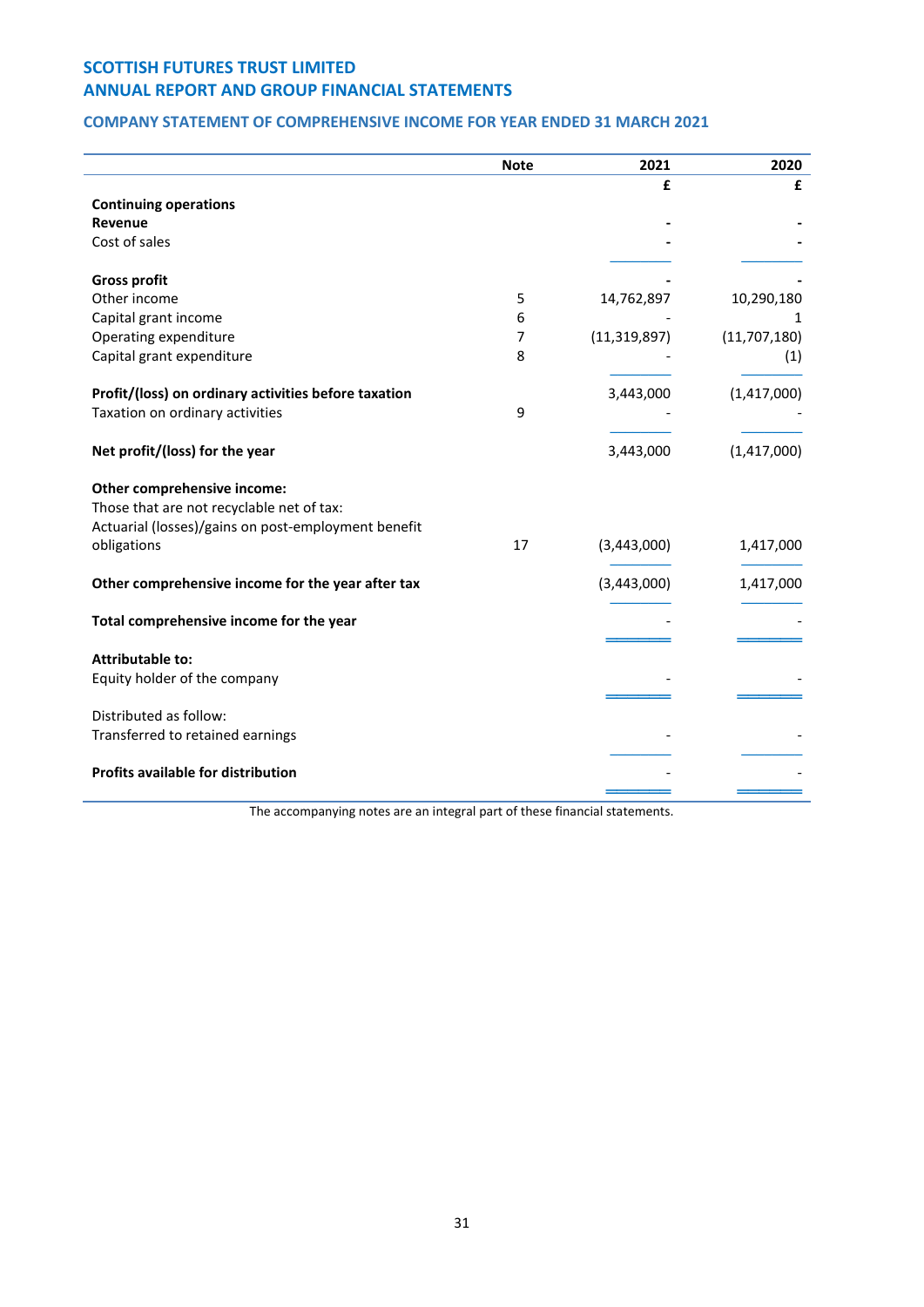#### <span id="page-33-0"></span>**GROUP STATEMENT OF CHANGES IN EQUITY AS AT 31 MARCH 2021**

| As at 31 March 2021 and 31<br><b>March 2020</b> | <b>Share Capital</b> | <b>Retained</b><br><b>Earnings</b> | Other<br>Reserve-<br>Capital<br><b>Grants for</b><br><b>Investments</b> | <b>Fair Value</b><br><b>Reserve</b> | <b>Total</b> |
|-------------------------------------------------|----------------------|------------------------------------|-------------------------------------------------------------------------|-------------------------------------|--------------|
|                                                 | £                    | £                                  |                                                                         | £                                   | £            |
| At 1 April 2020                                 | 2                    | 7,630,723                          |                                                                         | 523,862                             | 8,154,587    |
| Total comprehensive income for                  |                      |                                    |                                                                         |                                     |              |
| the year                                        |                      | 343,105                            |                                                                         |                                     | 343,105      |
| Transfer between reserves                       |                      | (5,489,951)                        | 5,410,903                                                               | 79,048                              |              |
|                                                 |                      |                                    |                                                                         |                                     |              |
| At 31 March 2021                                | 2                    | 2,483,877                          | 5,410,903                                                               | 602,910                             | 8,497,692    |
|                                                 |                      |                                    |                                                                         |                                     |              |
| At 1 April 2019                                 | 2                    | 7,497,440                          |                                                                         | 686,237                             | 8,183,679    |
| Total comprehensive income for                  |                      |                                    |                                                                         |                                     |              |
| the year                                        |                      | (29,092)                           |                                                                         |                                     | (29,092)     |
| Transfer between reserves                       |                      | 162,375                            |                                                                         | (162, 375)                          |              |
|                                                 |                      |                                    |                                                                         |                                     |              |
| At 31 March 2020                                | 2                    | 7,630,723                          |                                                                         | 523,862                             | 8,154,587    |
|                                                 |                      |                                    |                                                                         |                                     |              |

The Other reserve – Capital Grants for Investments, is funding received pre 2015 from the Scottish Government to fund capital investments. This has been moved from retained earnings where it was in the 2019/2020 accounts to a separate reserve in these accounts. As the capital is returned to SFTi, the Board of SFT will discuss and agree with Scottish Government regarding any funds to be returned via a distribution to the Scottish Government.

#### <span id="page-33-1"></span>**COMPANY STATEMENT OF CHANGES IN EQUITY AS AT 31 MARCH 2021**

| <b>As at 31 March 2021</b>              | <b>Share Capital</b>     | Retained<br><b>Earnings</b> | <b>Total</b> |
|-----------------------------------------|--------------------------|-----------------------------|--------------|
|                                         |                          |                             |              |
| At 1 April 2020                         |                          | $\overline{\phantom{0}}$    |              |
| Total comprehensive income for the year | $\overline{\phantom{a}}$ | $\overline{\phantom{a}}$    |              |
|                                         |                          |                             |              |
| At 31 March 2021                        |                          |                             |              |
|                                         |                          |                             |              |

| <b>As at 31 March 2020</b>              | <b>Share Capital</b>     | Retained<br><b>Earnings</b> | <b>Total</b> |
|-----------------------------------------|--------------------------|-----------------------------|--------------|
|                                         |                          |                             |              |
| At 1 April 2019                         | 2                        |                             |              |
| Total comprehensive income for the year | $\overline{\phantom{a}}$ |                             |              |
|                                         |                          |                             |              |
| At 31 March 2020                        |                          |                             |              |
|                                         |                          |                             |              |

The accompanying notes are an integral part of these financial statements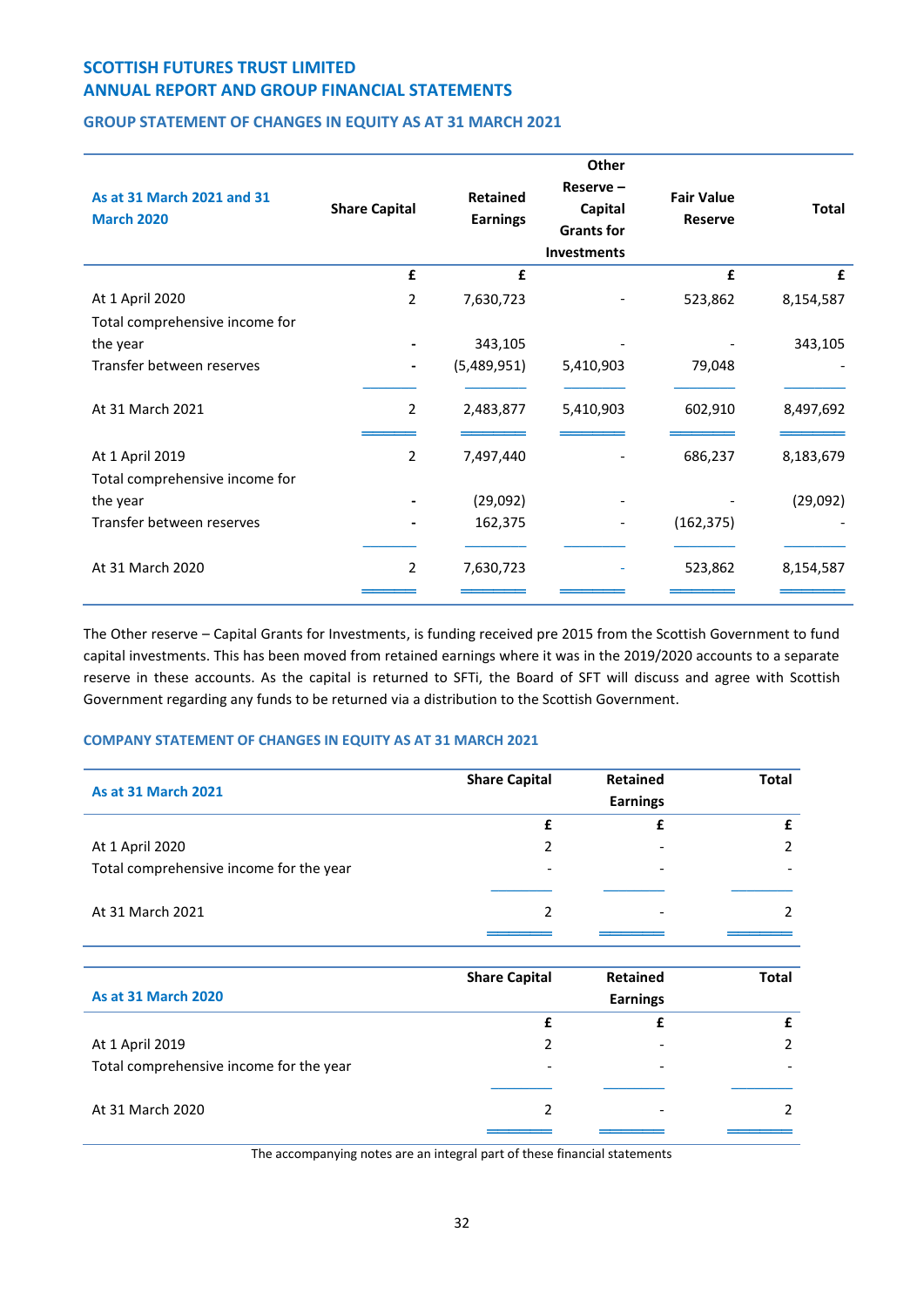#### <span id="page-34-0"></span>**GROUP STATEMENT OF FINANCIAL POSITION AS AT 31 MARCH 2021**

|                                                  | <b>Note</b>     | 2021           | 2020          |
|--------------------------------------------------|-----------------|----------------|---------------|
| <b>ASSETS</b>                                    |                 | £              | £             |
| <b>Non-current assets</b>                        |                 |                |               |
| Property, plant and equipment                    | 10a             |                | 642           |
| Right of use asset                               | 10 <sub>b</sub> | 459,523        | 29,319        |
| Investments                                      | 11              | 16,446,491     | 16,605,332    |
| Trade and other receivables in more than 1 year  | 12              | 1,928,336      | 1,923,663     |
| Accrued income in respect of pension liabilities | 16              | 7,547,000      | 3,381,000     |
|                                                  |                 | 26,381,350     | 21,939,956    |
| <b>Current assets</b>                            |                 |                |               |
| Trade and other receivables in less than 1 year  | 12              | 641,476        | 516,275       |
| Investments                                      | 12 <sub>b</sub> | 110,000        |               |
| Cash and cash equivalents                        | 13              | 2,358,693      | 1,770,691     |
|                                                  |                 | 3,110,169      | 2,286,966     |
| <b>Current liabilities</b>                       |                 |                |               |
| Trade and other payables                         | 14              | (1,686,450)    | (1, 189, 154) |
| Deferred income                                  | 16              | (568,081)      | (653, 560)    |
| <b>Current tax liabilities</b>                   | 9               | (235,007)      | (202,040)     |
|                                                  |                 | (2,489,538)    | (2,044,754)   |
| <b>Net current assets</b>                        |                 | 620,631        | 242,212       |
| <b>Non-current liabilities</b>                   |                 |                |               |
| Repayable grants from the Scottish Government    | 15              | (10, 584, 385) | (10,646,581)  |
| Finance lease liability                          | 14              | (372,904)      |               |
| Pension liabilities                              | 17              | (7,547,000)    | (3,381,000)   |
| <b>Net assets</b>                                |                 | 8,497,692      | 8,154,587     |
|                                                  |                 |                |               |
| <b>Equity</b>                                    |                 |                |               |
| Called up share capital                          | 18              | $\overline{2}$ | 2             |
| Retained earnings                                | 18              | 2,483,877      | 7,630,723     |
| Other reserve - Capital Grants for Investments   | 18              | 5,410,903      |               |
| Fair value reserve                               | 18              | 602,910        | 523,862       |
| Total shareholder's funds                        |                 | 8,497,692      | 8,154,587     |

The accompanying notes are an integral part of these financial statements.

These financial statements were approved by the Board of Directors on 13 September 2021 and authorised for issue on its behalf by:

 $44721.$ 

ProlledA

**Ian Russell Peter Reekie Chairman** Chairman Chief Executive Registered Company Number: SC348382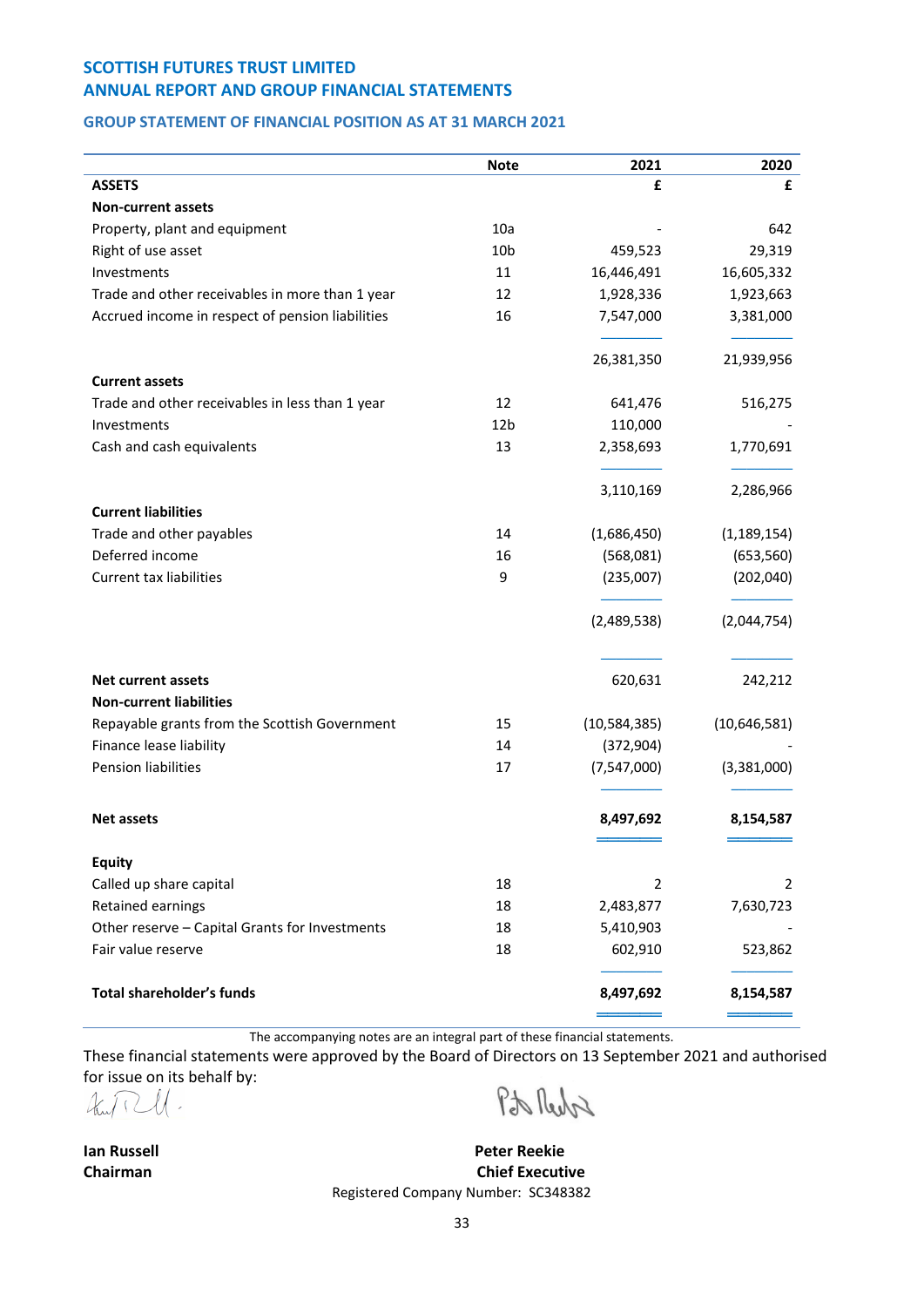#### <span id="page-35-0"></span>**COMPANY STATEMENT OF FINANCIAL POSITION AS AT 31 MARCH 2021**

|                                                  | <b>Note</b>     | 2021           | 2020           |
|--------------------------------------------------|-----------------|----------------|----------------|
| <b>ASSETS</b>                                    |                 | £              | £              |
| <b>Non-current assets</b>                        |                 |                |                |
| Property, plant and equipment                    | 10a             |                | 642            |
| Right of use asset                               | 10 <sub>b</sub> | 459,523        | 29,319         |
| Investments                                      | 11 <sub>b</sub> | 1              | 1              |
| Repayable grants due from subsidiary             | 12a             | 10,736,986     | 10,799,181     |
| Accrued income in respect of pension liabilities | 16              | 7,547,000      | 3,381,000      |
|                                                  |                 | 18,743,510     | 14,210,143     |
| <b>Current assets</b>                            |                 |                |                |
| Trade and other receivables in less than 1 year  | 12              | 1,080,220      | 1,204,314      |
| Cash and cash equivalents                        | 13              | 934,719        | 455,470        |
|                                                  |                 | 2,014,939      | 1,659,784      |
| <b>Current liabilities</b>                       |                 |                |                |
| Trade and other payables                         | 14              | (1,686,077)    | (1, 188, 784)  |
| Deferred income                                  | 16              | (568,081)      | (653, 560)     |
|                                                  |                 | (2, 254, 158)  | (1,842,344)    |
| <b>Net current liabilities</b>                   |                 | (239, 219)     | (182, 560)     |
| <b>Non-current liabilities</b>                   |                 |                |                |
| Repayable grants from the Scottish Government    | 15              | (10, 584, 385) | (10,646,581)   |
| Finance lease liability                          | 14              | (372,904)      |                |
| Pension liabilities                              | 17              | (7,547,000)    | (3,381,000)    |
| <b>Net assets</b>                                |                 | $\mathbf{z}$   | $\overline{2}$ |
|                                                  |                 |                |                |
| <b>Equity</b>                                    |                 |                |                |
| Called up share capital                          | 18              | 2              | 2              |
| Retained earnings                                | 18              |                |                |
| <b>Total shareholder's funds</b>                 |                 | 2              | $\mathbf{2}$   |

The accompanying notes are an integral part of these financial statements.

These financial statements were approved by the Board of Directors on 13 September 2021 and authorised for issue on its behalf by:

 $4\pi U.$ 

Pto Reda

**Ian Russell Peter Reekie Chairman** Chairman Chief Executive Registered Company Number: SC348382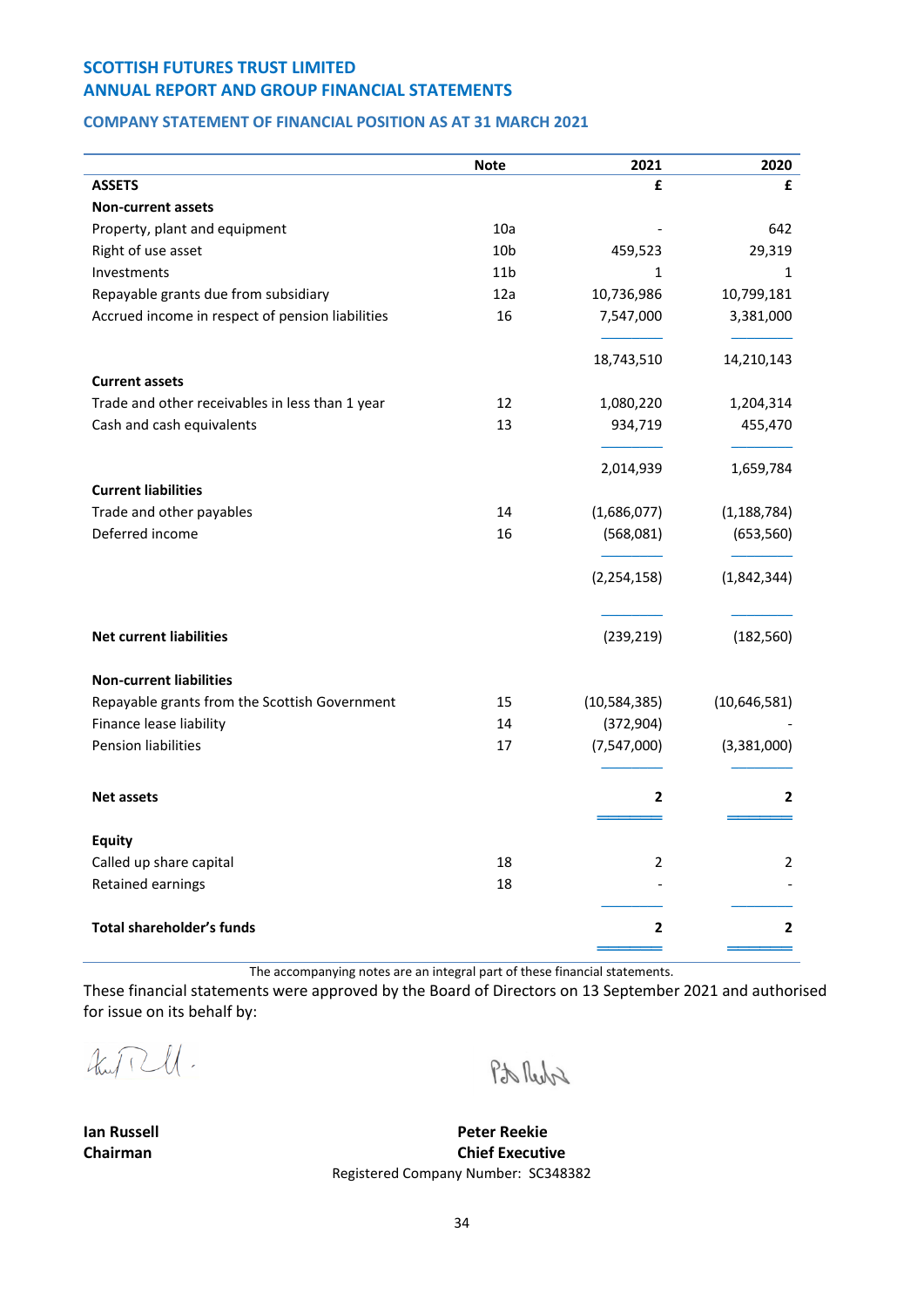### **GROUP STATEMENT OF CASH FLOWS FOR THE YEAR ENDED 31 MARCH 2021**

| Cash flows from operating activities                 |                 | £             | £           |
|------------------------------------------------------|-----------------|---------------|-------------|
|                                                      |                 |               |             |
|                                                      |                 |               |             |
| Profit/(loss) before tax from operations for the     |                 |               |             |
| period                                               |                 | 3,941,931     | (1,081,677) |
| Expected credit loss provision                       |                 |               | 36,000      |
| Depreciation of plant and                            |                 |               |             |
| equipment                                            | 10              | 642           | 10,426      |
| Depreciation of ROU asset                            | 10 <sub>b</sub> | 100,015       | 87,955      |
| IAS19 pension charge                                 | 17              | 723,000       | 931,000     |
| (Increase)/decrease in trade and other receivables   | 12              | (219, 278)    | 220,226     |
| Increase/(decrease) in trade and other payables      | 14              | 335,701       | (166, 807)  |
| (Decrease)/increase in net accrued income/deferred   |                 |               |             |
| income                                               | 16              | (4, 251, 479) | 556,848     |
| Grants repaid in the year netted off within receipts |                 |               |             |
| from the Scottish Government                         |                 | (57, 916)     | (141,096)   |
| Net cash from operating activities                   |                 | 572,616       | 452,875     |
| <b>Corporation tax paid</b>                          | 9               | (201, 907)    | (206, 376)  |
| Cash flows from investing activities                 |                 |               |             |
| Purchase of investments and SPV share capital        | 11              |               | (1)         |
| Disposal of investments                              | 11              |               | 1           |
| Repayment of subordinated debt                       | 11              | 217,293       | 628,328     |
| Provision of working capital loans and subordinated  |                 |               |             |
| debt investments                                     | 11              |               | (152,600)   |
|                                                      |                 |               |             |
|                                                      |                 | 217,293       | 475,728     |
| Net increase in cash and cash equivalents            |                 | 588,002       | 722,227     |
| Cash and cash equivalents at beginning of period     | 13              | 1,770,691     | 1,048,464   |
| Cash and cash equivalents at end of period           | 13              | 2,358,693     | 1,770,691   |

The accompanying notes are an integral part of these financial statements.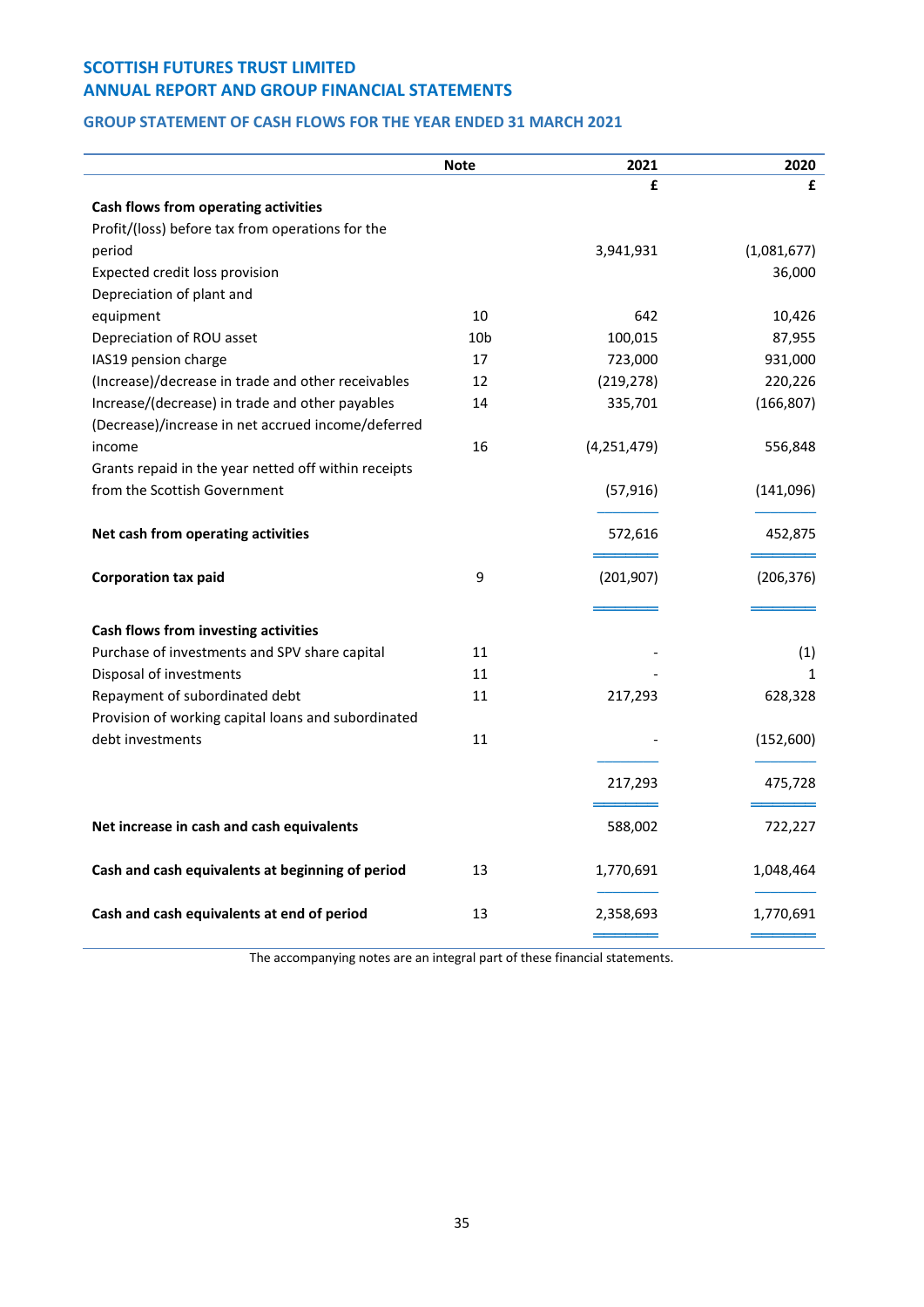### **COMPANY STATEMENT OF CASH FLOWS FOR THE YEAR ENDED 31 MARCH 2021**

|                                                         | <b>Note</b>     | 2021        | 2020        |
|---------------------------------------------------------|-----------------|-------------|-------------|
|                                                         |                 | £           | £           |
| Cash flows from operating activities                    |                 |             |             |
| Profit/(loss) before tax from operations for the period |                 | 3,443,000   | (1,417,000) |
| Depreciation of property, plant and equipment           | 10              | 642         | 10,426      |
| Depreciation of ROU asset                               | 10 <sub>b</sub> | 100,015     | 87,955      |
| IAS 19 pension charge                                   | 17              | 723,000     | 931,000     |
| (Increase)/decrease in trade and other receivables      | 12              | (12, 722)   | 518,561     |
| Increase/(decrease) in trade and other payables         | 14              | 335,698     | (164, 557)  |
| (Decrease)/increase in net accrued income/deferred      |                 |             |             |
| income                                                  | 16              | (4,251,479) | 556,848     |
| Grants repaid in the year netted off within receipts    |                 |             |             |
| from the Scottish Government                            |                 | (57, 916)   | (141,096)   |
|                                                         |                 |             |             |
| Net cash from operating activities                      |                 | 280,238     | 382,137     |
|                                                         |                 |             |             |
| Cash flows from investing activities                    |                 |             |             |
| Repayable grants to subsidiary for investment in hub    |                 |             |             |
| projects                                                | 12a             |             | (152,600)   |
| Repayment of repayable grant from subsidiary            | 12a             | 199,011     |             |
|                                                         |                 |             |             |
| Net cash used in investing activities                   |                 | 199,011     | (152, 600)  |
|                                                         |                 |             |             |
| Net increase in cash and cash equivalents               |                 | 479,249     | 229,537     |
|                                                         |                 |             |             |
| Cash and cash equivalents at beginning of period        | 13              | 455,470     | 225,933     |
|                                                         |                 |             |             |
| Cash and cash equivalents at end of period              | 13              | 934,719     | 455,470     |
|                                                         |                 |             |             |

The accompanying notes are an integral part of these financial statements.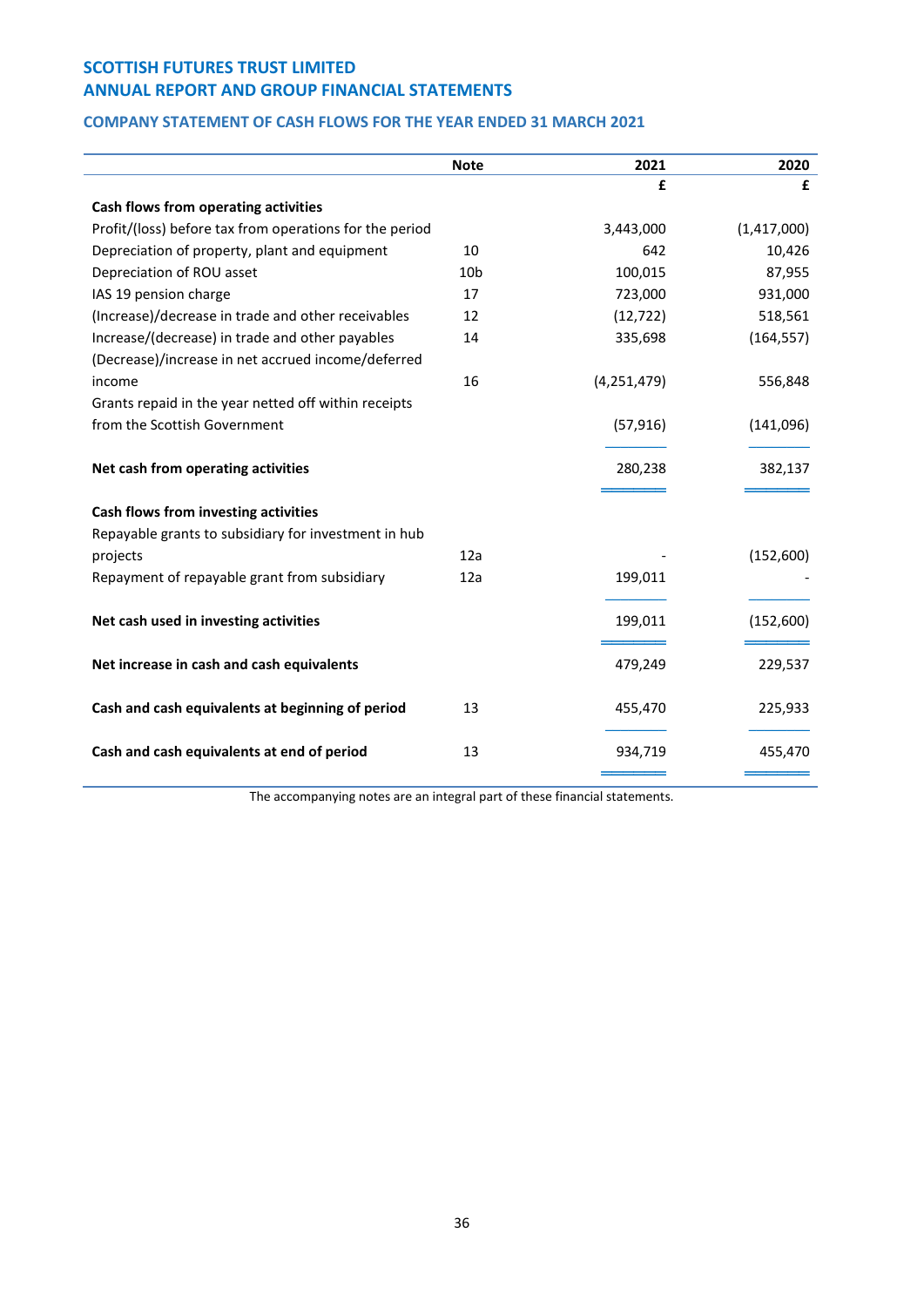#### **NOTES TO THE GROUP FINANCIAL STATEMENTS FOR THE YEAR ENDED 31 MARCH 2021**

### **1. Basis of preparation and accounting policies**

The Group Financial Statements of Scottish Futures Trust Limited which include Scottish Futures Trust Investments Limited have been prepared in accordance International Accounting Standards in conformity with the requirements of the Companies Act 2006 and International Financial Reporting Standards as adopted in the European Union and IFRIC interpretations.

The Financial Statements are presented in British Pounds since this is the functional currency of the Group and Parent Company.

Scottish Futures Trust Limited is a Company limited by shares, incorporated and domiciled in United Kingdom. The address of its registered office is 11 – 15 Thistle Street, Edinburgh, EH2 1DF.

The report is prepared on an accruals basis and is based on historical costs and does not take into account changing money values or, except where specifically stated (for example the defined benefit pension and equity investments), current valuations of non-current assets.

Accounting policies are selected and applied in a manner which ensures that the resulting financial information satisfies the concepts of relevance and reliability, thereby ensuring that the substance of the underlying transactions or other events is reported.

Inter-group transactions and balances between Group companies are eliminated. Accounting policies are consistent across the Group.

The following significant accounting policies, which are consistent with the previous period unless otherwise stated, have been adopted in the preparation of this report:

### **Going Concern**

On the basis of the information available to them, the directors have a reasonable expectation that the Group will continue to receive funding from the Scottish Government. The Group, through its subsidiary SFTi, is also due to receive investment income from sub-ordinated debt invested in hub projects for a period in excess of 20 years. Consequently, the Group has adequate resources to continue in operational existence for the foreseeable future. For this reason, the directors consider it appropriate to adopt the going concern basis in preparing the financial statements. This assessment of going concern includes the expected impact of COVID-19 to the entity in the 12 months following the signing of these financial statements.

### **Basis of consolidation**

Subsidiaries are all entities (including special purpose entities) over which the Parent Company has the power to govern the financial and operating policies generally accompanying a shareholding of more than one half of the voting rights. The existence and effect of potential voting rights that are currently exercisable or convertible are considered when assessing whether the Group controls another entity. Subsidiaries are fully consolidated from the date on which control is transferred to the Parent Company. They are de-consolidated from the date that control ceases.

Investments in subsidiaries are accounted for at cost. The only subsidiary is Scottish Futures Trust Investments Limited.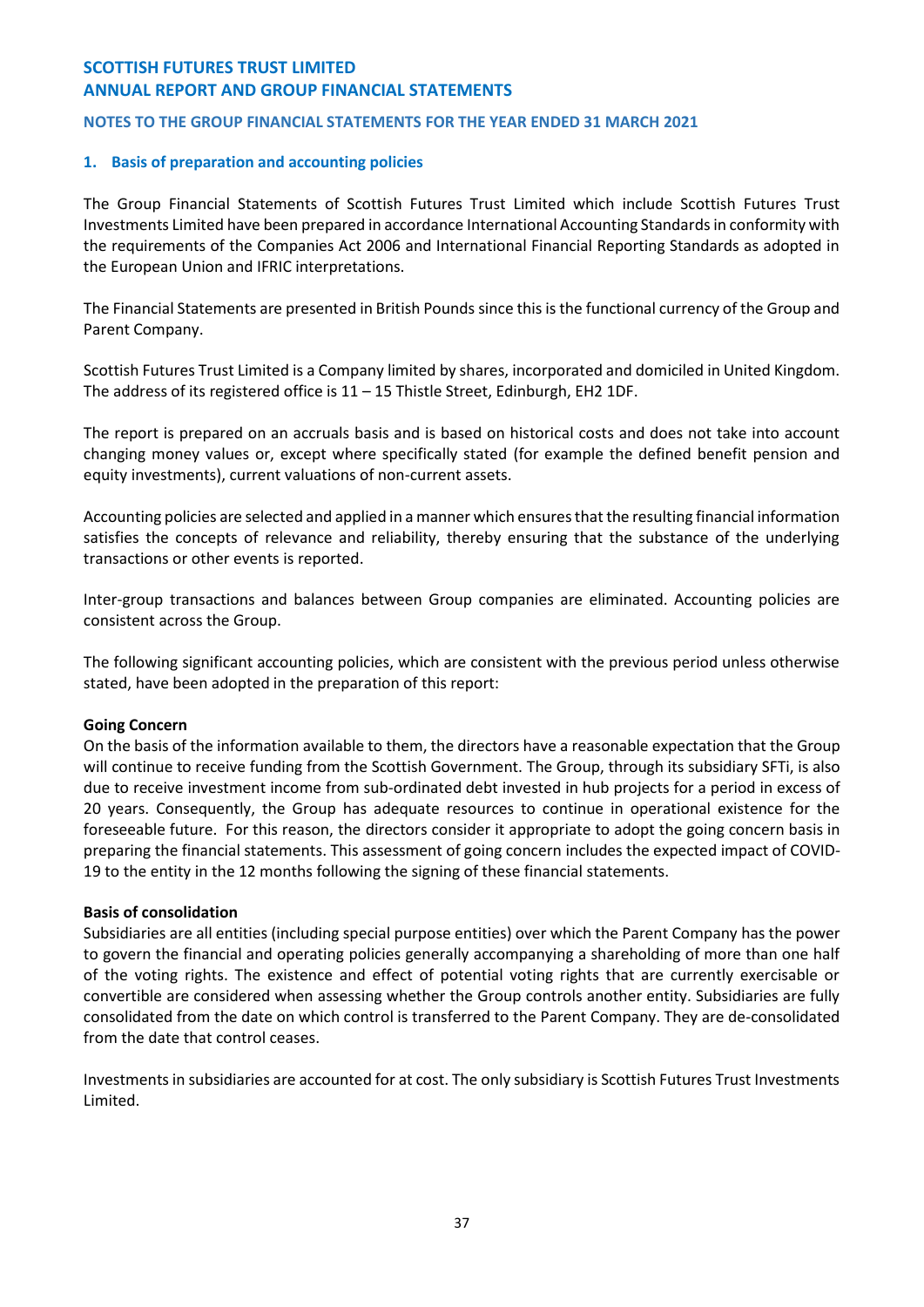### **NOTES TO THE GROUP FINANCIAL STATEMENTS FOR THE YEAR ENDED 31 MARCH 2021 (continued)**

### **1. Basis of preparation and accounting policies (continued)**

#### **Financial instruments**

#### **Classification, recognition and measurement**

The Group classifies its financial assets in the loans and receivables category. Management determines the classification of its financial assets at initial recognition.

#### **Investments**

Equity investments are held at fair value. An irrevocable election has been made to recognise the fair value movements through Other Comprehensive Income.

#### **Impairment**

The Company reviews its investments for impairment based on changes in expected future cash flows. Where the discounted value of future cash flows exceeds the carrying value of investments no impairment is recognised; where it is less a provision is made for future expected credit losses.

#### **Loans and receivables**

Loans and receivables are non-derivative financial assets with fixed or determinable payments that are not quoted in an active market. Loans and receivables are measured at amortised cost using the effective interest method.

#### **De-recognition**

Financial assets are de-recognised when the rights to receive cash flows from the investments have expired or have been transferred and the Group has transferred substantially all risks and rewards of ownership.

### **Cash and cash equivalents**

In the Group and Parent Company Statement of Cash Flows, cash includes cash on hand and deposits with banks or financial institutions. It also can include cash held on behalf of the Group and Parent Company by its lawyers in connection with transactions straddling the year end.

### **Trade and other payables**

Trade payables are obligations to pay for goods or services that have been acquired in the ordinary course of business from suppliers. Accounts payable are classified as current liabilities if payment is due within one year or less (or in the normal operating cycle of the business if longer). If not, they are presented as non-current liabilities. Trade payables are recognised at cost.

### **Accrued income/Deferred income**

Accrued income in these financial statements represents grant income due from the Scottish Government in respect of incurred expenditure. Deferred income represents grant income received from the Scottish Government in advance of incurring expenditure. As SFT is a non-profit making it does not recognise this income until the associated expenditure is recognised. Deferred income includes capital funding received which is released over the expected life of the fixed asset the grant funding has been used to purchase.

In addition, Scottish Ministers have underwritten SFT's participation in its pension scheme. As such, any pension liability is matched by a commitment from the Scottish Government to fund this liability. This commitment is recognised in the financial statements via accrued income included in non-current assets.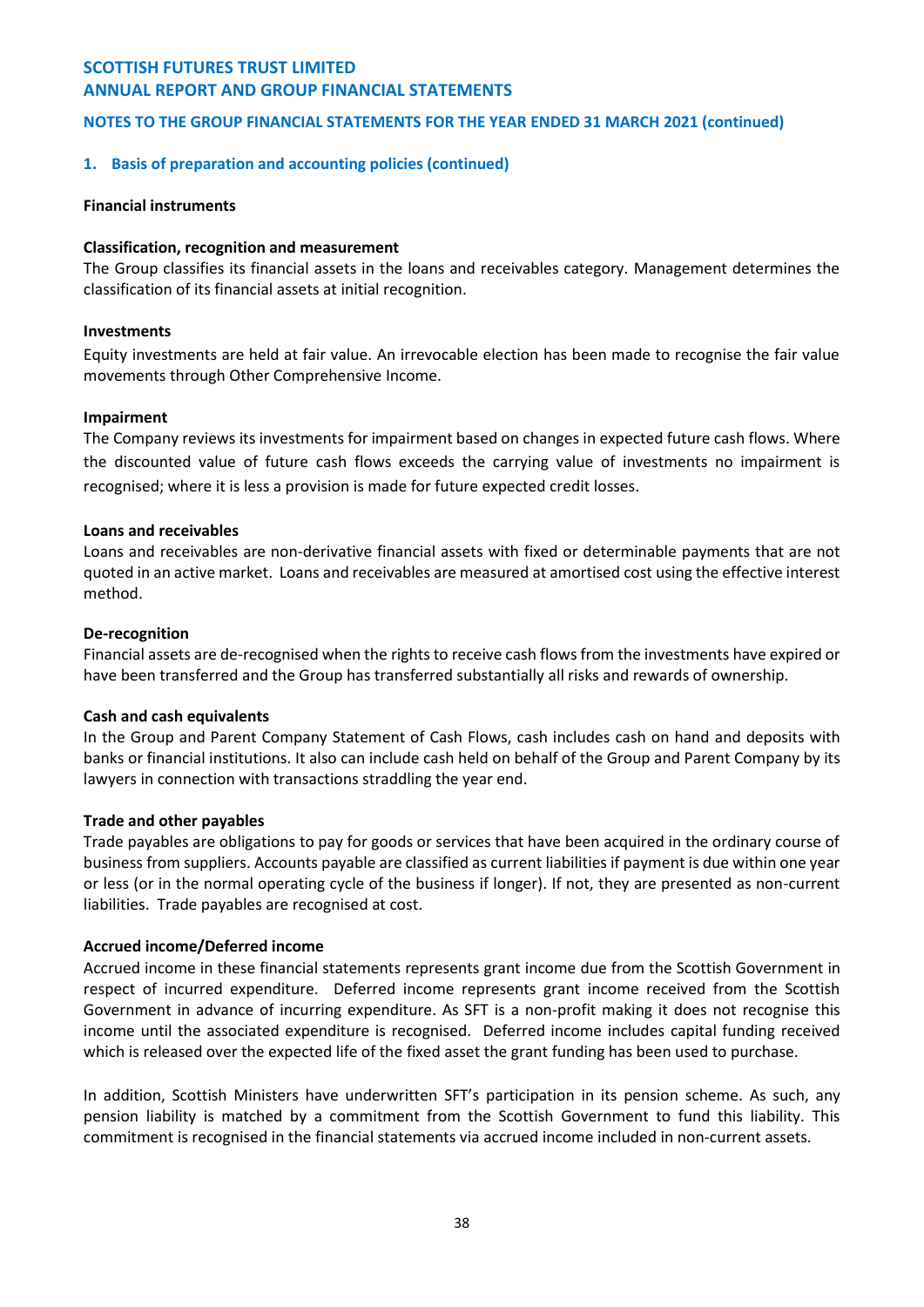### **NOTES TO THE GROUP FINANCIAL STATEMENTS FOR THE YEAR ENDED 31 MARCH 2021 (continued)**

### **1. Basis of preparation and accounting policies (continued)**

#### **Revenue**

The Group receives funding from the Scottish Government. The funding that covers the revenue expenditure of the Group is recognised in other income when the Group is entitled to the funding. The funding received which is either invested in infrastructure projects or distributed to third parties for capital projects is disclosed as capital grant income. This is recognised once received.

The Group recognises revenue when the amount of revenue can be reliably measured, all performance conditions have been met and it is probable that future economic benefits will flow to the Group.

Interest income is recognised using the effective interest method. When a loan and receivable is impaired, the Group reduces the carrying amount to its recoverable amount, being the estimated future cash flow discounted at the original effective interest rate of the instrument and continues unwinding the discount as interest income. Interest income on impaired loans and receivables is recognised using the original effective rate.

### **Capital Grants for investments**

Prior to 2015, the Scottish Government provided grants to SFT which SFT then granted on to SFTi to fund investments. These grants were recognised as income by SFTi when the investment was made. As the capital is returned to SFTi, the Board of SFT will discuss and agree with Scottish Government regarding any funds to be returned via a distribution to Scottish Government.

#### **Repayable grants**

The Scottish Government provides repayable grants to SFT who in turn grants these onto SFTi to fund investments. These repayable grants have been accounted for as deferred income. The amount expected to be repaid within 12 months is included in current liabilities with the balance in non-current liabilities. Repayment to the Scottish Government via SFT may occur as capital repayments are received from the investment.

#### **Employee entitlements**

Provision is made for the Group's liability for employee entitlements arising from services rendered by employees in the Statement of Financial Position. Employee entitlements expected to be settled within one year together with entitlements arising from wages and salaries, annual leave and sick leave which will be settled after one year have been measured at their nominal amount. Contributions are made by the Group to employee pension funds and are charged as expenses when incurred.

### **Property, plant and equipment**

A de-minimis level for capitalisation of £5,000 is applied by the Group. Each class of property, plant and equipment is carried at historical cost less any accumulated depreciation. Historical cost includes expenditure that is directly attributable to the acquisition of the items.

Subsequent costs are included in the asset's carrying amount or recognised as a separate asset, as appropriate, only when it is probable that future economic benefits associated with the item will flow to the Group and the cost of the item can be measured reliably. The carrying amount of the replaced part is de-recognised. All other repairs and maintenance are charged to the Statement of Comprehensive Income during the financial period in which they are incurred.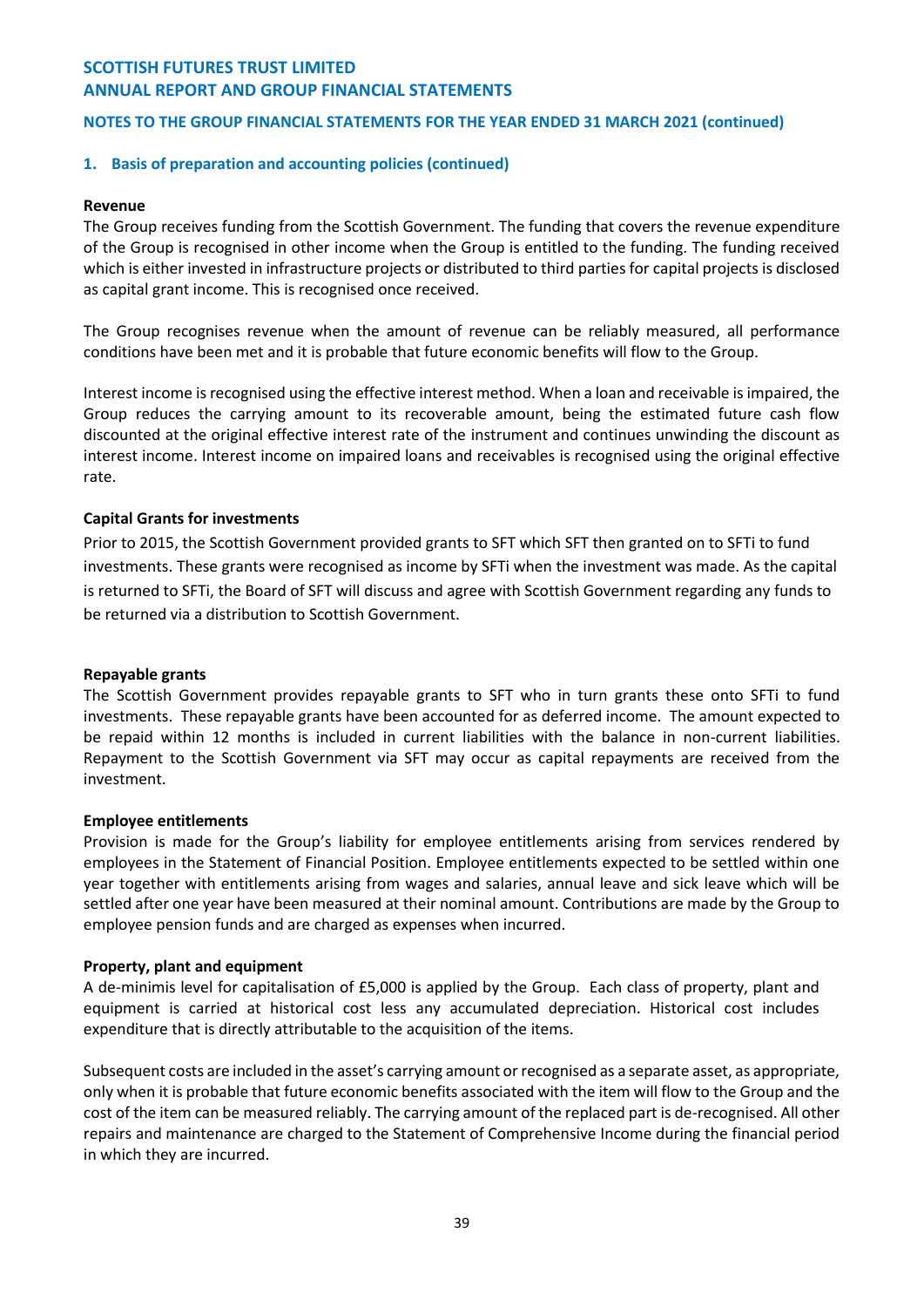### **NOTES TO THE GROUP FINANCIAL STATEMENTS FOR THE YEAR ENDED 31 MARCH 2021 (continued)**

#### **1. Basis of preparation and accounting policies (continued)**

#### **Property, plant and equipment (continued)**

The assets' residual values and useful lives are reviewed, and adjusted if appropriate, at the end of each reporting period.

The depreciable amount of all fixed assets including buildings and capitalised leased assets are depreciated on a straight line basis over their estimated useful lives to the Group commencing from the time the asset is held ready for use.

Office equipment - over 3 years Furniture and fixtures - over 5 years

#### **De-recognition and disposal**

An item of property, plant and equipment is de-recognised upon disposal or when no further future economic benefits are expected from its use or disposal. Any gain or loss arising on de-recognition of the asset (calculated as the difference between the net disposal proceeds and the carrying amount of the asset) is included in the Statement of Comprehensive Income in the year the asset is derecognised.

#### **Leases**

IFRS 16 requires a lessee to recognise assets and liabilities for all leases with a term of more than 12 months, unless the underlying asset is of low value. A lessee is required to recognise a right-of-use asset representing its right to use the underlying leased asset and a lease liability representing its obligation to make lease payments discounted using the interest rate implicit in the lease.

A lessee recognises depreciation of the right-of-use asset using the straight-line method from the commencement date to the earlier of the end of the useful life of the right of use asset or the end of the lease term and interest on the lease liability.

Assets and liabilities arising from a lease are initially measured on a present value basis. The measurement includes non-cancellable lease payments (including inflation-linked payments), and also includes payments to be made in optional periods if the lessee is reasonably certain to exercise an option to extend the lease, or not to exercise an option to terminate the lease.

The lease asset is shown separately on the face of the statement of financial position.

### **Retirement benefits obligations**

The Group operates a defined benefit scheme in respect of its employees. The assets of the scheme are held in external funds managed by professional investment managers. In accordance with 'IAS 19 – Employee Benefits', the expected costs of providing pensions under this Scheme, as calculated by qualified actuaries using the projected unit credit method, is charged to the Statement of Comprehensive Income so as to spread the cost over the service lives of the current employees.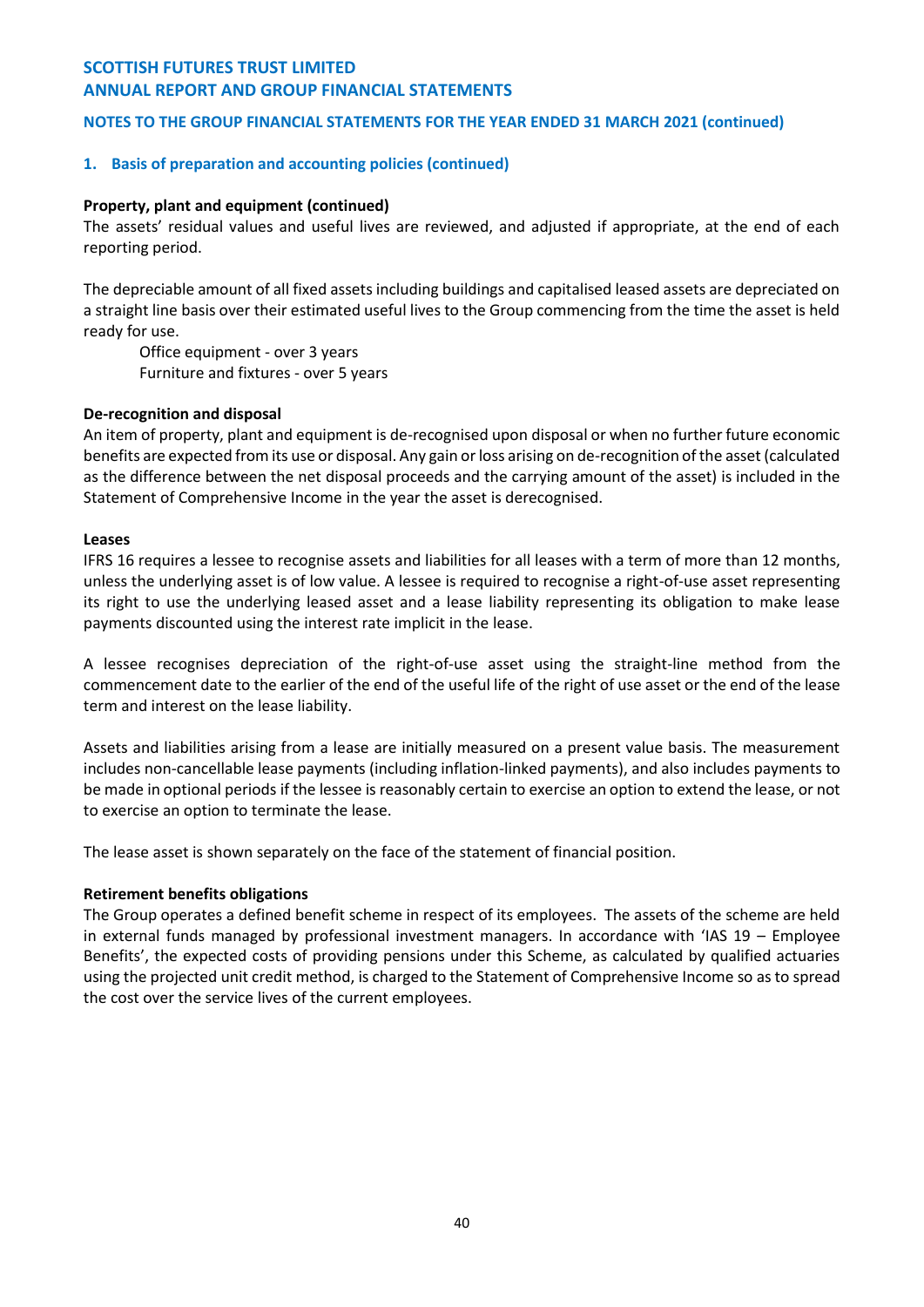### **NOTES TO THE GROUP FINANCIAL STATEMENTS FOR THE YEAR ENDED 31 MARCH 2021 (continued)**

### **1. Basis of preparation and accounting policies (continued)**

### **Retirement benefits obligations (continued)**

A Retirement Benefit Obligation recognised in the Statement of Financial Position represents the present value of the Defined Benefit Obligation as reduced by the fair value of Scheme Assets. Where the fair value of the Scheme Assets exceeds the present value of the Obligation, the Asset is only recognised in the Statement of Financial Position where the Group has an unconditional right to a refund or reduction in future contributions.

#### **Taxation**

The tax expense for the year comprises current and deferred tax. Tax is recognised in the income statement, unless it relates to items recognised directly in reserves in which case it is recognised in reserves. Current tax is provided at amounts expected to be paid or recovered using the tax rates and laws that have been enacted or substantively enacted by the balance sheet date.

#### **Dividends**

Dividends announced during the year are accrued if not paid by the year end.

#### **Share capital**

Ordinary shares are classified as equity.

### **2. New and amended standards adopted by the Group**

No new or amended IFRSs had a material impact on the 2020/21 financial statements.

### **3. Standards, amendments and interpretations to existing standards that are not yet effective and have not been adopted early by the Group**

#### **Guidance in Issue but not in Force – EU or UK Endorsed**

There is no guidance in issue but not in force and that has been EU or UK Endorsed which we consider will have a material effect on the financial statements of SFT.

#### **Guidance in Issue but not in Force – not EU or UK Endorsed**

There is no guidance in issue but not in force and that has not been EU or UK Endorsed which we consider will have a material effect on the financial statements of SFT.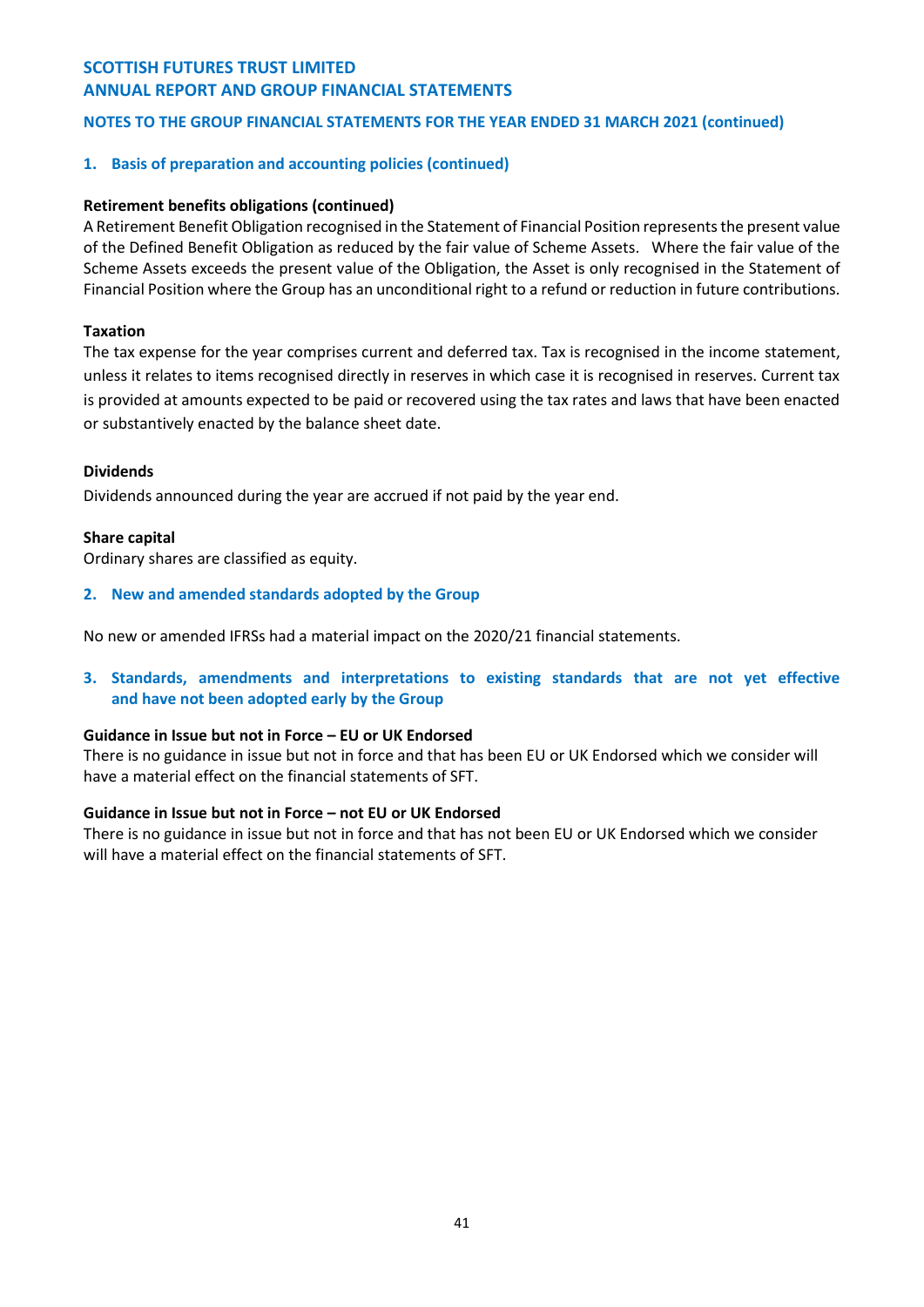### **NOTES TO THE GROUP FINANCIAL STATEMENTS FOR THE YEAR ENDED 31 MARCH 2021 (continued)**

### **4. Critical accounting judgements and key sources of estimation uncertainty**

The preparation of the financial statements under IFRS requires the Group to make estimates and assumptions that affect the application of policies and reported amounts. Estimates and judgements are continually evaluated and are based on historical experience and other factors including expectations of future events that are believed to be reasonable under the circumstances. If in the future should such estimates and assumptions deviate from actual circumstances, the original estimates and assumptions would be modified as appropriate in the year in which circumstances change.

The estimates and assumptions which have a significant risk of causing a material adjustment to the carrying amount of assets and liabilities within the next financial year are discussed below:

### **Defined benefit scheme**

The Company has a defined benefit scheme for its employees. The present value of the scheme's liabilities recognised at the Statement of Financial Position date has been calculated based on key assumptions and estimates of future events as set out in note 17.

#### **Fair value of investments**

SFTi holds equity investments in a range of Special Purpose Vehicles ("SPVs") whose purpose is to contribute to the delivery of SFT's wider programmes of infrastructure investment. In accordance with IFRS 9, this equity is valued at fair value. The fair value is calculated based on the future cash flows expected to be generated from the SPVs discounted at 11%, the Group's risk rate of return. The fair value calculations are based on biannual operating models provided by the SPVs which indicate the latest profile of forecast dividends. SFT appoints a Director to each of these companies providing reassurance regarding the reasonableness of the cash flow forecasts.

### **Expected Credit Loss**

As at 31 March 2021 a provision of £36,000 (2020: £36,000) was required in relation to working capital loans.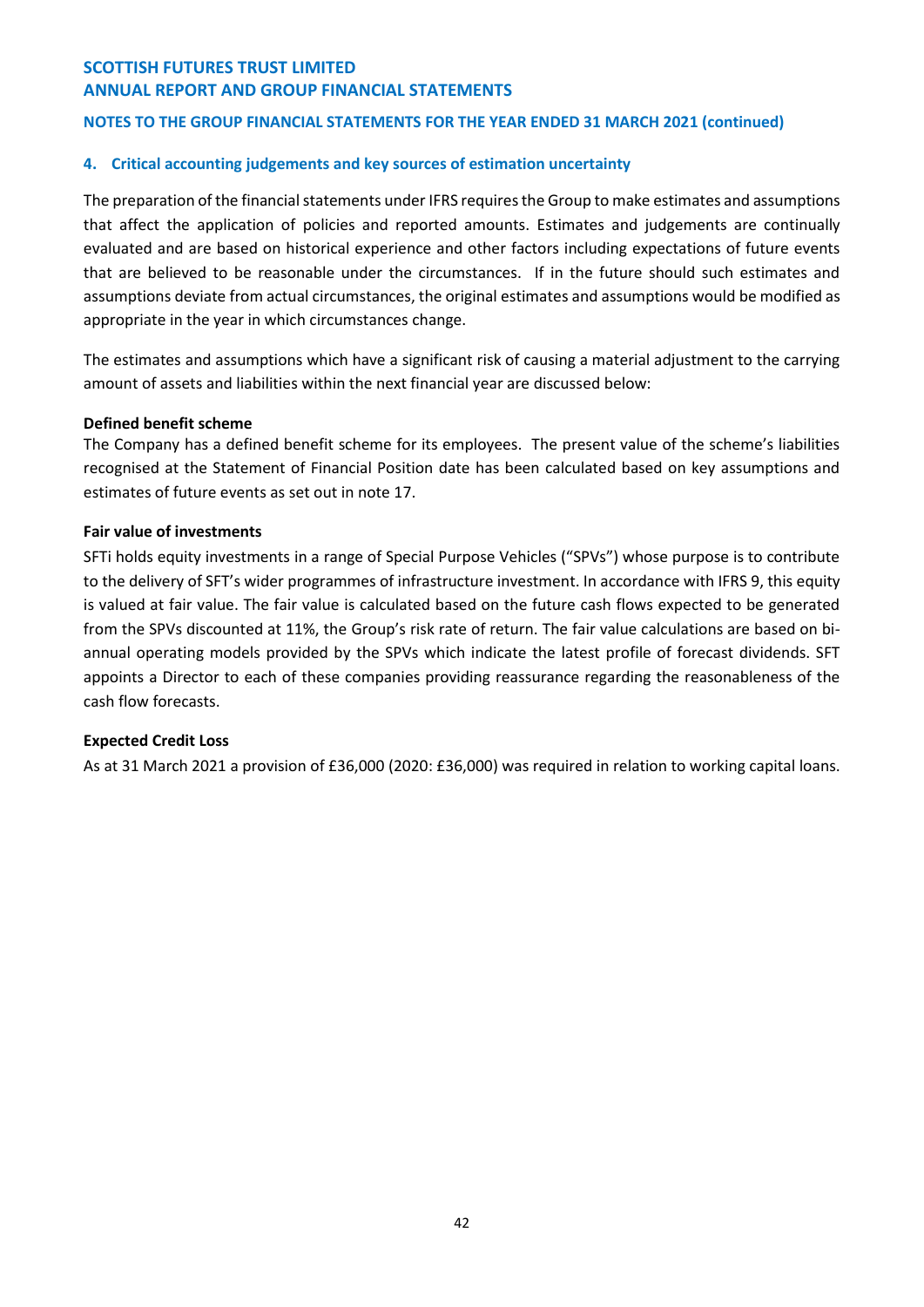### **NOTES TO THE GROUP FINANCIAL STATEMENTS FOR THE YEAR ENDED 31 MARCH 2021 (continued)**

#### **5. Other income**

|                                                        | 2021       | 2020        |
|--------------------------------------------------------|------------|-------------|
|                                                        | £          | £           |
| Release of Scottish Government funding relating to     |            |             |
| depreciation on property, plant and equipment          | 642        | 10,426      |
| Scottish Government funding to compensate for expenses |            |             |
| incurred                                               | 9,574,837  | 9,943,725   |
| Scottish Government accrued funding                    |            |             |
| recognised/(derecognised) to compensate for actuarial  |            |             |
| losses/(gains) on employment benefit obligations       | 3,443,000  | (1,417,000) |
| Secondment charges                                     | 47,662     | 46,138      |
| Inter-company dividend                                 | 770,000    | 872,000     |
| Management fee due from SFTi                           | 578,514    | 608,964     |
| Other income                                           | 348,242    | 225,927     |
|                                                        |            |             |
| <b>Total Company other income</b>                      | 14,762,897 | 10,290,180  |
| Interest received on sub-debt investment               | 1,793,009  | 1,690,272   |
| Working capital loan interest                          | 6,874      | 2,536       |
| Project Dividend income                                | 32,052     | 143,951     |
| <b>Bank interest</b>                                   | 117        | 491         |
| Other income                                           | 15,433     | 15,064      |
| Inter-company dividend (eliminated on consolidation)   | (770,000)  | (872,000)   |
| Management fee due from SFTi (eliminated on            |            |             |
| consolidation)                                         | (578, 514) | (608, 964)  |
|                                                        |            |             |
| <b>Total Group other income</b>                        | 15,261,868 | 10,661,530  |
|                                                        |            |             |

Under the terms of its Management Statement and Financial Memorandum (MSFM) with the Scottish Government, and its Memorandum and Articles of Association, Scottish Futures Trust Limited is non profit distributing. As such the income recognised within the Statement of Comprehensive Income is adjusted to reflect the impact of timing differences between the receipt of income and related expenditure; for the timing of non-cash items and for the movement on the pension scheme provision, to ensure it breaks even. These adjustments are on the basis that Scottish Futures Trust Limited is non-profit-distributing and recognises that the Scottish Government underwrite Scottish Futures Trust Limited's participation in its pension scheme (note 22).

SFT charge SFTi a Management fee which reflects the time SFT employees incur on managing SFTi investments.

In 2020/21, dividend income was provided by SFT's subsidiary to fund wider group infrastructure activities.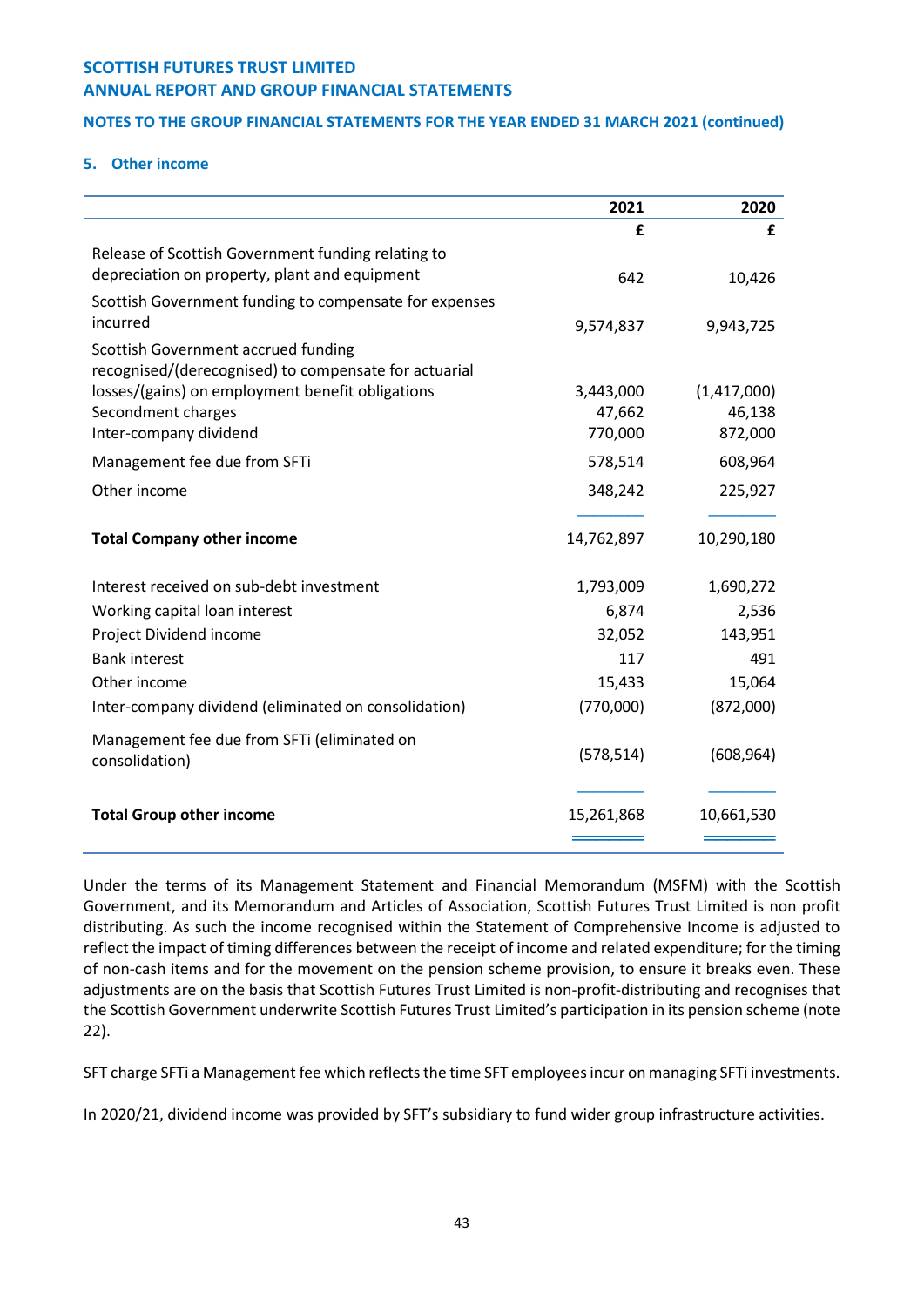### **NOTES TO THE GROUP FINANCIAL STATEMENTS FOR THE YEAR ENDED 31 MARCH 2021 (continued)**

### **6. Capital Grant Income – Company and Group**

|                                    | <b>Note</b> | 2021                     | 2020 |
|------------------------------------|-------------|--------------------------|------|
|                                    |             |                          |      |
| Capital grant for SFTI investments | 11          | $\overline{\phantom{0}}$ |      |
|                                    |             |                          |      |
|                                    |             | $\overline{\phantom{0}}$ |      |
|                                    |             |                          |      |

In 2020/21, £nil (2019/20: £1) was received in grant funding to fund investment by SFTi in a housing partnership LLP.

## **7. Operating Expenditure**

|                                                   |                      | 2021       | 2020       |
|---------------------------------------------------|----------------------|------------|------------|
|                                                   |                      | £          | £          |
| Profit before taxation is stated after charging:  |                      |            |            |
| Non-executive director fees                       |                      | 39,000     | 39,000     |
| Salaries and associated costs                     |                      | 8,131,301  | 8,640,800  |
| Agency, seconded & interim staff                  |                      | 77,695     | 188,619    |
| Auditor's remuneration                            | - SFT audit fee      | 17,467     | 17,467     |
|                                                   | - SFTi audit fee     | 5,000      | 5,000      |
|                                                   | - taxation services  | 2,046      | 2,046      |
|                                                   | - other services     | 2,543      | 12,955     |
| Operating leases in respect of land and buildings |                      | 2,336      | 22,959     |
| Depreciation                                      | - plant & equipment  | 642        | 10,426     |
|                                                   | - right of use asset | 100,015    | 87,955     |
| Corporate Professional fees                       |                      | 468,143    | 51,851     |
| <b>Recruitment fees</b>                           |                      | 12,470     | 42,272     |
| Advisory fees                                     |                      | 1,721,707  | 1,200,189  |
| Grants made                                       |                      | 118,054    | 444,678    |
| Other operating costs                             |                      | 621,478    | 940,963    |
|                                                   |                      |            |            |
| <b>Company operating expenditure</b>              |                      | 11,319,897 | 11,707,180 |
| SFTi operating expenditure                        |                      | 40         | 28         |
| Expected credit loss provision                    |                      |            | 36,000     |
| <b>Group operating expenditure</b>                |                      | 11,319,937 | 11,743,208 |
|                                                   |                      |            |            |

Operating costs include £723,000 (2020: £931,000) within salary costs in respect of the IAS 19 pension movement (note 17).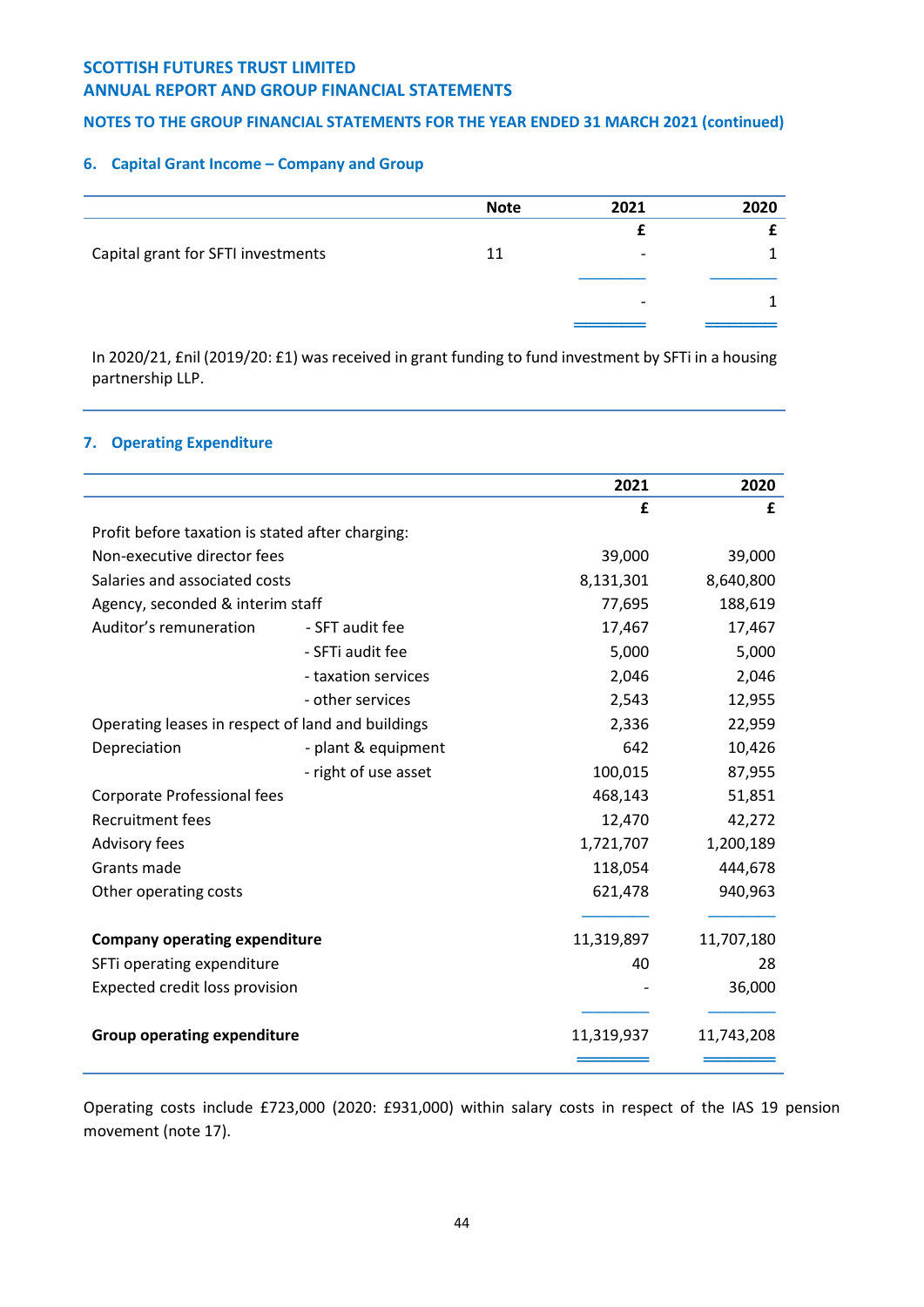#### **NOTES TO THE GROUP FINANCIAL STATEMENTS FOR THE YEAR ENDED 31 MARCH 2021 (continued)**

### **7. Operating Expenditure (continued)**

The average number of full time equivalent employees employed in the year was 71 (2019/20: 72) broken down as 7 (2019/20: 7) Leadership Team, 50 (2019/20: 51) programme delivery, and 14 (2019/20: 14) corporate services and business support.

|                                         | 2021      | 2020      |
|-----------------------------------------|-----------|-----------|
|                                         | £         |           |
| Wages and salaries                      | 5,814,122 | 5,894,473 |
| <b>National Insurance</b>               | 702,953   | 717,664   |
| Pension costs (including IAS 19 charge) | 1,614,226 | 2,028,663 |
|                                         |           |           |
|                                         | 8,131,301 | 8,640,800 |
|                                         |           |           |

Pension costs included an additional contribution of £nil (2020: £200,000). Also included in pension costs is £723,000 (2020: £931,000) in respect of the IAS 19 pension movement (note 17).

The emoluments of the key management personnel, comprising directors and leadership team was £1,275,451 (2020: £1,239,631).

#### **8. Capital Grant Expenditure**

|                                               | 2021                     | 2020 |
|-----------------------------------------------|--------------------------|------|
|                                               | f                        |      |
| Group Capital enabling grant for hub projects | $\overline{\phantom{0}}$ |      |
| Capital grant for SFTi investments in LLPs    |                          |      |
|                                               |                          |      |
| Company capital grant expenditure             |                          |      |
|                                               |                          |      |

### **9. Taxation**

The corporation tax charge is in respect of the surplus generated by Scottish Futures Trust Investments Limited as a result of the interest on working capital loans and sub-ordinated debt exceeding the operating costs.

|                                               | 2021      | 2020       |
|-----------------------------------------------|-----------|------------|
| Group                                         | £         | £          |
| Profit for the year before taxation for SFTi  | 1,268,931 | 1,207,323  |
| Less: dividends not subject to tax            | (32,052)  | (143, 951) |
|                                               |           |            |
| Taxable profit                                | 1,236,879 | 1,063,372  |
|                                               |           |            |
| Corporation tax charge @ 19% (2019/20: @ 19%) | 235,007   | 202,040    |
| Overprovision in previous year                | (133)     |            |
|                                               |           |            |
| Corporation tax charge in statement of        |           |            |
| comprehensive income                          | 234,874   | 202,040    |
|                                               |           |            |
| Corporation tax creditor                      | 235,007   | 202,040    |
|                                               |           |            |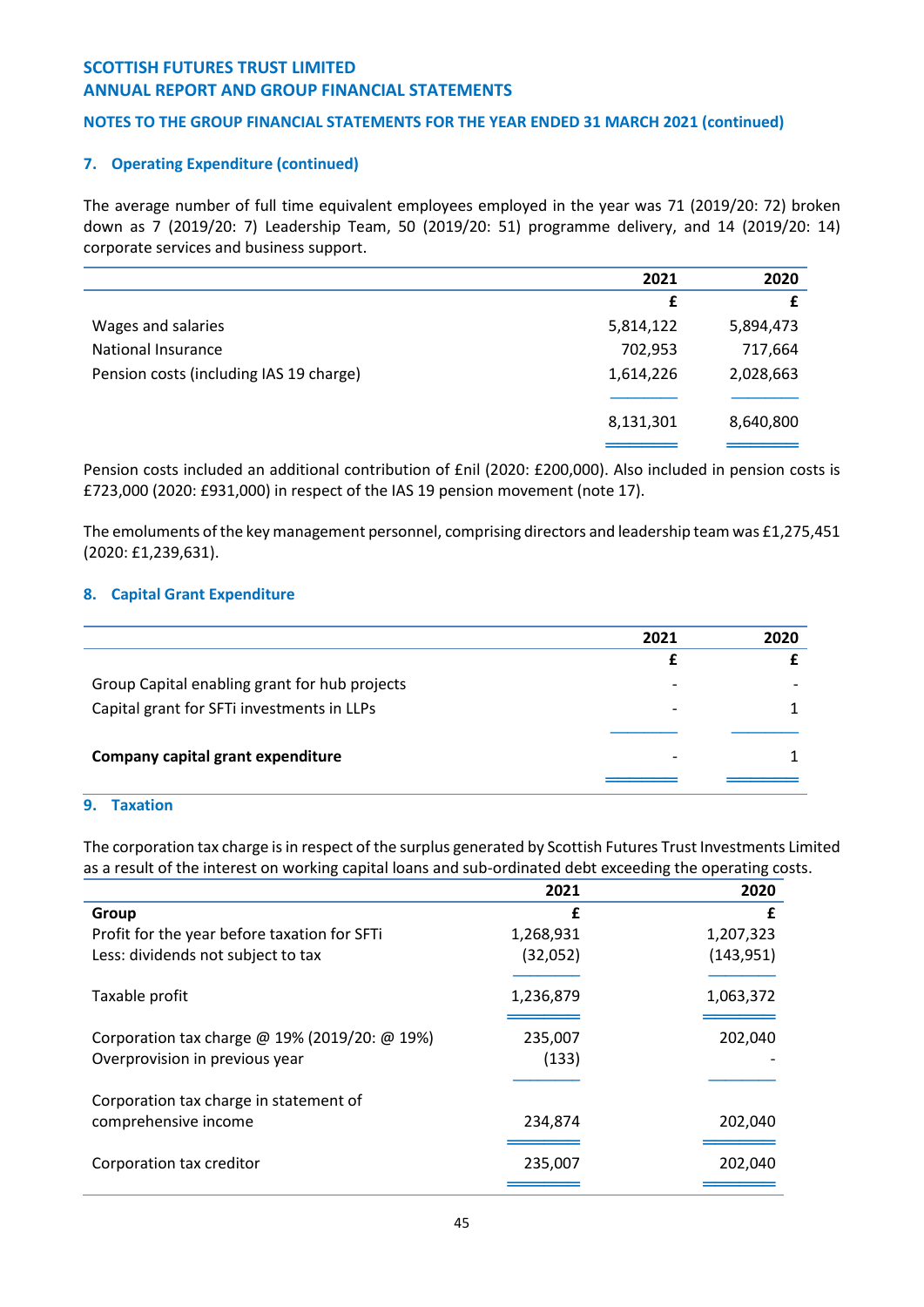### **NOTES TO THE GROUP FINANCIAL STATEMENTS FOR THE YEAR ENDED 31 MARCH 2021 (continued)**

### **9. Taxation (continued)**

#### **Company**

No taxable profit was generated by Scottish Futures Trust Limited and thus no corporation tax was due.

### **10a. Plant and equipment – Group and Company**

|                     | <b>Office</b><br>equipment | <b>Furniture &amp;</b><br>fixtures | <b>Total</b> |
|---------------------|----------------------------|------------------------------------|--------------|
|                     | £                          | £                                  | £            |
| Cost                |                            |                                    |              |
| At 1 April 2019     | 322,004                    | 197,166                            | 519,170      |
| Additions           |                            |                                    |              |
| At 1 April 2020     | 322,004                    | 197,166                            | 519,170      |
| Additions           |                            |                                    |              |
| At 31 March 2021    | 322,004                    | 197,166                            | 519,170      |
| <b>Depreciation</b> |                            |                                    |              |
| At 1 April 2019     | 322,004                    | 186,098                            | 508,102      |
| Charge for the year |                            | 10,426                             | 10,426       |
| At 1 April 2020     | 322,004                    | 196,524                            | 518,528      |
| Charge for the year |                            | 642                                | 642          |
| At 31 March 2021    | 322,004                    | 197,166                            | 519,170      |
| Net book value      |                            |                                    |              |
| At 31 March 2021    |                            |                                    |              |
| At 31 March 2020    |                            | 642                                | 642          |
|                     |                            |                                    |              |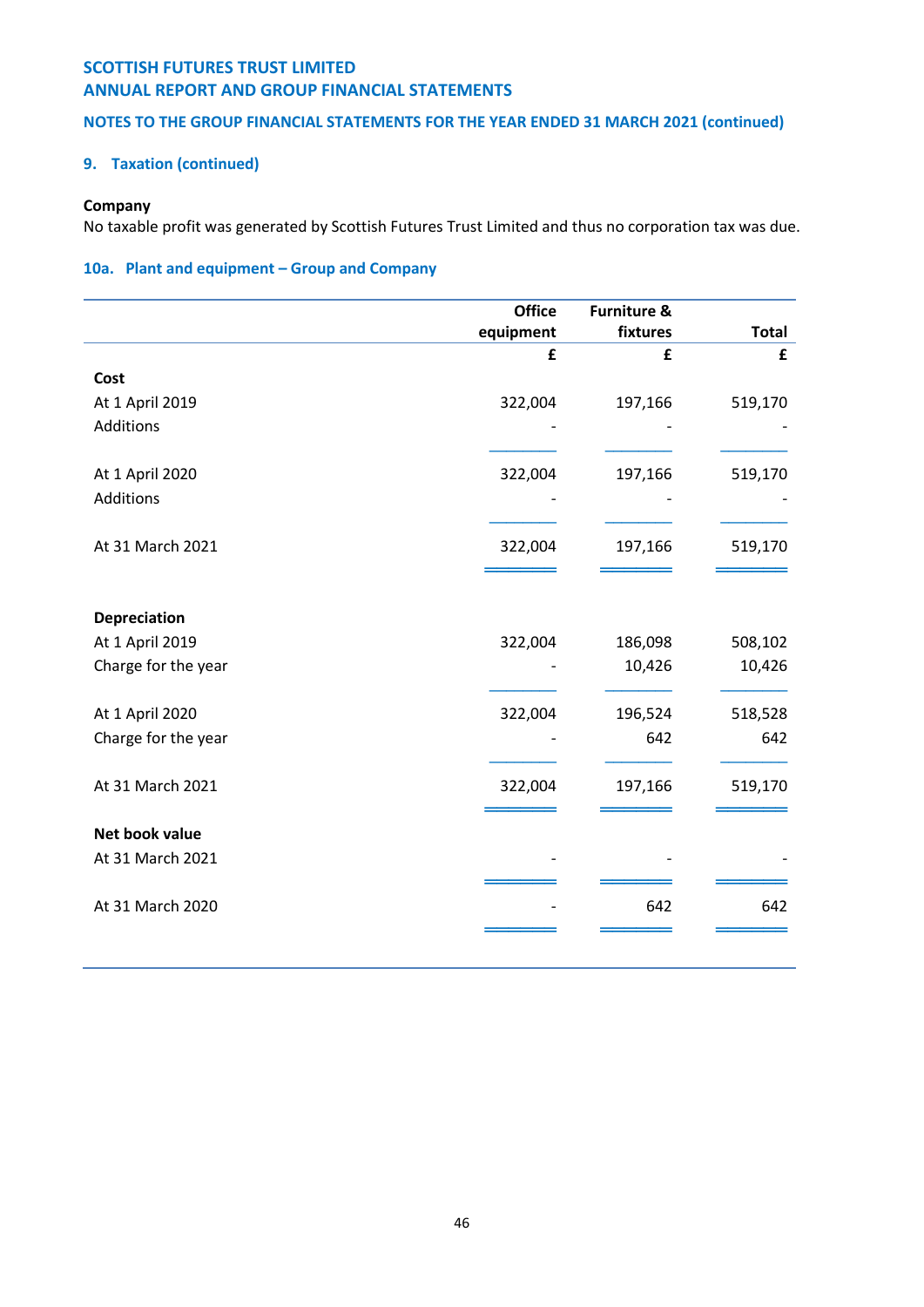## **NOTES TO THE GROUP FINANCIAL STATEMENTS FOR THE YEAR ENDED 31 MARCH 2021 (continued)**

## **10b. Right of use asset – Group and Company**

|                      | <b>Office</b><br>premises | <b>Office</b><br>premises |
|----------------------|---------------------------|---------------------------|
|                      | 2021                      | 2020                      |
|                      | £                         | £                         |
| Cost                 |                           |                           |
| At 1 April           | 205,229                   | 205,229                   |
| Additions            | 530,219                   |                           |
| Disposals            | (205, 229)                |                           |
| At 31 March          | 530,219                   | 205,229                   |
|                      |                           |                           |
| Depreciation         |                           |                           |
| At 1 April           | 175,910                   | 87,955                    |
| Charge for the year  | 100,015                   | 87,955                    |
| Released on disposal | (205, 229)                |                           |
| At 31 March          | 70,696                    | 175,910                   |
| Net book value       |                           |                           |
| At 31 March          | 459,523                   | 29,319                    |
|                      |                           |                           |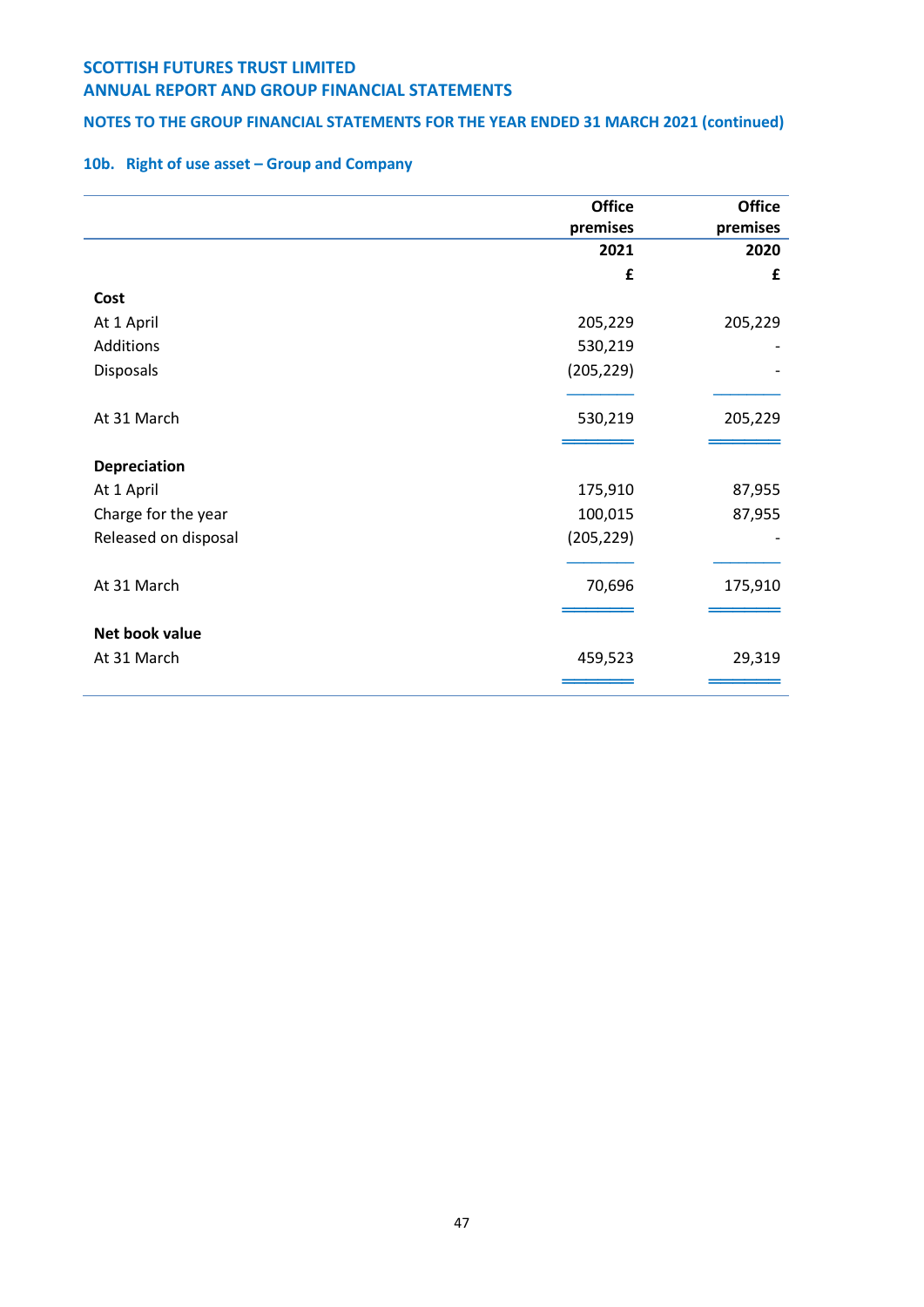### **NOTES TO THE GROUP FINANCIAL STATEMENTS FOR THE YEAR ENDED 31 MARCH 2021 (continued)**

### **11. Investments – Group**

#### **Capital Management**

The Scottish Government grants SFT capital funds which SFT grants on to SFTi for investment in subordinated debt and share capital in special purpose vehicles and working capital in hub Cos. The Scottish Government also provides repayable grant to SFT which SFT then grants onto SFTi for investment in subordinated debt and share capital in special purpose vehicles.

|                                | hub Co &<br><b>NHT LLP</b><br>share capital | hub Co<br>working<br>capital | <b>Subordinated</b><br>debt<br>(note 11a) | <b>Total</b> |
|--------------------------------|---------------------------------------------|------------------------------|-------------------------------------------|--------------|
|                                | £                                           | £                            | £                                         | £            |
| <b>Cost and Net book value</b> |                                             |                              |                                           |              |
| At 1 April 2020                | 524,785                                     | 164,000                      | 15,916,547                                | 16,605,332   |
| Additions                      |                                             |                              |                                           |              |
| <b>Disposals</b>               | (5)                                         |                              |                                           | (5)          |
| Transferred to current assets  |                                             |                              |                                           |              |
| (note 12b)                     |                                             | (110,000)                    |                                           | (110,000)    |
| Interest capitalised           |                                             | 33,807                       | 55,597                                    | 89,404       |
| Principal repaid in the year   |                                             |                              | (217, 293)                                | (217, 293)   |
| Gain on fair value revaluation | 79,053                                      |                              |                                           | 79,053       |
|                                |                                             |                              |                                           |              |
| At 31 March 2021               | 603,833                                     | 87,807                       | 15,754,851                                | 16,446,491   |
|                                |                                             |                              |                                           |              |

#### **Share capital**

SFTi invested £nil (2019/20: £1) in housing partnership LLPs and £nil (2019/20: £nil) in share capital of SPVs in connection with sub debt investments. One LLP was disposed of (2019/20: one).

Share capital investments cannot be classified in any other category of financial asset. There is no intention to dispose of any of these investments.

### **Fair Value**

Equity investments are held at fair value based upon the forecast dividend returns. As at 31 March 2021 their estimated fair value was £604k compared to £525k as at 31 March 2020 The variation in fair value of £79k reflects the aggregate impact of: project dividends received in the year which decreased the fair value by £32k; movements in the dividends forecast by projects which resulted in a net increase of £71k in the fair value, taking account of tax changes resulting in a decrease of £22k and the effect of discounting where SFTi is, in general, one year closer to receiving dividend income which increased the fair value by £62k.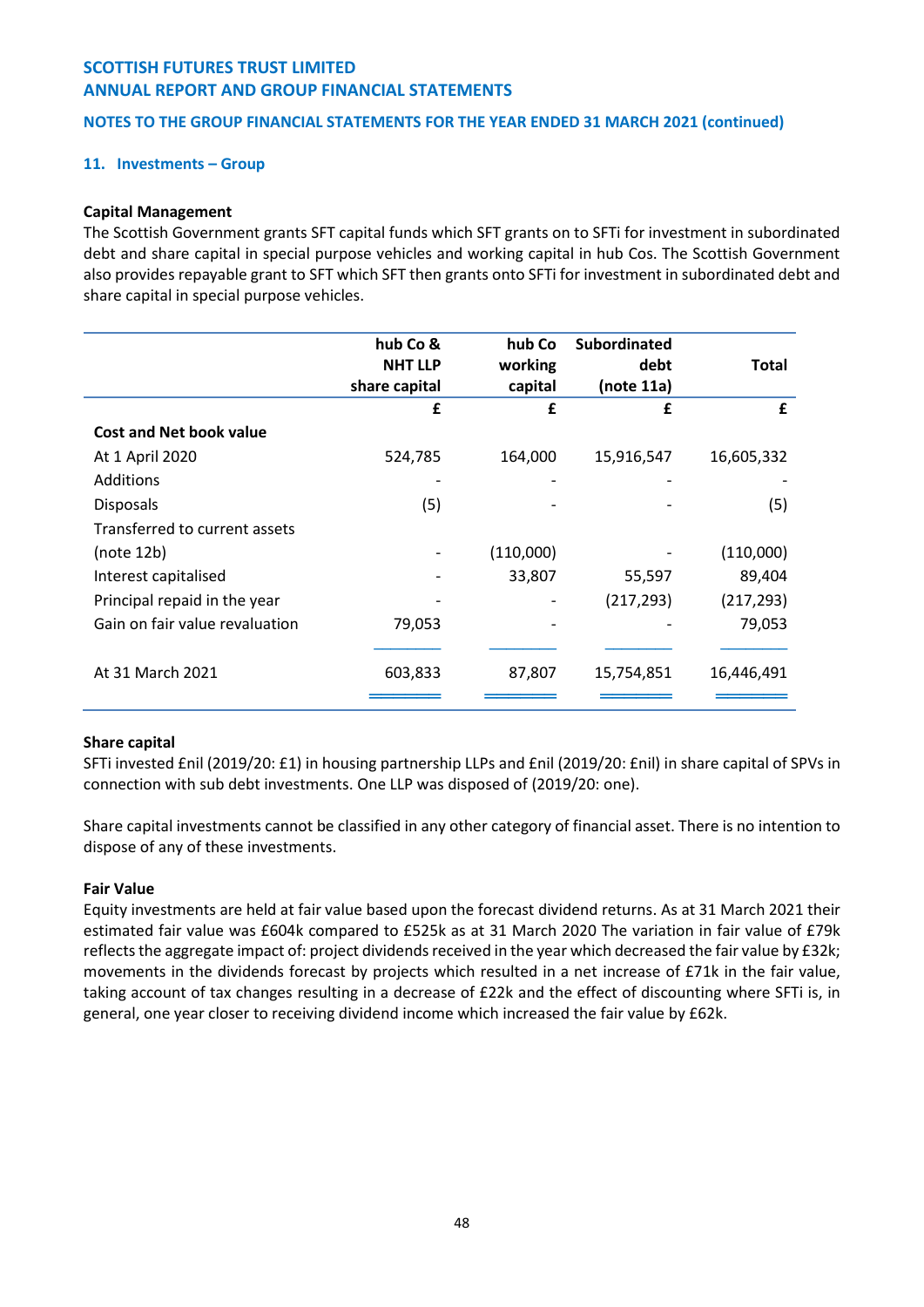### **NOTES TO THE GROUP FINANCIAL STATEMENTS FOR THE YEAR ENDED 31 MARCH 2021 (continued)**

### **11. Investments – Group (continued)**

#### **Hub Co Working Capital**

#### **Working Capital Loans** *–* **non-current assets**

SFTi loaned working capital of £100,000 to hub South West Scotland Limited on 17 November 2012. This working capital facility was available until 16 November 2017 but was extended to 16 November 2018 and then further extended to 15 November 2021 by which date the full amount of the working capital facility shall be due and payable on demand unless a renewal or extension is agreed.

All providers of working capital loans agreed to extend these facilities to support the ongoing operations of the company. The rate of interest applicable shall be: the interest (net of tax) received where amounts are held in the reserve account, and 6% p.a. on all other sums. Interest is payable semi-annually (on 31 December and 30 June). This item was treated as a current asset at 31 March 2021 (see note 12b.).

SFTi loaned working capital of £100,000 to hub West Scotland Limited on 27 April 2012. This working capital facility was available until 26 April 2017 but was extended to 31 December 2018 and 31 March 2022 and further extended to 31 March 2028 by which date the full amount of the working capital facility plus any capitalised interest shall be due and payable on demand unless a renewal or extension is agreed. An expected credit loss provision of £36,000 was recognised in 2019/20 in respect of this working capital loan and this remains appropriate in 2020/21 due to £26,319 of it relating to the capital conversion to enabling funds as at 30 April 2021 and £9,681 of it as a general credit loss provision. £10,000 of the remaining working capital loan is to be repaid by 31 March 2022 and this amount has been treated as a current asset in the year ended 31 March 2021 (see note 12b).

All providers of working capital loans agreed to extend these facilities to support the ongoing operations of the company. The rate of interest applicable shall be: the interest (net of tax) received where amounts are held in the reserve account, and 2.5% p.a. on all other sums. Interest is payable semi-annually (on 31 December and 30 June). This item was treated as a non-current asset at 31 March 2021.

Working capital loans are held as investments – loans and receivables.

### **11a. Investments – Subordinated debt (Group)**

During 2020/21, SFTi invested £nil (2019/20: £152,000) as subordinated debt.

During the year accrued interest was capitalised and new loan notes issued in relation to two South West territory investment as detailed in the tables below.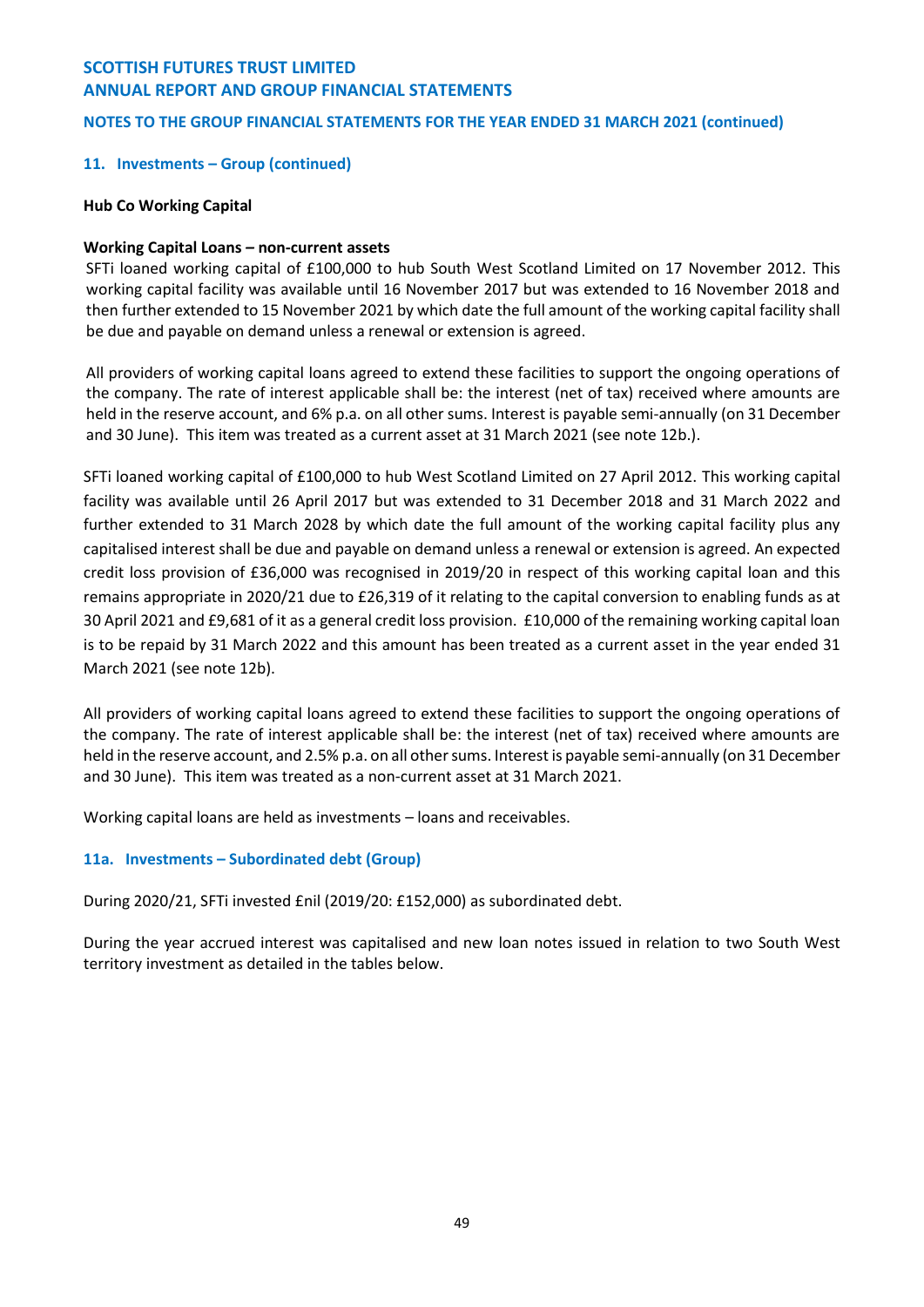### **SCOTTISH FUTURES TRUST LIMITED**

### **ANNUAL REPORT AND GROUP FINANCIAL STATEMENTS**

#### **NOTES TO THE GROUP FINANCIAL STATEMENTS FOR THE YEAR ENDED 31 MARCH 2021 (continued)**

### **11a. Investments – Subordinated debt (Group) (continued)**

Further details on SFTi's investment in the subordinated debt of hub projects, including details of the principal invested, the coupon and the redemption dates can be found in the tables below, analysed by each hubCo.

| Investment In:                                                                                | Investment<br>Type, Interest Rate and<br><b>Redemption Date</b>               | <b>Value</b>                                                            | <b>Historical</b><br>cost of<br><b>Equity</b> | <b>Fair Value</b><br>of Equity<br>31/3/2021 | <b>Interest</b><br><b>Receivable</b><br>31/03/2021 | <b>Interest</b><br>income              | <b>Dividend</b><br>Income                    |
|-----------------------------------------------------------------------------------------------|-------------------------------------------------------------------------------|-------------------------------------------------------------------------|-----------------------------------------------|---------------------------------------------|----------------------------------------------------|----------------------------------------|----------------------------------------------|
| hub North territory                                                                           |                                                                               |                                                                         |                                               |                                             |                                                    |                                        |                                              |
| Aberdeen<br>Community Health<br>Village Ltd                                                   | Fixed coupon<br>unsecured loan<br>Interest rate 10.2%<br>Redemption date 2039 | £576,191 less<br>£5,010<br>principal<br>repaid totals<br>£571,181       | <b>£Nil</b>                                   | 2021:<br>£1,315<br>2020:<br>£1,141          | 2021:<br>£96,131<br>2020:<br>£96,131               | 2021:<br>£68,144<br>2020:<br>£68,221   | 2021:<br><b>£Nil</b><br>2020:<br><b>£Nil</b> |
| hub North Scotland<br>(FWT) Ltd<br>(Forres/Tain/Woods<br>ide Health Centre<br><b>Bundle</b> ) | Fixed coupon<br>unsecured loan<br>Interest rate 10.2%<br>Redemption Date 2039 | £133,884 less<br>£22,640<br>principal<br>repaid totals<br>£111,244      | <b>£Nil</b>                                   | 2021:<br>£19,424<br>2020:<br>£18,375        | 2021:<br>£14,534<br>2020:<br>£14,534               | 2021:<br>£13,102<br>2020:<br>£13,430   | 2021:<br><b>£Nil</b><br>2020:<br><b>£Nil</b> |
| hub North Scotland<br>(Alford) Ltd                                                            | Fixed coupon<br>unsecured loan<br>Interest rate 10.2%<br>Redemption date 2040 | £747,036 less<br>£61,703<br>principal<br>repaid totals<br>£685,333      | <b>£Nil</b>                                   | 2021:<br>£8,596<br>2020:<br>£8,978          | 2021:<br>£79,361<br>2020:<br>£79,361               | 2021:<br>£79,196<br>2020:<br>£80,831   | 2021:<br><b>£Nil</b><br>2020:<br><b>£Nil</b> |
| hub North Scotland<br>(Wick) Ltd                                                              | Fixed coupon<br>unsecured loan<br>Interest Rate 10.2%<br>Redemption date 2042 | £1,568,509<br>less £198,001<br>principal<br>repaid totals<br>£1,370,508 | £100                                          | 2021:<br>£3,070<br>2020:<br>£2,896          | 2021:<br>£422,349<br>2020:<br>£422,349             | 2021:<br>£184,954<br>2020:<br>£187,752 | 2021:<br><b>£Nil</b><br>2020:<br><b>£Nil</b> |
| hub North Scotland<br>(Anderson) Ltd                                                          | Fixed coupon<br>unsecured loan<br>Interest rate 10.2%<br>Redemption date 2043 | £342,962 less<br>£30,040<br>principal<br>repaid totals<br>£312,922      | £100                                          | 2021:<br>£3,659<br>2020:<br>£3,362          | 2021:<br>£83,214<br>2020:<br>£83,214               | 2021:<br>£40,528<br>2020:<br>£40,864   | 2021:<br><b>£Nil</b><br>2020:<br><b>£Nil</b> |
| hub North Scotland<br>(Elgin High School)<br>Ltd                                              | Fixed coupon<br>unsecured loan<br>Interest rate 10.2%<br>Redemption date 2043 | £253,654 less<br>£71,832<br>principal<br>repaid totals<br>£181,822      | £100                                          | 2021:<br>£2,403<br>2020:<br>£2,198          | 2021:<br>£75,143<br>2020:<br>£75,143               | 2021:<br>£26,387<br>2020:<br>£26,585   | 2021:<br><b>£Nil</b><br>2020:<br><b>£Nil</b> |
| hub North Scotland<br>(O & C) Ltd<br>(Oban &<br>Campbeltown High<br>Schools)                  | Fixed coupon<br>unsecured loan<br>Interest rate 10.2%<br>Redemption date 2043 | £491,691 less<br>£146,586<br>principal<br>repaid totals<br>£345,105     | £100                                          | 2021:<br>£4,394<br>2020:<br>£3,940          | 2021:<br>£172,764<br>2020:<br>£172,764             | 2021:<br>£53,126<br>2020:<br>£60,597   | 2021:<br>£Nil<br>2020:<br>£Nil               |
| hub North Scotland<br>(New Academy -<br>South of the City)                                    | Fixed coupon<br>unsecured loan<br>Interest rate 10.2%<br>Redemption date 2043 | £321,672 less<br>£8,238<br>principal<br>repaid totals<br>£313,434       | £100                                          | 2021:<br>£3,463<br>2020:<br>£3,212          | 2021:<br>£71,165<br>2020:<br>£71,165               | 2021:<br>£39,526<br>2020:<br>£39,843   | 2021:<br>£Nil<br>2020:<br>£Nil               |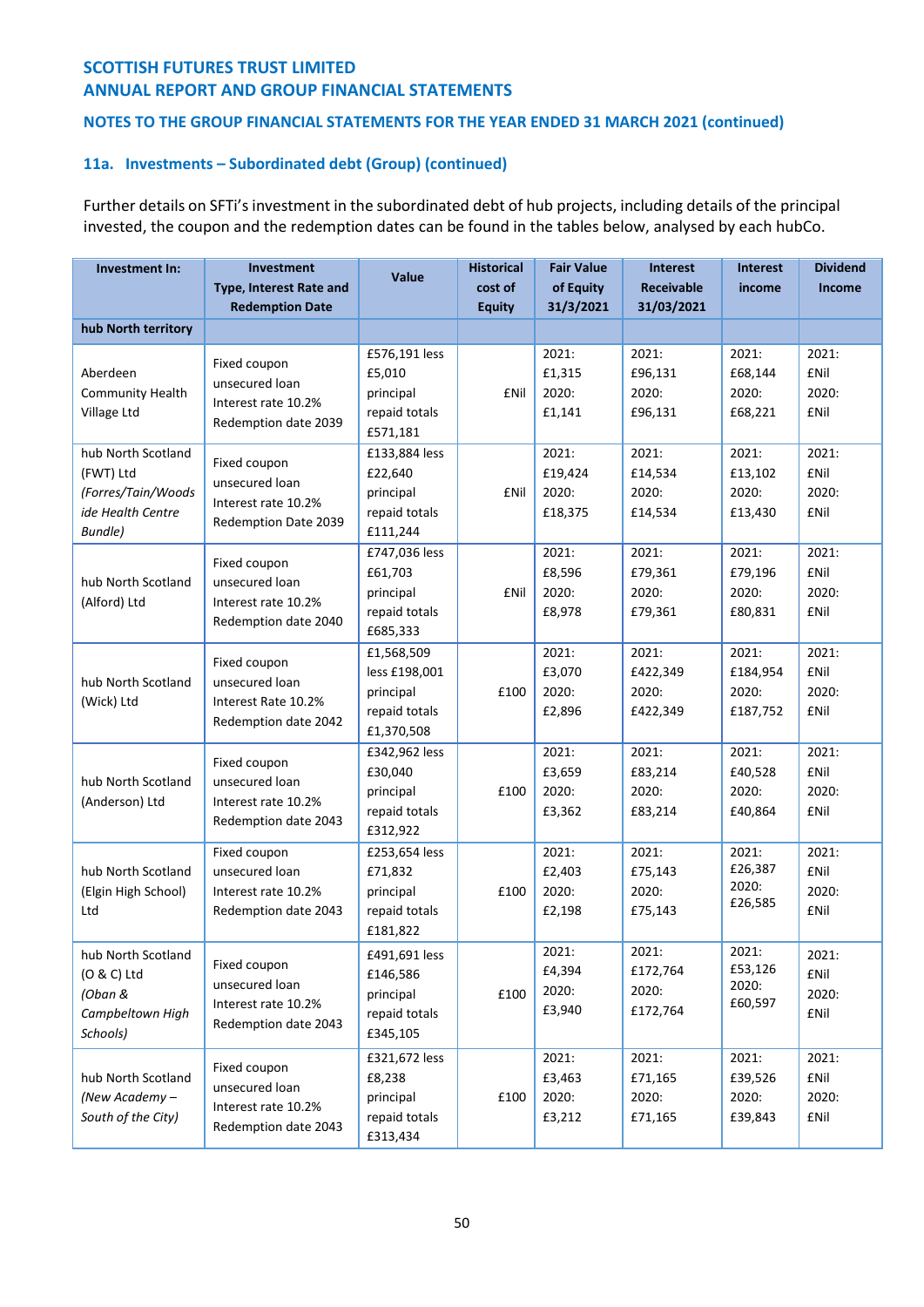## **NOTES TO THE GROUP FINANCIAL STATEMENTS FOR THE YEAR ENDED 31 MARCH 2021 (continued)**

| Investment In:                                                                                | <b>Investment</b><br>Type, Interest Rate and<br><b>Redemption Date</b>                                                                 | Value                                                                  | <b>Historical</b><br>cost of<br><b>Equity</b> | <b>Fair Value</b><br>of Equity<br>31/3/202<br>1 | <b>Interest</b><br><b>Receivable</b><br>31/03/2021 | <b>Interest</b><br>income              | <b>Dividend</b><br><b>Income</b>              |
|-----------------------------------------------------------------------------------------------|----------------------------------------------------------------------------------------------------------------------------------------|------------------------------------------------------------------------|-----------------------------------------------|-------------------------------------------------|----------------------------------------------------|----------------------------------------|-----------------------------------------------|
| hub North territory<br>(continued)                                                            |                                                                                                                                        |                                                                        |                                               |                                                 |                                                    |                                        |                                               |
| hub North Scotland<br>(I & F) Ltd<br>(Inverurie &<br>Forresterhill Health<br>Centres)         | Fixed coupon<br>unsecured loan<br>Interest rate 10.2%<br>Redemption date 2044                                                          | £167,168 less<br>£2,619 principal<br>repaid totals<br>£164,549         | £100                                          | 2021:<br>£1,202<br>2020:<br>£948                | 2021:<br>£26,511<br>2020:<br>£26,511               | 2021:<br>£19,560<br>2020:<br>£19,702   | 2021:<br><b>£Nil</b><br>2020:<br><b>£Nil</b>  |
| hub North Scotland<br>(Inverurie Campus)<br>Ltd<br>( <i>Inverurie</i><br>Community<br>Campus) | Fixed coupon<br>unsecured loan<br>Interest rate 2.45%<br>during construction and<br>10.2% during operation<br>Redemption date 2044     | £470,061                                                               | £100                                          | 2021:<br>£966<br>2020:<br>£1,879                | 2021:<br>£74,690<br>2020:<br>£23,039               | 2021:<br>£51,651<br>2020:<br>£11,964   | 2021:<br><b>£Nil</b><br>2020:<br><b>£Nil</b>  |
| hub North territory<br>total                                                                  |                                                                                                                                        | 2021:<br>£4,526,159<br>2020:<br>£4,596,618                             | £700                                          | 2021:<br>£48,492<br>2020:<br>£46,929            | 2021:<br>£1,115,862<br>2020:<br>£1,064,211         | 2021:<br>£576,174<br>2020:<br>£549,789 | 2021:<br><b>£Nil</b><br>2020:<br><b>£Nil</b>  |
|                                                                                               |                                                                                                                                        |                                                                        |                                               |                                                 |                                                    |                                        |                                               |
| <b>Hub South East</b>                                                                         |                                                                                                                                        |                                                                        |                                               |                                                 |                                                    |                                        |                                               |
| territory<br>James Gillespie's<br>Campus Subhub<br><b>Holdings Ltd</b>                        | Fixed coupon<br>unsecured loan<br>Interest rate 10.87%<br>Redemption date 2041                                                         | £1,252,424 less<br>£65,887<br>principal repaid<br>totals<br>£1,186,537 | £Nil                                          | 2021:<br>£64,654<br>2020:<br>£62,215            | 2021:<br>£471,015<br>2020:<br>£472,407             | 2021:<br>£171,350<br>2020:<br>£173,663 | 2021:<br><b>£Nil</b><br>2020:<br><b>£Nil</b>  |
| REH Phase 1<br>Subhub Holdings<br>Ltd<br>(Royal Edinburgh<br>Hospital)                        | Fixed coupon<br>unsecured loan<br>Interest rate 2.48%<br>during construction and<br>10.75% during<br>operation<br>Redemption date 2042 | £410,685 less<br>£4,434 principal<br>repaid totals<br>£406,251         | £10                                           | 2021:<br>£11,213<br>2020:<br>£10,558            | 2021:<br>£43,125<br>2020:<br>£43,305               | 2021:<br>£45,861<br>2020:<br>£46,091   | 2021:<br><b>f</b> Nil<br>2020:<br><b>£Nil</b> |
| Newbattle DBFM<br>Holdco Ltd<br>(Newbattle High<br>School)                                    | Fixed coupon<br>unsecured loan<br>Interest rate 3.35%<br>during<br>construction and 10.5%<br>during operation<br>Redemption date 2043  | £310,265 less<br>£6,711 principal<br>repaid totals<br>£303,554         | £10                                           | 2021:<br>£10,543<br>2020:<br>£10,207            | 2021:<br>£39,805<br>2020:<br>£39,984               | 2021:<br>£34,284<br>2020:<br>£34,599   | 2021:<br>£Nil<br>2020:<br>£Nil                |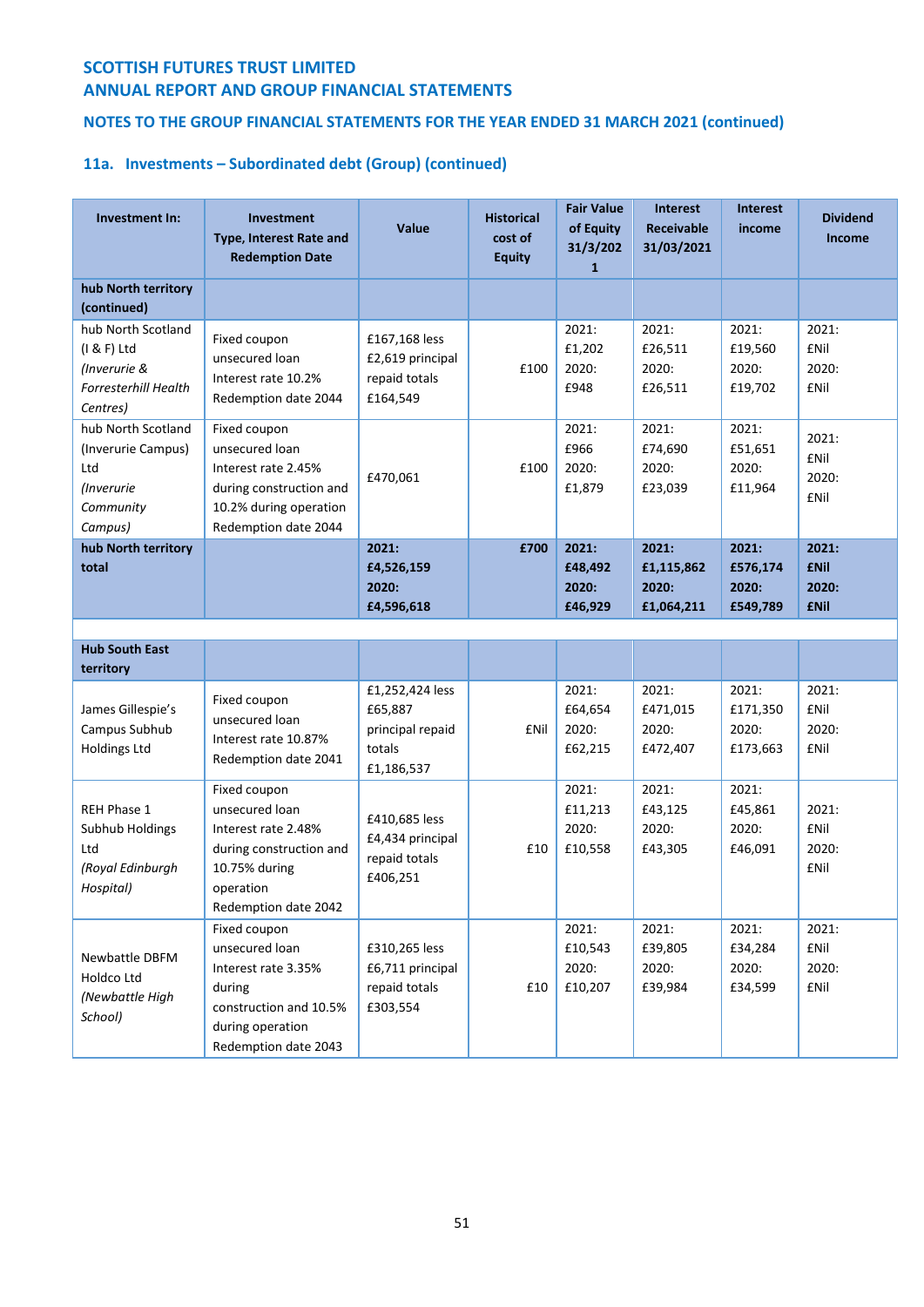## **NOTES TO THE GROUP FINANCIAL STATEMENTS FOR THE YEAR ENDED 31 MARCH 2021 (continued)**

| Investment In:                                                          | Investment<br><b>Type, Interest Rate and</b><br><b>Redemption Date</b>                                                                 | Value                                                          | <b>Historical</b><br>cost of<br><b>Equity</b> | <b>Fair Value of</b><br><b>Equity</b><br>31/3/2021 | <b>Interest</b><br><b>Receivable</b><br>31/03/2021 | <b>Interest</b><br>income            | <b>Dividend</b><br><b>Income</b>              |
|-------------------------------------------------------------------------|----------------------------------------------------------------------------------------------------------------------------------------|----------------------------------------------------------------|-----------------------------------------------|----------------------------------------------------|----------------------------------------------------|--------------------------------------|-----------------------------------------------|
| <b>Hub South East</b><br>territory<br>(continued)                       |                                                                                                                                        |                                                                |                                               |                                                    |                                                    |                                      |                                               |
| <b>KHS DBFM Holdco</b><br>Ltd<br>(Kelso High School)                    | Fixed coupon<br>unsecured loan<br>Interest rate 3.35%<br>during construction and<br>10.5% during operation<br>Redemption date 2042     | £205,150 less<br>£4,424 principal<br>repaid totals<br>£200,726 | £10                                           | 2021:<br>£7,398<br>2020:<br>£7,062                 | 2021:<br>£23,016<br>2020:<br>£23,113               | 2021:<br>£22,355<br>2020:<br>£22,497 | 2021:<br><b>£Nil</b><br>2020:<br><b>f</b> Nil |
| LBP DBFM Holdco<br>Ltd<br>(NHS Lothian Health<br>Centre Bundle)         | Fixed coupon<br>unsecured loan<br>Interest rate 3.37%<br>during construction and<br>10.45% during<br>operation<br>Redemption date 2042 | £243,750 less<br>£8,392 principal<br>repaid totals<br>£235,358 | £10                                           | 2021:<br>£11,410<br>2020:<br>£10,639               | 2021:<br>£25,851<br>2020:<br>£26,086               | 2021:<br>£26,028<br>2020:<br>£26,420 | 2021:<br><b>fNil</b><br>2020:<br><b>£Nil</b>  |
| <b>ELCH DBFM Holdco</b><br>Ltd<br>(East Lothian<br>Community<br>Campus) | Fixed coupon<br>unsecured loan<br>Interest rate 2.98%<br>during construction and<br>10.45% during<br>operation<br>Redemption date 2044 | £600,797 less<br>£1,384 principal<br>repaid totals<br>£599,413 | £10                                           | 2021:<br>£24,459<br>2020:<br>£22,331               | 2021:<br>£96,276<br>2020:<br>£74,531               | 2021:<br>£69,838<br>2020:<br>£28,439 | 2021:<br><b>£Nil</b><br>2020:<br><b>£Nil</b>  |
| <b>WCHS DBFM</b><br>Holdco Ltd<br>(West Calder High<br>School)          | Fixed coupon<br>unsecured loan<br>Interest rate 3.47%<br>during construction and<br>10.45% during<br>operation<br>Redemption date 2043 | £286,654 less<br>£7,057 principal<br>repaid totals<br>£279,597 | £10                                           | 2021:<br>£18,272<br>2020:<br>£17,885               | 2021:<br>£30,883<br>2020:<br>£31,142               | 2021:<br>£30,928<br>2020:<br>£31,352 | 2021:<br><b>£Nil</b><br>2020:<br><b>£Nil</b>  |
| QHS DBFM Holdco<br>Ltd<br>(Queensferry High<br>School)                  | Fixed coupon<br>unsecured loan<br>Interest rate 3.49%<br>during construction and<br>10.3% during operation<br>Redemption date 2045     | £340,774                                                       | £10                                           | 2021:<br>£3,938<br>2020:<br>£3,885                 | 2021:<br>£36,569<br>2020:<br>£22,081               | 2021:<br>£14,488<br>2020:<br>£12,471 | 2021:<br><b>£Nil</b><br>2020:<br><b>fNil</b>  |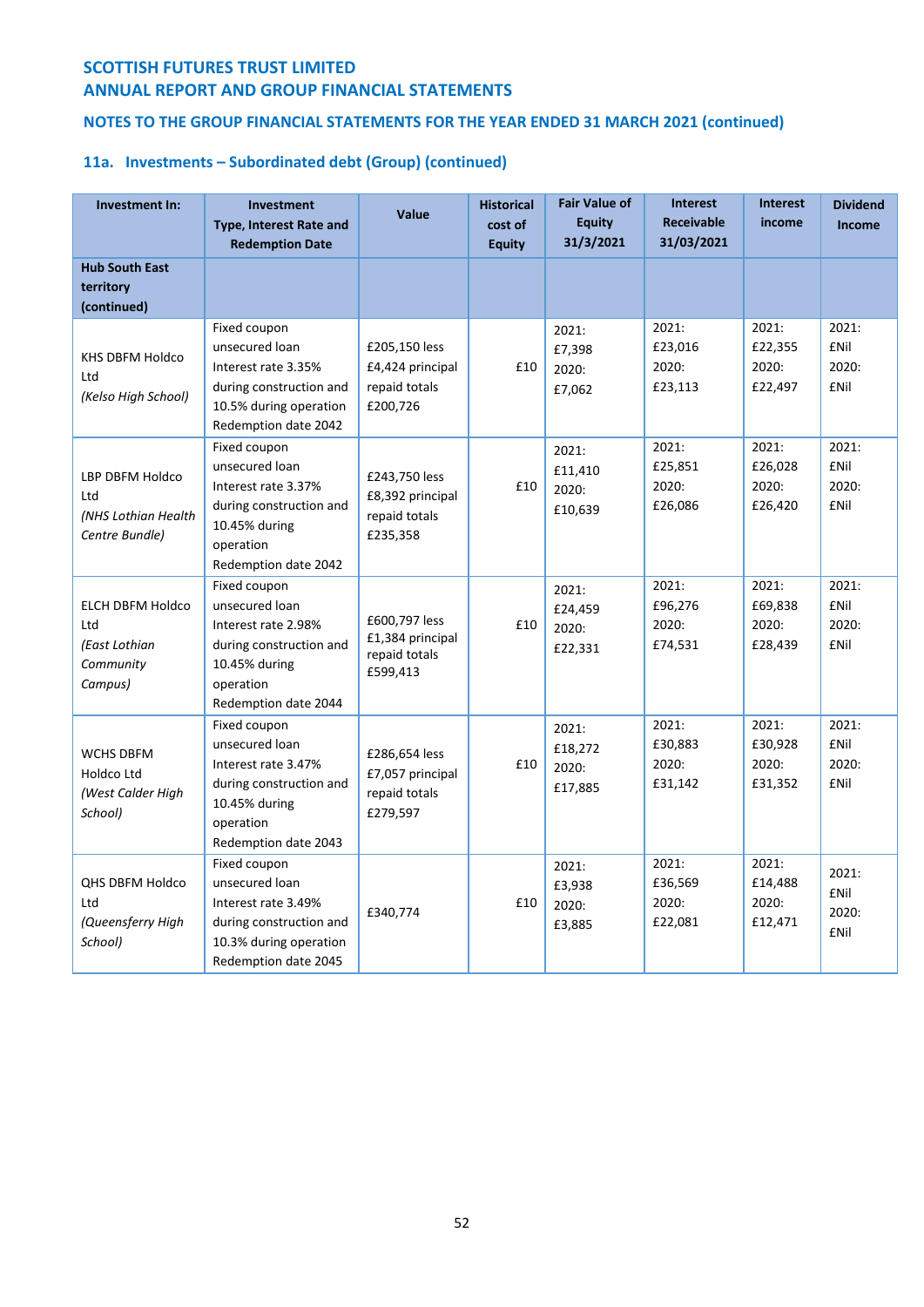## **NOTES TO THE GROUP FINANCIAL STATEMENTS FOR THE YEAR ENDED 31 MARCH 2021 (continued)**

| Investment In:                                                                   | Investment<br><b>Type, Interest Rate</b><br>and Redemption<br>Date                                                                        | Value                                                              | <b>Historical</b><br>cost of<br><b>Equity</b> | <b>Fair Value</b><br>of Equity<br>31/3/2021 | <b>Interest</b><br><b>Receivable</b><br>31/03/2021 | <b>Interest</b><br>income              | <b>Dividend</b><br><b>Income</b>              |
|----------------------------------------------------------------------------------|-------------------------------------------------------------------------------------------------------------------------------------------|--------------------------------------------------------------------|-----------------------------------------------|---------------------------------------------|----------------------------------------------------|----------------------------------------|-----------------------------------------------|
| <b>Hub South East</b><br>territory<br>(continued)                                |                                                                                                                                           |                                                                    |                                               |                                             |                                                    |                                        |                                               |
| JICC DBFM Holdco<br>Ltd<br>(Jedburgh<br>Community<br>Campus)                     | Fixed coupon<br>unsecured loan<br>Interest rate 3.40%<br>during construction<br>and 10.3% during<br>operation<br>Redemption date<br>2045  | £290,222 less<br>£421 principal<br>repaid totals<br>£289,800       | £10                                           | 2021:<br>£6.547<br>2020:<br>£6,320          | 2021:<br>£30,139<br>2020:<br>£16,746               | 2021:<br>£31,355<br>2020:<br>£12,445   | 2021:<br><b>£Nil</b><br>2020:<br><b>f</b> Nil |
| hub South East<br>territory total                                                |                                                                                                                                           | 2021:<br>£3,842,010<br>2020:<br>£3,870,519                         | £80                                           | 2021:<br>£158,434<br>2020:<br>£151,102      | 2021:<br>£796,679<br>2020:<br>£749,395             | 2021:<br>£446,487<br>2020:<br>£387,977 | 2021:<br><b>£Nil</b><br>2020:<br><b>£Nil</b>  |
| hub South West                                                                   |                                                                                                                                           |                                                                    |                                               |                                             |                                                    |                                        |                                               |
| territory                                                                        |                                                                                                                                           |                                                                    |                                               |                                             |                                                    |                                        |                                               |
| Hub SW NHSL<br>Holdco Ltd<br>(NHS Lanarkshire<br><b>Health Centre</b><br>Bundle) | Fixed coupon<br>unsecured loan<br>Interest rate 10.5%<br>Redemption date<br>2040                                                          | £401,729 less<br>£11,523<br>principal<br>repaid totals<br>£390,206 | <b>£Nil</b>                                   | 2021:<br>£20,934<br>2020:<br>£19,959        | 2021:<br>£20,457<br>2020:<br>£22,946               | 2021:<br>£39,077<br>2020:<br>£43,955   | 2021:<br><b>£Nil</b><br>2020:<br><b>f</b> Nil |
| Hub SW<br>Greenfaulds<br>Holdco Ltd                                              | Fixed coupon<br>unsecured loan<br>Interest rate 2.33%<br>during construction<br>and 10.5% during<br>operation<br>Redemption date<br>2041  | £298,253 less<br>£7,512<br>principal<br>repaid totals<br>£290,741  | <b>£Nil</b>                                   | 2021:<br>£15,294<br>2020:<br>£14,088        | 2021:<br>£15,222<br>2020:<br>£15,550               | 2021:<br>£30,597<br>2020:<br>£31,156   | 2021:<br><b>£Nil</b><br>2020:<br><b>£Nil</b>  |
| Hub SW Ayr<br>Holdco Ltd                                                         | Fixed coupon<br>unsecured loan<br>Interest rate 3.78%<br>during construction<br>and 10.65% during<br>operation<br>Redemption date<br>2042 | £506,610 less<br>£4,245<br>principal<br>repaid totals<br>£502,365  | <b>£Nil</b>                                   | 2021:<br>£14,096<br>2020:<br>£13,401        | 2021:<br>£26,678<br>2020:<br>£26,886               | 2021:<br>£53,542<br>2020:<br>£53,805   | 2021:<br><b>£Nil</b><br>2020:<br><b>£Nil</b>  |
| Hub SW<br>Dalbeattie Holdco<br>Ltd                                               | Fixed coupon<br>unsecured loan<br>Interest rate 3.62%<br>during construction<br>and 10.85% during<br>operation<br>Redemption date<br>2042 | £224,300 less<br>£4,888<br>principal<br>repaid totals<br>£219,412  | £Nil                                          | 2021:<br>£3,830<br>2020:<br>£3,651          | 2021:<br>£11,871<br>2020:<br>£12,070               | 2021:<br>£23,875<br>2020:<br>£24,203   | 2021:<br><b>£Nil</b><br>2020:<br><b>f</b> Nil |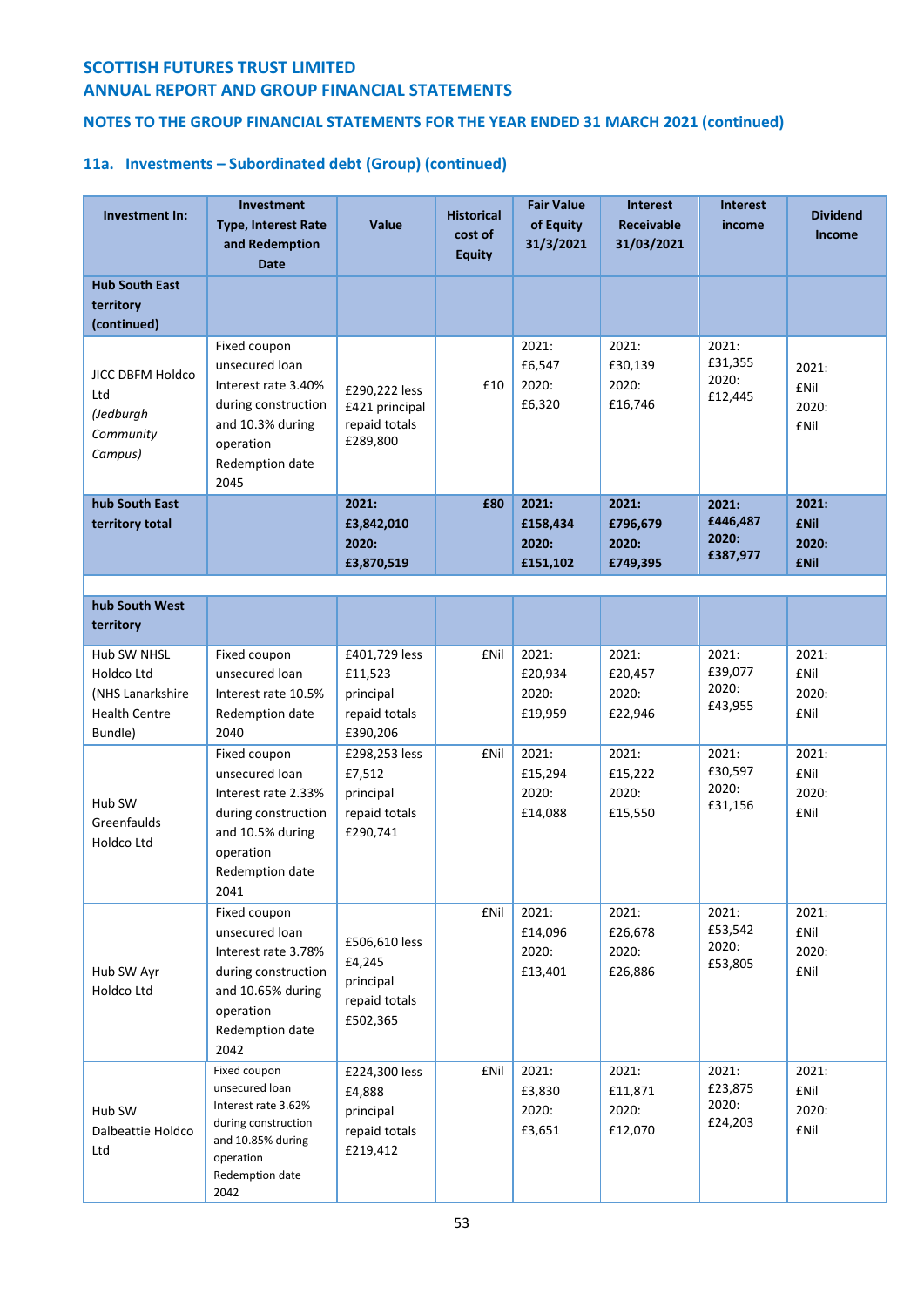## **NOTES TO THE GROUP FINANCIAL STATEMENTS FOR THE YEAR ENDED 31 MARCH 2021 (continued)**

| Investment In:                                                         | Investment<br>Type, Interest Rate and<br><b>Redemption Date</b>                                                                           | Value                                                                                                                          | <b>Historical</b><br>cost of<br><b>Equity</b> | <b>Fair Value of</b><br><b>Equity</b><br>31/3/2021 | <b>Interest</b><br><b>Receivable</b><br>31/03/2021 | <b>Interest</b><br>income              | <b>Dividend</b><br><b>Income</b>             |
|------------------------------------------------------------------------|-------------------------------------------------------------------------------------------------------------------------------------------|--------------------------------------------------------------------------------------------------------------------------------|-----------------------------------------------|----------------------------------------------------|----------------------------------------------------|----------------------------------------|----------------------------------------------|
| hub South West<br>territory<br>(continued)                             |                                                                                                                                           |                                                                                                                                |                                               |                                                    |                                                    |                                        |                                              |
| Hub SW EALC<br>Holdco Ltd<br>(East Ayrshire<br><b>Learning Campus)</b> | Fixed coupon<br>unsecured loan<br>Interest rate 3.26%<br>during construction and<br>10.5% during operation<br>Redemption date 2043        | £405,468 less<br>£6,111 principal<br>repaid totals<br>£399,357                                                                 | <b>f</b> Nil                                  | 2021:<br>£24,701<br>2020:<br>£23,502               | 2021:<br>£21,096<br>2020:<br>£21,237               | 2021:<br>£42,124<br>2020:<br>£42,675   | 2021:<br><b>£Nil</b><br>2020:<br><b>£Nil</b> |
| Hub SW Largs<br>Holdco Ltd                                             | Fixed coupon<br>unsecured loan<br>Interest rate 3.41%<br>during<br>construction and<br>10.15% during<br>operation<br>Redemption date 2043 | £422,510 less<br>£4,713 principal<br>repaid totals<br>£417,797                                                                 | <b>f</b> Nil                                  | 2021:<br>£40,956<br>2020:<br>£37,605               | 2021:<br>£21,145<br>2020:<br>£21,443               | 2021:<br>£42,531<br>2020:<br>£42,944   | 2021:<br><b>£Nil</b><br>2020:<br>£23,988     |
| Hub SW<br>Cumbernauld<br>Holdco Ltd                                    | Fixed coupon<br>unsecured loan<br>Interest rate 3.52%<br>during construction and<br>10.40% during<br>Operation<br>Redemption date 2044    | £310,007 less<br>£651 principal<br>repaid plus<br>£31,739 accrued<br>interest<br>capitalised in the<br>year totals<br>£341,095 | <b>£Nil</b>                                   | 2021:<br>£12,044<br>2020:<br>£11,307               | 2021:<br>£17,688<br>2020:<br>£31,270               | 2021:<br>£34,305<br>2020:<br>£11,722   | 2021:<br><b>£Nil</b><br>2020:<br><b>£Nil</b> |
| Hub SW QMA<br>Holdco Ltd<br>(Queen Margaret<br>Academy)                | Fixed coupon<br>unsecured loan<br>Interest rate 3.46%<br>during construction and<br>10.45% during<br>operation<br>Redemption date 2044    | £233,662 less<br>£201 principal<br>repaid plus<br>£23,858 accrued<br>capitalised<br>interest in the<br>year totals<br>£257,319 | <b>£Nil</b>                                   | 2021:<br>£5,948<br>2020:<br>£4,411                 | 2021:<br>£13,408<br>2020:<br>£19,993               | 2021:<br>£19,486<br>2020:<br>£8,569    | 2021:<br><b>£Nil</b><br>2020:<br><b>£Nil</b> |
| hub South West<br>territory total                                      |                                                                                                                                           | 2021:<br>£2,818,292<br>2020:<br>£2,785,005                                                                                     | £ Nil                                         | 2021:<br>£137,803<br>2020:<br>£127,924             | 2021:<br>£147,565<br>2020:<br>£171,395             | 2021:<br>£285,537<br>2020:<br>£259,029 | 2021:<br><b>£Nil</b><br>2020:<br>£23,988     |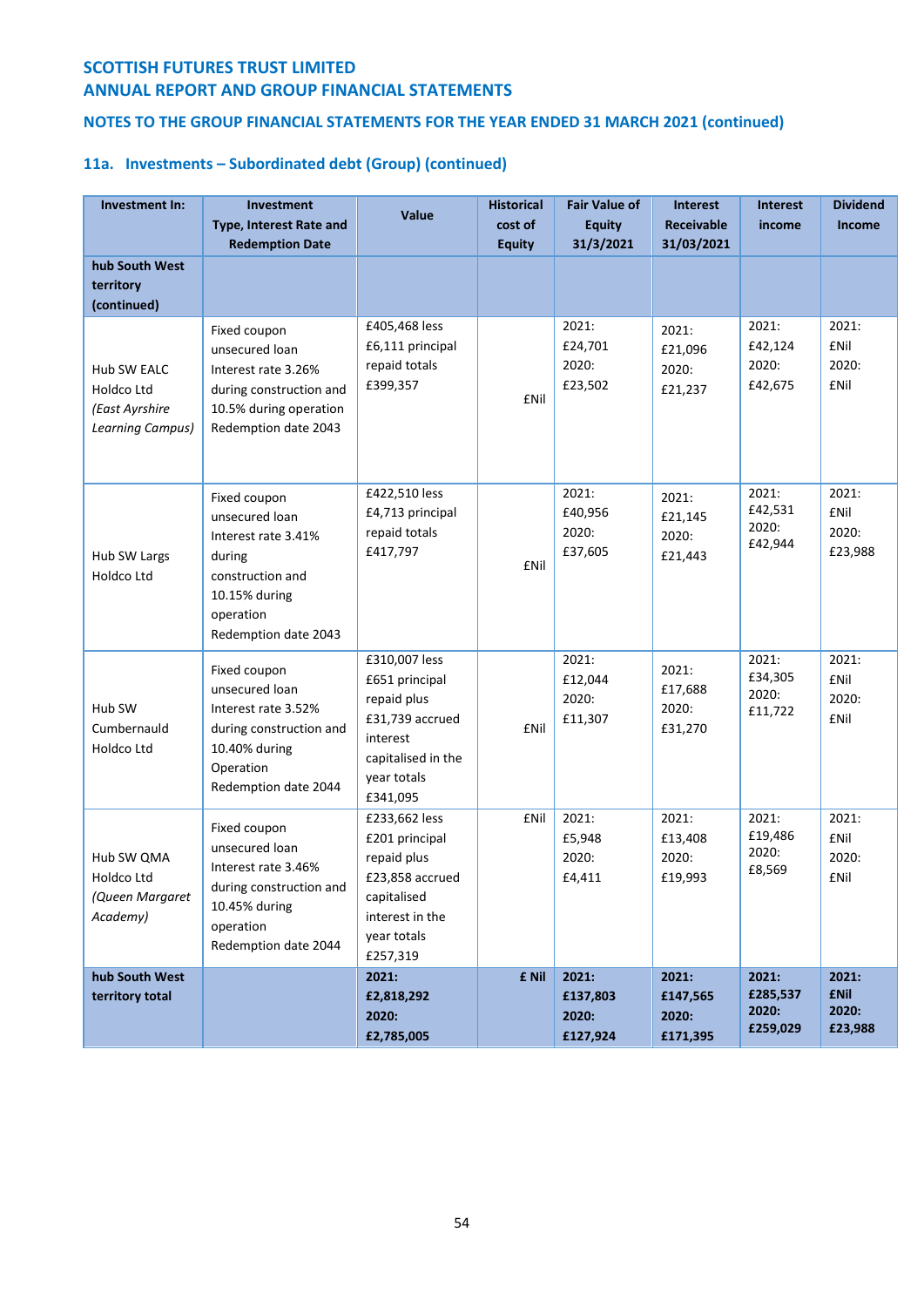## **NOTES TO THE GROUP FINANCIAL STATEMENTS FOR THE YEAR ENDED 31 MARCH 2021 (continued)**

| Investment In:                                                                                                  | <b>Investment</b><br><b>Type, Interest Rate</b><br>and Redemption<br><b>Date</b>    | Value                                                              | <b>Historical</b><br>cost of<br><b>Equity</b> | <b>Fair Value of</b><br><b>Equity</b><br>31/3/2021 | <b>Interest</b><br><b>Receivable</b><br>31/03/2021 | <b>Interest</b><br>income            | <b>Dividend</b><br><b>Income</b>              |
|-----------------------------------------------------------------------------------------------------------------|-------------------------------------------------------------------------------------|--------------------------------------------------------------------|-----------------------------------------------|----------------------------------------------------|----------------------------------------------------|--------------------------------------|-----------------------------------------------|
| hub West territory                                                                                              |                                                                                     |                                                                    |                                               |                                                    |                                                    |                                      |                                               |
| Hub<br><b>West Scotland Project</b><br>Company (No.1) Ltd<br>(Eastwood/Maryhill<br><b>Health Centre Bundle)</b> | Fixed coupon<br>secured loan<br>Interest rate 9.75%<br>Redemption date<br>2041      | £186,042 less<br>£13,313<br>principal<br>repaid totals<br>£172,729 | <b>£Nil</b>                                   | 2021:<br>£70,831<br>2020:<br>£48,597               | 2021:<br>£38,352<br>2020:<br>£38,478               | 2021:<br>£19,630<br>2020:<br>£20,067 | 2021:<br><b>£Nil</b><br>2020:<br><b>£Nil</b>  |
| Hub<br><b>West Scotland Project</b><br>Company (No.2) Ltd<br>(Inverclyde Care<br>Home)                          | Fixed coupon<br>unsecured loan<br>Interest rate 9.75%<br>Redemption date<br>2042    | £70,413 less<br>£3,511<br>principal<br>repaid totals<br>£66,902    | £1                                            | 2021:<br>£10,302<br>2020:<br>£7,022                | 2021:<br>£14,126<br>2020:<br>£14,147               | 2021:<br>£7,559<br>2020:<br>£7,676   | 2021:<br><b>£Nil</b><br>2020:<br><b>fNil</b>  |
| Hub<br><b>West Scotland Project</b><br>Company (No.3) Ltd<br>(Barrhead High<br>School)                          | Fixed coupon<br>unsecured loan<br>Interest rate 9.75%<br>Redemption date<br>2042    | £213,748 less<br>£31,164<br>principal<br>repaid totals<br>£182,584 | £1                                            | 2021:<br>£19,042<br>2020:<br>£10,280               | 2021:<br>£47,231<br>2020:<br>£47,692               | 2021:<br>£21,588<br>2020:<br>£22,507 | 2021:<br><b>£Nil</b><br>2020:<br><b>fNil</b>  |
| Hub<br><b>West Scotland Project</b><br>Company<br>(No.4) Ltd<br>(Our Lady & St<br>Patrick's High School)        | Fixed coupon<br>unsecured loan<br>Interest rate 9.75%<br>Redemption date<br>2042    | £228,400 less<br>£25,202<br>principal<br>repaid totals<br>£203,198 | £1                                            | 2021:<br>£19,302<br>2020:<br>£11,161               | 2021:<br>£49,578<br>2020:<br>£50,128               | 2021:<br>£23,628<br>2020:<br>£24,264 | 2021:<br><b>£Nil</b><br>2020:<br><b>£Nil</b>  |
| Hub<br><b>West Scotland Project</b><br>Company (No.5) Ltd<br>(Gorbals/Woodside<br><b>Health Centre)</b>         | Fixed coupon<br>unsecured loan<br>Interest rate 9.75%<br>Redemption date<br>04/2017 | £288,202 less<br>principal<br>repaid £8,973<br>totals<br>£279,229  | <b>£Nil</b>                                   | 2021:<br>£22,663<br>2020:<br>£18,196               | 2021:<br>£65,227<br>2020:<br>£65,227               | 2021:<br>£32,120<br>2020:<br>£32,559 | 2021:<br><b>£Nil</b><br>2020:<br><b>f</b> Nil |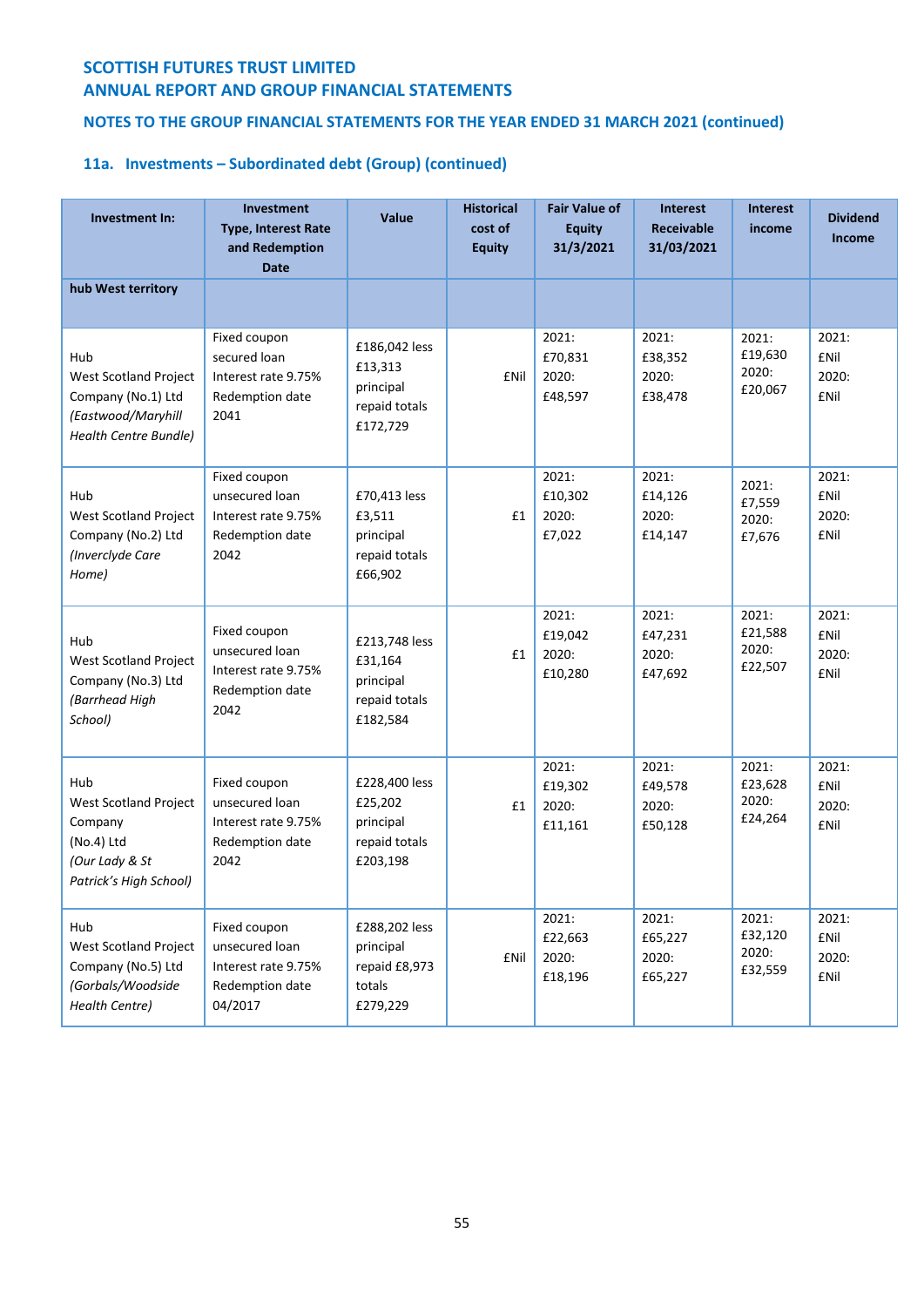## **NOTES TO THE GROUP FINANCIAL STATEMENTS FOR THE YEAR ENDED 31 MARCH 2021 (continued)**

| Investment In:                                                                                                                                         | <b>Investment</b><br><b>Type, Interest Rate</b><br>and Redemption<br>Date                                          | Value                                                           | <b>Historical</b><br>cost of<br><b>Equity</b> | <b>Fair Value of</b><br><b>Equity</b><br>31/3/2021 | <b>Interest</b><br><b>Receivable</b><br>31/03/2021 | <b>Interest</b><br>income                     | <b>Dividend</b><br><b>Income</b>                      |
|--------------------------------------------------------------------------------------------------------------------------------------------------------|--------------------------------------------------------------------------------------------------------------------|-----------------------------------------------------------------|-----------------------------------------------|----------------------------------------------------|----------------------------------------------------|-----------------------------------------------|-------------------------------------------------------|
| hub West territory<br>(continued)                                                                                                                      |                                                                                                                    |                                                                 |                                               |                                                    |                                                    |                                               |                                                       |
| Hub<br><b>West Scotland Project</b><br>Company (No.6) Ltd<br>(Blairdardie &<br>Carntyne Primary<br>Schools)                                            | Fixed coupon<br>unsecured loan<br>Interest rate 9.75%<br>Redemption date<br>10/2017                                | £149.300 less<br>£12,340<br>principal repaid<br>totals £136,960 | £1                                            | 2021:<br>£11,144<br>2020:<br>£9,419<br>2021:       | 2021:<br>£31,400<br>2020:<br>£31,658<br>2021:      | 2021:<br>£15,735<br>2020:<br>£16,385<br>2021: | 2021:<br><b>£Nil</b><br>2020:<br><b>£Nil</b><br>2021: |
| Hub<br><b>West Scotland Project</b><br>Company (No.7) Ltd<br>(Greenock & Stobhill<br><b>Health Centres and</b><br>Clydebank Health &<br>Care Facility) | Fixed coupon<br>unsecured loan<br>Interest rate 9.75%<br>Redemption date<br>12/2018 and<br>12/2019<br>respectively | £411,600                                                        | £1                                            | £30,557<br>2020:<br>£15,758                        | £84,867<br>2020:<br>£38,005                        | £46,862<br>2020:<br>£30,949                   | £Nil<br>2020:<br><b>£Nil</b>                          |
| hub West territory<br>total                                                                                                                            |                                                                                                                    | 2021:<br>£1,453,202<br>2020:<br>£1,477,626                      | £5                                            | 2021:<br>£183,841<br>2020:<br>£120,433             | 2021:<br>£330,781<br>2020:<br>£285,335             | 2021:<br>£167,122<br>2020:<br>£154,407        | 2021:<br><b>£Nil</b><br>2020:<br><b>£Nil</b>          |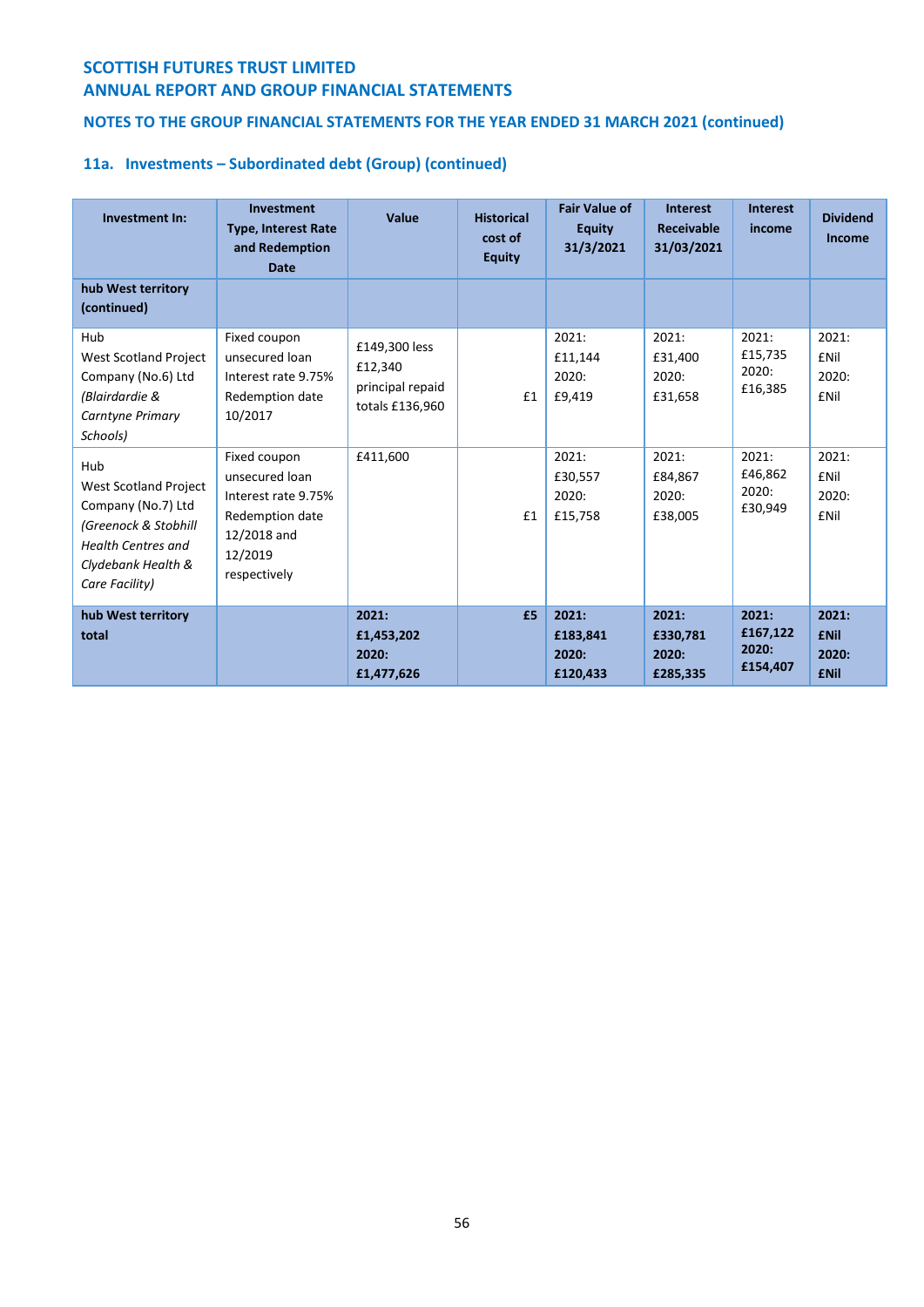## **NOTES TO THE GROUP FINANCIAL STATEMENTS FOR THE YEAR ENDED 31 MARCH 2021 (continued)**

| Investment In:                                                                | Investment<br><b>Type, Interest Rate</b><br>and Redemption<br><b>Date</b>        | <b>Value</b>                                                         | <b>Historical</b><br>cost of<br><b>Equity</b> | <b>Fair Value of</b><br><b>Equity</b><br>31/3/2021 | <b>Interest</b><br><b>Receivable</b><br>31/03/2021 | <b>Interest</b><br>income              | <b>Dividend</b><br><b>Income</b>         |
|-------------------------------------------------------------------------------|----------------------------------------------------------------------------------|----------------------------------------------------------------------|-----------------------------------------------|----------------------------------------------------|----------------------------------------------------|----------------------------------------|------------------------------------------|
| hub East Central<br>territory                                                 |                                                                                  |                                                                      |                                               |                                                    |                                                    |                                        |                                          |
| <b>Hub East Central</b><br>(Levenmouth) Ltd                                   | Fixed coupon<br>unsecured loan<br>Interest rate 10.2%<br>Redemption date<br>2041 | £1,608,000 less<br>£213,547<br>principal repaid<br>totals £1,394,453 | <b>£Nil</b>                                   | 2021:<br>£18,081<br>2020:<br>£19,013               | <b>£Nil</b>                                        | 2021:<br>£142,198<br>2020:<br>£160,800 | 2021:<br><b>£Nil</b><br>2020:<br>£47,158 |
| Hub East Central<br>Scotland (Baldragon)<br>Ltd                               | Fixed coupon<br>unsecured loan<br>Interest rate 10%<br>Redemption date<br>2042   | £299,790 less<br>£30,125 principal<br>repaid totals<br>£269,665      | £10                                           | 2021:<br>£9,552<br>2020:<br>£12,992                | <b>£Nil</b>                                        | 2021:<br>£29,980<br>2020:<br>£29,980   | 2021:<br>£6,430<br>2020:<br>£9,659       |
| Hub East Central<br>(Forfar) Ltd                                              | Fixed coupon<br>unsecured loan<br>Interest rate 10%<br>Redemption date<br>2041   | £364,200 less<br>£31,830 principal<br>repaid totals<br>£332,370      | <b>£Nil</b>                                   | 2021:<br>£13,037<br>2020:<br>£12,404               | <b>£Nil</b>                                        | 2021:<br>£33,641<br>2020:<br>£36,420   | 2021:<br>£2,250<br>2020:<br>£18,474      |
| Hub East Central<br>(SCV) Ltd<br>(Stirling Care Village)                      | Fixed coupon<br>unsecured loan<br>Interest rate 10%<br>Redemption date<br>2044   | £354,500                                                             | £10                                           | 2021:<br>£11,295<br>2020:<br>£8,975                | <b>£Nil</b>                                        | 2021:<br>£35,450<br>2020:<br>£35,450   | 2021:<br>£8,400<br>2020:<br>£8,074       |
| Hub East Central (PSS)<br>Ltd<br>(Pharmaceuticals<br><b>Special Services)</b> | Fixed coupon<br>unsecured loan<br>Interest rate 10%<br>Redemption date<br>2043   | £276,200                                                             | £10                                           | 2021:<br>£7,819<br>2020:<br>£11,548                | <b>£Nil</b>                                        | 2021:<br>£27,620<br>2020:<br>£27,620   | 2021:<br>£7,000<br>2020:<br>£11,515      |
| Hub East Central<br>(Bertha Park) Ltd                                         | Fixed coupon<br>unsecured loan<br>Interest rate 10%<br>Redemption date<br>2044   | £332,500                                                             | £10                                           | 2021:<br>£11,143<br>2020:<br>£9,839                | <b>£Nil</b>                                        | 2021:<br>£33,250<br>2020:<br>£33,250   | 2021:<br>£4,572<br>2020:<br>£17,384      |
| Hub East Central<br>(Angus Schools) Ltd                                       | Fixed coupon<br>unsecured loan<br>Interest rate 10%<br>Redemption date<br>2043   | £155,500                                                             | £10                                           | 2021:<br>£4,336<br>2020:<br>£3,626                 | <b>f</b> Nil                                       | 2021:<br>£15,550<br>2020:<br>£15,550   | 2021:<br>£3,400<br>2020:<br>£7,699       |
| hub East Central<br>territory total                                           |                                                                                  | 2021:<br>£3,115,188<br>2020:<br>£3,186,779                           | £50                                           | 2021:<br>£75,263<br>2020:<br>£78,397               | 2021: £Nil<br>2020: £Nil                           | 2021:<br>£317,689<br>2020:<br>£339,070 | 2021:<br>£32,052<br>2020:<br>£119,963    |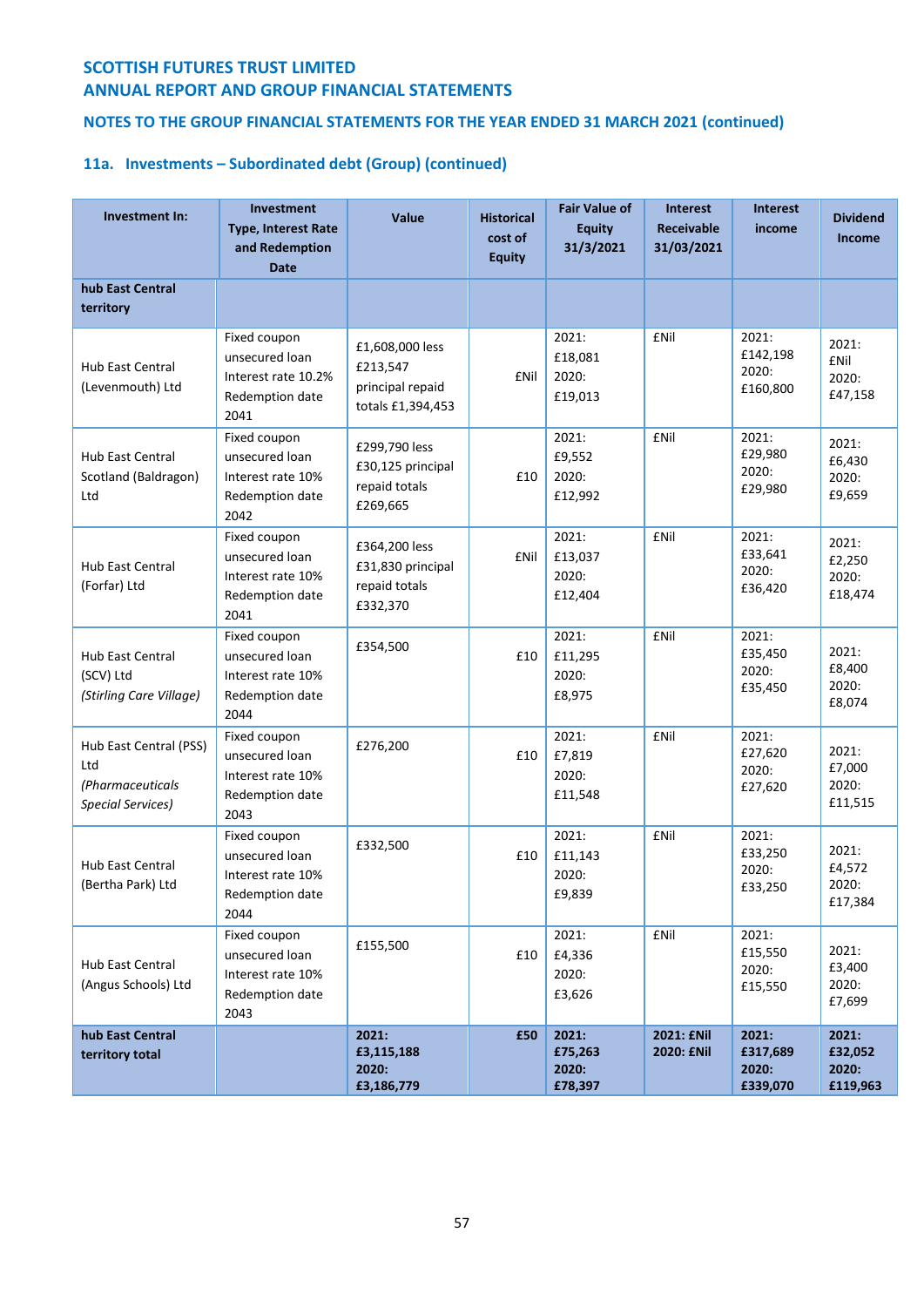### **NOTES TO THE GROUP FINANCIAL STATEMENTS FOR THE YEAR ENDED 31 MARCH 2021 (continued)**

### **11a. Investments – Subordinated debt (Group) (continued)**

### **Summary totals by hub territory**

| Investment In:          | Value       | <b>Historical</b><br>cost of<br><b>Equity</b> | <b>Fair Value of</b><br><b>Equity</b><br>31/3/2021 | <b>Interest</b><br><b>Receivable</b><br>31/03/2021 | <b>Interest</b><br>income | <b>Dividend</b><br>Income |
|-------------------------|-------------|-----------------------------------------------|----------------------------------------------------|----------------------------------------------------|---------------------------|---------------------------|
|                         | 2021:       |                                               | 2021:                                              | 2021:                                              | 2021:                     | 2021:                     |
| hub North territory     | £4,526,159  |                                               | £48,492                                            | £1,115,862                                         | £576,174                  | <b>f</b> Nil              |
| total                   | 2020:       | £700                                          | 2020:                                              | 2020:                                              | 2020:                     | 2020:                     |
|                         | £4,596,618  |                                               | £46,929                                            | £1,064,211                                         | £549,789                  | <b>f</b> Nil              |
|                         | 2021:       |                                               | 2021:                                              | 2021:                                              | 2021:                     | 2021:                     |
| hub South East          | £3,842,010  |                                               | £158,434                                           | £796,679                                           | £446,487                  | <b>f</b> Nil              |
| territory total         | 2020:       | £80                                           | 2020:                                              | 2020:                                              | 2020:                     | 2020:                     |
|                         | £3,870,519  |                                               | £151,102                                           | £749,395                                           | £387,977                  | <b>f</b> Nil              |
|                         | 2021:       |                                               | 2021:                                              | 2021:                                              | 2021:                     | 2021:                     |
| hub South West          | £2,818,292  | £ Nil                                         | £137,803                                           | £147,565                                           | £285,537                  | <b>f</b> Nil              |
| territory total         | 2020:       |                                               | 2020:                                              | 2020:                                              | 2020:                     | 2020:                     |
|                         | £2,785,005  |                                               | £127,924                                           | £171,395                                           | £259,029                  | £23,988                   |
|                         | 2021:       |                                               | 2021:                                              | 2021:                                              | 2021:                     | 2021:                     |
| hub West territory      | £1,453,202  | £5                                            | £183,841                                           | £330,781                                           | £167,122                  | <b>f</b> Nil              |
| total                   | 2020:       |                                               | 2020:                                              | 2020:                                              | 2020:                     | 2020:                     |
|                         | £1,477,626  |                                               | £120,433                                           | £285,335                                           | £154,407                  | <b>f</b> Nil              |
|                         | 2021:       |                                               | 2021:                                              | 2021: ENil                                         | 2021:                     | 2021:                     |
| hub East Central        | £3,115,188  |                                               | £75,263                                            | 2020: £Nil                                         | £317,689                  | £32,052                   |
| territory total         | 2020:       | £50                                           | 2020:                                              |                                                    | 2020:                     | 2020:                     |
|                         | £3,186,779  |                                               | £78,397                                            |                                                    | £339,070                  | £119,963                  |
|                         | 2021:       |                                               | 2021:                                              | 2021:                                              | 2021:                     | 2021:                     |
| <b>Grand total sub-</b> | £15,754,851 | £835                                          | £603,833                                           | £2,390,887                                         | £1,793,009                | £32,052                   |
| ordinated debt          | 2020:       |                                               | 2020:                                              | 2020:                                              | 2020:                     | 2020:                     |
|                         | £15,916,547 |                                               | £524,875                                           | £2,270,336                                         | £1,690,272                | £143,951                  |

#### **Summary of Subordinated Debt Investments**

|                                             | 2021       | 2020       |
|---------------------------------------------|------------|------------|
|                                             | £          | £          |
| <b>Original cost of investments</b>         | 15,916,547 | 16,550,972 |
| Interest capitalised into subordinated debt | 55,597     | 229,708    |
| Principal repaid                            | (217, 293) | (864, 133) |
| <b>Net Book Value of investments</b>        | 15,754,851 | 15,916,547 |

The most significant risk to the subsidiary is investment performance. The Board do not anticipate any losses as payments are anticipated to be received in all cases and hence except for minor re-profiling, investments are performing according to their base cases and making returns as anticipated.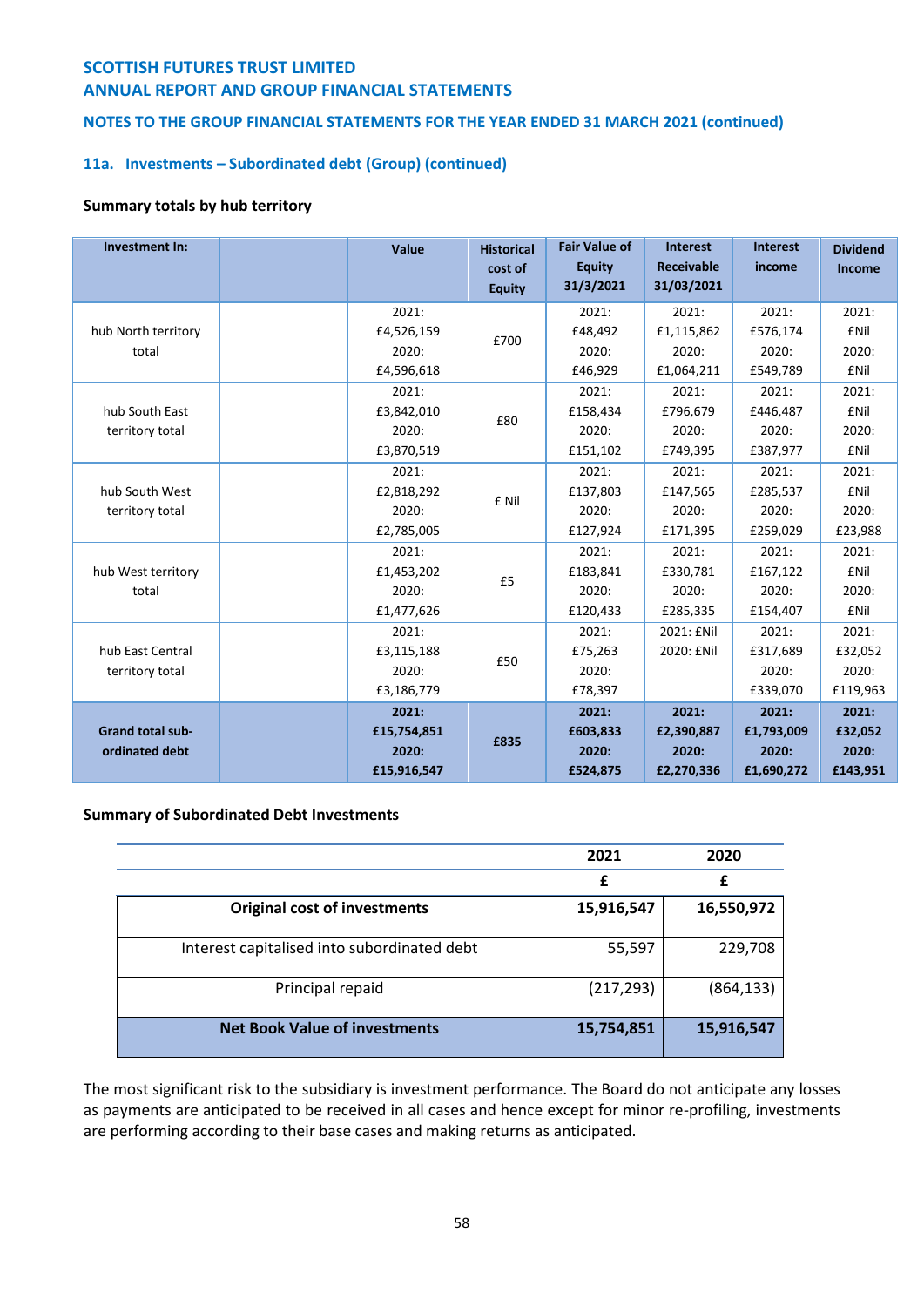### **NOTES TO THE GROUP FINANCIAL STATEMENTS FOR THE YEAR ENDED 31 MARCH 2021 (continued)**

### **11b. Investments in subsidiary – Company**

| <b>Investment in Subsidiary</b> |
|---------------------------------|
|                                 |
|                                 |
|                                 |

The Company's investment is in the share capital of Scottish Futures Trust Investments Limited, registered in Scotland.

| <b>Class of Share</b>     | Ordinary                 | 2021                                                        | 2020 |
|---------------------------|--------------------------|-------------------------------------------------------------|------|
| <b>Nature of business</b> | projects across Scotland | To hold investments in infrastructure companies, assets and |      |

| <b>Class UL Stidle</b>         | UI UIII di V | LULI      | ZUZU      |
|--------------------------------|--------------|-----------|-----------|
| <b>Holding</b>                 | 100%         |           |           |
| Aggregate capital and reserves |              | 8,497,691 | 8,154,586 |
| Profit for the year            |              | 1,034,057 | 1,005,283 |
| Total comprehensive income for |              |           |           |
| the year                       |              | 1,113,105 | 842,908   |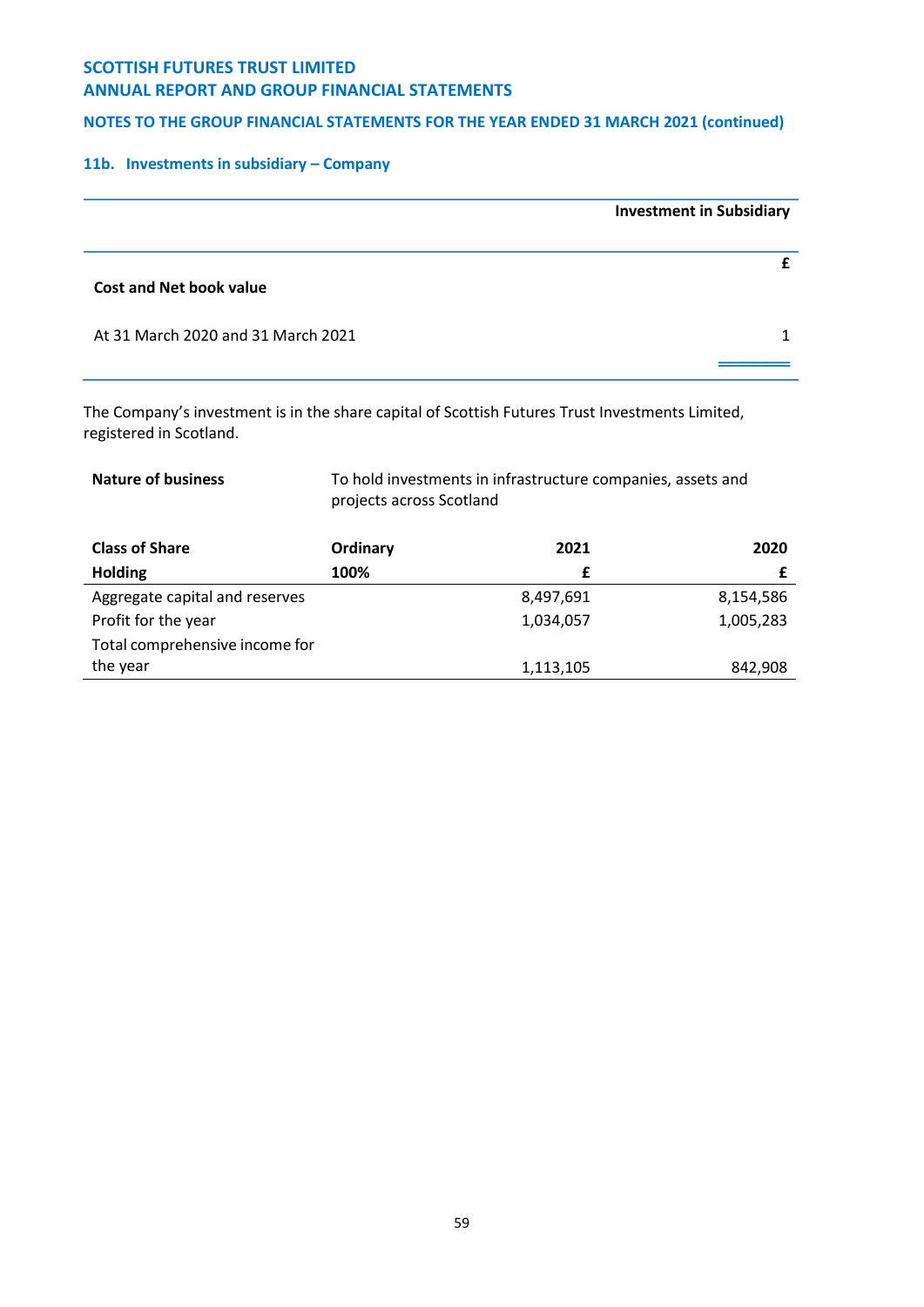### **NOTES TO THE GROUP FINANCIAL STATEMENTS FOR THE YEAR ENDED 31 MARCH 2021 (continued)**

### **12. Trade and other receivables**

|                                   | Group<br>2021 | Company<br>2021 | Group<br>2020 | Company<br>2020 |
|-----------------------------------|---------------|-----------------|---------------|-----------------|
|                                   | £             | £               | £             | £               |
| Due in more than 1 year           |               |                 |               |                 |
| Accrued interest income from sub- |               |                 |               |                 |
| ordinated debt investments and    |               |                 |               |                 |
| working capital loans             | 1,928,336     |                 | 1,923,663     |                 |
|                                   |               |                 |               |                 |
| Due in less than 1 year           |               |                 |               |                 |
| Other receivables                 | 110,835       | 108,717         | 78,448        | 76,391          |
| Prepayments and accrued interest  |               |                 |               |                 |
| income                            | 530,641       | 60,780          | 437,827       | 56,911          |
| Amounts due from subsidiary -     |               |                 |               |                 |
| <b>SFTi</b>                       |               | 848,527         |               | 872,000         |
| Repayable Grant due from          |               |                 |               |                 |
| subsidiary - SFTi (note 12a)      |               | 62,196          |               | 199,012         |
|                                   |               |                 |               |                 |
|                                   | 641,476       | 1,080,220       | 516,275       | 1,204,314       |
|                                   |               |                 |               |                 |

### **12a. Repayable grants due from subsidiary (current and non-current liabilities)**

|                               | Company<br>2021 | Company<br>2020 |
|-------------------------------|-----------------|-----------------|
|                               | £               | £               |
| Non-current assets            | 10,736,986      | 10,799,181      |
| Current assets                | 62,196          | 199,012         |
|                               |                 |                 |
|                               | 10,799,182      | 10,998,193      |
|                               |                 |                 |
| At beginning of the year      | 10,998,193      | 10,845,593      |
| (Decrease)/increase in period | (199, 011)      | 152,600         |
|                               |                 |                 |
| At 31 March 2021              | 10,799,182      | 10,998,193      |
|                               |                 |                 |

SFT made a repayable grant of £nil (2020: £152,600) to SFTi during the year. £nil (2020 £152,600) was used to invest in subordinated debt in the year.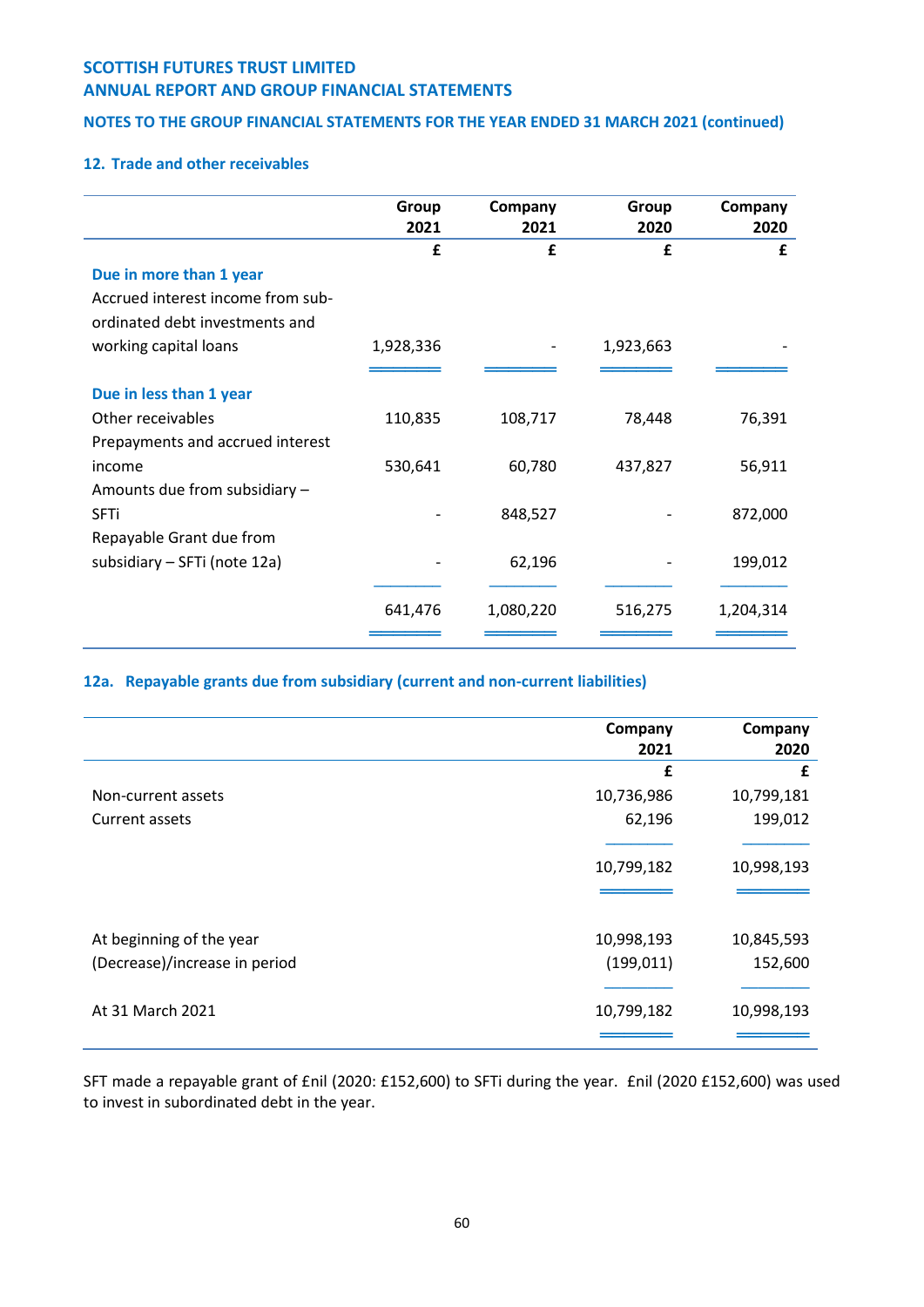### **NOTES TO THE GROUP FINANCIAL STATEMENTS FOR THE YEAR ENDED 31 MARCH 2021 (continued)**

### **12a. Repayable grants due from subsidiary (continued)**

### The expected repayment profile of the repayable grants is:

|                  | 2021       | 2020       |
|------------------|------------|------------|
|                  | £          | £          |
| $<$ 1 year       | 62,196     | 199,012    |
| 1-2 years        | 66,302     | 62,196     |
| 2-5 Years        | 200,625    | 185,542    |
| >5 years         | 10,470,059 | 10,551,443 |
| At 31 March 2021 | 10,799,182 | 10,998,193 |
|                  |            |            |

#### **12b. Investments - Group**

|                                | 2021                     | 2020 |
|--------------------------------|--------------------------|------|
| <b>Working Capital Loans</b>   | £                        | £    |
| <b>Cost and Net book value</b> |                          |      |
| At 1 April 2020                | $\overline{\phantom{a}}$ |      |
| Transferred from non-current   |                          |      |
| assets (note 11)               | 110,000                  |      |
|                                |                          |      |
| At 31 March 2021               | 110,000                  |      |
|                                |                          |      |

### **13. Cash and cash equivalents**

|              | Group<br>2021 | Company<br>2021 | Group<br>2020 | Company<br>2020 |
|--------------|---------------|-----------------|---------------|-----------------|
|              | £             | £               | £             | £               |
| Cash at bank | 2,358,390     | 934,416         | 1,770,388     | 455,168         |
| Cash on hand | 303           | 303             | 303           | 302             |
|              |               |                 |               |                 |
|              | 2,358,693     | 934,719         | 1,770,691     | 445,470         |
|              |               |                 |               |                 |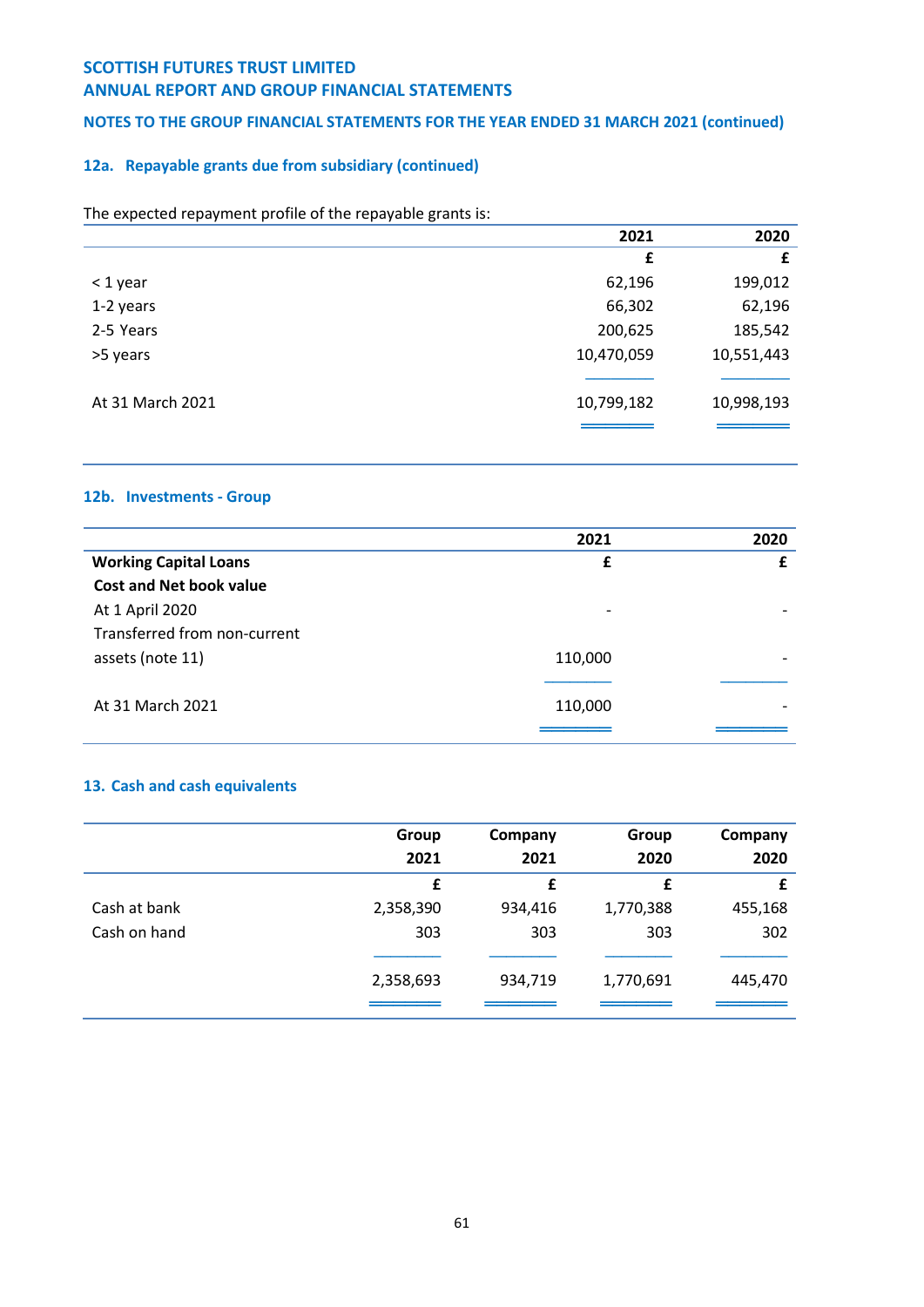## **NOTES TO THE GROUP FINANCIAL STATEMENTS FOR THE YEAR ENDED 31 MARCH 2021 (continued)**

## **14. Trade and other payables**

|                                 | Group     | Company   | Group     | Company   |
|---------------------------------|-----------|-----------|-----------|-----------|
|                                 | 2021      | 2021      | 2020      | 2020      |
|                                 | £         | £         | £         | £         |
| Other payables (operational     |           |           |           |           |
| expenditure)                    | 832,957   | 832,957   | 373,647   | 373,647   |
| Other taxes and social security | 242,006   | 241,654   | 231,169   | 230,827   |
| Other creditors and accruals    | 549,291   | 549,270   | 526,422   | 526,394   |
| Repayable grants due to the     |           |           |           |           |
| Scottish Government (note 15)   | 62,196    | 62,196    | 57,916    | 57,916    |
|                                 |           |           |           |           |
|                                 | 1,686,450 | 1,686,077 | 1,189,154 | 1,188,784 |
|                                 |           |           |           |           |

The expected repayment profile of the finance lease liability, included in other creditors and accruals is:

|                    | 2021    | 2020 |
|--------------------|---------|------|
|                    | £       | £    |
| $<$ 1 year         | 108,304 |      |
| 1-2 years          | 112,716 |      |
| 2-5 years          | 260,188 |      |
|                    |         |      |
| At 31 March 2021   | 481,208 |      |
|                    |         |      |
| Disclosed as       |         |      |
| Current assets     | 108,304 |      |
| Non-current assets | 372,904 |      |
|                    |         |      |
|                    | 481,208 |      |
|                    |         |      |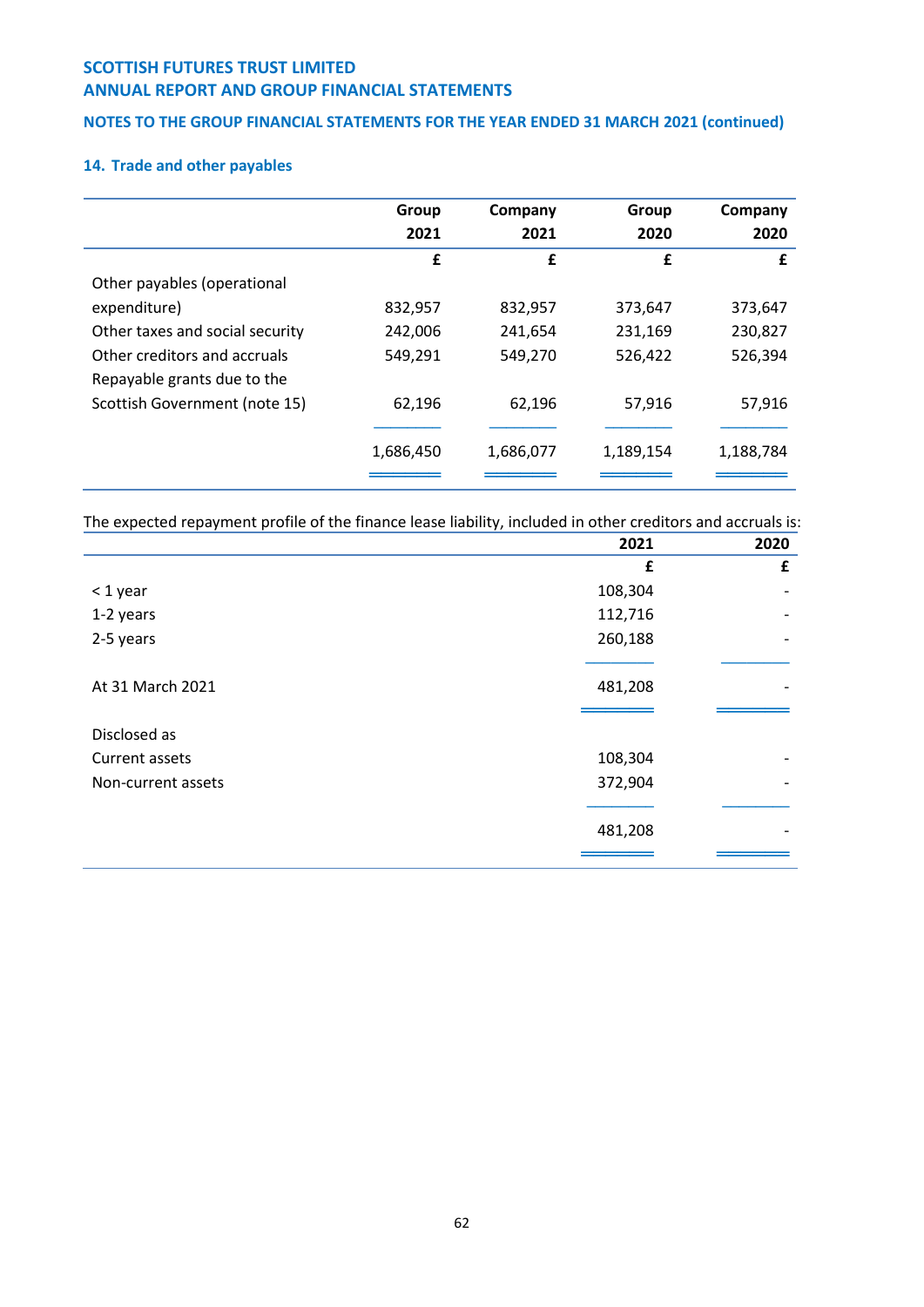#### **NOTES TO THE GROUP FINANCIAL STATEMENTS FOR THE YEAR ENDED 31 MARCH 2021 (continued)**

|                          | Group      | Company    | Group      | Company    |
|--------------------------|------------|------------|------------|------------|
|                          | 2021       | 2021       | 2020       | 2020       |
|                          | £          | £          | £          | £          |
| At beginning of the year | 10,704,497 | 10,704,497 | 10,845,593 | 10,845,593 |
| Increase in the period   |            |            |            |            |
| Repaid in the period     | (57,916)   | (57, 916)  | (141,096)  | (141,096)  |
|                          |            |            |            |            |
| As at 31 March 2021      | 10,646,581 | 10,646,581 | 10,704,497 | 10,704,497 |
|                          |            |            |            |            |

#### **15. Repayable grant due to the Scottish Government**

The repayable grants are repayable to Scottish Government between September 2017 and March 2044. The expected repayment profile is:

|                    | 2021       | 2020       |
|--------------------|------------|------------|
|                    |            |            |
|                    | £          |            |
| <1 year            | 62,196     | 57,916     |
| 1-2 years          | 66,302     | 62,196     |
| 2-5 Years          | 200,625    | 185,542    |
| >5 years           | 10,317,458 | 10,398,843 |
|                    |            |            |
| At 31 March 2021   | 10,646,581 | 10,704,497 |
|                    |            |            |
| Disclosed as       | £          | £          |
| Current assets     | 62,196     | 57,916     |
| Non-current assets | 10,584,385 | 10,646,581 |
|                    |            |            |
|                    | 10,646,581 | 10,704,497 |
|                    |            |            |

#### **16. Accrued income/deferred income – Group and Company**

Accrued income/deferred income relates to funding received from Scottish Government in an accounting period which is not matched with the corresponding expenditure within the Financial Statements. As SFT is non-profit making such income is recognised as accrued income if costs exceed the funding provided, or deferred income when funding is received in advance of costs being incurred. Deferred income balances also include funding received to purchase fixed assets.

Included in accrued income greater than one year is funding that will be drawn down in the future from the Scottish Government to meet the pension liability as the Scottish Government has underwritten SFT's participation in the pension scheme.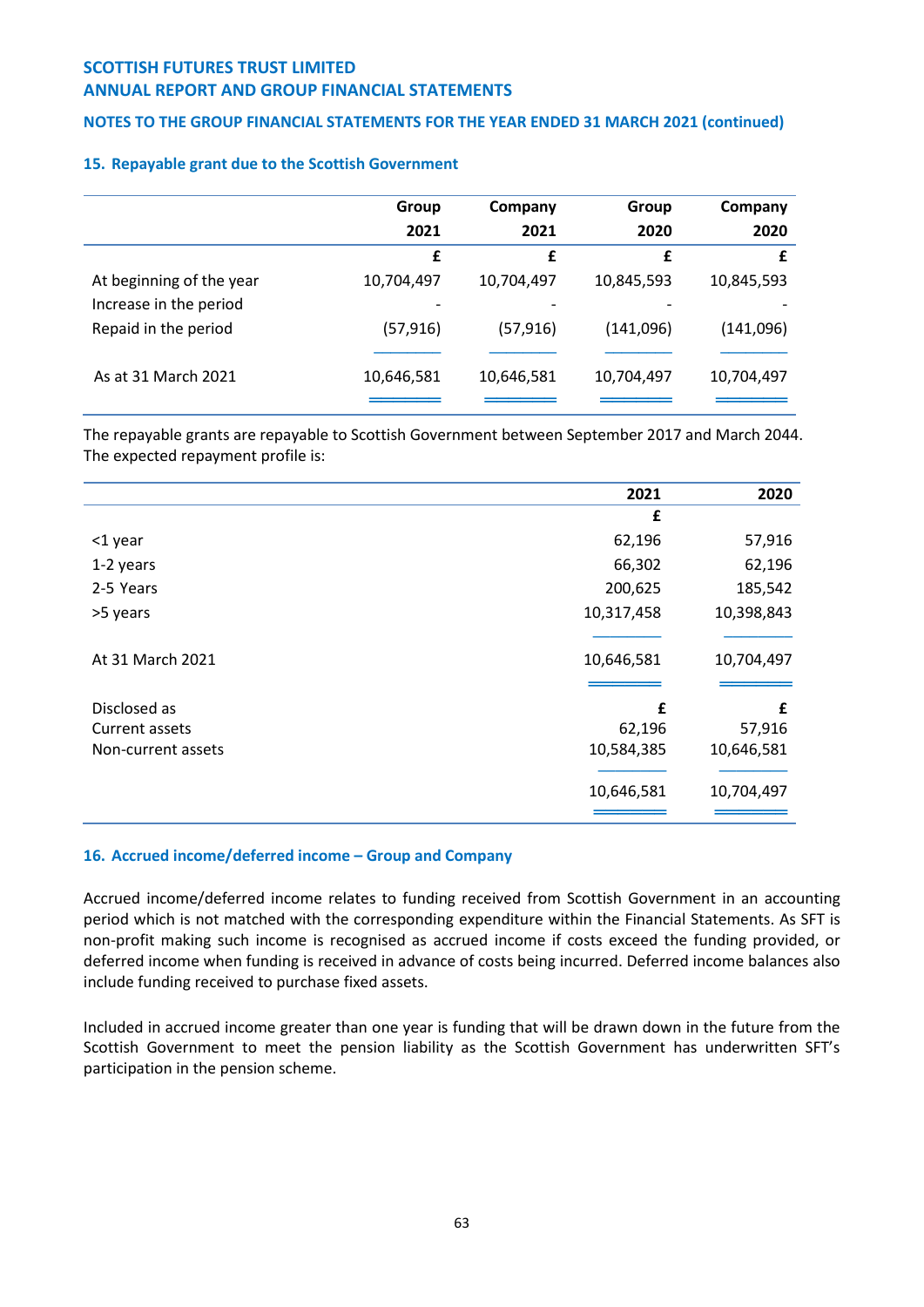### **SCOTTISH FUTURES TRUST LIMITED**

### **ANNUAL REPORT AND GROUP FINANCIAL STATEMENTS**

#### **NOTES TO THE GROUP FINANCIAL STATEMENTS FOR THE YEAR ENDED 31 MARCH 2021 (continued)**

# **16. Accrued income/deferred income – Group and Company (continued)**

The accrued/deferred income balances comprise:

|                                                       | 2021      | 2020       |
|-------------------------------------------------------|-----------|------------|
|                                                       | £         | £          |
| <b>Non-current asset</b>                              |           |            |
| Accrued income in respect of the pension liability    |           |            |
| underwritten by the Scottish Government (note 17)     | 7,547,000 | 3,381,000  |
|                                                       |           |            |
|                                                       |           |            |
| <b>Current liability</b>                              |           |            |
| Deferred income arising as a result of receiving      |           |            |
| funding from the Scottish Government in advance of    |           |            |
| costs being incurred.                                 | (568,081) | (652, 918) |
| Deferred income arising on capital funding received   |           |            |
| which is released over the expected life of the fixed |           | (642)      |
| asset funded in less than one year                    |           |            |
|                                                       |           |            |
|                                                       |           |            |
|                                                       | (568,081) | (653, 560) |
|                                                       |           |            |

The movement on the deferred funding relating to the funding of fixed assets is:

|                                                       | 2021  | 2020     |
|-------------------------------------------------------|-------|----------|
| <b>Fixed asset deferred income</b>                    | £     | £        |
| As at beginning of period                             | (642) | (11,068) |
| Released to statement of income and retained earnings | 642   | 10,426   |
|                                                       |       |          |
| As at period end                                      |       | (642)    |
|                                                       |       |          |
| Split                                                 |       |          |
| <b>Current liabilities</b>                            |       | (642)    |
| Non-current liabilities                               |       |          |
|                                                       |       |          |
|                                                       |       | (642)    |
|                                                       |       |          |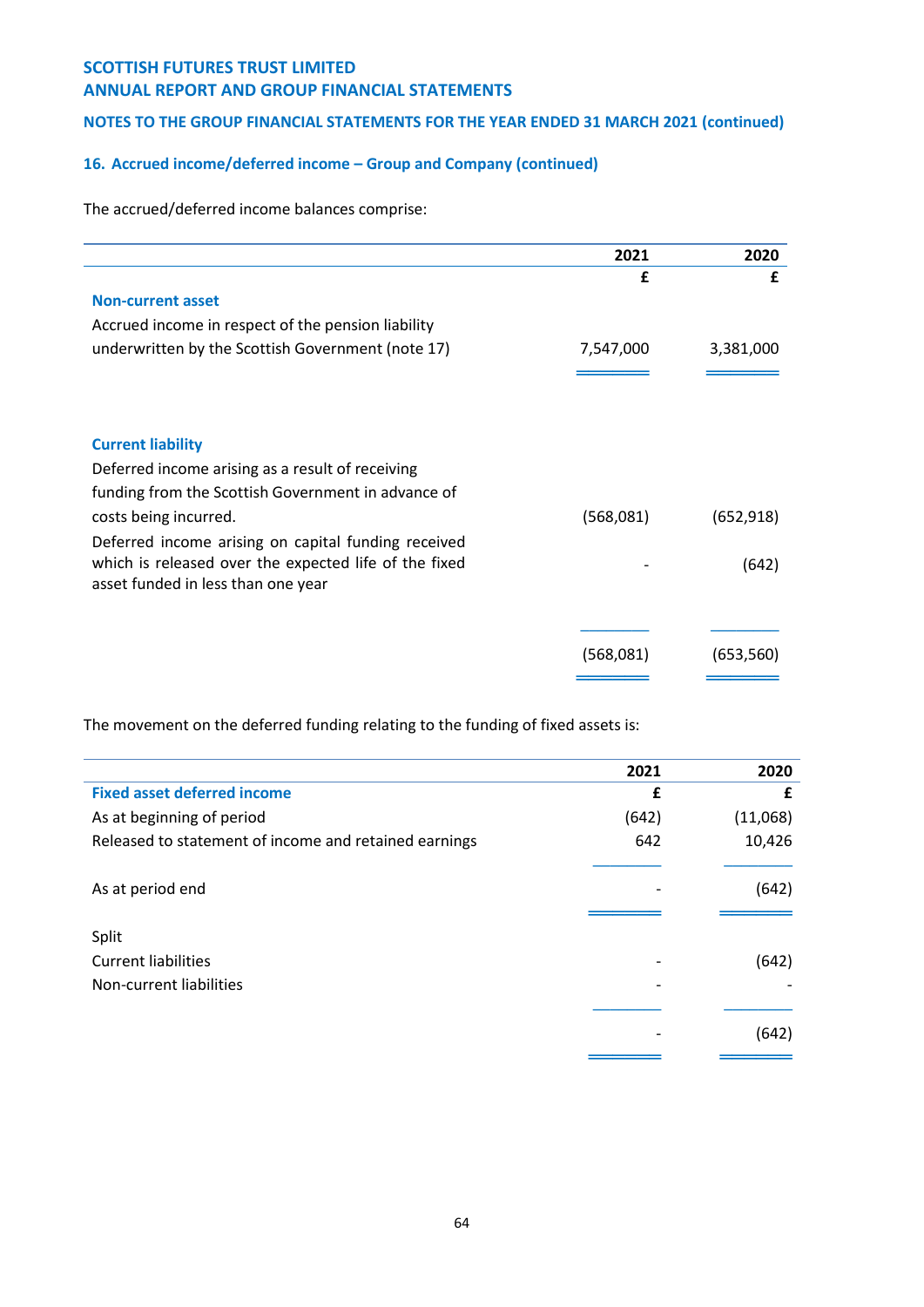### **NOTES TO THE GROUP FINANCIAL STATEMENTS FOR THE YEAR ENDED 31 MARCH 2021 (continued)**

#### **17. Retirement benefits obligation – Group and Company**

The Company is an admitted body of the Lothian Pension Fund. The Superannuation Fund is a defined benefit scheme into which employees' and employer's contributions, and interest and dividends from investments are paid, and from which pensions, lump sums and superannuation benefits are paid out. Contributions to the scheme are charged to the Statement of Comprehensive Income, so as to spread the cost of pensions over the employees' working lives with the Company. The contributions are determined by a qualified actuary on the basis of triennial valuations using the projected unit method. Liabilities are valued on an actuarial basis using the projected unit method, which assesses the future liabilities of the fund discounted to their present value. The most recent formal triennial valuation of the fund was at 31 March 2020 by Hymans Robertson, independent actuaries.

The group financial statements include the results of the IAS 19 valuation carried out, by Hymans Robertson, as at 31 March 2021 which projects forward the results of the 2020 triennial valuation and adjusts for changes in assumptions. SFT's contributions due to the Scheme will be funded by the drawdown of grant from the Scottish Government. The assumptions used in this analysis are determined by Lothian Pension Fund on the advice of Lothian Pension Fund Actuaries, Hymans Robertson, taking into account the requirements of accounting standards.

Each employee is allocated to a duration category (the length of time, from the date of the actuarial report, of the pension obligation), as defined below:

| Weighted average duration | Discount rate category |
|---------------------------|------------------------|
| Less than 17 years        | Short                  |
| Between 17 and 23 years   | Medium                 |
| More than 23 years        | Long                   |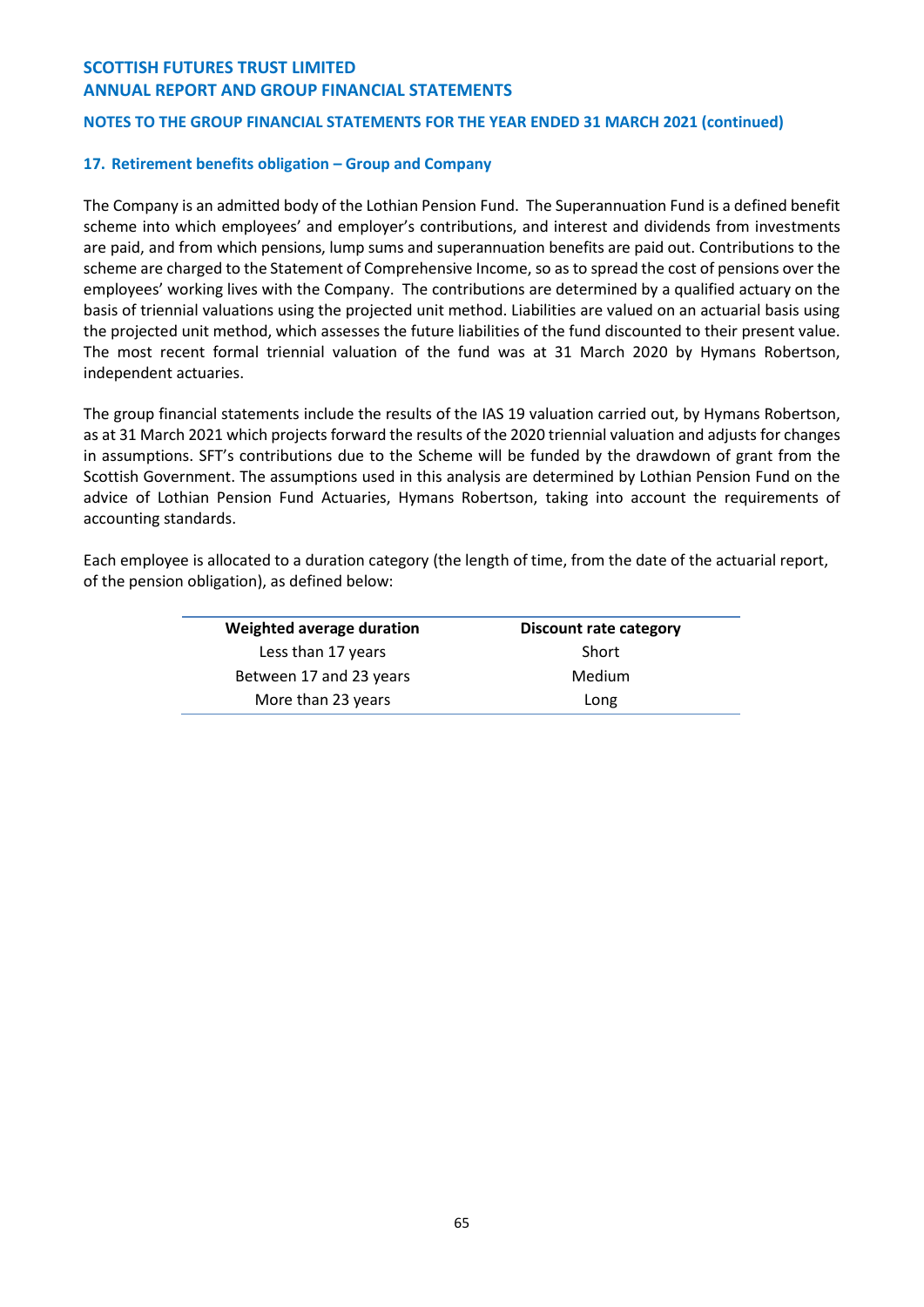### **NOTES TO THE GROUP FINANCIAL STATEMENTS FOR THE YEAR ENDED 31 MARCH 2021 (continued)**

#### **17. Retirement benefits obligation – Group and Company (continued)**

As at 31 March 2021, there were 66 active members, 26 deferred members (former employees of SFT who retain benefits in the pension scheme but no longer pay contributions into the scheme) and 7 pensioner members. The defined benefit obligation has a duration of 25 (2020: 26) years and thus, a long-term discount rate has been applied. The main assumptions used are:

|                                   | 31 Mar 2021 | 31 Mar 2020 |
|-----------------------------------|-------------|-------------|
|                                   | % p.a.      | % p.a.      |
| Inflation / Pension Increase Rate | 2.8%        | 1.8%        |
| Salary Increase Rate              | 3.3%        | 3.4%        |
| Discount Rate                     | 2.05%       | 2.3%        |

#### **Mortality**

Life expectancy is based on the Funds Vita Curves, with improvements in line with the CMI 2020 model, with a 0% weighting of 2020 data assuming current rates of improvement have peaked and will converge to a long term rate of 1.25% per annum. Based on these assumptions, the average future life expectancies at age 65 are summarised below:

|                    | <b>Males</b> | <b>Females</b> |
|--------------------|--------------|----------------|
|                    |              |                |
| Current pensioners | 20.5 years   | 23.3 years     |
| Future pensioners  | 21.9 years   | 25.2 years     |

#### **Assets (Employer)**

|                                        | 31 March 2021 |
|----------------------------------------|---------------|
|                                        | <b>Assets</b> |
|                                        | £ 000         |
| Equities                               | 16,433        |
| Bonds, Debt securities and Funds       | 2,162         |
| Property                               | 1,160         |
| Cash                                   | 2,275         |
| <b>Total Market Value of Assets</b>    | 22,030        |
| Present Value of Scheme of Liabilities | (29, 577)     |
| <b>Net Pension Liability</b>           | (7, 547)      |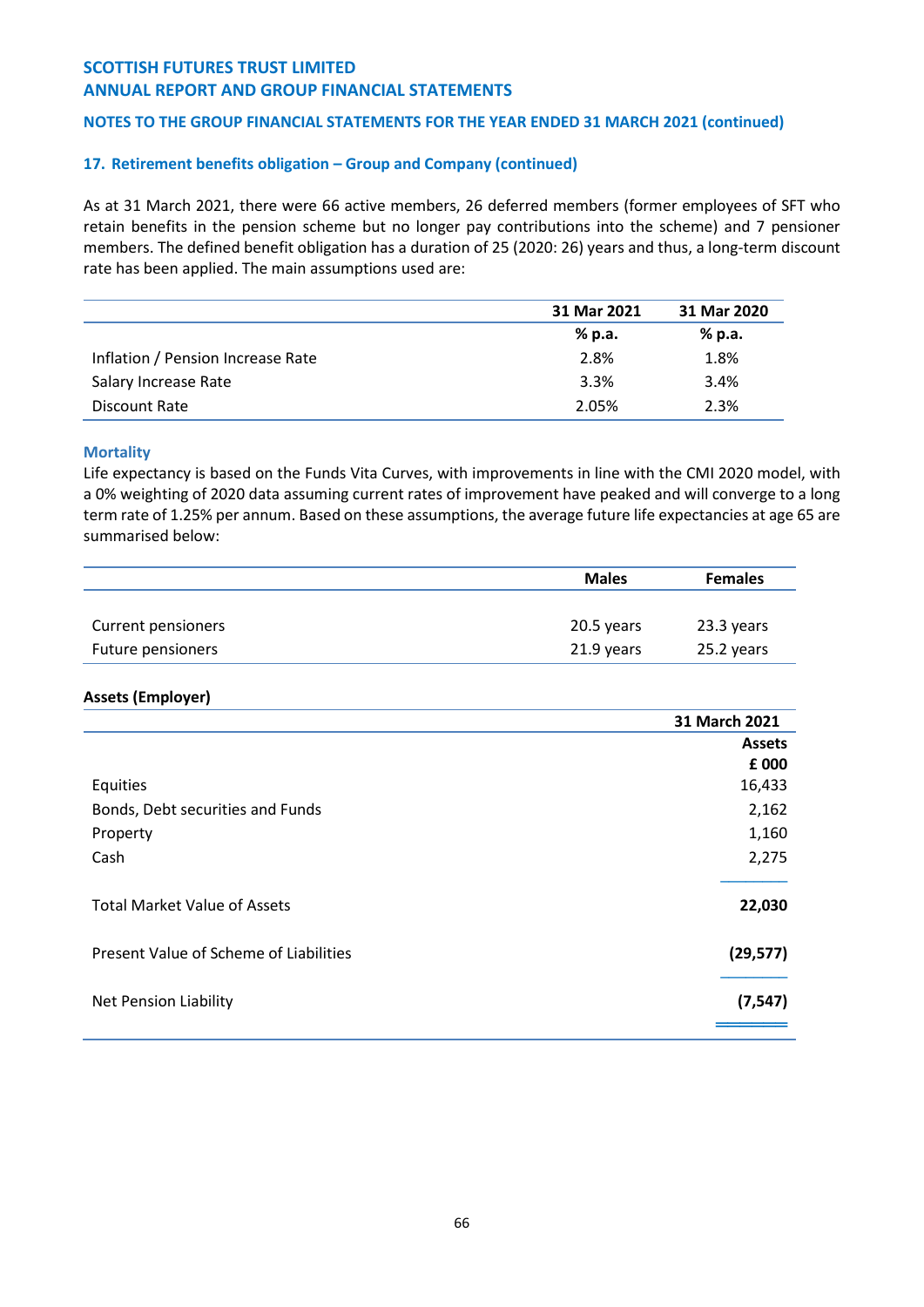#### **NOTES TO THE GROUP FINANCIAL STATEMENTS FOR THE YEAR ENDED 31 MARCH 2021 (continued)**

#### **17. Retirement benefits obligation – Group and Company (continued)**

|                                        | 31 March 2020 |
|----------------------------------------|---------------|
|                                        | <b>Assets</b> |
|                                        | £ 000         |
| Equities                               | 9,887         |
| Bonds, Debt securities and Funds       | 5,053         |
| Property                               | 1,186         |
| Cash                                   | 1,928         |
| <b>Total Market Value of Assets</b>    | 18,054        |
| Present Value of Scheme of Liabilities | (21, 435)     |
| <b>Net Pension Liability</b>           | (3, 381)      |

#### **Recognition in the Income Statement:**

|                                                                                      | 31 March 2021            |                          | 31 March 2020 |          |
|--------------------------------------------------------------------------------------|--------------------------|--------------------------|---------------|----------|
|                                                                                      | £ (000)                  | % of Pay                 | f(000)        | % of Pay |
| Current service cost                                                                 | (1,529)                  | 26.3%                    | (1,788)       | 30.3%    |
| Past service costs                                                                   | $\overline{\phantom{a}}$ | $\overline{\phantom{a}}$ | (119)         | 2.0%     |
| Net interest income                                                                  | (85)                     | 1.5%                     | (121)         | 2.0%     |
| Contributions paid in year per IAS<br>19 valuation                                   | 891                      | 15.3%                    | 1,097         | 18.6%    |
| Total (charge)/income included<br>in the Statement of<br><b>Comprehensive Income</b> | (723)                    | 12.4%                    | (931)         | 15.8%    |

The IAS 19 pension charge (above) is included within salaries and associated costs in note 7 of the financial statements. The employer's contribution rate approximates to 20% and the employee's contribution rate ranges from 5.5% to 10.8%.

**McCloud Case (Public service pensions age discrimination cases):** The judgement in this case ruled that transitional arrangements put in place to help members of the pension scheme when it moved from final salary to career average provisions in 2015 were discriminatory. In the 2019 financial statements this was disclosed as a contingent liability but has been recognised in the closing pension liability at 31 March 2020, as past service costs.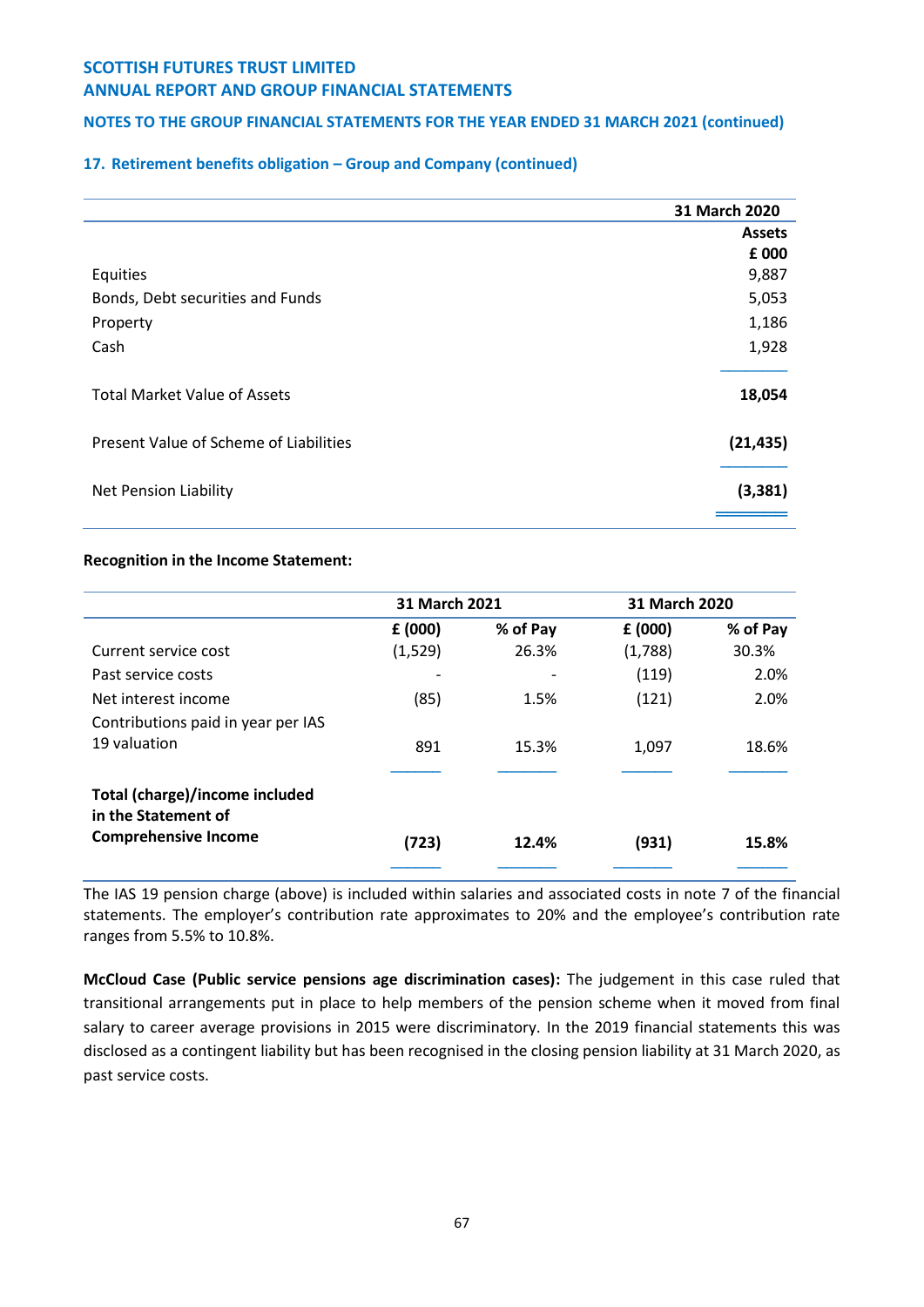### **NOTES TO THE GROUP FINANCIAL STATEMENTS FOR THE YEAR ENDED 31 MARCH 2021 (continued)**

### **17. Retirement benefits obligation – Group and Company (continued)**

### **Analysis of the amount recognised in other comprehensive income**

|                                                                                                             | 31 March<br>2021 | 31 March<br>2020 |
|-------------------------------------------------------------------------------------------------------------|------------------|------------------|
|                                                                                                             | f(000)           | £(000)           |
| Actual return less expected return on pension scheme assets                                                 | 2,479            | (1,206)          |
| Changes in financial assumptions and other experience underlying<br>the present value of scheme liabilities | (5, 922)         | 2,623            |
| Actuarial (loss)/gain                                                                                       | (3, 443)         | 1,417            |
|                                                                                                             |                  |                  |

### **Recognition of defined benefit obligations:**

| <b>Year Ended</b>               | 31 March<br>2021 | 31 March<br>2020 | 31 March<br>2019         | 31 March<br>2018 |
|---------------------------------|------------------|------------------|--------------------------|------------------|
|                                 | f(000)           | £ (000)          | f(000)                   | f(000)           |
| <b>Opening Defined Benefit</b>  | 21,435           | 21,322           | 17,408                   | 15,374           |
| <b>Obligations</b>              |                  |                  |                          |                  |
| <b>Current Service Cost</b>     | 1,529            | 1,788            | 1,553                    | 1,699            |
| Interest Cost                   | 512              | 571              | 494                      | 442              |
| <b>Contributions by Members</b> | 405              | 408              | 402                      | 434              |
| <b>Actuarial (Gains)/Losses</b> | 5,922            | (2,622)          | 1,596                    | (455)            |
| Past Service Costs/(Gains)      |                  | 119              | $\overline{\phantom{a}}$ |                  |
| Estimated benefits paid         | (226)            | (151)            | (131)                    | (86)             |
|                                 |                  |                  |                          |                  |
| <b>Closing Defined Benefit</b>  |                  |                  |                          |                  |
| <b>Obligations</b>              | 29,577           | 21,435           | 21,322                   | 17,408           |
|                                 |                  |                  |                          |                  |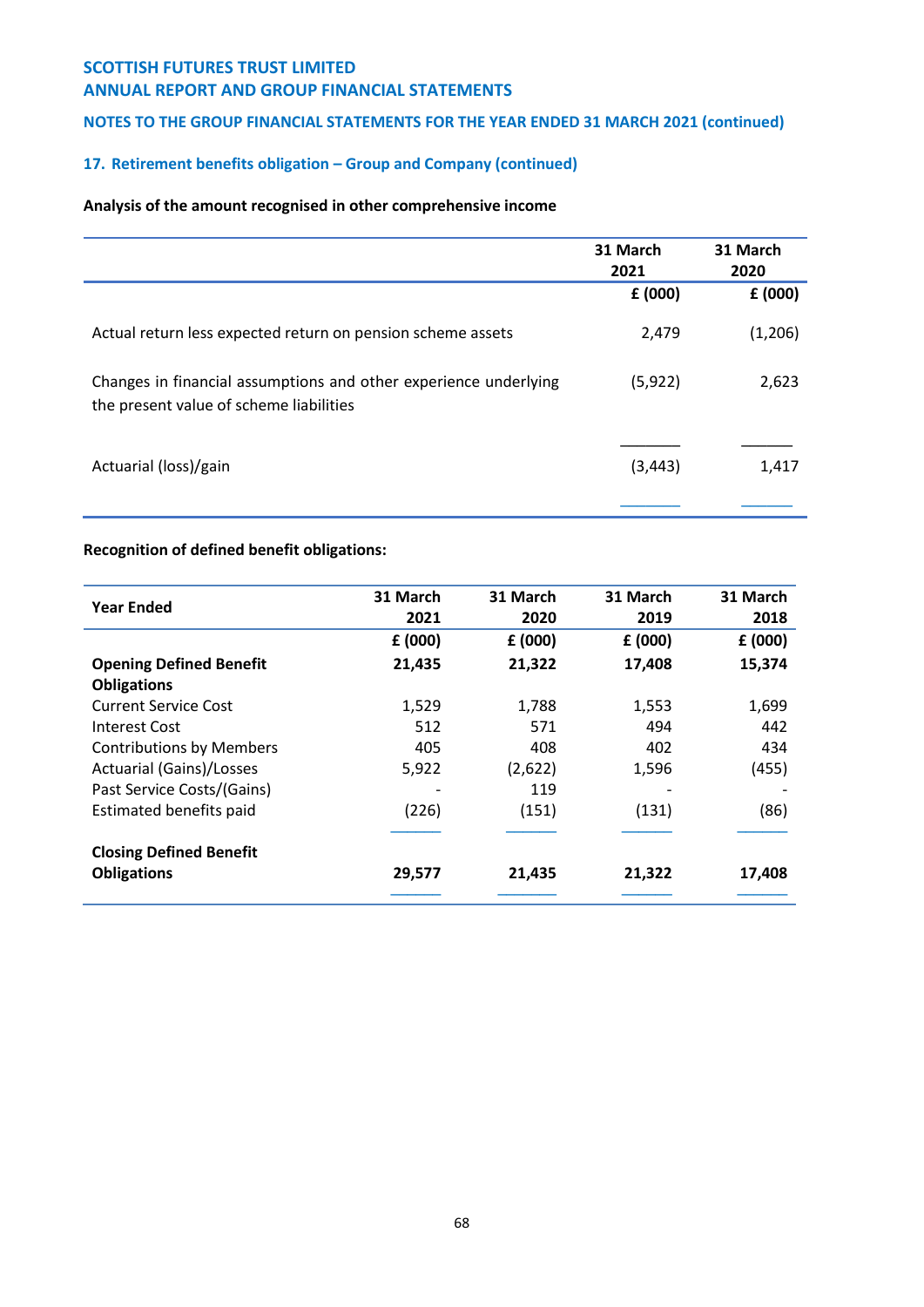### **SCOTTISH FUTURES TRUST LIMITED**

## **ANNUAL REPORT AND GROUP FINANCIAL STATEMENTS**

#### **NOTES TO THE GROUP FINANCIAL STATEMENTS FOR THE YEAR ENDED 31 MARCH 2021 (continued)**

## **17. Retirement benefits obligation – Group and Company (continued)**

## **Reconciliation of fair value of employer assets:**

| <b>Year Ended</b>                     | 31 March<br>2021 | 31 March<br>2020 | 31 March<br>2019 | 31 March<br>2018 |
|---------------------------------------|------------------|------------------|------------------|------------------|
|                                       |                  |                  |                  |                  |
|                                       | f(000)           | f(000)           | f(000)           | f(000)           |
| <b>Opening Fair Value of Employer</b> | 18,054           | 17,455           | 14,708           | 13,157           |
| <b>Assets</b>                         |                  |                  |                  |                  |
| <b>Expected Return on Assets</b>      | 427              | 451              | 414              | 375              |
| <b>Contributions by Members</b>       | 405              | 408              | 402              | 434              |
| Contribution by Employer              | 891              | 1,097            | 1,027            | 1,147            |
| Actuarial (Losses)/Gains              | 2,479            | (1,206)          | 1,035            | (319)            |
| <b>Estimated Benefits Paid</b>        | (226)            | (151)            | (131)            | (86)             |
|                                       |                  |                  |                  |                  |
| <b>Closing Fair Value of Employer</b> |                  |                  |                  |                  |
| <b>Assets</b>                         | 22,030           | 18,054           | 17,455           | 14,708           |
|                                       |                  |                  |                  |                  |
|                                       |                  |                  |                  |                  |
| <b>Closing (Liability)</b>            | (7, 547)         | (3, 381)         | (3,867)          | (2,700)          |
|                                       |                  |                  |                  |                  |

Projected IAS 19 charge to be charged to the Statement of Comprehensive Income for the year ended 31 March 2022:

|                                                         | 31 March 2022 |          |  |
|---------------------------------------------------------|---------------|----------|--|
|                                                         | f(000)        | % of pay |  |
| Projected Current Service Cost                          | (2, 198)      | (48.3%)  |  |
| Interest on Obligation                                  | (631)         | (13.9%)  |  |
| <b>Interest on Plan Assets</b>                          | 463           | 10.2%    |  |
|                                                         | (2,366)       |          |  |
| Estimated Employer's contribution for the year ended 31 | 883           |          |  |
| <b>March 2022</b>                                       | (1, 483)      |          |  |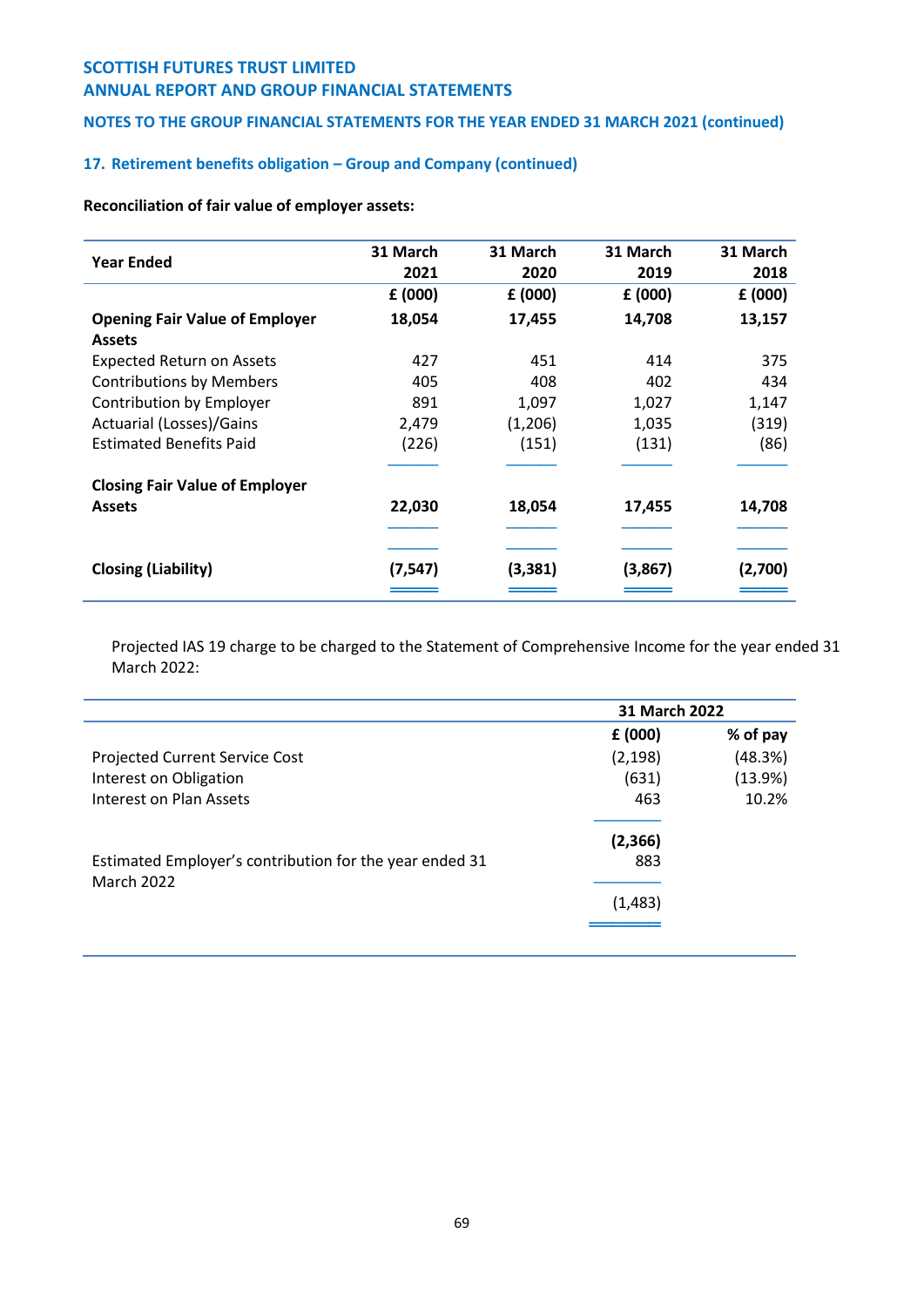### **NOTES TO THE GROUP FINANCIAL STATEMENTS FOR THE YEAR ENDED 31 MARCH 2021 (continued)**

### **17. Retirement benefits obligation – Group and Company (continued)**

### **Sensitivity analysis:**

| <b>Sensitivities at 31 March 2021</b>      | <b>Approximate %</b><br>increase to<br><b>Employer</b><br>Obligation | Approximate<br>monetary<br>amount (£000) |
|--------------------------------------------|----------------------------------------------------------------------|------------------------------------------|
| 0.5% decrease in Real Discount Rate        | 13%                                                                  | 3,725                                    |
| 0.5% increase in the Salary Increase Rate  | 2%                                                                   | 462                                      |
| 0.5% increase in the Pension Increase Rate | 11%                                                                  | 3,183                                    |

### **18. Share capital and retained earnings – Group and Company**

|                                                                                    | Group &<br>Company<br>2021 | Group &<br>Company<br>2020 |  |
|------------------------------------------------------------------------------------|----------------------------|----------------------------|--|
| Share capital<br>Authorised, issued and fully paid - ordinary shares of £1<br>each | f                          |                            |  |
| As at the beginning and end of the period                                          | $\mathfrak z$              |                            |  |

The shares have attached to them full voting and capital distribution (including on winding up) rights. The shares do not confer any rights of redemption and do not confer any rights to a dividend.

The retained earnings reserve comprises the cumulative profits of the group.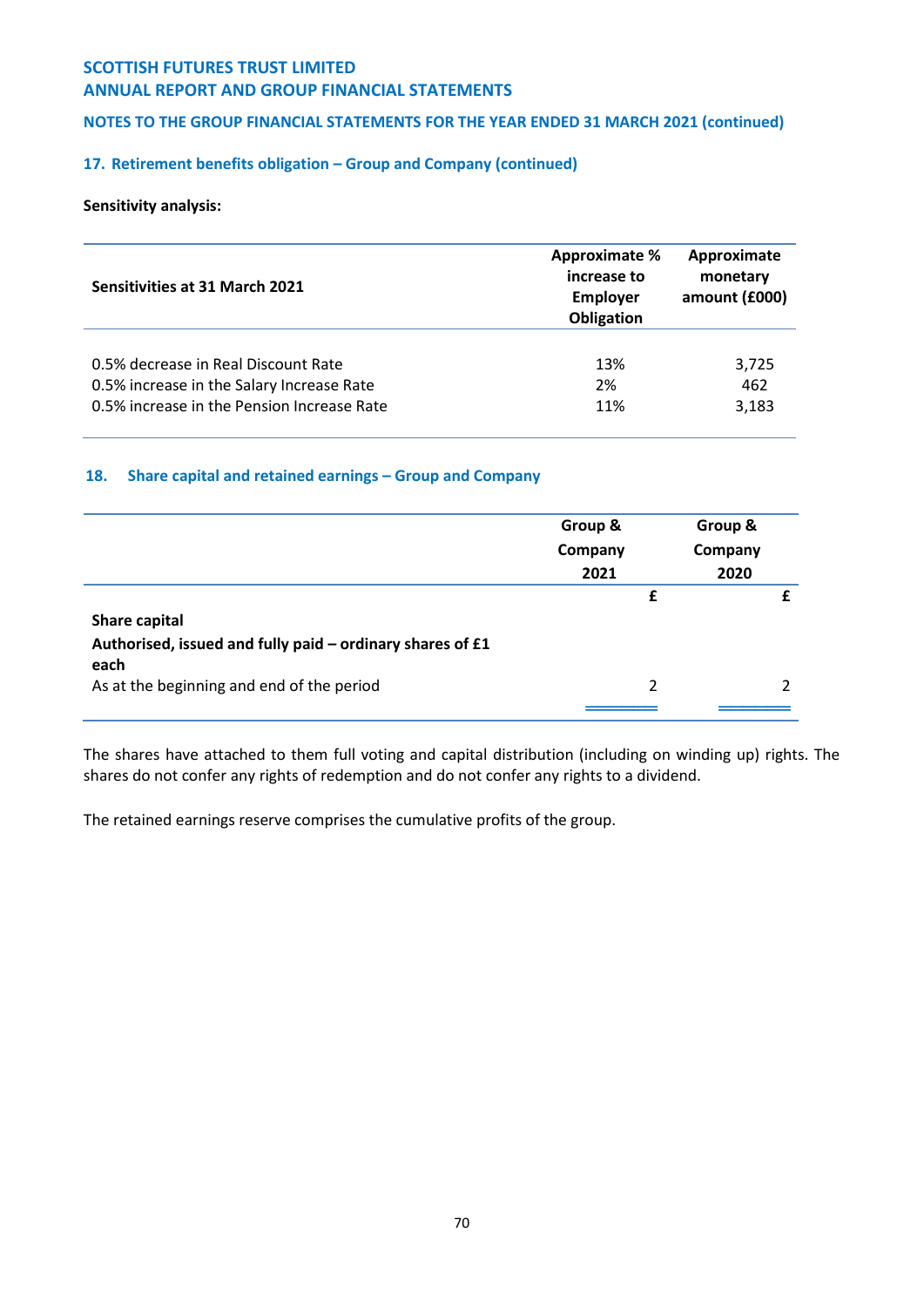# **SCOTTISH FUTURES TRUST LIMITED**

# **ANNUAL REPORT AND GROUP FINANCIAL STATEMENTS**

#### **NOTES TO THE GROUP FINANCIAL STATEMENTS FOR THE YEAR ENDED 31 MARCH 2021 (continued)**

#### **18. Share capital and retained earnings – Group and Company (continued)**

The fair value reserve comprises the fair value movement of the equity investments. As this unrealised gain is not distributable it has been transferred to the fair value reserve.

Other reserve – Capital Grants for Investments represents grants received from Scottish Government prior to 2015 which were used to fund capital investments. As the capital is returned to SFTi, the Board of SFT will discuss and agree with Scottish Government regarding any funds to be returned via a distribution to Scottish Government.

#### **19. Related party transactions**

#### **Scottish Ministers**

The Company is wholly owned by Scottish Ministers. Details of transactions with the Scottish Government are included below.

|                                                               | 2021       | 2020      |
|---------------------------------------------------------------|------------|-----------|
|                                                               | £          | £         |
| <b>Scottish Government Funding received</b>                   |            |           |
| Revenue government funding cash received                      | 8,767,000  | 9,094,000 |
| Capital grant income                                          |            | 1         |
|                                                               |            |           |
|                                                               | 8,767,000  | 9,094,001 |
|                                                               |            |           |
|                                                               | 2021       | 2020      |
|                                                               | £          | £         |
| <b>Statement of Comprehensive Income</b>                      |            |           |
| Release of deferred capital grants in respect of fixed assets | 642        | 10,426    |
| Revenue government funding recognised                         | 13,017,837 | 8,526,725 |
| Capital grant income                                          |            | 1         |
|                                                               |            |           |
|                                                               | 13,018,479 | 8,537,152 |
|                                                               |            |           |

Scottish Government funding is recognised within the Statement of Comprehensive Income to match the corresponding expenditure. Further details are provided in note 5.

|                                        | 2021   | 2020    |
|----------------------------------------|--------|---------|
|                                        |        |         |
| <b>Statement of Financial Position</b> |        |         |
| Repayment of repayable grant           | 57,916 | 141,096 |
|                                        |        |         |
|                                        | 57,916 | 141,096 |
|                                        |        |         |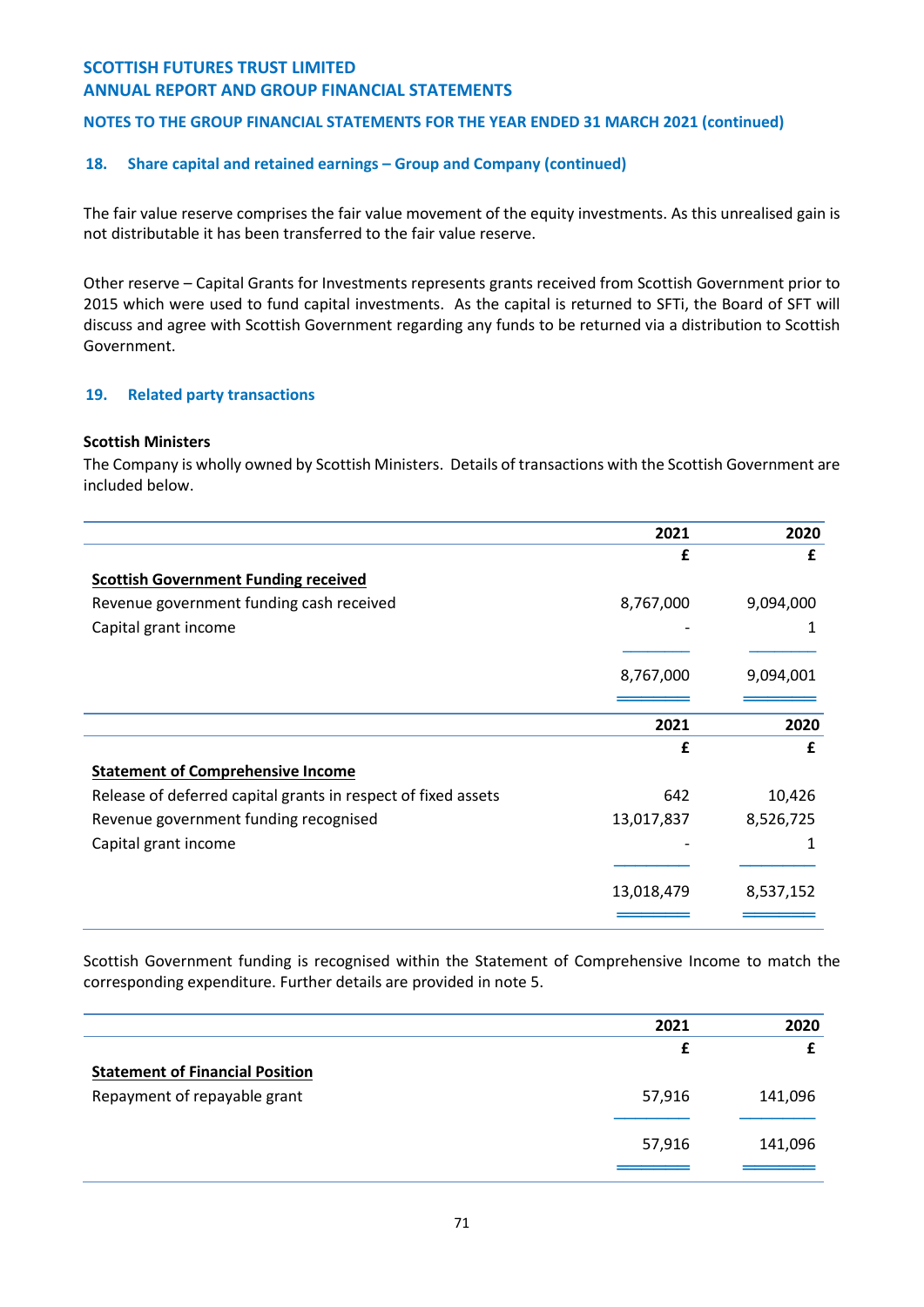## **NOTES TO THE GROUP FINANCIAL STATEMENTS FOR THE YEAR ENDED 31 MARCH 2021 (continued)**

# **19. Related party transactions (continued)**

# **Scottish Ministers (continued)**

The figures above are reflected in the financial statements as follows:

|                                                                           | 2021       | 2020       |
|---------------------------------------------------------------------------|------------|------------|
|                                                                           | £          |            |
| <b>Statement of Financial Position</b>                                    |            |            |
| Accrued income in respect of the pension liability (note 16)              | 7,547,000  | 3,381,000  |
| Deferred income – funding received in advance of costs incurred (note 16) | (568,081)  | (653, 560) |
| Repayable grants from the Scottish Government (note 15)                   | 10,646,581 | 10,704,497 |
|                                                                           |            |            |

## **Remuneration in respect of the directors was as follows:**

|                                                                       | 2021      | 2020      |
|-----------------------------------------------------------------------|-----------|-----------|
|                                                                       | £         | £         |
| Executive directors' emoluments                                       |           |           |
| Emoluments                                                            | 190,060   | 190,060   |
| Pension costs                                                         | 31,588    | 31,588    |
|                                                                       | 221,648   | 221,648   |
| Non-executive directors' fees                                         | 39,000    | 39,000    |
| Emoluments (including employers NIC) paid to key management personnel |           |           |
| which is the directors and the leadership team                        | 1,275,451 | 1,239,631 |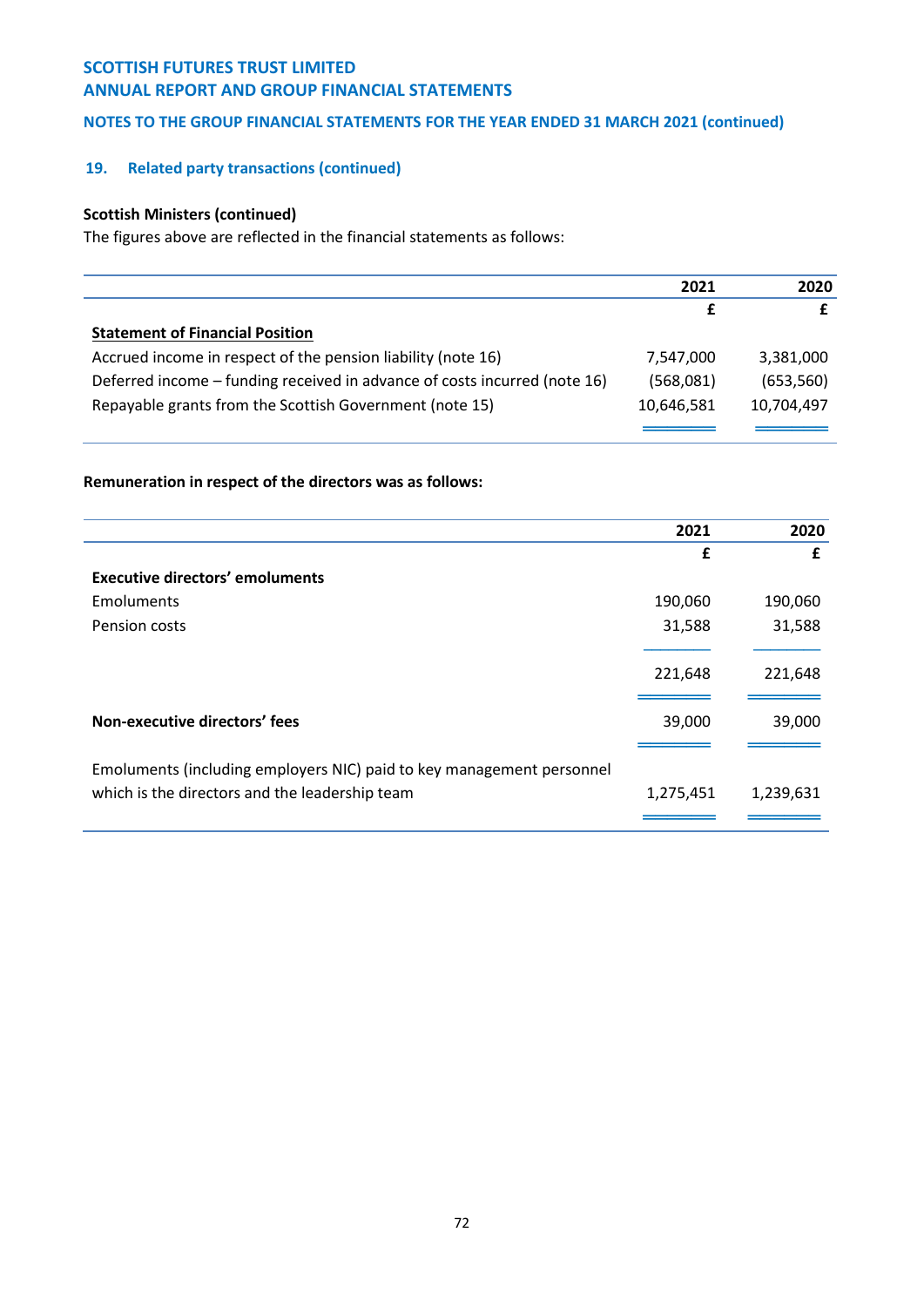## **NOTES TO THE GROUP FINANCIAL STATEMENTS FOR THE YEAR ENDED 31 MARCH 2021 (continued)**

# **19. Related party transactions (continued)**

## **Hub South East Territory**

SFTi holds 10% of the share capital of hub South East Scotland Limited and the various special purpose project companies within this territory which are detailed in note 11a.

A Senior Associate Director of SFT, is a non-executive director of hub South East Scotland Limited and the various special purpose project companies but does not have a financial interest in any of them. Details of material transactions with these joint ventures are included below:

|                                                       | 2021      | 2020      |
|-------------------------------------------------------|-----------|-----------|
|                                                       | £         | £         |
| <b>Statement of Financial Position</b>                |           |           |
| Financial assets - subordinated debt                  | 3,842,010 | 3,870,519 |
| Trade and other receivables - accrued interest income | 796,679   | 749,395   |
| Trade and other receivables – hub director fees       | 2,118     | 2,056     |
| <b>Statement of Comprehensive Income</b>              |           |           |
| Other income – hub director fees                      | 3,530     | 3,427     |
| Other income – Interest income                        | 446,487   | 387,977   |
|                                                       |           |           |

## **Hub North Scotland Territory**

SFTi holds 10% of the share capital of hub North Scotland Limited and the various special purpose project companies within this territory which are detailed in note 11a.

A Senior Associate Director of SFT, is a non-executive director of hub North Scotland Limited and the various special purpose project companies but does not have a financial interest in any of them. Details of material transactions with these joint ventures are included below:

|                                                       | 2021      | 2020      |
|-------------------------------------------------------|-----------|-----------|
|                                                       | £         |           |
| <b>Statement of Financial Position</b>                |           |           |
| Financial assets – subordinated debt                  | 4,526,159 | 4,596,618 |
| Trade and other receivables – accrued interest income | 1,115,862 | 1,064,211 |
| <b>Statement of Comprehensive Income</b>              |           |           |
| Other income – Interest income                        | 576,174   | 549,789   |
|                                                       |           |           |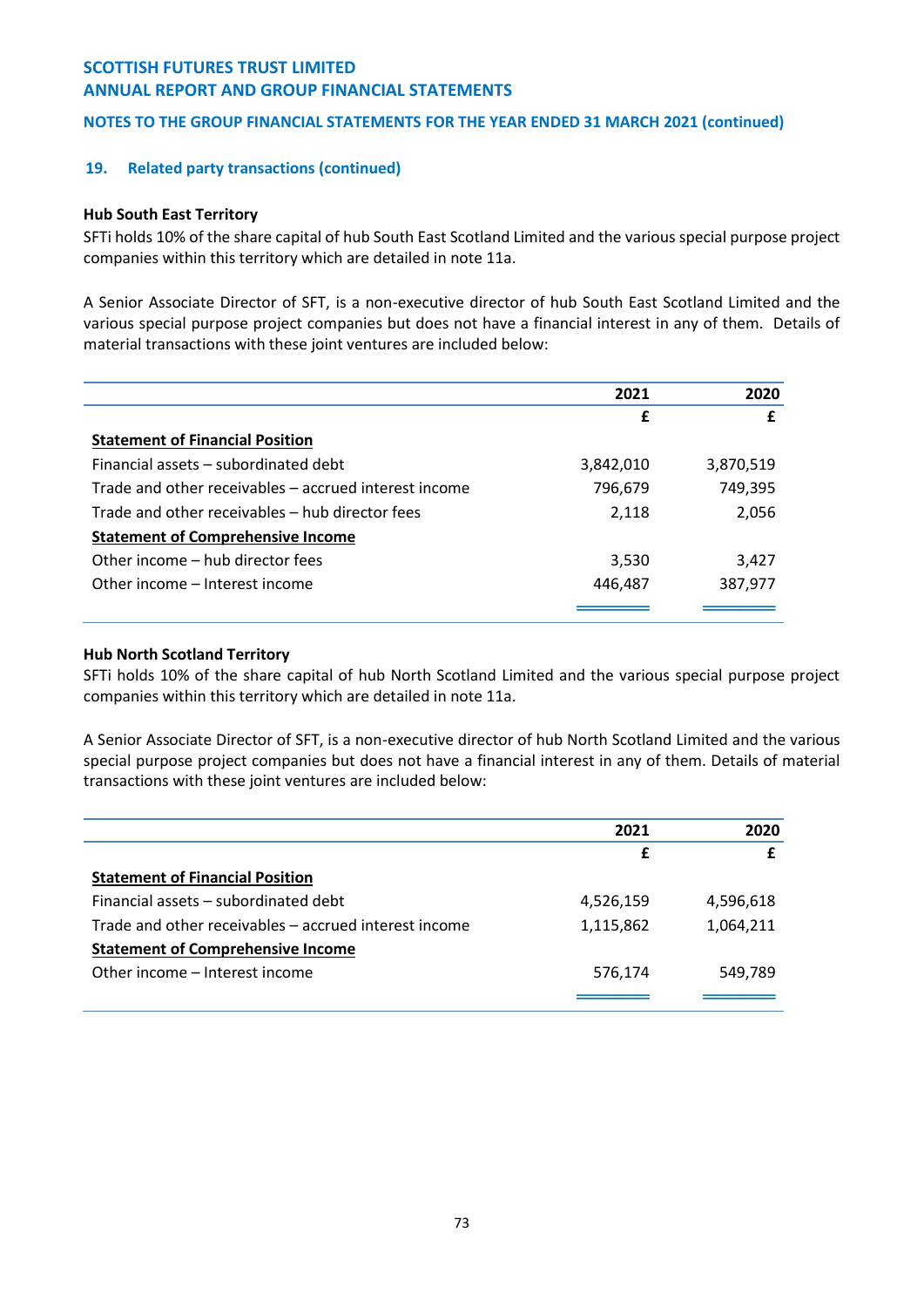#### **NOTES TO THE GROUP FINANCIAL STATEMENTS FOR THE YEAR ENDED 31 MARCH 2021 (continued)**

## **19. Related party transactions (continued)**

#### **Hub East Central Scotland Territory**

SFTi holds 10% of the share capital of hub East Central Scotland Limited and the various special purpose project companies within this territory which are detailed in note 11a.

A Senior Associate Director of SFT, is a non-executive director of hub East Central Scotland Limited and the various special purpose project companies but does not have a financial interest in any of them. Details of material transactions with these joint ventures are included below:

|                                          | 2021      | 2020      |
|------------------------------------------|-----------|-----------|
|                                          | £         |           |
| <b>Statement of Financial Position</b>   |           |           |
| Financial assets - subordinated debt     | 3,115,188 | 3,186,779 |
| <b>Statement of Comprehensive Income</b> |           |           |
| Other income – interest income           | 317,689   | 339,070   |
| Other income – dividend income           | 32,052    | 119,963   |
|                                          |           |           |
|                                          |           |           |

#### **Hub West Scotland Territory**

SFTi holds 10% of the share capital of hub West Scotland Limited and the various special purpose project companies within this territory which are detailed in note 11a.

A Senior Associate Director of SFT, is a non-executive director of hub West Scotland Limited and the various special purpose project companies but does not have a financial interest in any of them. Details of material transactions with these joint ventures are included below:

|                                                           | 2021      | 2020      |
|-----------------------------------------------------------|-----------|-----------|
|                                                           | £         | £         |
| <b>Statement of Financial Position</b>                    |           |           |
| Financial assets - working capital loans                  | 97,807*   | 64,000*   |
| Financial assets – subordinated debt                      | 1,453,202 | 1,477,626 |
| Trade and other receivables – accrued interest income     | 330,781   | 312,268   |
| <b>Statement of Comprehensive Income</b>                  |           |           |
| Other income – interest income (including working capital |           |           |
| loan interest)                                            | 173,996   | 156,943   |
| Expected credit loss provision (See Note 11)              |           | 36,000    |
|                                                           |           |           |
| *Includes £36,000 expected credit loss provision (2020:   |           |           |
| £36,000).                                                 |           |           |
|                                                           |           |           |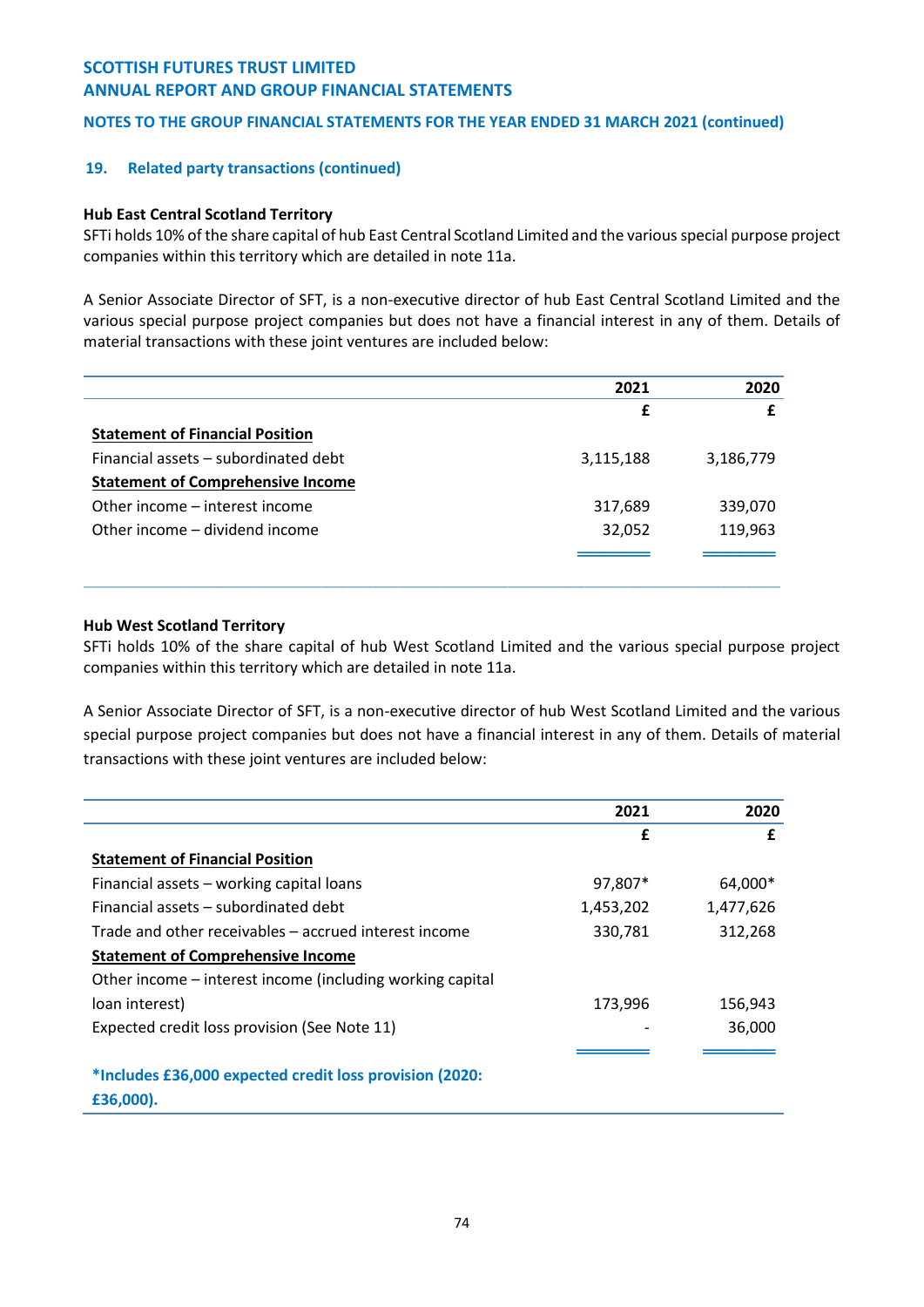## **NOTES TO THE GROUP FINANCIAL STATEMENTS FOR THE YEAR ENDED 31 MARCH 2021 (continued)**

# **19. Related party transactions (continued)**

## **Hub South West Scotland Territory**

SFTi holds 10% of the share capital of hub South West Scotland Limited and the various special purpose project companies within this territory which are detailed in note 11a.

A Senior Associate Director of SFT, is a non-executive director of hub South West Scotland Limited and the various special purpose project companies but does not have a financial interest in any of them. Details of material transactions with these joint ventures are included below:

|                                                                | 2021      | 2020      |
|----------------------------------------------------------------|-----------|-----------|
|                                                                | £         | £         |
| <b>Statement of Financial Position</b>                         |           |           |
| Financial assets – working capital loans                       | 100,000   | 100,000   |
| Financial assets-subordinated debt                             | 2,818,292 | 2,785,005 |
| Trade and other receivables – accrued interest income          | 154,875   | 178,705   |
| <b>Statement of Comprehensive Income</b>                       |           |           |
| Other income – hub director fees                               | 11,903    | 11,637    |
| Other income – interest income (including working capital loan |           |           |
| interest)                                                      | 285,537   | 259,029   |
| Other income - dividends                                       |           | 23,988    |
|                                                                |           |           |

## **LAR Housing Trust**

LAR Housing Trust was incorporated as a Scottish Charitable Incorporated Organisations ("SCIO") on 25 April 2014 to assist in the provision of mid market rent housing. SFTi has the right to appoint a Partner Trustee to the organisation who is one of six Trustees – four being Independent Trustees and one an Executive Trustee. A Senior Associate Director of SFT is currently SFTi's nominated Trustee. There were no financial transactions between SFTi and LAR.

## **The Edinburgh Homes Delivery Partnership**

The Edinburgh Homes Delivery Partnership is a joint venture between City of Edinburgh Council and SFTi to create two LLPs for the delivery of mid-market and market rent accommodation. SFTi does not have joint control or significant influence over either joint venture as SFTi is merely an investor in these joint ventures.

## **The East Lothian Housing Delivery Partnership**

The East Lothian Housing Delivery Partnership is a joint venture between East Lothian Council and SFTi to create an LLP for the delivery of mid-market and market rent accommodation. SFTi does not have joint control or significant influence over the joint venture as SFTi is merely an investor in this joint venture.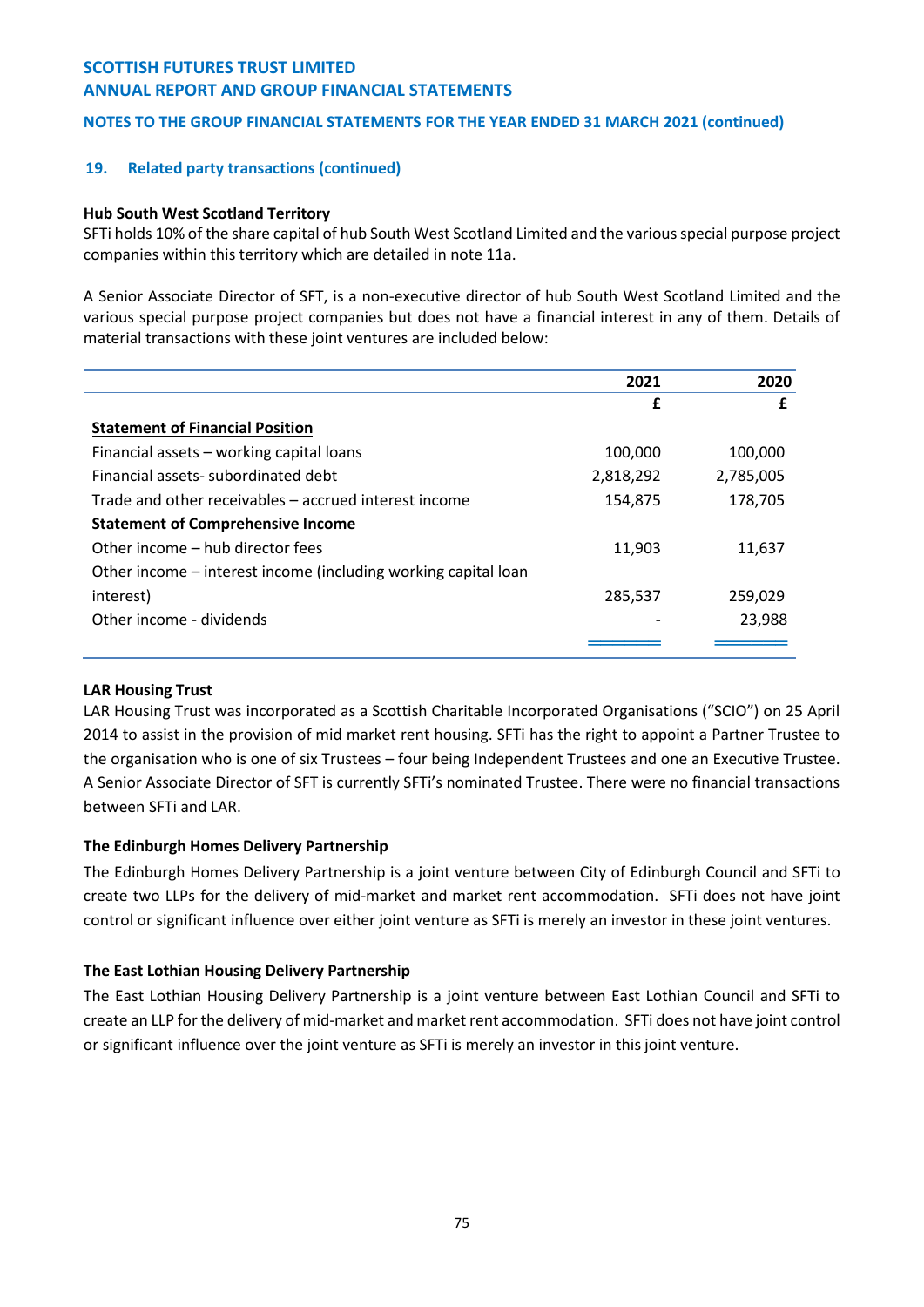## **NOTES TO THE GROUP FINANCIAL STATEMENTS FOR THE YEAR ENDED 31 MARCH 2021 (continued)**

# **19. Related party transactions (continued)**

#### **Hub Community Foundation**

The Hub Community Foundation was incorporated as a Scottish Charitable Incorporated Organisation ("SCIO") on 10 December 2015 to assist in the delivery of community benefits through the hub programme and to provide finance to specific projects delivered by the hub programme. SFTi has the right to appoint a Partner Trustee to the organisation who is one of five Trustees – three being Independent Trustees and one Trustee representing the Private Sector Development Partners. A Senior Associate Director of SFT is currently SFTi's nominated Trustee. There were no financial transactions between SFT and Hub Community Foundation or its fully owned subsidiary, HCF Investments Limited.

## **20. Financial Instruments**

The Group's financial instruments comprise of cash resources which arise directly from its operations and repayable grant from the Scottish Government, subordinated debt issued to hub companies and working capital loans made to hub companies. The Group has not entered into derivatives transactions. Each of the main risk exposures related to financial instruments are considered below.

#### **Interest rate risk**

As the Group has no borrowings subject to interest or significant amounts of cash on deposit, for significant periods of time, it has no significant exposure to interest rate risk. Interest rates in respect of subordinated debt investment and working capital loans are fixed.

#### **Credit Risk**

The Group does not have a significant concentration of credit risk. Bank deposits are held with major national banks and the principal funder is the Scottish Government.

## **Liquidity Risk**

The Group operates within a budget agreed with the Scottish Government and as such liquidity is not seen as a major risk area.

## **Fair value of financial assets and liabilities**

The directors consider that there is no significant difference between the book value and fair value of the Company's financial assets and liabilities except for equity investments in hub projects whose fair value is estimated to be £603,833 as at 31 March 2021 (£524,785 as at 31 March 2020), as disclosed in Note 11, compared with a historic cost of £918 (2019/20: £923). The increase of £79,048 between 2019/20 and 2020/21 can be seen in the Statement of Comprehensive Income.

## **21. Ultimate Controlling Party**

The Company is wholly-owned by the Scottish Ministers.

## **22. Contingent asset**

The Company became an admitted body of the Lothian Pension Fund on 1 May 2009. A Deed of Guarantee and Indemnity exists with Scottish Ministers whereby any default by the Company of monies owed to the Fund will be met by Scottish Ministers.